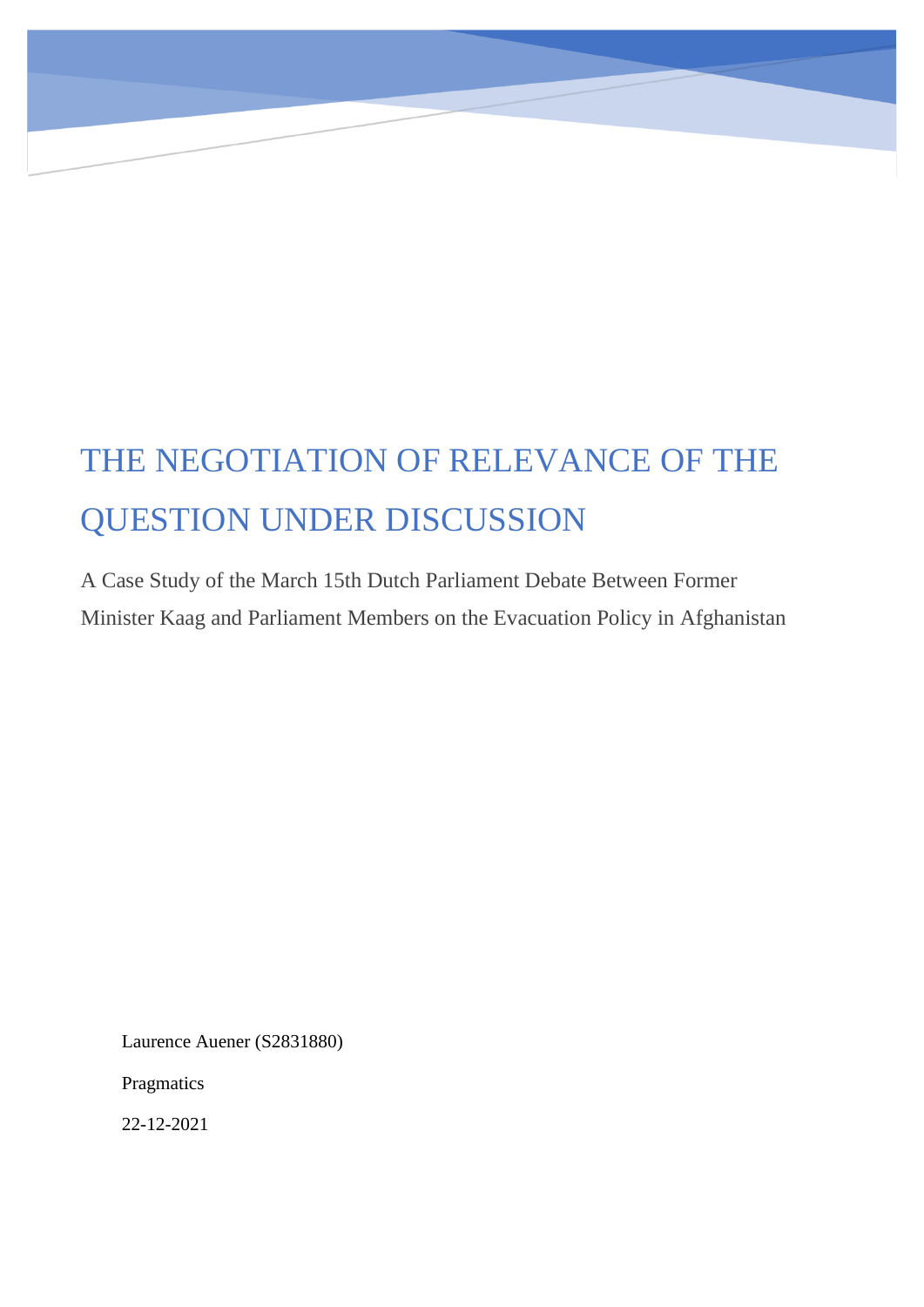## **1. Introduction**

On the 15<sup>th</sup> of September, debates took place in the Tweede Kamer (henceforth: parliament) during which the Dutch politician Sigrid Kaag, at that time still Minister of Foreign Affairs, was asked questions concerning her actions surrounding the evacuation policy in Afghanistan. The political party PvdA (Party of Labor) deemed her answers insufficient and filed a motion to disapprove of her policy. The next day, this motion was accepted which led to Kaag's resignation as Minister. The political debates between the Dutch parliament and Kaag provide interesting material to explore the questions asked and how Kaag answered them in relation to the power of the politicians present in the debate. The notion of question under discussion (henceforth: QUD) claims that discourse is structured according to questions under discussion, which also takes into account how participants are expected to answer those questions (Roberts, 2012; Agha & Warstadt, 2020). However, there has not been any research in how interlocutors negotiate the relevance of addressing a question. Concerning this aspect is where this paper will try to fill a gap in the literature. The research question of this paper is, therefore: Which strategies do former Minister of Foreign Affairs and members of the parliament negotiate the relevance of a QUD? The paper will be structured as follows. Section 2 will cover prior research done regarding QUD's and relevance. Then, in Section 3, the methodology of the research will be described. In Section 4, the analysis of the data will be presented. The paper will close with a conclusion/discussion section.

## **2. Theoretical framework**

After having done thorough research into this, it seems as if the framework of QUD has not been applied to the domain of political discourse, or political debates, specifically. The QUD framework claims that discourse is structured according to questions under discussion, which also takes into account how participants are expected to answer those questions (Roberts, 2012; Agha & Warstadt, 2020). The framework suggests three ways of answering: a resolving answer, in which the QUD is completely answered; a partial answer, in which the QUD is only partly answered; and a non-eliminating answer, in which the QUD is not answered.

When discussing a QUD's relevance, most studies (e.g., Benz, 2006; Benz & Jasinskaja, 2017; Ronai & Xiang, 2020); refer to one of Grice's maxims, namely the maxim of relation (Grice, 1975). The meaning of relevance that is used in this context is that what should be responded to, for example, a question is relevant, relating, and appropriate enough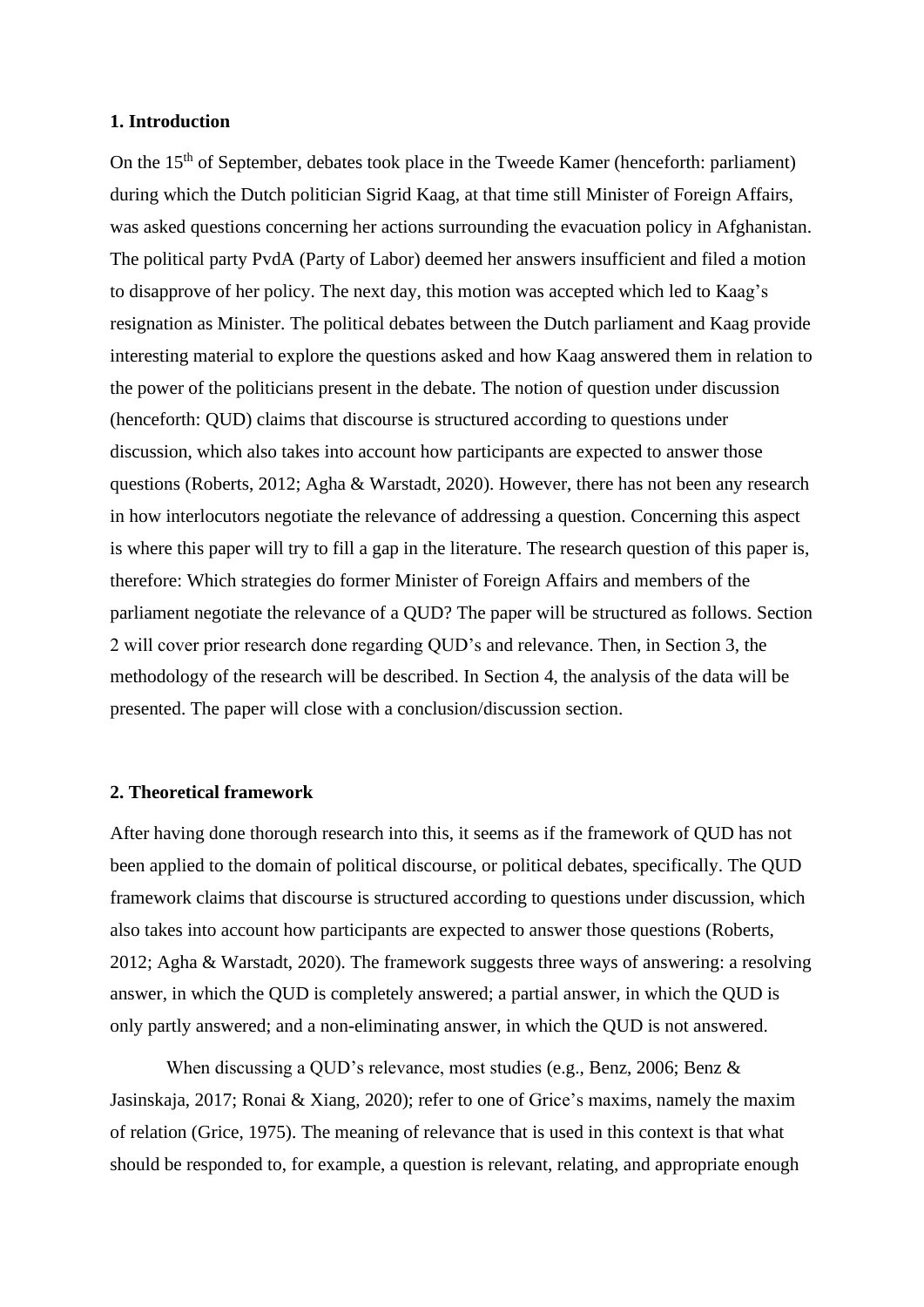to what is asked. There has not been any research, though, that focuses on the other aspect of relevance in light of the QUD framework, i.e., whether the interlocutors find the QUD at all relevant to discuss. However, it might be the case that the three ways of answering a question that the QUD framework explains can also account for this aspect of relevance. How participants choose to answer a QUD can show whether they agree with the relevance of that QUD or not, or which part of the QUD is relevant enough to address in case it is partially answered.

Cooper and Larsson (2010) take a step further and include QUD accommodation. This notion entails that a participant addresses questions that have not been explicitly asked in the conversation or discussion. This new information can indicate that a participant finds it relevant to include in the conversation or turn it into a new QUD. Discourse particles is another aspect that can be focused on in light of QUD's. Discourse particles are words that do not have a meaning, but rather help interlocutors manage the conversation and achieve coordination with other participants (Rojas-Esponda, 2015). Rojas-Esponda (2015), for instance, looked at two German particles and showed that they can raise an issue again, or in this case a QUD, that was already settled previously in the conversation. The participant can, therefore, stress the relevance of a QUD.

These findings are in line with what Fraser (2009) explains in his article on topic orientation markers. In his research, he proposes to add a fourth type, namely discourse management markers. This type is further divided into three categories: discourse structure markers, topic orientation markers, and attention markers. The topic orientation markers are of importance in this paper, which can convey "the speaker's intentions concerning the immediate future topic of the discourse" (Fraser, 2009: 893). He finds in his analysis that there are typically four classes of topic orientation markers. The first concerns markers that express a return to a prior topic, such as 'back to what I was saying' and 'to return to the prior topic'. The second class mark a continuation with the current topic like 'as I was saying' and 'staying on the present topic'. The third and fourth classes imply that a new topic will be initiated, such as 'by the way', 'I just remembered', 'speaking of', and 'to change the topic'. These explicit ways could, therefore, mark the importance and relevance of a QUD.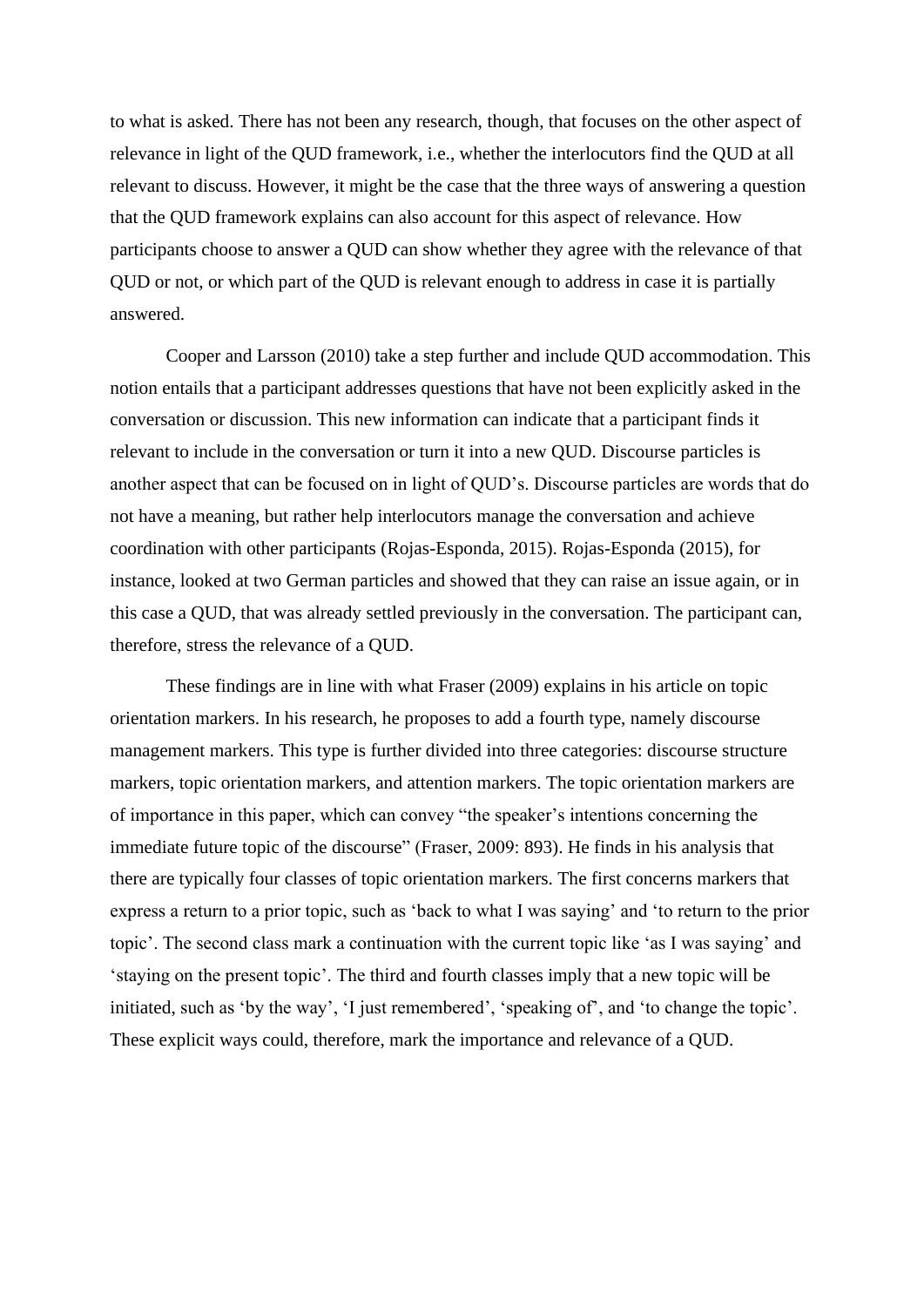## **3. Methodology**

## **3.1 Data collection**

For this paper, I will use the Dutch debate in the Tweede Kamer (Parliament) of September 15, 2021, in which former Minister of Foreign Affairs Sigrid Kaag is held responsible for her policy regarding the situation in Afghanistan. Normally, these kinds of debates consist of multiple stages. First, every member of the parliament has the opportunity to express discussion points and questions to the minister(s) that is being questioned in that specific debate. When there are multiple ministers in question, the next stages are concern one minister at a time. Second, the minister(s) address these discussion points and questions in what is called a 'blokje' in Dutch ('blocks' in English), which is an overview of answers and clarifications on the minister's part, that is focused on a specific topic. The number of blocks depends on how many different topics were presented in the first stage. Third, every member of the parliament is able to ask the minister(s) questions, who then immediately respond(s). This process is called 'the first term'. What follows is this entire process repeated, in the 'second term'.

Because of limited space in this paper, I will only look at the first term, and specifically, at the section of the debate where members of the Tweede Kamer ask Kaag questions and she immediately responds after the posed question. The term consists of three blocks. This section of the debate amounts to 2 hours, 21 minutes and 49 seconds (the time stamps for this debate are 04:45:17-05:52:07, 06:00:16-06:34:30, and 06:37:46-07:18:31). The recording of the debate can be accessed freely on the website of the Dutch parliament (Tweede Kamer der Staten-Generaal, 2021b). The transcript of this part of the debate is also freely accessible on the website of the Dutch parliament (Tweede Kamer der Staten-Generaal, 2021a). This transcript is not automatically generated, which means that it is already free of errors (see Appendix A for the full (Dutch) transcript).

#### **3.2 Method of analysis**

Since this paper will focus on how the politicians negotiate what is a relevant QUD, it will analyze the debate on two aspects based on the theoretical frameworks that were addressed in Section 2.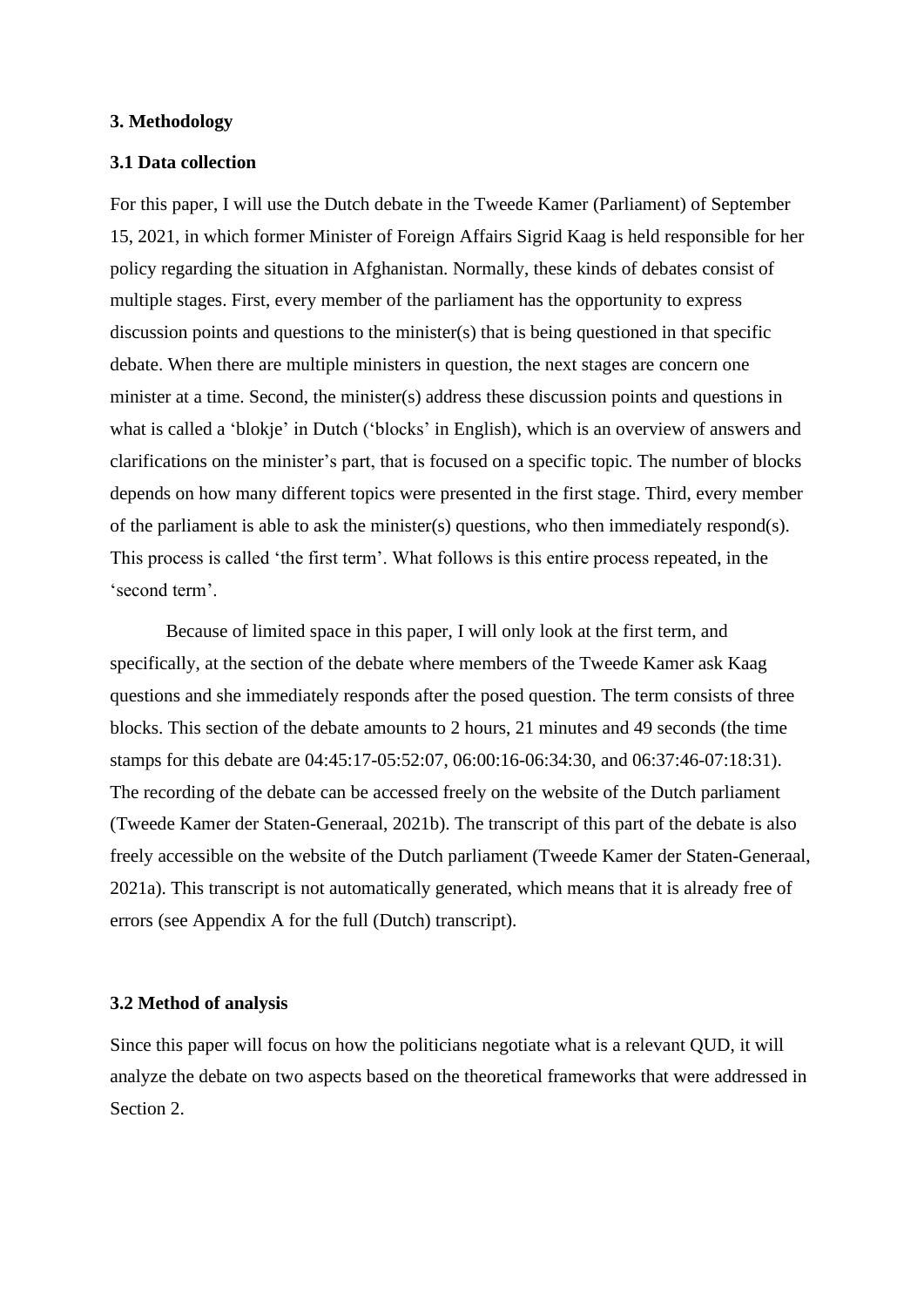First, this paper will look for interactions in which Kaag agrees or disagrees with the relevance of the QUD by answering the questions fully, partially, or denying to answer (Roberts, 2012; Agha & Warstadt, 2020).

Second, the relevance of the QUD can be explicitly mentioned by, for example, stating "this is an important question" and then proceeding to answer the question. These kinds of formulations will also be looked at

Third, attention will be given to interactions where the QUD changes. In this context, the analysis will focus on the use of topic orientation markers and their four subcategories (Fraser, 2009) like 'by the way', 'the real issue is', or 'more importantly'. These markers can be directly translated into Dutch, for example: 'trouwens' ('by the way'), 'het echte probleem is' ('the real issue is'), 'belangrijker' ('more importantly'), and 'om door te gaan' ('to continue').

## **4. Analysis**

## **4.1 Fully, partially, or not answering a QUD**

In this paragraph, instances of fully, partially, or not answering the QUD will be discussed. This will be done by taking the perspective of Kaag as a starting point for the negotiation of the relevance.

First, a way of showing the relevance of a QUD is answering a question fully. Excerpt 1 shows an example of this.

*Excerpt 1 (lines 153-162):* 

- Piri: "Was there no evacuation plan formulated in which the interpreters were to disappear to The Netherlands in time? We knew that one of the scenarios that we worked with was: the airport is going to close and it could be the case that the Afghan government is going to fall as well."
- Kaag: "No. That is of course one of the hardest lessons that we have to learn from. Did we, at the right moments, take the overall picture into account in every evacuation plan? As Miss Piri probably knows, the embassy has planned the evacuation for local staff and family members, for their own staff."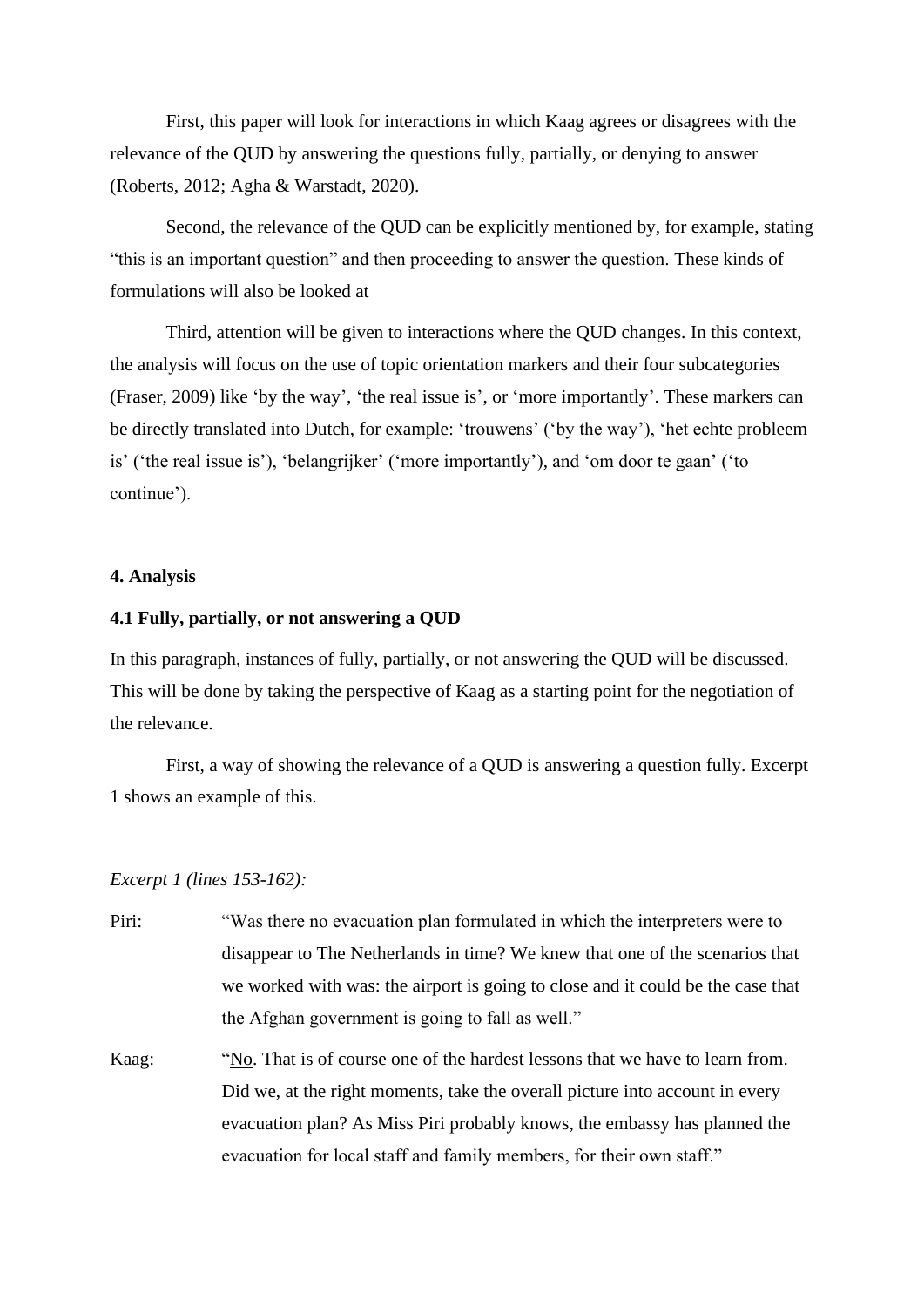The QUD in this excerpt is "Was there no … Netherlands in time?". Kaag answers this question explicitly by stating "no". In the two following sentences, she reinforces the relevance of this QUD first through an emphasis on the result of not having a plan of action ready, "one of the hardest lessons". Second, Kaag poses a similar question to the QUD herself. The last sentence is the start of a further explanation of how this situation happened.

The next example, Excerpt 2, from the debate is an instance of partially addressing the QUD, which indicates that part of it is relevant enough to Kaag to answer, but not all of it, or not in a full extent.

#### *Excerpt 2 (lines 896-898 and 903-905):*

- Boswijk: "There are quite some people on the Dutch list that are situated at the border of, amongst other, Pakistan, but who cannot get into Pakistan. How is contact with Pakistan concerning this situation?"
- Kaag: "Our ambassador is trying, with help from the ministry of Defense, to get people locally past the borders as discretely as possible and in different ways. But I don't want to get into this too much."

At first, Kaag answers the QUD ("How is … this situation?"), but cuts off her answer in the last sentence stating that she does not want to answer any further than the explanation that she has given.

An example of not answering a QUD can be seen in the following excerpt.

# *Excerpt 3 (lines 133-137):*

Van der Plas: "But that was already known at that point, right? So, this isn't a strange question, is it? It wasn't then and isn't now?"

Kaag: "I've listed five wrong assumptions and that's that. That's the answer."

Van der Plas explicitly asks if her question is not relevant. Earlier in the debate she asked Kaag a similar question already. Kaag uses an implicit way of not answering a QUD, because she does not acknowledge the QUD in question, namely "But that was … at that point,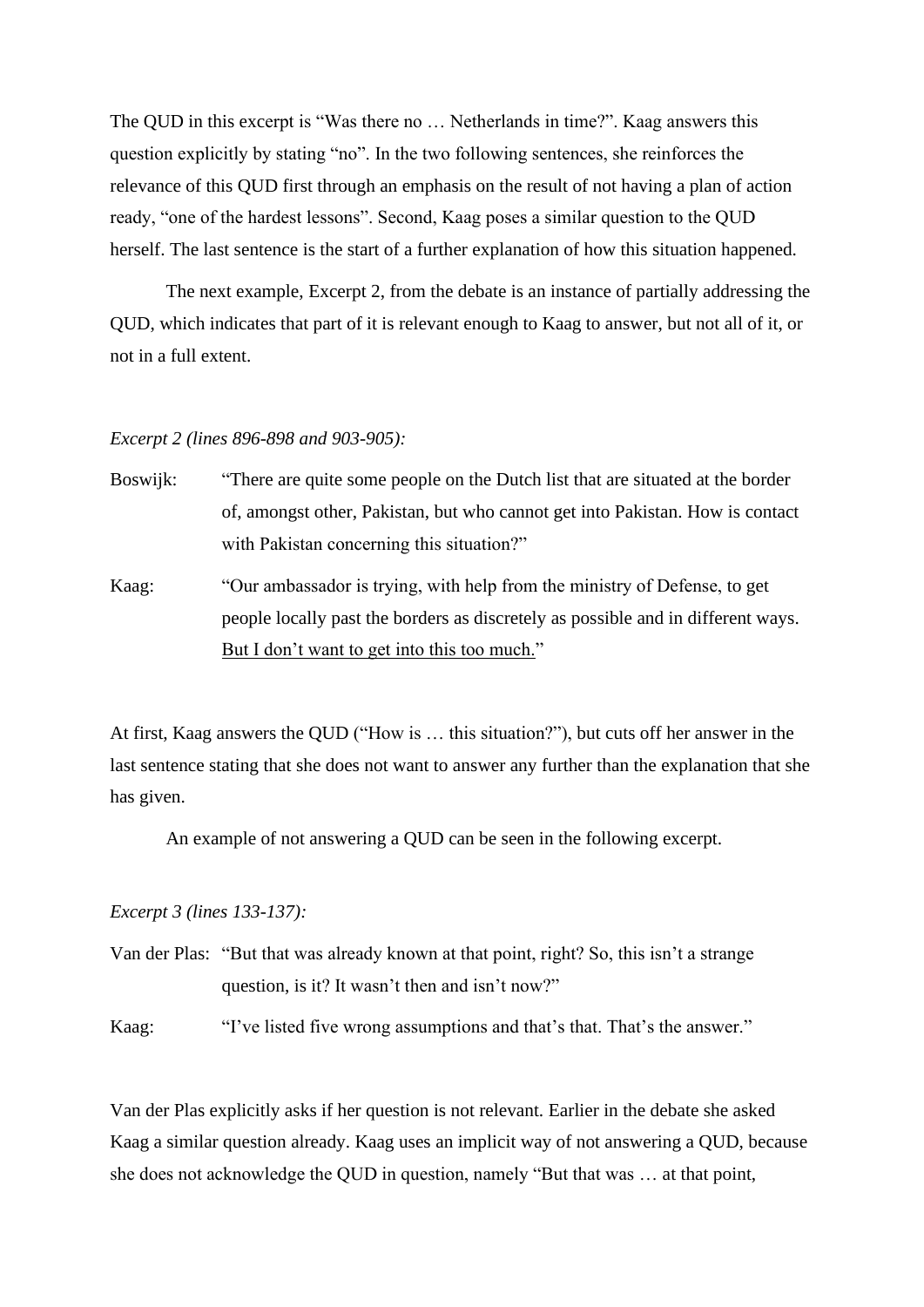right?". Kaag responds only by referring back to what she had told the members of parliament earlier in the debate. Furthermore, by the words "that's that" and "that's the answer" Kaag shows that a more extensive answer is not needed and that the QUD is not relevant anymore.

A second instance of not answering a QUD is shown in excerpt 4 below.

*Excerpt 4 (lines 193-196):*

Piri: "My conclusion is then, thus, that there was no evacuation plan ready for the interpreters."

Kaag: "Miss Bijleveld will come back to this topic shortly."

In this example, Kaag only refers to Miss Bijleveld, Minister of Defense, who will answer the question. Through this statement Kaag expresses the irrelevance of the QUD being asked to her specifically, because the topic would fit better in Miss Bijleveld's part of the debate.

# **4.2 Explicit relevance of QUD**

The following example from the debate, Excerpt 5, contains a way of explicitly stating the relevance of the QUD.

# *Excerpt 5 (lines 10-18):*

| Kuzu: | "How does the minister explain that so little has happened in the intermediate |
|-------|--------------------------------------------------------------------------------|
|       | period to get people here?"                                                    |
| Kaag: | "That is a very justified question and one that of course occupies me as well. |
|       | What did we miss? How can this be? That is a question that occupies all        |
|       | ministers of Foreign Languages and Defense in actually all governments in the  |
|       | Western world and those who worked in Afghanistan.                             |

Here too, as was the case in Excerpt 1, the relevance of the QUD is reinforced by Kaag because of she herself posing questions that are similar to the QUD.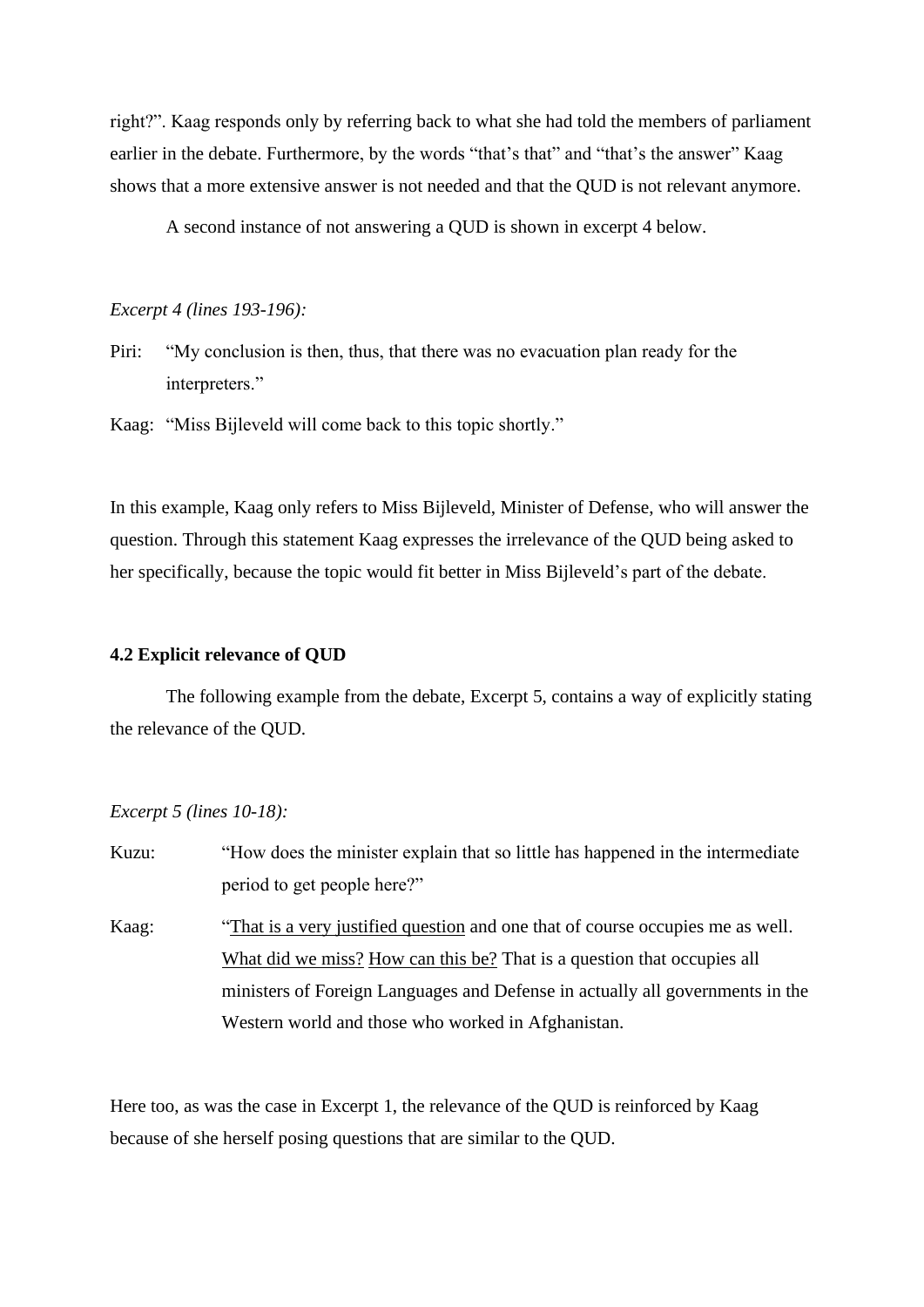A second instance of explicitly stating the relevance is also done by Kaag, but in different words (see Excerpt 6).

## *Excerpt 6 (lines 900-903):*

Kaag: "I am glad that you are asking that. The goal of my trip to Pakistan was of course also to ensure that Pakistan authorities are able to participate in the case that there are people in Pakistan who are eligible to leave for The Netherlands."

Interesting to note, however, is that these examples are two of the four occurrences in the debate that is a form of explicitly stating the relevance of a QUD. The third and fourth one will be addressed in paragraph 4.3 on explicit instances of changes in QUD's.

# **4.3 Changes in QUD's**

## **4.3.1 Returning to a prior topic**

A first example of an explicit instance where a change in QUD is seen is through a topic orientation marker that signals a return of a prior topic. This can be seen in Excerpt 7 below.

## *Excerpt 7 (lines 152-153)*

Piri: Still, I am coming back to the question of colleague Omtzigt. At that time, there are still dozens of interpreters and their families in Afghanistan.

This is a topic that has been dealt with earlier, but in Piri's perspective not enough, which is why she brings the topic up again. The fact that she is coming back to an earlier QUD expresses that the topic is still, or again relevant to address.

This next excerpt is a combination of a topic orientation marker that signals the return of a prior topic and an explicit expression of the relevance of that prior QUD.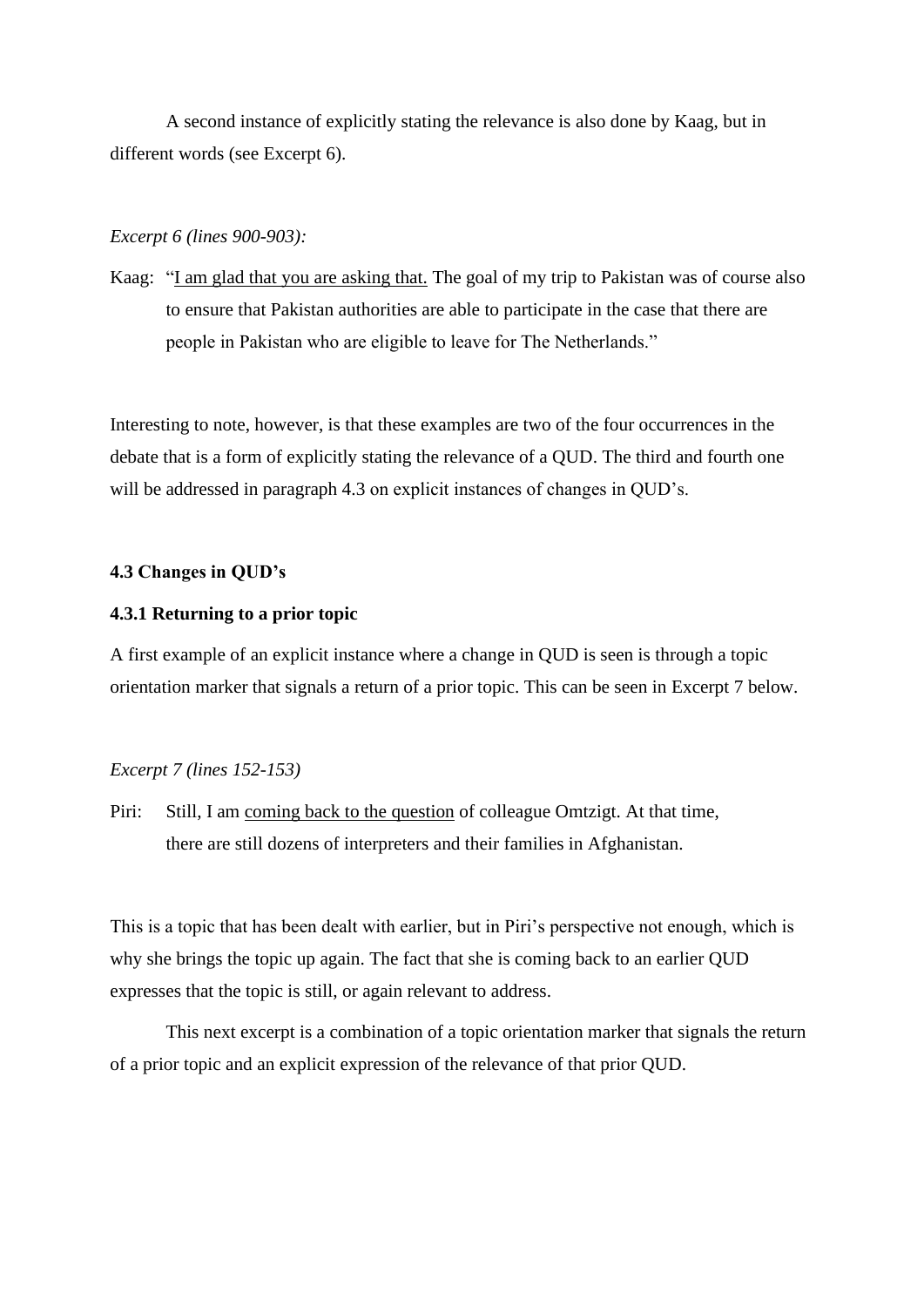## *Excerpt 8 (lines 1939-1941):*

Omtzigt: "Concerning that prior issue: it actually was the government herself that speaks about trust in each other or not. Therefore, I thought that that was a relevant question, because this issue was raised. The answer is interesting, since it was not there a week ago."

The first part of the first sentence indicates the return to the prior QUD. Then, Omtzigt introduces the relevance of the QUD by giving an explanation as to why in the sentence before. He also stresses the importance of the answer to that question and why.

## **4.3.2 Introducing a new topic**

Only one instance was found in the debate that concerned a way of introducing a new topic through a topic orientation marker (see Excerpt 9 below).

## *Excerpt 9 (lines 377-379):*

Van Dijk: "France and England were certainly already arranging evacuations. Interesting, by the way, to check with the ambassy whether they were warned recently by their British and French colleagues."

In this example, the topic orientation marker "by the way" is used to signal that a new QUD will be initiated. Moreover, the marker is preceded by an explicit account that what follows is relevant by stating "interesting".

# **5. Conclusion and discussion**

The research question of this paper was: "Which strategies do former Minister of Foreign Affairs and members of the parliament negotiate the relevance of a QUD?". The results of the analysis show that predominantly relevance is negotiated by fully, partially, or not answering a QUD (Roberts, 2012; Agha & Warstadt, 2020). Sometimes, these are combined with answering the QUD by posing questions that are similar to the QUD, as was the case in an example of showing relevance by fully answering the QUD. This is in line with the research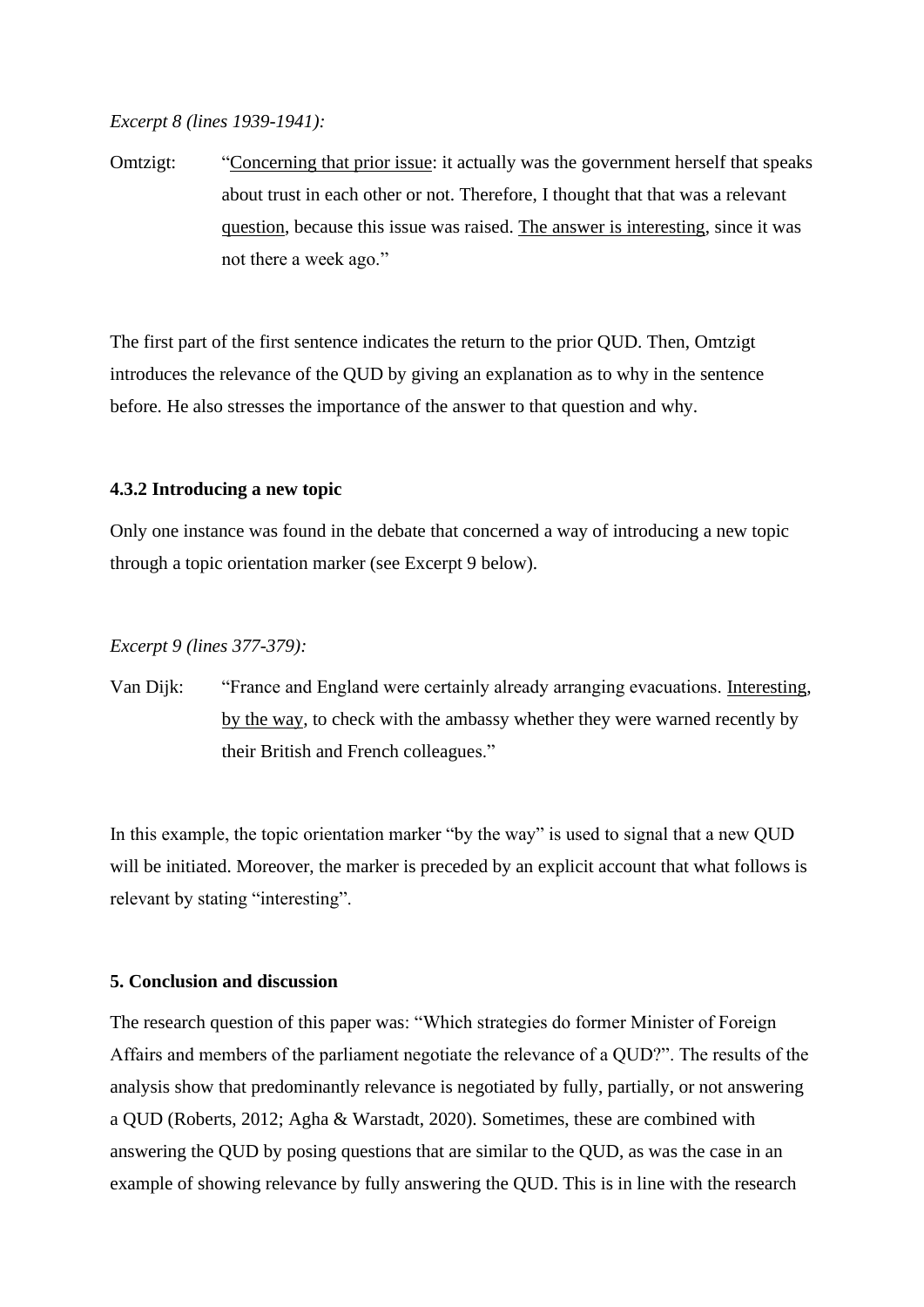by Cooper and Larsson (2010) who studied QUD accommodation, which entails including information in the answer that was not asked for. This was also the case for an example concerning the strategy of explicitly stating the relevance of the QUD. Notable is the finding that only four instances were found that used this strategy, in the forms of "important", "I am glad you ask this question", and "interesting". With respect to the topic orientation markers (Fraser, 2009), the subcategory that was found most was the return to a prior topic. Only one instance resulted in introducing a new topic, in the words "by the way", and there were no instances found that marked a continuation with the current topic.

Generally, since this paper tried to address the gap in research on relevance of discussing a QUD, more studies should be done to be able to evaluate the results of the analysis of this paper. Also, this a study focusing on this phenomenon in a Dutch debate, while the literature covers theories on the English language. It is, therefore, possible that, for instance, the usage of English topic orientation markers (Fraser, 2009) that are translated into Dutch are not used in a similar way in Dutch, even though the markers are directly translatable.

Moreover, there could be more focus on the role of the politician. For example, four members of the parliament were newly chosen and have been working there for only half a year. In comparison with a politician who is already a member for 15 years, this can affect one's power in the debate. The new members could hesitate to firmly demand an answer from, strongly disagree with, or express relevance of a question towards the ministers, who were there longer. However, it could also be the other way around in that the new members are actually more passionate to participate in the debate. This would be an interesting aspect to take into account in a future study. Furthermore, the debates are subject to specific rules (i.e., how many times member of the parliament may ask questions, time limits, etc.). Also, the debates are led by the chair of the parliament. She decides who gets to speak and when it is time to move on. This could lead to participants not being able to speak, even if they wanted to. For future research, this aspect could be taken into account.

Finally, prosody and stress in an utterance could also be included in the research of relevance of a QUD. Perhaps a stress marker on a particular word in an utterance expresses an account of whether a participant find the QUD relevant enough to discuss.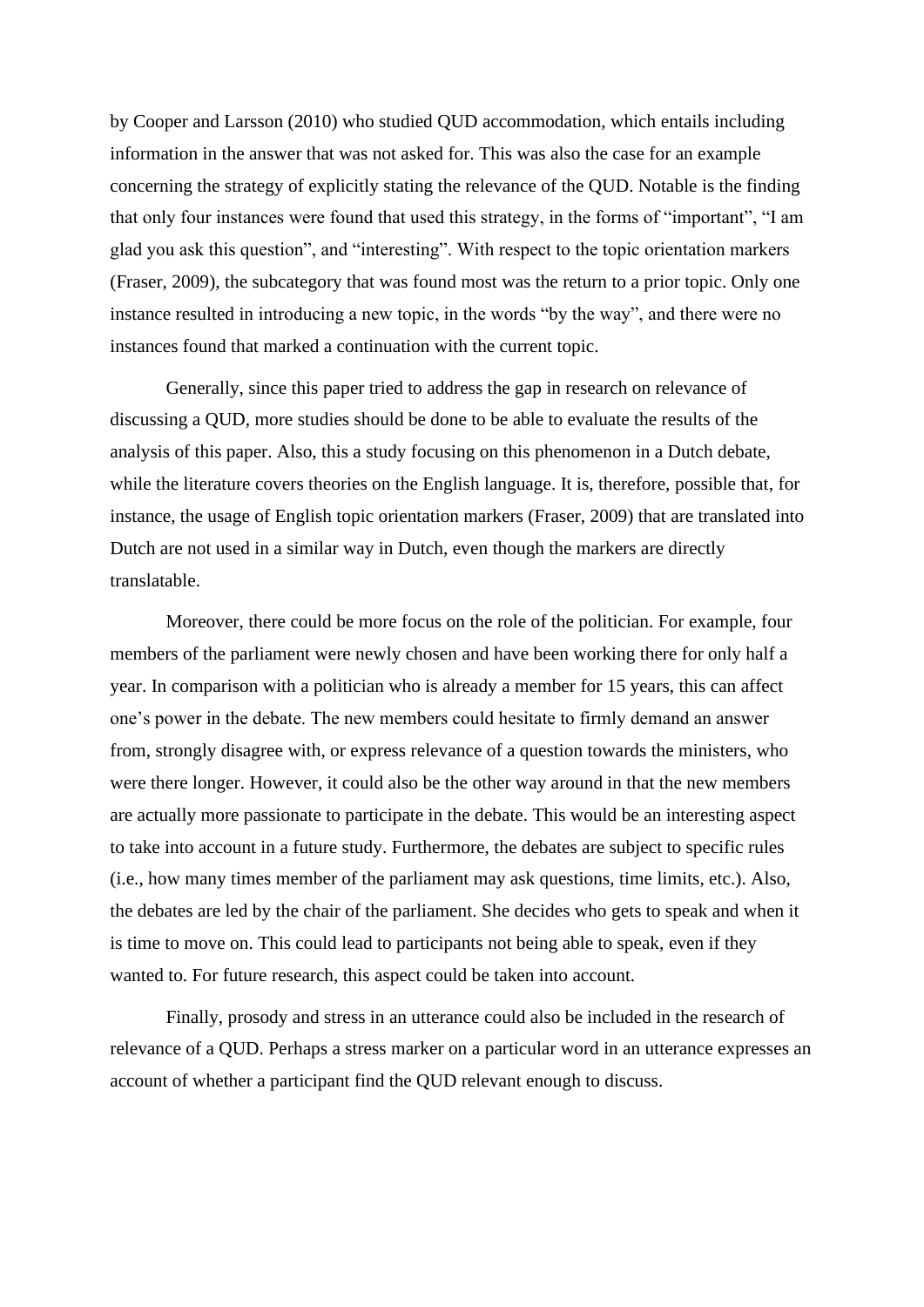## **References**

- Agha, O., & Warstadt, A. (2020). Non-resolving responses to polar questions: A revision of the QUD theory of relevance. In: M. Franke *et al.* (eds.) *Proceedings of Sinn und Bedeutung 24*, vol. 1, pp.17–34. Osnabrück University.
- Benz, A. (2006). Utility and relevance of answers. In *Game theory and pragmatics* (pp. 195- 219). Palgrave Macmillan, London.
- Benz, A., & Jasinskaja, K. (2017). Questions under discussion: From sentence to discourse. *Discourse Processes*, *54*(3), 177-186.
- Cooper, R., & Larsson, S. (2010). Accommodation and reaccommodation in dialogue. *R. Bäuerle, U. Reyle, & TE Zimmermann (Hg.): Presuppositions and discourse. Essays offered to Hans Kamp. Bingley, UK: Emerald Group Publishing. S*, pp. 101-124.
- Fraser, B. (2009). An account of discourse markers. *International review of Pragmatics*, *1*(2), pp. 293-320.
- Grice, H. P. (1975). Logic and conversation. In *Speech acts* (pp. 41-58). Brill.
- Prabhakaran, V., Arora, A., & Rambow, O. (2014). Power of confidence: How poll scores impact topic dynamics in political debates. In *Proceedings of the Joint Workshop on Social Dynamics and Personal Attributes in Social Media* (pp. 77-82).
- Roberts, C. (1996/2012). Information structure: Towards an integrated formal theory of pragmatics. *Semantics and Pragmatics 5*, 6–1.
- Rojas-Esponda, T. (2015). *Patterns and symmetries for discourse particles*. Stanford University.
- Ronai, E., & Xiang, M. (2021). Pragmatic inferences are QUD-sensitive: an experimental study. *Journal of Linguistics*, *57*(4), 841-870.

Tweede Kamer der Staten-Generaal. (2021a, 16 september). *Plenaire verslagen | Tweede Kamer der Staten-Generaal*. Retrieved on 21 December 2021, from [https://www.tweedekamer.nl/kamerstukken/plenaire\\_verslagen/detail/2020-](https://www.tweedekamer.nl/kamerstukken/plenaire_verslagen/detail/2020-2021/106#id05d2139d) [2021/106#id05d2139d.](https://www.tweedekamer.nl/kamerstukken/plenaire_verslagen/detail/2020-2021/106#id05d2139d)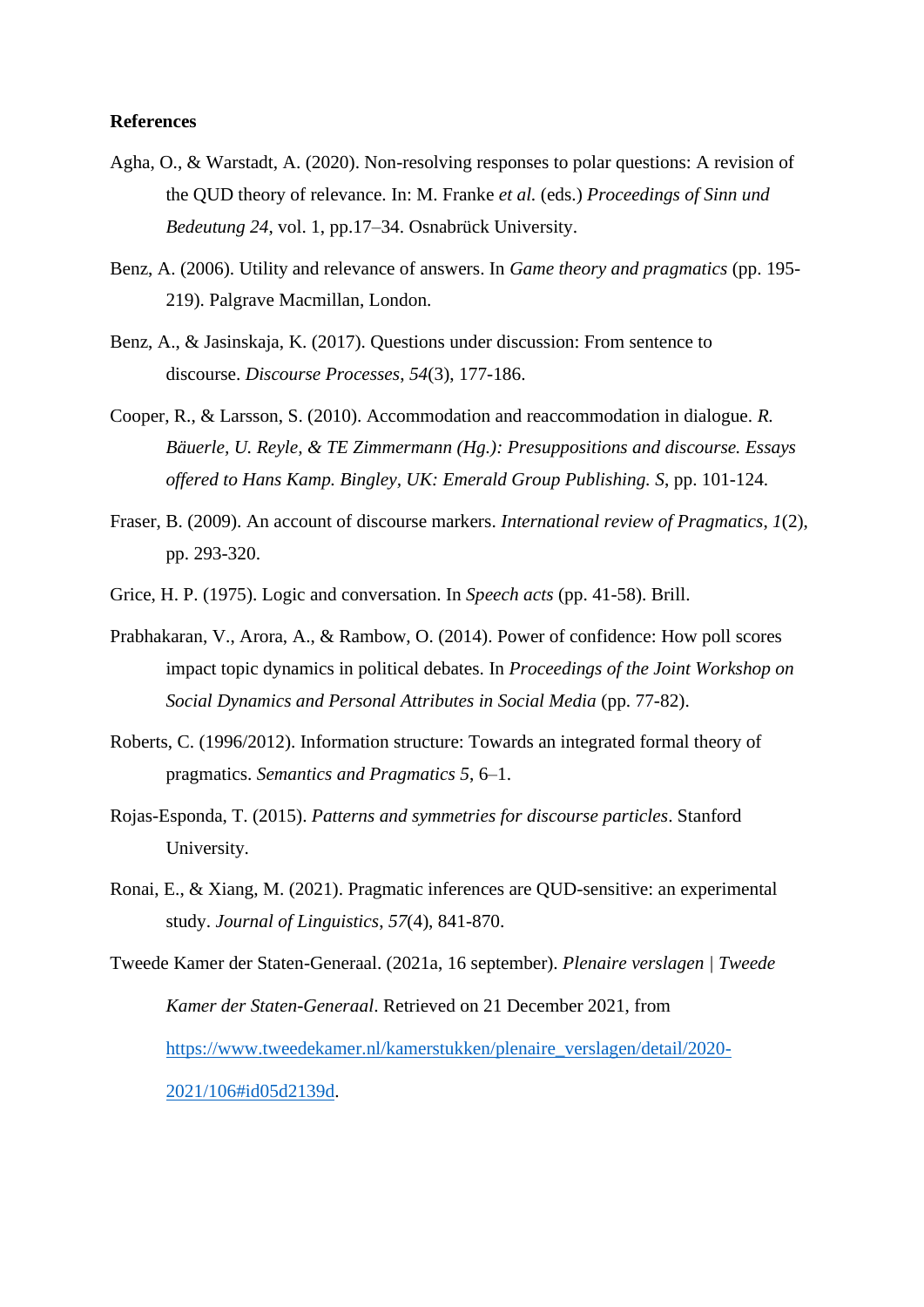Tweede Kamer der Staten-Generaal. (2021b, 16 september). *Situatie in Afghanistan | Debat Gemist*. Retrieved on 21 December 2021, from

[https://debatgemist.tweedekamer.nl/debatten/situatie-afghanistan-0.](https://debatgemist.tweedekamer.nl/debatten/situatie-afghanistan-0)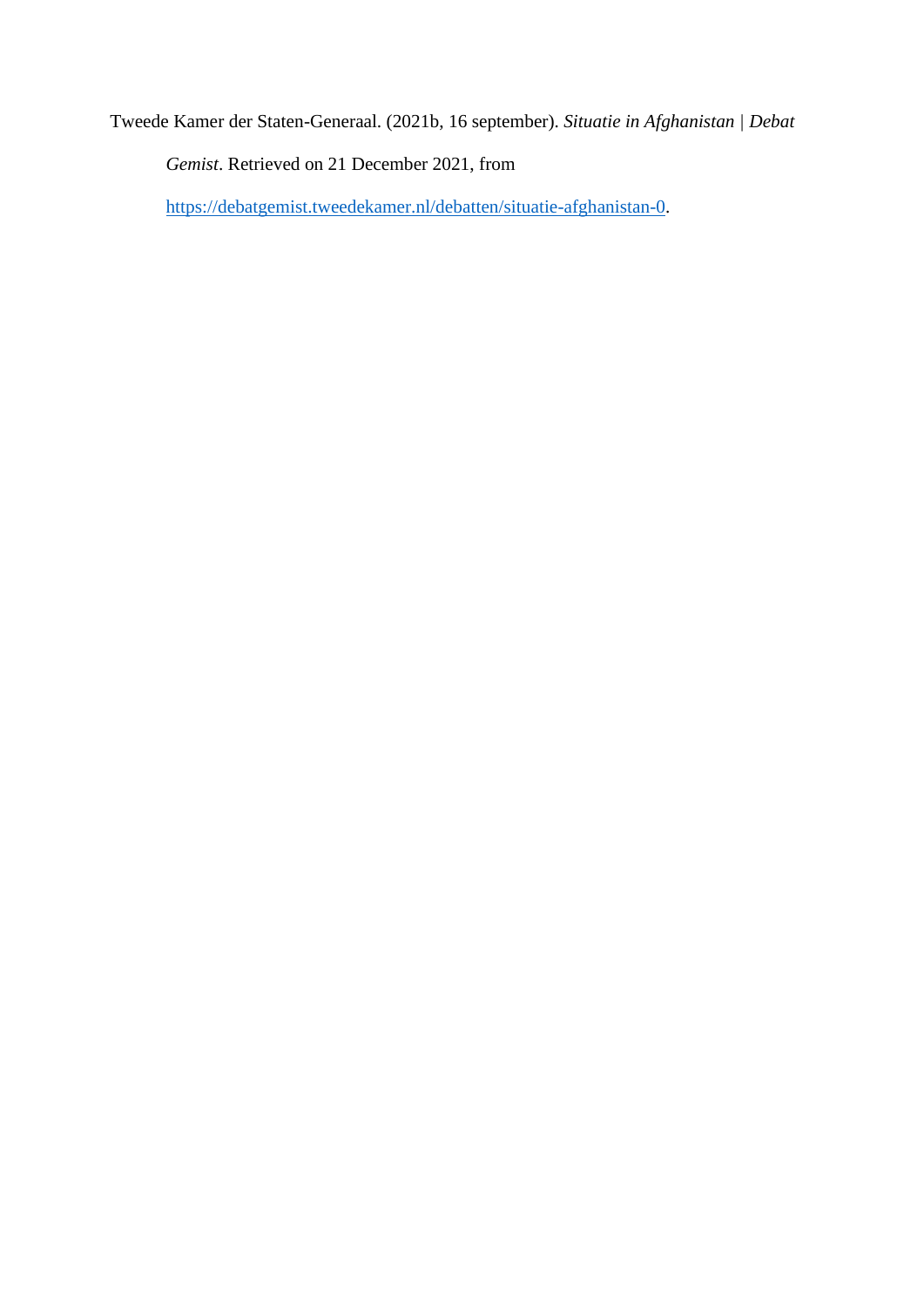## Appendix A – Transcript of the March 15th Dutch Parliament Debate

## Blokje 1

#### **De heer Kuzu (DENK):**

 We horen hier het verhaal van de minister van Buitenlandse Zaken over de verkeerde aannames die zijn gemaakt. We hebben natuurlijk ook een feitenrelaas ontvangen. Aan de ene kant vind ik dat dat feitelijk mooie informatie bevat, maar aan de andere kant is het een stukje politieke borstklopperij: kijk eens hoe goed we het hebben gedaan! Ik zie de minister meteen nee schudden, maar ik zei: aan de ene kant en aan de andere kant. Ze mag daar straks op reageren. Ik vraag me het volgende af. In januari 2021 zei de MIVD dat het handhaven van de Afghaanse republiek zeer onwaarschijnlijk zou zijn en dat het waarschijnlijk was dat de taliban hun invloed zouden vergroten. De val van Kabul was op 15 augustus. Hoe verklaart de minister dat er in de tussenliggende periode zo weinig is gebeurd om ervoor te zorgen dat we mensen hiernaartoe halen?

## **Minister Kaag:**

 Dat is een hele terechte vraag en dat is natuurlijk ook iets wat mij bezighoudt. Wat hebben we gemist? Hoe kan het zo zijn? Dat is een vraag die alle ministers van Buitenlandse Zaken en Defensie in eigenlijk alle kabinetten in de westerse wereld en degenen die inzet hebben gepleegd in Afghanistan, bezighoudt. Dat is de grote verantwoordelijkheidsvraag. Minister Bijleveld zal ingaan op de details. Misschien zijn er meer details die publiekelijk gedeeld kunnen worden wat betreft de MIVD. De MIVD gaf aan dat de taliban hun invloed zouden uitbreiden en stappen zouden zetten om een emiraat op te richten, maar die inlichtingen waren niet aan een concreet tijdpad gebonden. Diezelfde MIVD schatte zelfs kort voor de val van Kabul in dat een inname van Kabul nog enkele maanden zou duren. Dit wordt ook bevestigd door de Amerikaanse inlichtingendienst. U kent misschien de artikelen van juli dit jaar. Alle landen zaten er helaas naast. Dat is een groot probleem en daar moeten we lessen uit trekken. Dat heeft ten dele veroorzaakt dat wij te laat en vanuit de verkeerde aannames hebben gehandeld, namelijk dat we nog wel zouden kunnen vliegen vanuit Kabul, dat de tolken commercieel zouden kunnen vertrekken, dat het lokale ambassadepersoneel gefaseerd, rustig en ordentelijk zou kunnen vertrekken en dat het niet-essentiële personeel en hun familieleden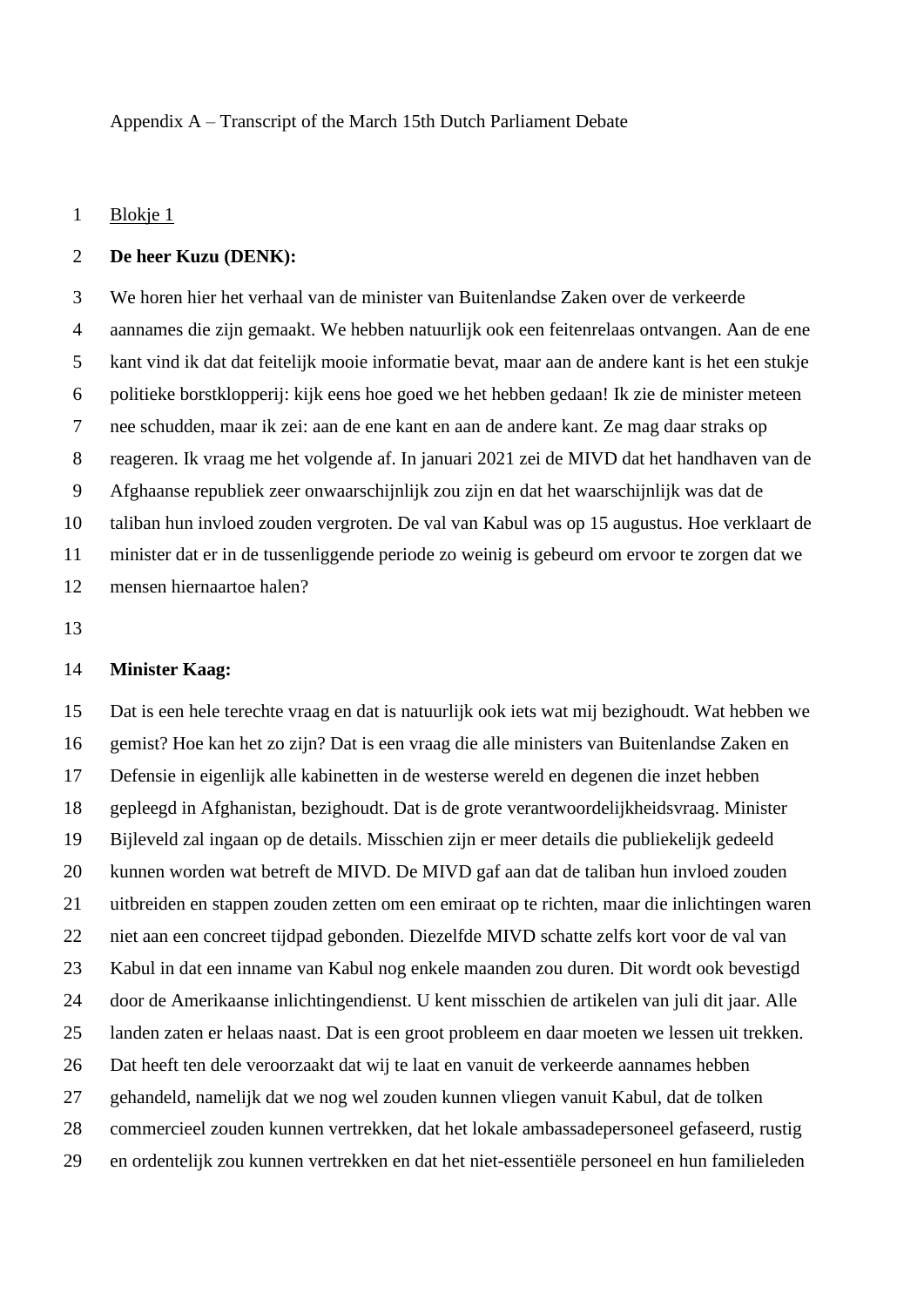- naar Nederland zouden kunnen gaan. Ik kom nog terug op het lokale ambassadepersoneel. Dit
- is de crux; daar heeft u gelijk in. Ik vind het vreselijk.

# **De heer Kuzu (DENK):**

 Dat het vreselijk is, delen we dan in ieder geval, maar ik ben toch erg benieuwd naar de manier waarop die aannames tot stand zijn gekomen. We zien in het feitenrelaas en in het Volkskrantbericht van vandaag dat er wel degelijk signalen zijn geuit vanuit het lokale ambassadepersoneel die wijzen op een verslechterende situatie. Dat doen ze al in april en mei 2021. We zien ook dat de MIVD — daar heeft de minister wel gelijk in — aangeeft dat Kabul binnen 90 dagen in handen van de taliban zou gaan vallen. Dat staat ook in het feitenrelaas. Dat werd overigens begin augustus beweerd. Van begin augustus tot en met 12 augustus zagen we dat Kandahar, Mazar-e-Sharif en Herat in handen vielen van de taliban. Ging er nergens, maar dan ook nergens op het ministerie van Buitenlandse Zaken — misschien kan minister Bijleveld daar straks ook antwoord op geven — een alarmbelletje af van: "De situatie is aan het verslechteren. We moeten de aanname die we nu hebben echt gaan bijstellen"? Is dat nooit gebeurd?

# **Minister Kaag:**

 De harde realiteit is dat dit noch bij ons in Nederland, noch in andere landen is gebeurd. Dat is correct. Dat is de harde realiteit.

# **De heer Kuzu (DENK):**

 Dat is heel aardig van de collega's, voorzitter. Maar dat kan dan gebaseerd zijn op informatie van inlichtingendiensten et cetera. We hebben met de minister van Defensie een commissiedebat gehad op 14 april 2021 waarbij het ging om het verlengen van de missie in Afghanistan. Daar heb ik geciteerd uit The New York Times. "De taliban vieren feest" was de kop van de krant op dat moment. Zij gaven zelf heel expliciet aan dat ze een opmars zouden maken wanneer de westerse coalitie de troepen zou terugtrekken. Een duidelijker signaal kan je toch niet hebben?

## **Minister Kaag:**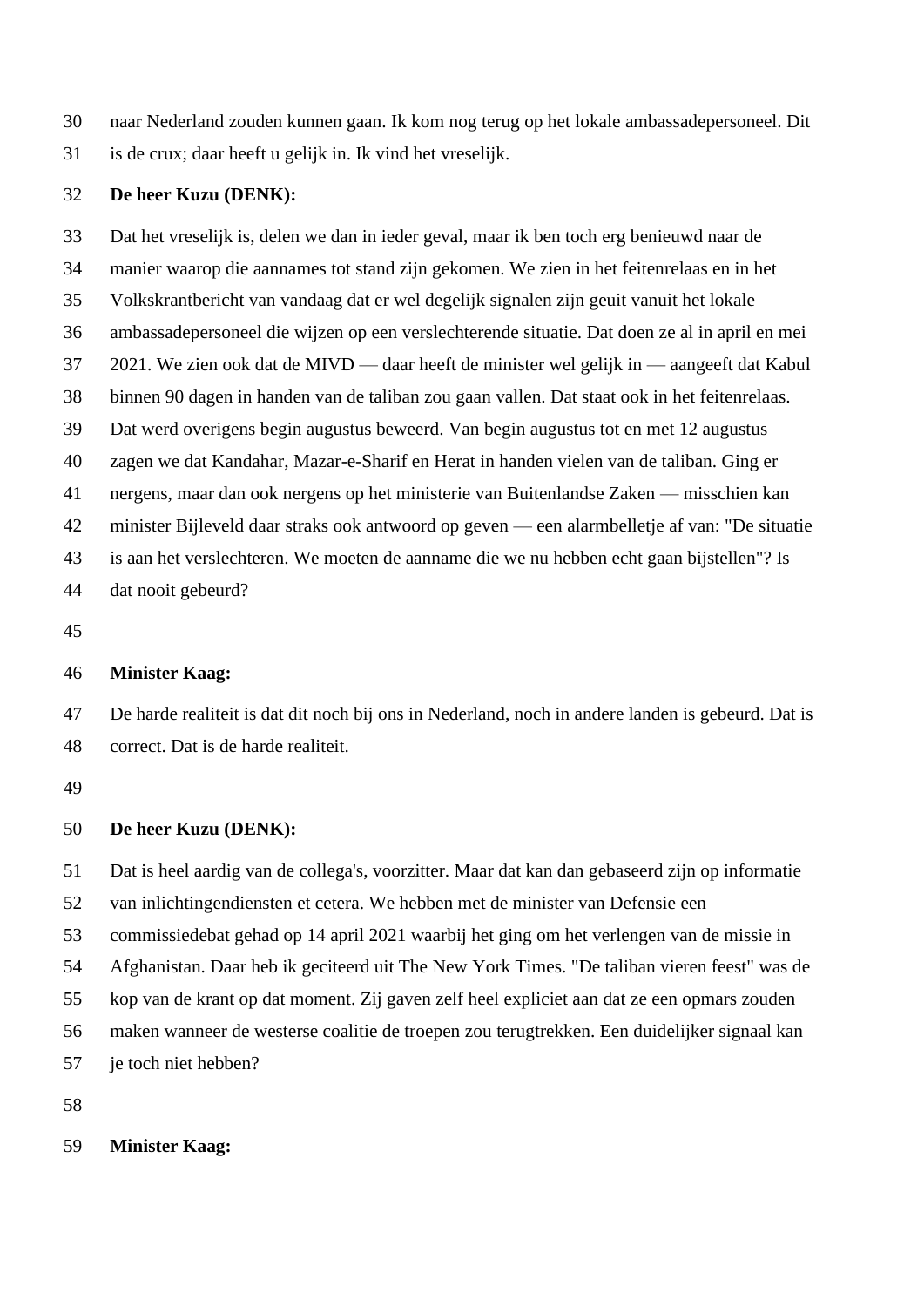Zoals ik eerder zei, is het probleem dat we nu allemaal heel pijnlijk voortschrijdend inzicht hebben. Ik begrijp de logica van de vraag van de heer Kuzu heel goed. Want wat hebben we gemist? Dat is niet alleen voor de inlichtingendiensten, maar ook voor onze besluitvormingsprocessen een belangrijke vraag. Hebben we de signalen niet goed opgepakt? Overigens hebben we die dan met z'n allen niet goed opgepakt, want alle NAVO-bondgenoten zijn overrompeld en de Amerikanen zelf ook. Het besluit was genomen, maar zij hadden deze vreselijk slechte uitvoering als het gaat om evacuaties duidelijk niet gepland. Hetzelfde is eigenlijk van toepassing op alle andere landen die meededen aan Operation Resolute Support of die daar eerder een diplomatieke aanwezigheid hadden. De vraag is inderdaad: wat hebben we gemist? Wat was onze inlichtingenpositie? Hoe gebruiken we de data? En hoe stellen we die vraag op een andere manier? Maar ik denk dat mevrouw Bijleveld daarop terug zal komen. Het probleem is dat de aanname was: Kabul zal niet zo snel vallen; we kunnen alles nog bereiken voordat de taliban Kabul bereiken. U heeft helemaal gelijk: als je dat domino- effect zag ... Maar het antwoord, ook van de militairen, van de Amerikanen zelf, was: nee, in Kabul en nog een andere grote stad — het ontgaat me even welke — zal het Afghaanse leger standhouden en daar zullen ze terugvechten; dat gaat niet zo snel.

## **Mevrouw Van der Plas (BBB):**

 Ik hoorde de minister zojuist iets zeggen over de verkeerde aannames die zijn gedaan. Eén van de aannames die werden genoemd als het gaat om de vraag wat verkeerd is gegaan, was de grote mate van afhankelijkheid van de Verenigde Staten. Ik heb hier specifiek naar gevraagd, eerst in het commissiedebat. Ik heb gevraagd: hebben wij zelf nog wel wat te zeggen over onze eigen mensen? Vervolgens heb ik dat nog een keer gevraagd naar aanleiding van het feit dat de minister toen zei: ons past nederigheid. Toen heb ik specifiek gevraagd: wat betekent die nederigheid, en wat voor gevolgen heeft die nederigheid voor de mensen die daar zitten? Toen kreeg ik een antwoord van de minister. Ik vat het even kort samen. Zij zei: "Mevrouw Van der Plas, ik heb vele jaren als diplomaat aan missies deelgenomen. Op dat moment past je nederigheid. Als daar mensen bezig zijn, moet je er niet tussendoor gaan als een olifant in een porseleinkast, bij wijze van spreken. Dan hoor je als land gewoon nederig te zijn." Ik heb nogmaals gevraagd: maar wat betekent dat dan, en wat is dan dat gevolg? Nu hoor ik de minister zeggen dat dat hoort bij de vijf dingen die verkeerd zijn gegaan. Ik zou graag van de minister willen horen hoe zij nu reflecteert op die antwoorden.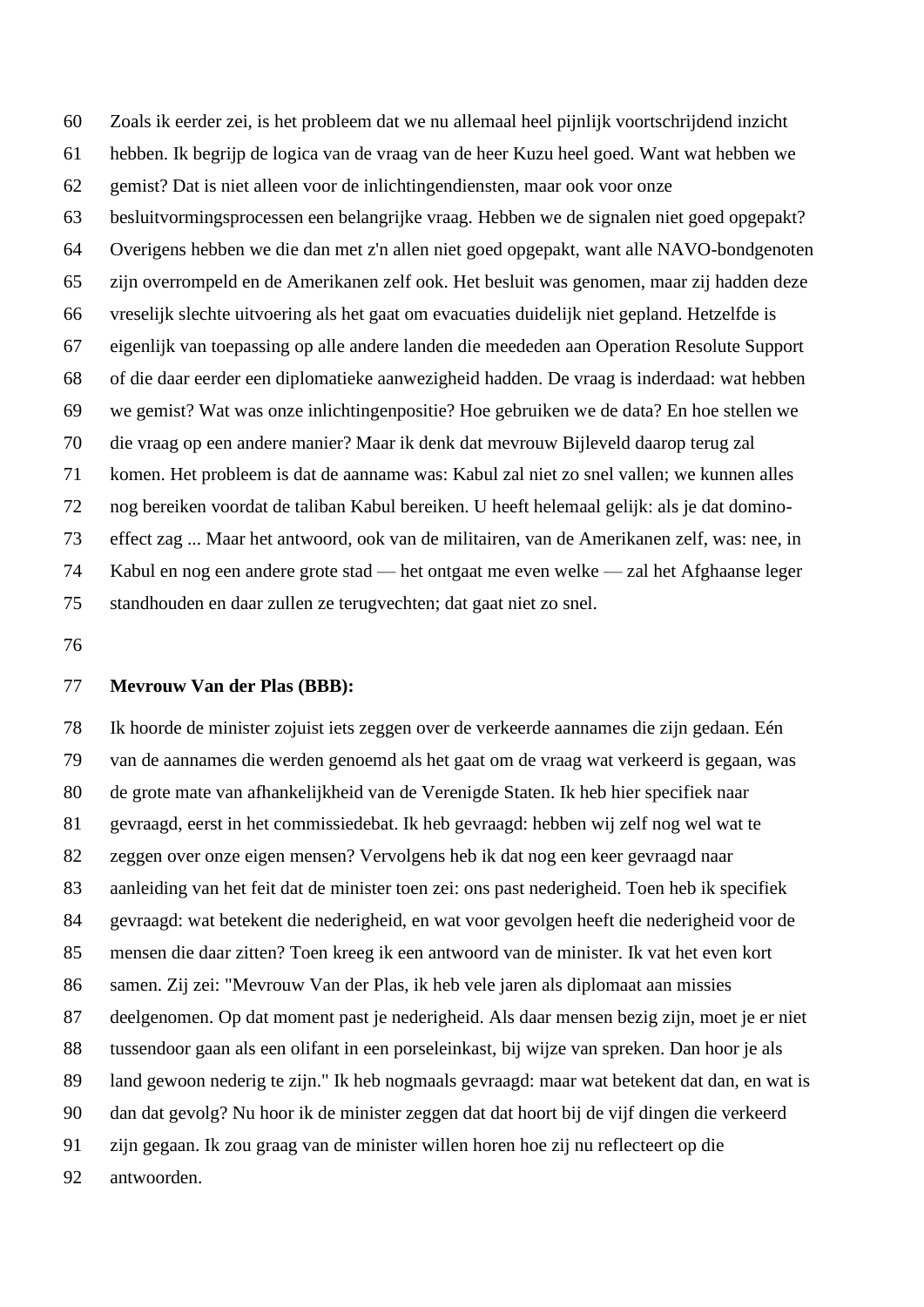# **Minister Kaag:**

 Zoals mevrouw Van der Plas zo ontzettend goed kan — ik wil het ook graag leren — raapt ze een aantal dingen bij elkaar, zoals een reactie op iets wat is gezegd uit een interview, zonder de context erbij. Ik meen dat ons bij een uitloop is gevraagd over hoe we oordelen over het handelen, de situatie en de chaos daar. Volgens mij heb ik toen gezegd: hier past nederigheid, want we zijn te ver weg. Oftewel, de beste stuurlui staan aan wal en daar ga ik me niet voor lenen.

 Het is hetzelfde met de informatiepositie. Gebleken is dat we een te grote afhankelijkheid in besluitvorming hebben gehad van de Amerikanen. Ze deelden de data. Tegelijkertijd heb ik net benoemd dat er is gebleken dat wij rondom de luchthaven geen keuze hadden wanneer we wilden vertrekken. We hadden nog mazzel dat we bij de latere groep landen zaten, maar de Belgen moesten een dag eerder. Die hebben óns platgebeld, en terecht, om te vragen: er zijn nog Belgen en onze missie is niet af; kunnen jullie mensen daar díe mensen weer helpen? Er past altijd nederigheid als je niet in het oorlogs- of crisisgebied zelf bent en dat heb ik constant gezegd. Ik zie de heer Boswijk knikken, want hij begrijpt precies wat ik bedoel. Het is makkelijk oordelen, maar uit respect voor de mensen die het werk doen en vanwege het feit dat wij kleiner zijn, past nederigheid. We zijn afhankelijk. Ik meen ook dat er in datzelfde debat werd gezegd dat wij allerlei dingen moesten afdwingen bij de Amerikanen. Nou, sorry. Kijk naar ons, naar onze grootte. We zijn best belangrijk, maar ze gaan niet een-op-een al onze eisen inwilligen. Dat is de realiteit, en daar past ook nederigheid.

 Zo duid ik mijn opmerkingen, maar ik ga zelf nog wel weer even lezen wat er is gezegd en wat er in het interview is gezegd. Dan heb ik een accurate reconstructie van de verschillende elementen.

#### **Mevrouw Van der Plas (BBB):**

 Een paar dingen. De minister begint met een sneer, zo van: ja, mevrouw Van der Plas leest dan wat interviews en pakt wat samen en roept dan wat. Zo heeft ze het niet letterlijk gezegd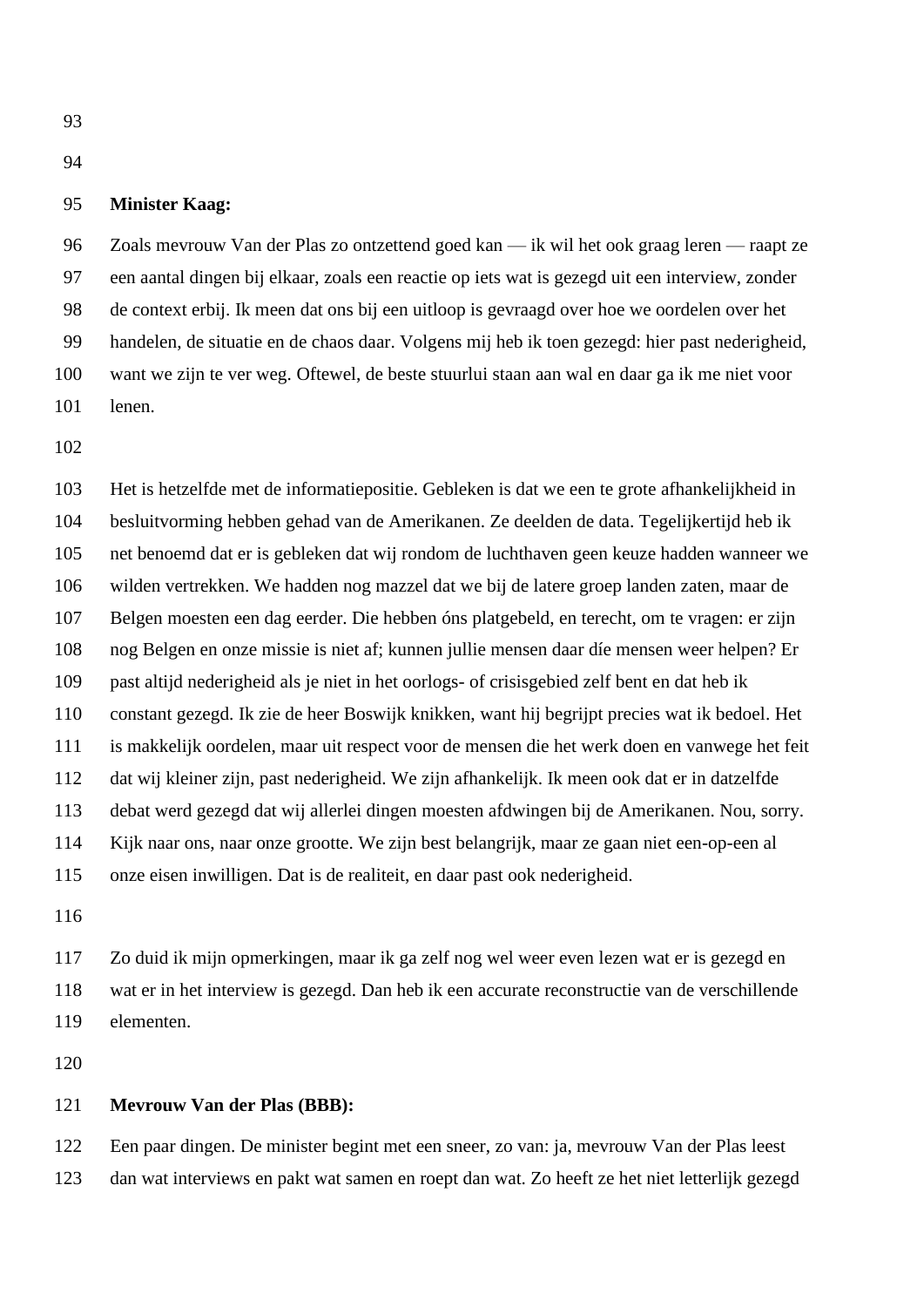maar zo komt het wel over. Waar ik mijn informatie vandaan haal, doet helemaal niet ter zake. Het doet helemaal niet ter zake of ik het uit een interview haal of het rechtstreeks van iemand anders heb. Ik doe hier gewoon mijn werk en ik stel gewoon vragen. In dat commissiedebat heb ik specifiek gevraagd naar de rol van Amerika. Ook heb ik gevraagd of wij nog wel wat te zeggen hebben over mensen. Daar werd eigenlijk een soort van antwoord omheen gegeven. Hetzelfde geldt voor de nederigheid. Dan komt er een heel betoog, een heel wollig antwoord. We hebben de app Debat Direct dus u kunt dat gewoon terugzoeken. Maar dat ging ook specifiek over Amerika. En nu hoor ik de minister eigenlijk wat anders zeggen, namelijk dat dat een van die cruciale fouten was. Maar dat was dan toen toch ook al bekend? Dat is dan toch geen rare vraag die ik stel, toen niet en nu ook niet?

#### **Minister Kaag:**

Ik heb vijf verkeerde aannames genoemd en daar blijf ik bij. Dat is het antwoord.

## **Mevrouw Piri (PvdA):**

 Ik denk dat we het er in deze Kamer allemaal mee eens zijn dat het niet heeft gelegen aan de lokale mensen, de diplomaten, de militairen en de mensen die op alle ministeries dag en nacht hebben gewerkt. Ik zou wel voorzichtig zijn met het uitdelen van schouderklopjes voor de manier waarop het kabinet de politieke verantwoordelijkheid heeft genomen. Ik moet ook zeggen dat ik er best wel moeite mee heb dat een oprecht gevoel van berouw ontbreekt voor al die mensen die voor ons hebben gewerkt in al die jaren dat wij in Afghanistan waren en die we nu in de steek laten. Dat mis ik wel. Maar dat gezegd hebbende: we weten inmiddels dat de MIVD al maanden waarschuwde dat de taliban de macht zouden kunnen overnemen. Ik zie in het feitenrelaas dat er in mei, na een bezoek van de ambtenaren van het ministerie van Buitenlandse Zaken en het ministerie van Defensie, een nieuw evacuatieplan werd gemaakt. En in dat plan staat dat er ook wordt uitgegaan van het scenario van een vertrek van de Afghaanse regering en het beëindigen van commerciële vluchten vanaf Kabul. We spreken nu over begin mei. En dan kom ik toch terug op de vraag van collega Omtzigt. Op dat moment zitten nog tientallen van onze tolken en hun gezinnen in Afghanistan. Is er dan geen evacuatieplan gemaakt waarbij de tolken op tijd naar Nederland zouden verdwijnen? Wij wisten dat een van de scenario's waar wij mee werkten was: het vliegveld gaat sluiten en het kan zijn dat ook de Afghaanse regering gaat vallen.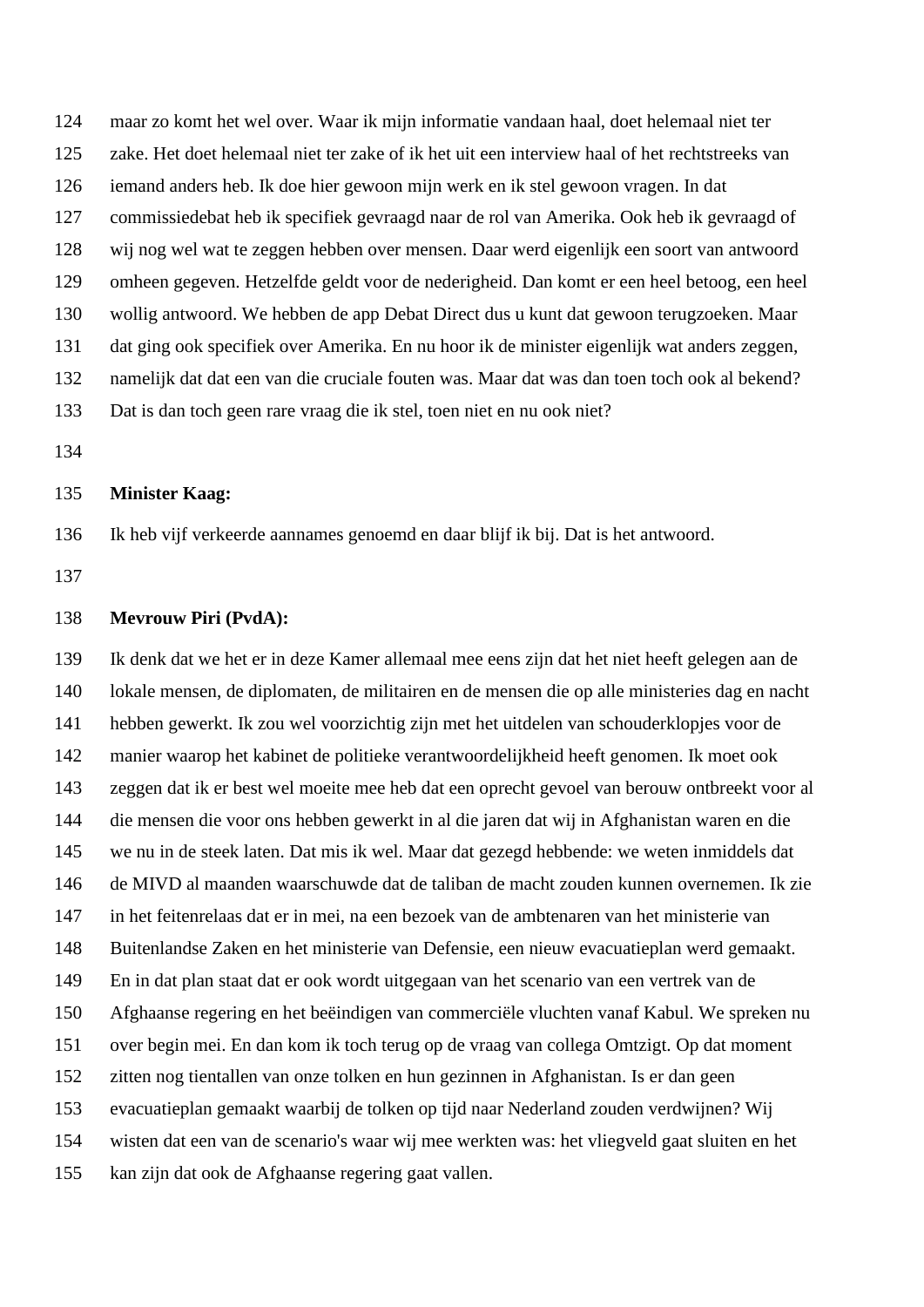## **Minister Kaag:**

 Nee. Dat is natuurlijk een van de moeilijke lessen die we zullen moeten trekken. Hebben wij op de juiste momenten het totaalbeeld meegenomen in alle evacuatieplannen? Zoals mevrouw Piri misschien ook weet, heeft de ambassade gepland voor de evacuatie van lokale staf- en familieleden, voor het eigen personeel. De standaardprocedure bij Buitenlandse Zaken is normaal gesproken dat alleen de uitgezonden stafleden worden geëvacueerd. Uitzonderlijkerwijs wordt het lokaal geworven personeel, ongeacht de hele lange band met de ambassade, geholpen om tijdelijk naar een land in de regio te gaan. Maar we hebben nog nooit mensen naar Nederland geëvacueerd, dit is een unicum. En met reden en terecht, daar doe ik helemaal niets aan af, verre van. Maar ik denk dat ook daar in de planning en de scenario's in de aannames een aantal elementen zijn gemist. Ik moet echt alle plannen met het team gaan doorkijken, ook voor de evaluatie. Maar ik zei "onder de verkeerde aannames" en dat is echt iets wat wij vreselijk vinden, daar zult u de andere kabinetsleden ook over horen. Dat is berouw, maar het erge is dat we het daarmee niet oplossen en niet beter maken. Dat vind ik veel vreselijker. In de aannames van de planning — en hier wordt al jaren over gesproken — is er nog steeds van uitgegaan dat we genoeg tijd hadden om de mensen, met name de tolken en hun gezinsleden, via commerciële vluchten te kunnen laten vertrekken. Dat is natuurlijk een groot onderdeel van de fouten die gemaakt zijn.

## **Mevrouw Piri (PvdA):**

 Ik snap natuurlijk wat de minister zegt over de evacuatieplannen van de ambassade. Maar wij hebben hier een gesprek met het kabinet. Wij vroegen niet alleen om een evacuatieplan van het lokale ambassadepersoneel. Sterker nog, op 3 juni heeft het kabinet een motie overgenomen, zij is niet eens in stemming gebracht: er komt een speciaal evacuatieplan voor de tolken. Vijf weken later vroegen wij nog een keer aan uw collega Bijleveld of er op 8 juni een evaluatieplan voor de tolken was. Haar letterlijke antwoord was: "Ja, dat is gemaakt, want dat was een van de onderdelen van de motie." Waar was dat evaluatieplan?

# **Minister Kaag:**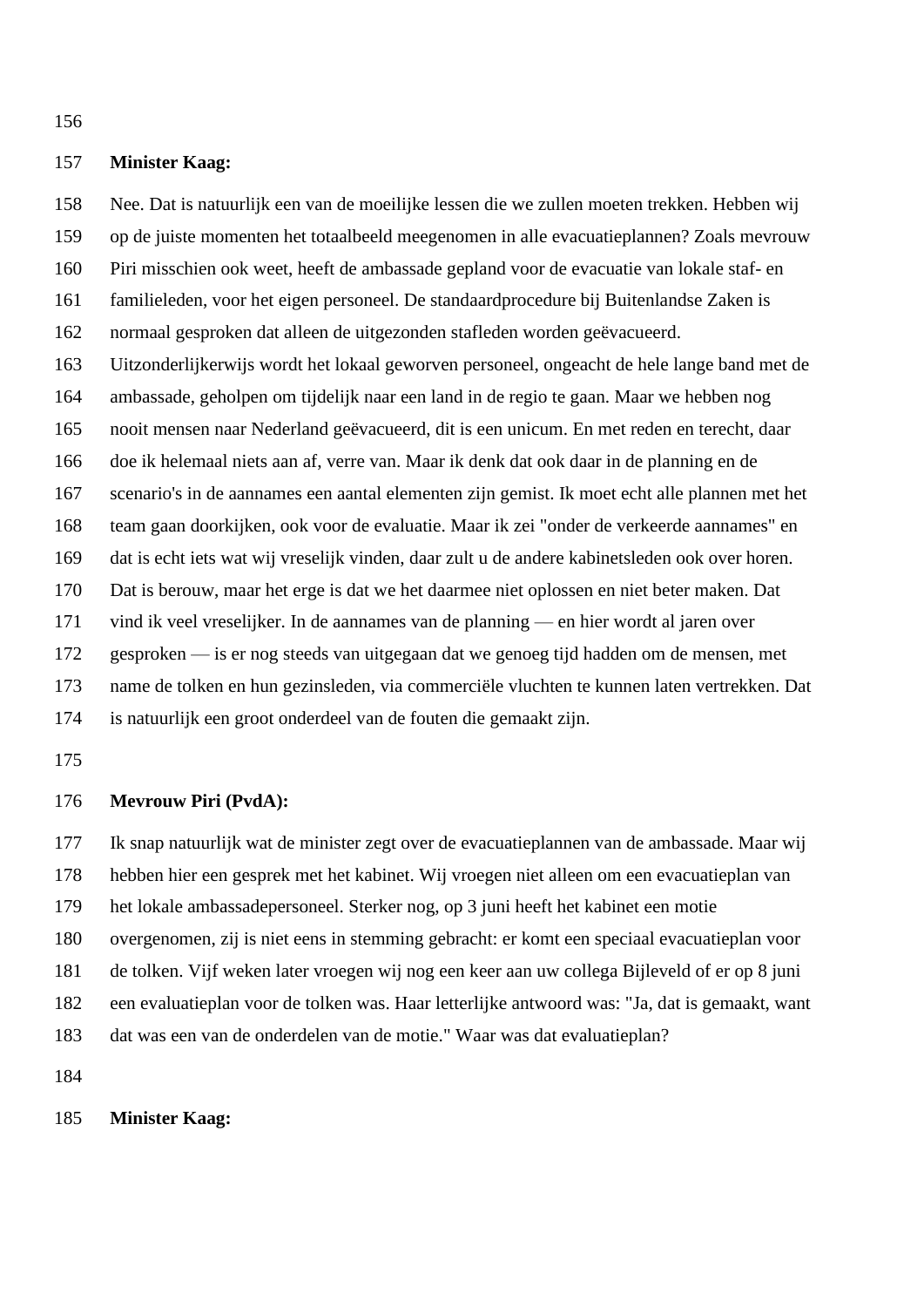- Ik kom nog graag terug op een aantal onderdelen over de evacuatieplanning. Verder zal
- mevrouw Bijleveld zoals aangegeven nog met een aanvulling komen over het onderwerp
- tolken, en voor wat betreft Buitenlandse Zaken als coördinerend ministerie kom ik graag terug
- op de details van een aantal punten van de evacuatieplanning in de tweede termijn.
- 

# **Mevrouw Piri (PvdA):**

- Mijn conclusie is dus wel dat er geen evaluatieplan lag voor de tolken.
- 

# **Minister Kaag:**

- Mevrouw Bijleveld zal daar zo op terugkomen.
- 

## **De heer Ceder (ChristenUnie):**

 Dank u wel. Op 14 januari geeft de MIVD al aan dat het onvermijdelijk is dat de taliban overgaan tot de opmars naar het overnemen van het landsbestuur. Wanneer is niet bekend, maar het is onvermijdelijk dat zij het landsbestuur zullen overnemen. De Kamer was hiervan niet op de hoogte. Ik snap dat het vertrouwelijke informatie is, ik snap dat het gevoelig is, maar ook is de Kamer niet vertrouwelijk geïnformeerd. Sterker nog, ik heb de afgelopen maanden commissiedebatten gehad en ook brieven van de Kamer gehad, bijvoorbeeld op 18 juni, waarin de suggestie wordt gewekt dat het maar de vraag is of de taliban het landsbestuur zullen overnemen. Ik geloof uit de brief van 18 januari namens het ministerie van Buitenlandse Zaken en Defensie het volgende: "De rol van de taliban in het toekomstige Afghanistan en de betrokkenheid van internationale partners zal zich moeten uitkristalliseren naar gelang de ontwikkelingen van het land." Alsof het kabinet nog niet wist dat het onvermijdelijk was dat het overgenomen zou worden. Een andere zin is: "Het is echt de vraag hoe de taliban zich gaan verhouden tot het nationale bestuur van Afghanistan en de gemeenschap."

Twee vragen. Vindt u dat de Kamer niet is geïnformeerd en deze informatie wel had moeten

- hebben? En bent u het met me eens dat de informatie in de brief van 18 juni, op grond
- waarvan de Kamer waaronder ikzelf afwegingen heeft gemaakt, ook niet klopt? Daarin wordt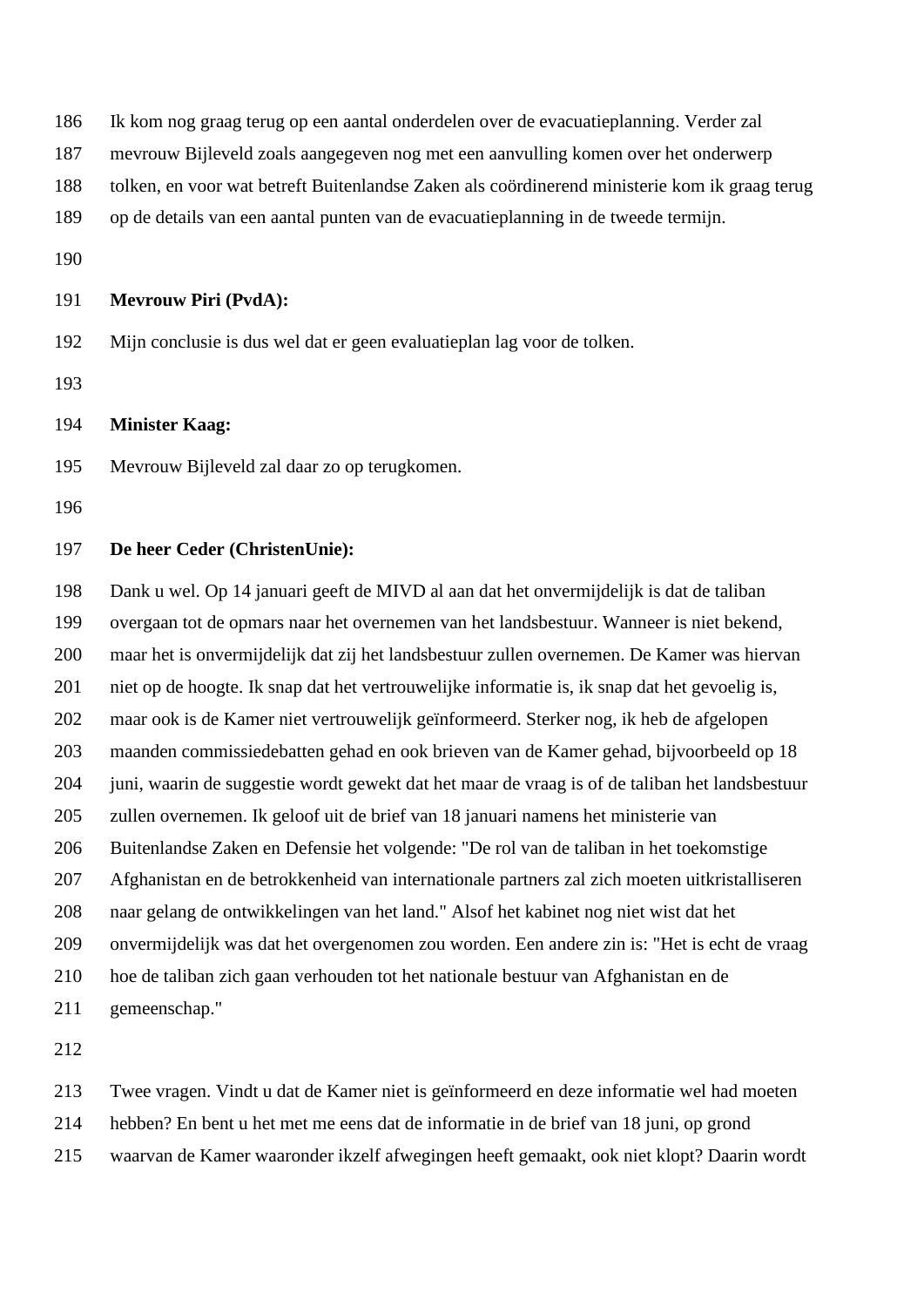| 216 | immers een rooskleuriger beeld geschetst dan op basis van de informatie die bij het kabinet al   |
|-----|--------------------------------------------------------------------------------------------------|
| 217 | bekend was.                                                                                      |
| 218 | <b>Minister Kaag:</b>                                                                            |
| 219 | Ik wilde de heer Ceder eigenlijk melden dat mevrouw Bijleveld daar, zoals aangekondigd, in       |
| 220 | de blokjes informatiepositie en MIVD, het hele proces, eerst op reflecteert.                     |
| 221 |                                                                                                  |
| 222 | <b>Minister Kaag:</b>                                                                            |
| 223 | Dan kan ik er in tweede termijn op terugkomen als dat nog nodig is.                              |
| 224 |                                                                                                  |
| 225 | De heer Ceder (ChristenUnie):                                                                    |
| 226 | Mijn vrees is een beetje  Deze brief is ook namens Buitenlandse Zaken en de minister heeft       |
| 227 | ook een zelfstandige bevoegdheid over welke informatie zij naar de Kamer stuurt.                 |
| 228 |                                                                                                  |
| 229 | De heer Ceder (ChristenUnie):                                                                    |
| 230 | Ik vind het wel relevant dat deze vraag niet alleen door het kabinet wordt beantwoord, maar      |
| 231 | ook afzonderlijk door de verantwoordelijke ministers.                                            |
| 232 |                                                                                                  |
| 233 | <b>Minister Kaag:</b>                                                                            |
| 234 | Ik kom er graag op terug in tweede termijn, maar ik denk dat het in het kader van                |
| 235 | informatiepositie, alle stappen hierin, de vertrouwelijkheid van de informatie en de positie van |
| 236 | de inlichtingendiensten correct is dat mevrouw Bijleveld eerst een goede toelichting geeft. Ik   |
| 237 | zal mijn eigen oordeel daar graag in tweede termijn aan verbinden.                               |
| 238 |                                                                                                  |
| 239 | De heer Van Haga (Groep Van Haga):                                                               |
| 240 | Buiten de opmerking die ik wil maken dat ik de informatievoorziening toch wel slecht vind en     |
| 241 | dat ik het jammer vind dat het allemaal zo op het laatste moment gaat en dat we het allemaal     |
| 242 | uit de Volkskrant moeten vernemen, heb ik er toch wel begrip voor dat zaken anders kunnen        |
| 243 | lopen. Het is allemaal sneller gegaan dan iedereen verwachtte. Dat kan nu eenmaal gebeuren.      |
| 244 | En dat het dan een paniektoestand wordt en dat je onder hoge druk fouten maak, begrijp ik.       |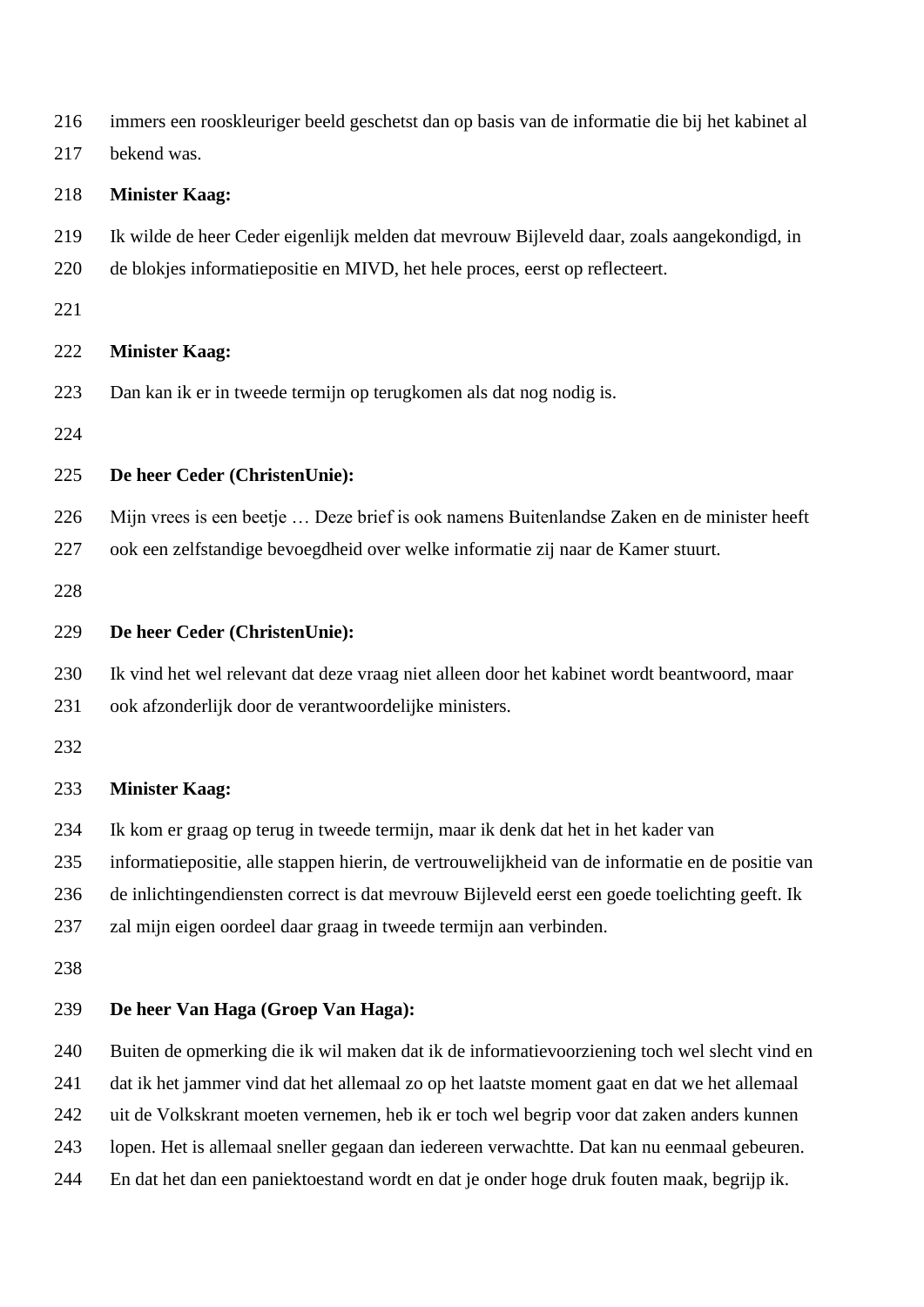| 245 | Maar één ding wil ik toch nog weten. Op zaterdag 14 augustus werd 's nachts het                |
|-----|------------------------------------------------------------------------------------------------|
| 246 | ambassadepersoneel geëvacueerd naar het vliegveld. In antwoord 14 wordt verklaard waarom       |
| 247 | dat op 14 augustus is gebeurd. Op 16 augustus vertrekken ze dan toch met z'n allen naar        |
| 248 | Nederland. U zei net: de laatste persoon die het land verlaat, moet de ambassadeur zijn. De    |
| 249 | kapitein verlaat als laatste het schip. Wie heeft de beslissing genomen om het voltallige      |
| 250 | ambassadepersoneel met de ambassadeur naar Nederland te verschepen, zonder dat daar            |
| 251 | vervanging voor was?                                                                           |
| 252 |                                                                                                |
| 253 | <b>Minister Kaag:</b>                                                                          |
| 254 | Ik kom daar zo op terug. Ik begin nu aan het blokje evacuatie. Als de heer Van Haga daarop     |
| 255 | kan wachten, kan ik dat uitvoerig toelichten.                                                  |
| 256 |                                                                                                |
| 257 | De heer Van Haga (Groep Van Haga):                                                             |
| 258 | Oké, daar kom ik zo op terug.                                                                  |
| 259 |                                                                                                |
|     |                                                                                                |
| 260 | De heer De Roon (PVV):                                                                         |
| 261 | Ik vind het prijzenswaardig dat de minister toegeeft dat er heel veel verkeerde aannames zijn  |
| 262 | gedaan en dat ervan uit heel veel verkeerde aannames is gewerkt. De minister vraagt zich af:   |
| 263 | wat hadden we anders kunnen doen? Het eerste wat je kunt doen zodra je informatie krijgt       |
| 264 | van anderen, is jezelf de vraag stellen: hoe hard is dit eigenlijk, kan ik nu ook eigenstandig |
| 265 | bevestigen wat door anderen wordt beweerd? Ik weet niet of dat gebeurd is, maar misschien      |
| 266 | kan de minister daar meer licht over laten schijnen.                                           |
| 267 |                                                                                                |
| 268 | <b>Minister Kaag:</b>                                                                          |
| 269 | De heer De Roon bedoelt mijn vijf aannames. Ik haal ze er even bij.                            |
| 270 |                                                                                                |
| 271 | De heer De Roon (PVV):                                                                         |
| 272 | Ja. Het snelle verdwijnen, het wegsmelten als het ware van de Afghaanse veiligheidstroepen,    |
| 273 | is natuurlijk geen unieke zaak. Dat hebben we al eerder meegemaakt, namelijk in Irak. Toen     |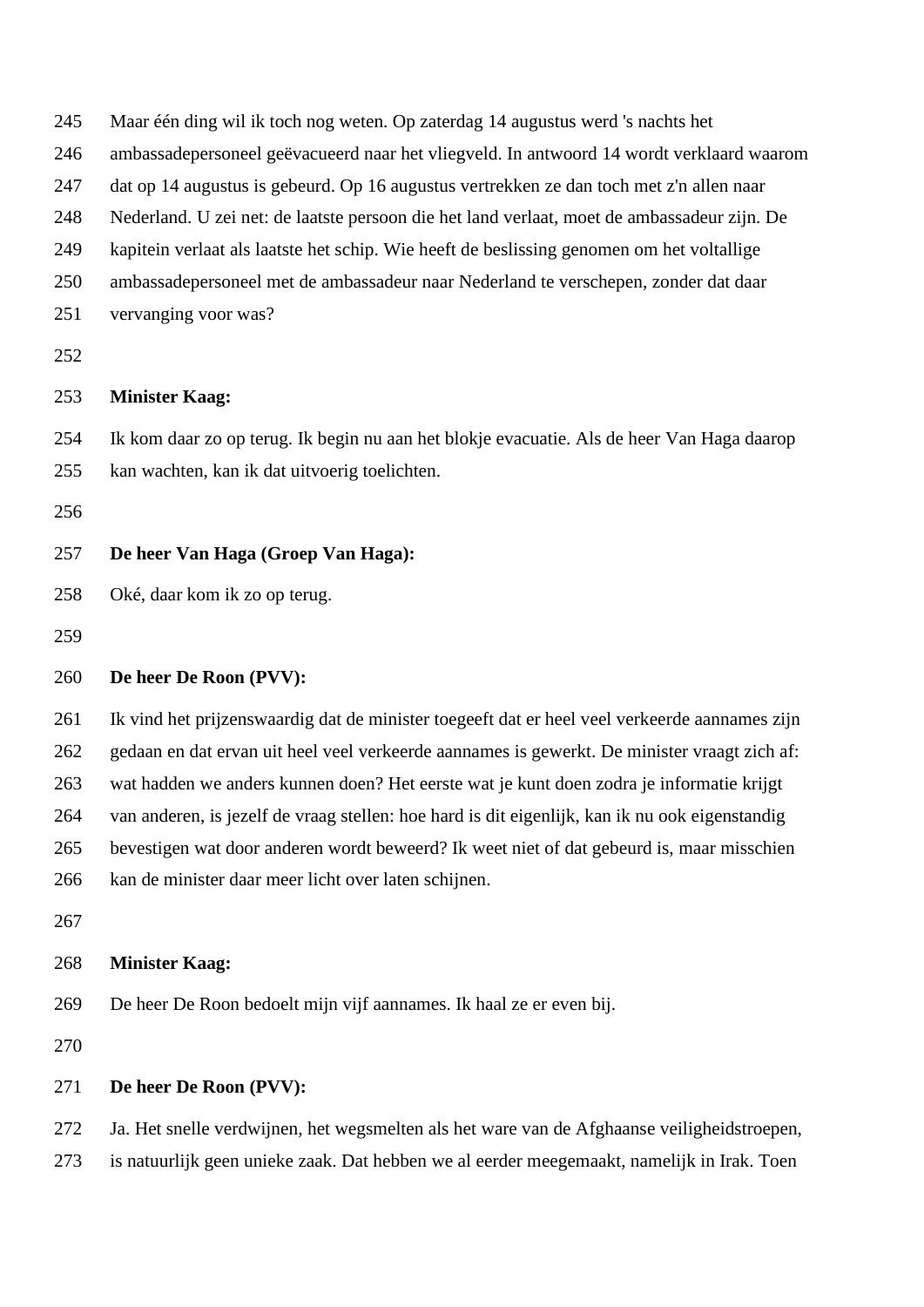ISIS daar vanuit Syrië binnenviel, namen de Irakese veiligheidstroepen gewoon de benen. Ze

gingen gewoon niet vechten. Ze wilden niet vechten, want ze waren bang, of ze hadden er in

ieder geval geen zin in. Met die ervaring in het achterhoofd zou je natuurlijk al kunnen

denken: gaat dit in Afghanistan misschien wel net zo? Die vraag zou je je kunnen en ook

 moeten stellen. Ik vraag mij af of dat is gebeurd. Misschien kan de minister daar ook iets over zeggen.

# **De heer De Roon (PVV):**

 Misschien is het goed als ik nog even mijn punt afmaak. Dan hebben we het plaatje compleet op dit onderwerp.

# **De heer De Roon (PVV):**

 In april heb ik al tegen de regering gezegd: blijf nou niet tot het laatste moment in dat afbrokkelende fort Afghanistan zitten. Het is gewoon gevaarlijk. Daar hoef je geen hogere krijgskunde voor te hebben gestudeerd. Je weet dat, als de troepen zich terugtrekken, er altijd een gevaarlijk moment gaat komen waarin je de zaken niet kunt overzien. Je weet niet wat er kan gebeuren, dus zorg nou dat je weg bent voordat het zover is. Dat heb ik in april tegen de bewindslieden gezegd. Op 8 juli heb ik weer aangegeven: het is nu echt gevaarlijk aan het worden; trek de stekker er nu uit. Dat is allemaal in de wind geslagen. Ik denk dat dit momenten zijn waarop je als voorzichtig bewindspersoon ook zou kunnen zeggen: ik moet niet wachten tot het laatste moment.

# **Minister Kaag:**

Ik denk dat de heer De Roon gelijk heeft met zijn vraag of ik namens het kabinet en ons allen

kan staven hoe hard en zacht die verkeerde aannames zijn. Dat hoort bij een ordentelijk

proces. Ik denk ook dat dit een deel van die vragen voor de evaluatie zijn. Hoe verkeerd was

onze inschatting? Hadden we in het proces anders moeten handelen of sneller moeten

schakelen? Wat missen we om de verschillende punten bij elkaar te kunnen brengen?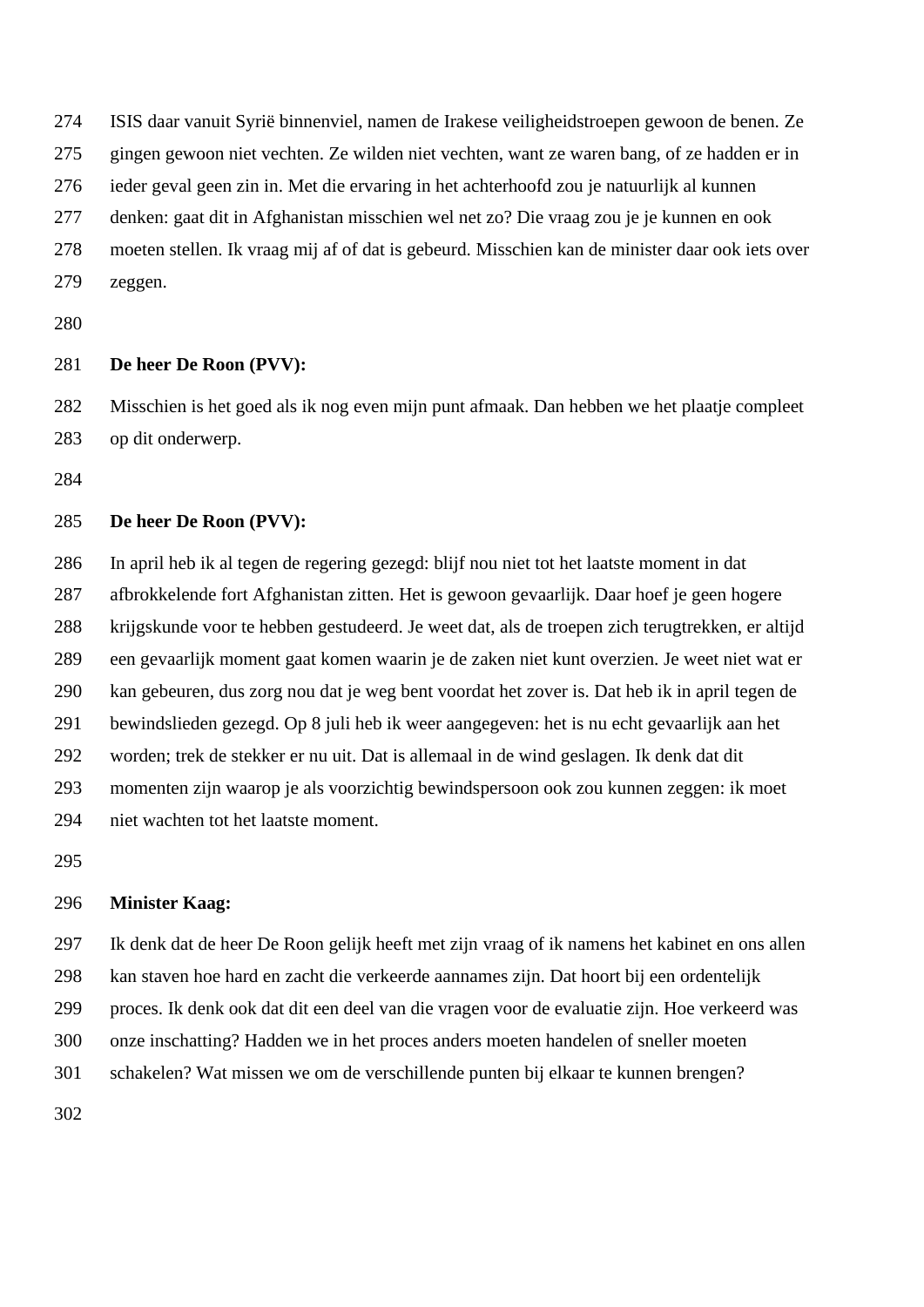De snelheid van de opmars van de taliban is bevestigd door de secretaris-generaal van de NAVO, door Antony Blinken, de minister van Buitenlandse Zaken van de Amerikanen, en door iedereen die betrokken was op het hoogste politieke niveau. Dat kunnen we denk ik onderbouwen.

 Het tweede is de relatieve zwakte van de Afghaanse strijdkrachten. Ik weet dat de heer De Roon sowieso niet echt een voorstander is van het sturen van troepen naar het buitenland, of bijvoorbeeld investeren in de 3D-benadering; diplomatie, defensie en in dit geval ontwikkelingssamenwerking. De zwakte van de Afghaanse strijdkrachten heeft iedereen verrast. De heer De Roon had die misschien voorzien, maar de internationale gemeenschap en de landen die troepen hebben gestuurd, hadden meer verwacht van de training en van de standvastigheid.

 Ik denk dat uw vergelijking met Irak een heel interessante is. De snelheid waarmee Kabul is gevallen, is daar helaas een afgeleide van. De chaos rondom de luchthaven en de risico's, inclusief de twee aanvallen door ISIS-K, zijn heel belangrijk. De Amerikanen hebben dat denk ik niet goed gepland. Ze hebben ons niet voldoende meegenomen. Het was gewoon niet op orde, beleefd gezegd. Daar moeten we ook naar kijken. Dat hadden we niet kunnen voorzien. Het was een aanname dat de luchthaven bereikbaar zou blijven. Dat zijn allemaal afgeleiden.

 De grotere politieke vraag is hoe we als kleiner land en als trouwe bondgenoot die altijd hecht wil blijven samenwerken met de Amerikanen onze eigenstandige positie kunnen versterken, samen met de EU-landen, maar ook met de NAVO. U weet het: veel andere landen waren diepongelukkig met wat hier is gebeurd en met hoe het vertrek door de Amerikanen is afgehandeld. Dat heeft ons allemaal getroffen. Dat is niet eens kritiek; dat is een conclusie.

# **De heer De Roon (PVV):**

 Tot slot, voorzitter. Ik houd toch vol dat het verstandig beleid zou zijn geweest om te zeggen: we gaan dat allemaal niet afwachten; we gaan niet kijken of het allemaal wel betrouwbaar is.

Je weet dat, als het echt heel spannend en moeilijk wordt, de informatie die je kunt krijgen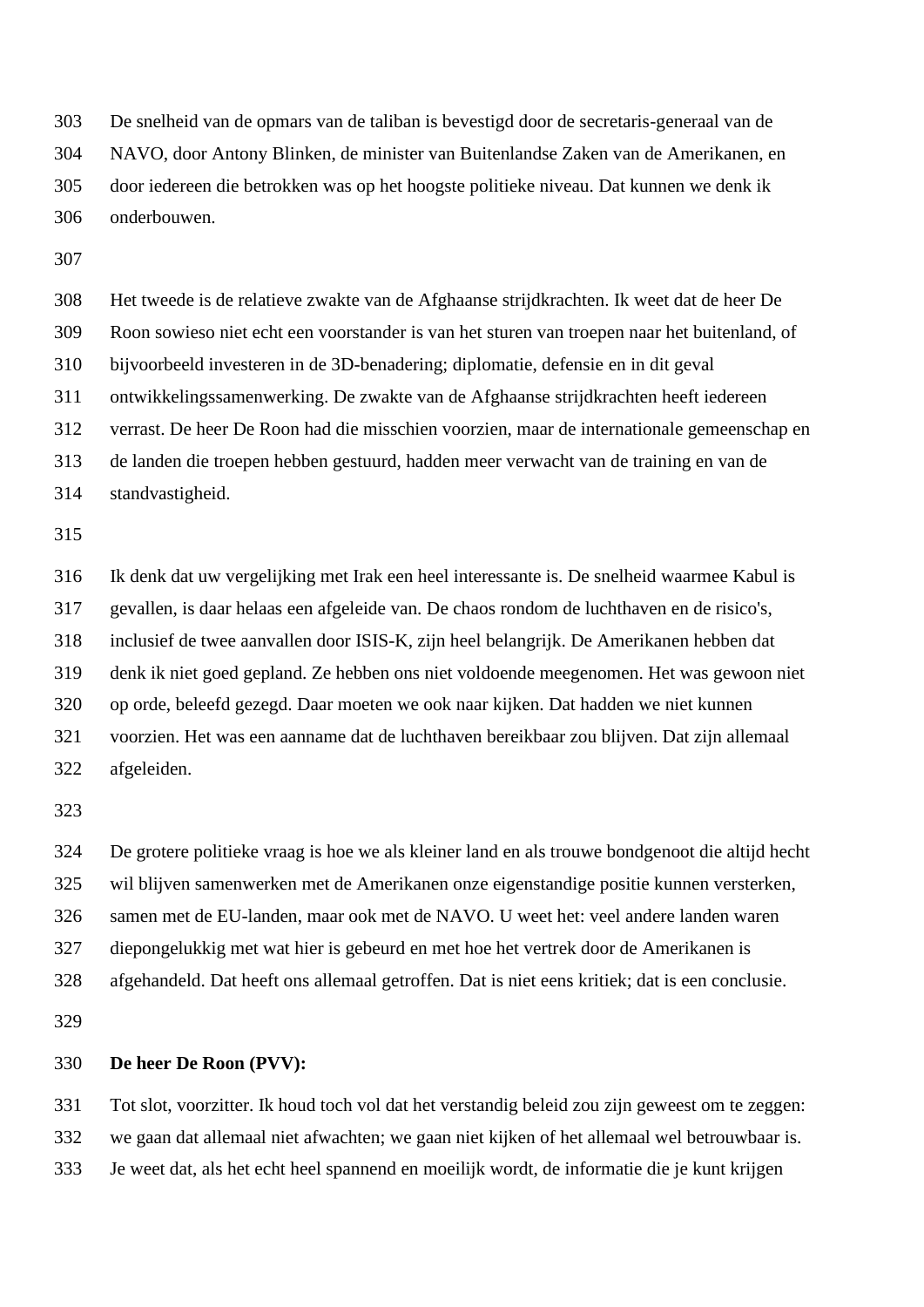niet altijd volledig is. Dat is misschien niet eens opzettelijk. Gewoon door de stress van de

situatie word je niet goed geïnformeerd. Vandaar dat ik steeds heb gezegd, en dat houd ik nu

ook vol: het zou verstandiger geweest zijn om al te verdwijnen op een eerder moment, als je

ziet dat die fase gaat komen.

# **Minister Kaag:**

 Waarvan akte. Ik wou dat we allemaal de wijsheid hadden gehad. Dan was dat beter geweest. Het is betreurenswaardig.

## **De heer Jasper van Dijk (SP):**

 Ik vind de verdediging van de regering buitengewoon zwak. Men zegt: we hebben verkeerde inschattingen gemaakt, maar dat deed eigenlijk iedereen. Daar konden we dus niks aan doen; we werden overrompeld. In de laatste dagen en weken was het zeker zo dat Kabul werd overrompeld door de taliban. Geen discussie daarover. Maar u kreeg al veel eerder duidelijke waarschuwingen dat er actie ondernomen moest worden: van de MIVD, van de Kamer en niet te vergeten van de ambassade. Wat vindt de minister van de onthullingen vanochtend in de Volkskrant? Daarin staat dat de ambassade diverse malen noodoproepen heeft gedaan: maak een plan voor ons, help ons hieruit en wacht niet langer.

## **Minister Kaag:**

 Ik kom zo terug op de evacuatie van de ambassade en alles wat dat betreft, het zorgvuldige overleg dat er over een heel lange periode is geweest — dat gebeurde zeker al door mijn collega, minister Blok, voormalig minister van Buitenlandse Zaken — en het vervolg dat we daaraan hebben willen geven. Maar dit is niet een verdediging; dit is een uitleg van hoe het uiteindelijk zo mis heeft kunnen gaan. Als ik dan constateer dat ook andere landen, het merendeel van Europa en zelfs de Amerikanen zelf, op basis van verkeerde aannames zijn overrompeld, dan is dat geen excuus, maar een treurige constatering. Het is ook iets wat ik ten diepste betreur en wat het kabinet betreurt. Maar het is de harde werkelijkheid. Het is geen verdediging. Het is wel, denk ik, een uitleg. Die kunnen we ook staven.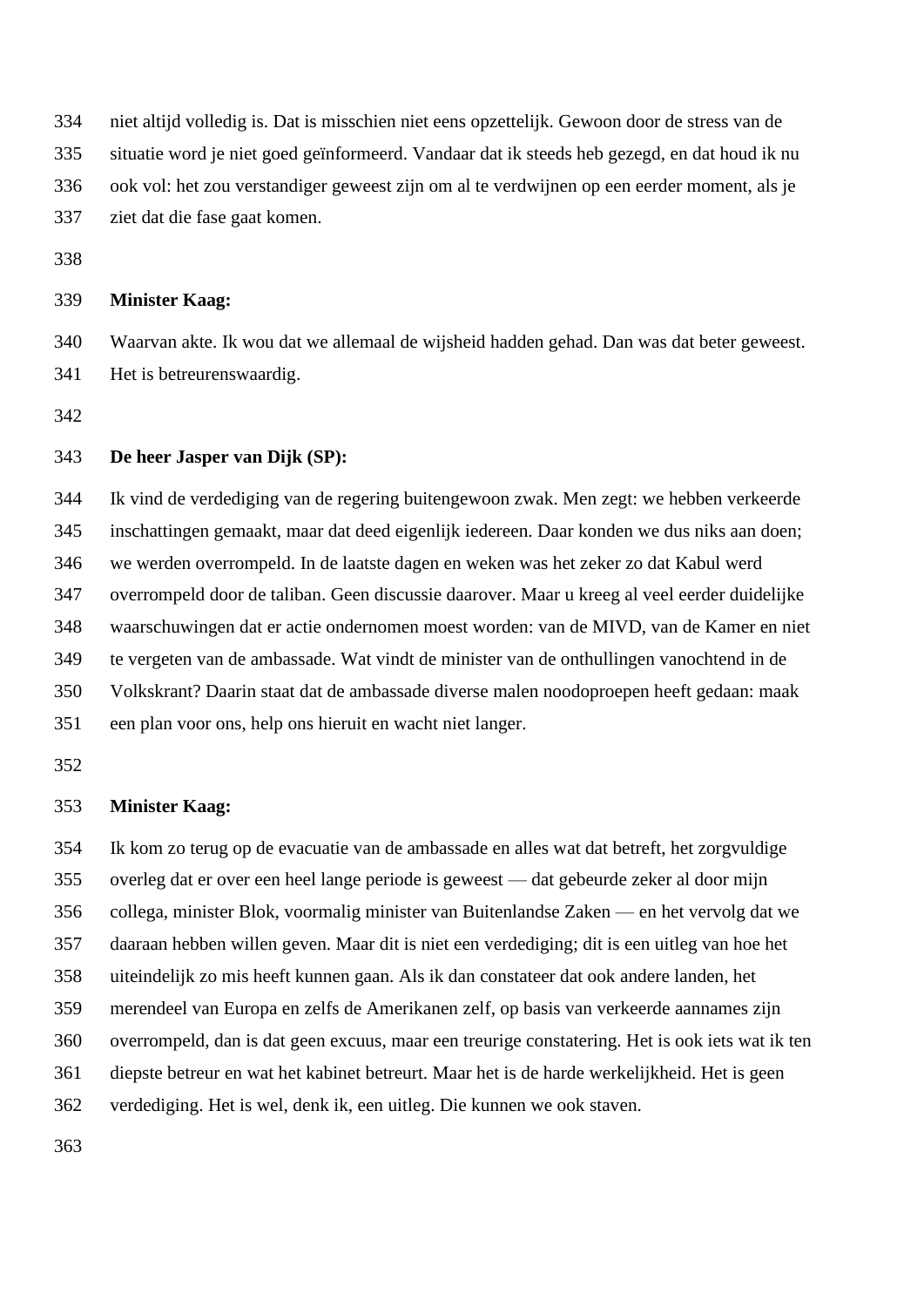In de internationale vergelijking die de heer Van Wijngaarden heeft gevraagd, kunt u zien dat

bijvoorbeeld Frankrijk wat eerder is begonnen met evacuaties, maar nog 11.000 mensen uit

Afghanistan moet halen. Duitsland, met een vele grotere presentie. Het Verenigd Koninkrijk.

Wij kunnen deze cijfers gewoon aanleveren, maar ik denk dat het beter is dat dit

onafhankelijk getoetst en gestaafd wordt. Het is geen verdediging. Het is vreselijk, maar het is

helaas zoals het is. Er zijn fouten gemaakt op basis van verkeerde aannames. We kunnen de

klok niet terugdraaien.

# **De heer Jasper van Dijk (SP):**

 Het is niet de werkelijkheid. Het is een rookgordijn. Het is een politieke werkelijkheid die de regering voor zichzelf heeft geschetst en die wij nu geacht worden te moeten geloven. De strekking ervan is: wij werden overrompeld, wij konden er niet zo veel aan doen, net als andere landen. Nou, dat valt ook nog te bezien. Frankrijk en Engeland waren wel degelijk al meer bezig met evacuaties. Interessant trouwens om eens bij de ambassade te checken of zij in de afgelopen tijd niet werden gewaarschuwd door hun Britse en Franse collega's. Het kabinet heeft gefaald, was veel te laat met het ophalen van de mensen, met het in veiligheid brengen van de mensen. Deelt u de mening dat u daarin hebt gefaald?

## **Minister Kaag:**

 Ik denk dat we de missie niet hebben kunnen afronden en uitvoeren zoals we hadden gewild. Om dit een totaal falen te noemen, gelet op de cijfers die daartegenover staan, dat doe ik niet. Dat we niet op tijd hebben kunnen handelen, daar voel ik me zeer verantwoordelijk voor, net als alle andere leden van het kabinet. Maar een totaal falen zou voorbijgaan aan de 2.100 mensen die wel in korte termijn zijn gered, alle lokale ambassademedewerkers, hun kerngezinnen en 60 andere afhankelijke inwonenden die ook zijn geëvacueerd. En wij zijn bezig met de uitvoering van de motie-Belhaj, op een hopelijk grondige wijze. Om dit een totaal falen te noemen, vind ik eerlijk gezegd een schoffering van iedereen die hier zo hard heeft gewerkt. Het gaat niet om ons; het gaat niet om het kabinet. Maar er is niet gefaald door alle medewerkers. Zij hebben nog steeds een fantastisch resultaat, tegen alle obstakels in, weten te realiseren. Maar het is niet genoeg.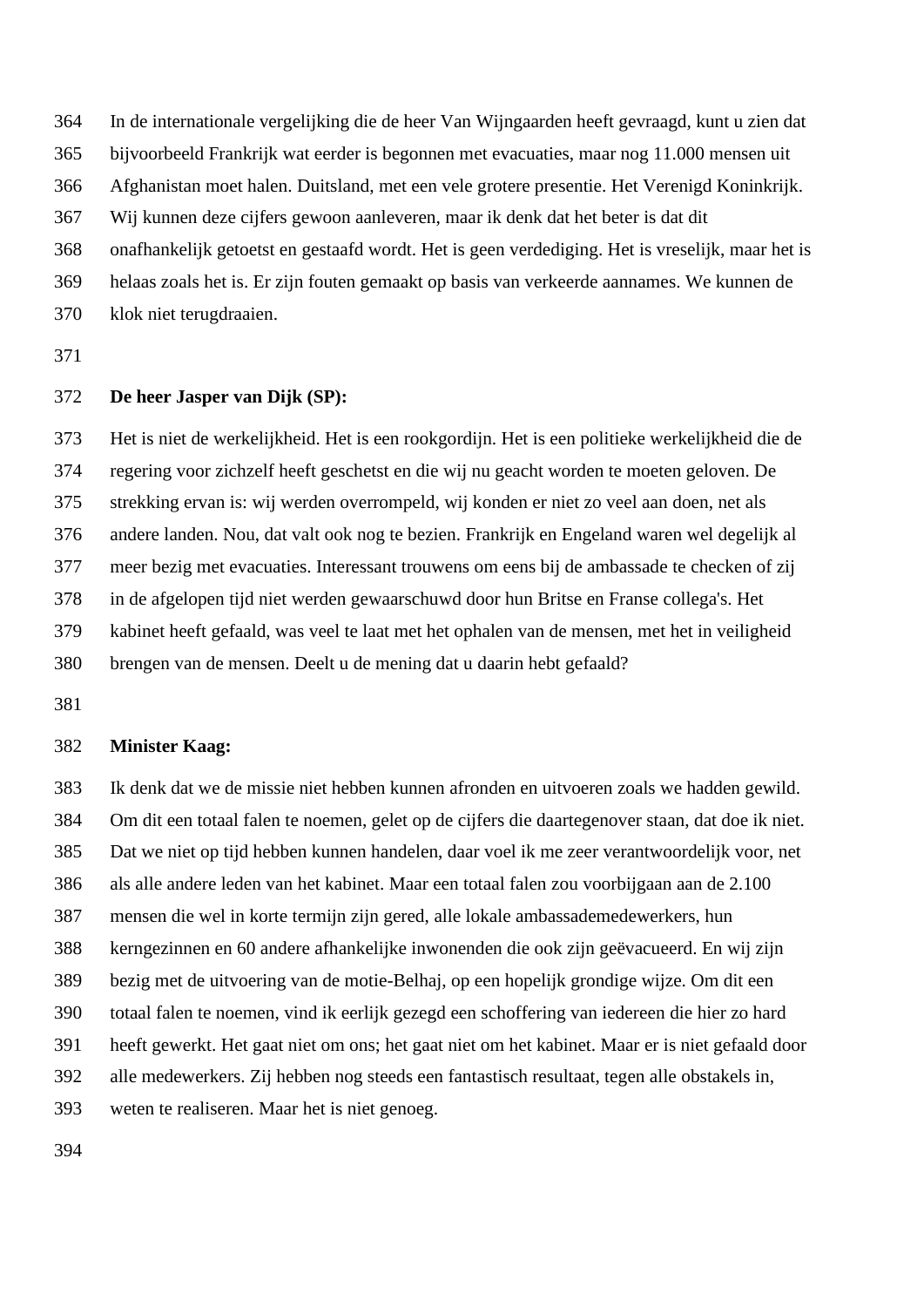# 

# **De heer Jasper van Dijk (SP):**

 Even dat misverstand wegwerken. Ik schoffeer niemand. De mensen hebben keihard gewerkt, de ambassadeur in de eerste plaats. Sterker nog, de ambassadeur is keihard weggezet door het kabinet, want die mocht maar 3 van de 60 mensen mee naar huis nemen. Daar komen we zo op terug. Die mensen hebben zich ingezet, het kabinet heeft gefaald.

## **Mevrouw Simons (BIJ1):**

 Aansluitend op de heer Van Dijk: ook ik ben heel erg benieuwd naar de evacuatie en hoe het toch kan bestaan dat aan mensen gevraagd is om van de 60 evacuatiekandidaten er 3 te selecteren. Dat puzzelt mij, maar dat is een anglicisme.

 Ik borduur nog even voort op de vragen van de heer Van Dijk. Ik hoor de minister zeggen: wij hebben niet kunnen. Maar: u heeft niet. Dat zijn toch twee verschillende dingen. Wij hebben gehandeld op basis van verkeerde aannames. Een verkeerde aanname doe je als je denkt dat het vandaag mooi weer wordt en je slippers aandoet, maar het blijkt te gaan regenen. Dat lijkt me een verkeerde aanname. Maar als je al jarenlang door de Kamer gewezen wordt op het belang van een evacuatieplan, op het belang van het goed kaderen van de groepen die daartoe zouden moeten behoren, dan kun je toch vandaag niet stellen: wij hadden wel gewild, maar wij hebben niet kunnen. Dat is geen actieve taal. Dat is de taal van: ik wil geen verantwoordelijkheid nemen. Die verkeerde aannames zijn dus ergens op gebaseerd. Ik ben benieuwd waarop die verkeerde aannames dan gebaseerd zijn, terwijl de minister in ieder geval een betere informatiepositie heeft dan de Kamer. De Kamer was wel alert genoeg om op tijd de juiste vragen te stellen en om de juiste plannen te vragen.

## **Minister Kaag:**

 Ik weet niet of hier niet een aantal dingen door elkaar lopen. Mevrouw Simons zei dat de Kamer al jaren heeft gevraagd om evacuatieplannen. De motie-Belhaj is aangenomen in het midden van de crisis, ik meen op 17 augustus. Daar hebben we op geacteerd. Alle jaren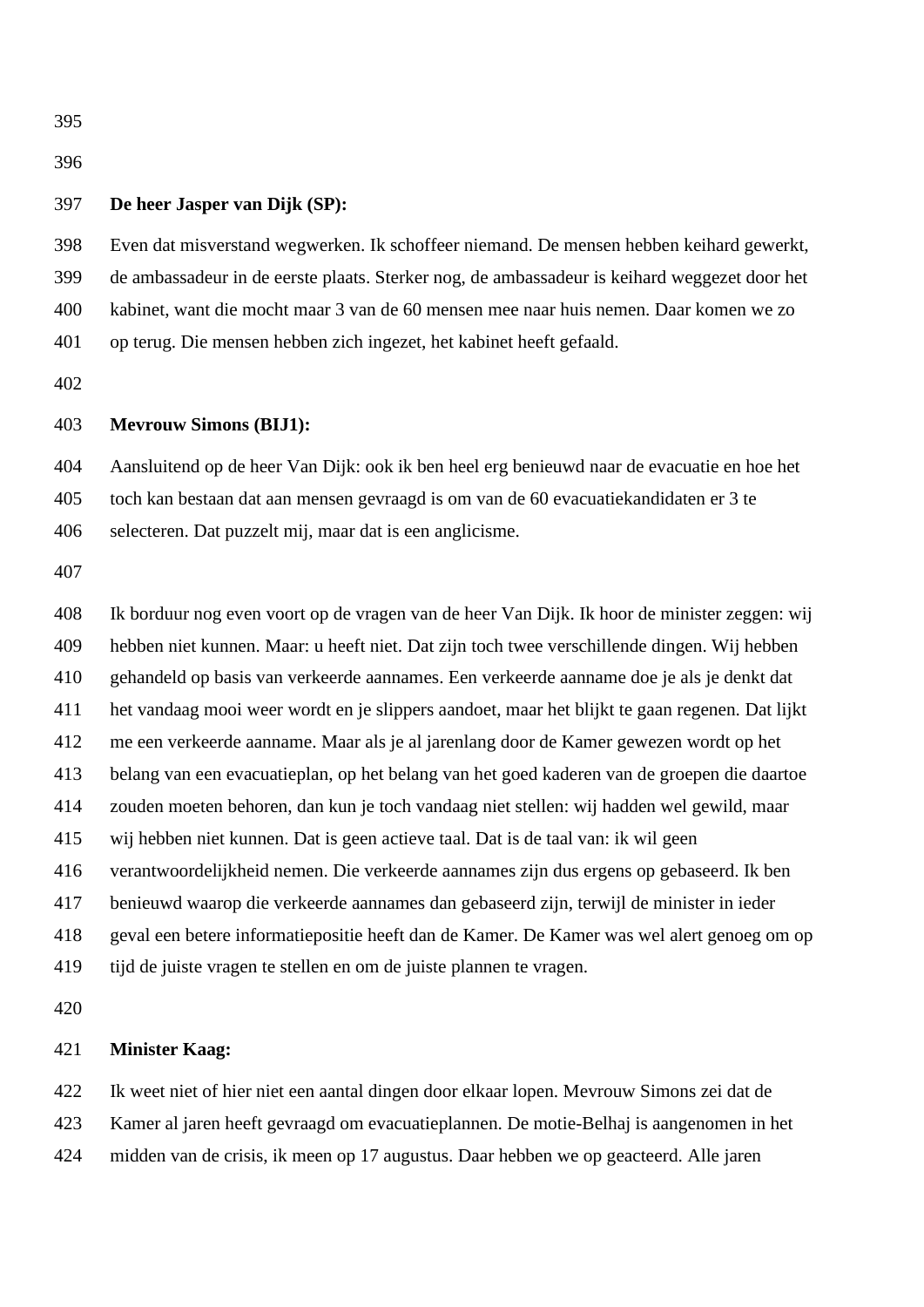daarvoor — sinds 2014 — is er gevraagd naar de evacuatie van met name de defensietolken. Ik moet in tweede termijn terugkomen op wanneer en in welk jaar er is gevraagd naar een bredere evacuatie van anderen. Het is wel belangrijk om dat voor ogen te hebben. Het tweede is dat we hebben gehandeld op basis van verkeerde aannames. Daar zijn wij verantwoordelijk voor. Die aanname was de snelheid van de opmars van de taliban. Daar staan wij niet alleen in. Is dat een uitleg? Nee. Maar het is gewoon zoals het is: de relatieve zwakte van de strijdkrachten. Er is een totale overschatting gemaakt door het gehele Westerse defensie-establishment — excuus voor het woord — over hoelang ze stand konden of wilden houden. De val van Kabul was ook door de Amerikanen op deze manier niet voorzien. Als de Kamer dit al een tijd geleden wist, dan hebben wij duidelijk die signalen niet opgevangen. Maar dit is niet zo, zo heeft het zich niet afgespeeld. Als we het eerder hadden geweten, dan was het nog erger geweest en dan hadden we natuurlijk ook eerder moeten handelen. Wij hebben kennelijk een gehele blinde vlek gehad in hoe erg en hoe snel het zo erg zou worden. Maar dat is een gedeelde kennisachterstand. Het is ook een vraag voor alle inlichtingendiensten: wat missen we in de analyse?

#### **Mevrouw Simons (BIJ1):**

 Dan blijft toch staan dat de motie-Belhaj heeft moeten vragen om voldoende aandacht en urgentie met betrekking tot de tolken. Die groep is weliswaar breder in de motie omschreven, maar het is niet zo dat alles voor de tolken helemaal goed geregeld was en de motie-Belhaj daarop aanvullend nog andere groepen aandroeg. Dat argument vind ik dus niet heel sterk. Ik vind het ook heel ernstig — nou ja, laat ik het woord "bewonderenswaardig" gebruiken — dat de minister hier zegt dat we hier een totale blinde vlek hebben gehad. Dat is nogal wat voor de bewindslieden die hier zitten, zijnde de minister van Buitenlandse Zaken, de minister van Defensie, de staatssecretaris en de minister-president. Dat vind ik een nogal pittige constatering. Mijn vraag blijft dan ook staan: hoe kan dat, met alle informatie die u wel heeft en de Kamer niet? Zelfs als de Kamer erom vraagt, krijgt ze de informatie niet en als ze die krijgt, dan is het te laat dan wel voor een gedeelte weggelakt. Ik vind het moeilijk te geloven en de heer Van Dijk zei ook al dat Frankrijk en Engeland zich in ieder geval anders hebben opgesteld en dat zij misschien een iets kleinere blinde vlek hadden. Maar hoe kan het bestaan dat hier vier bewindslieden zitten die zeggen: we hadden echt geen idee?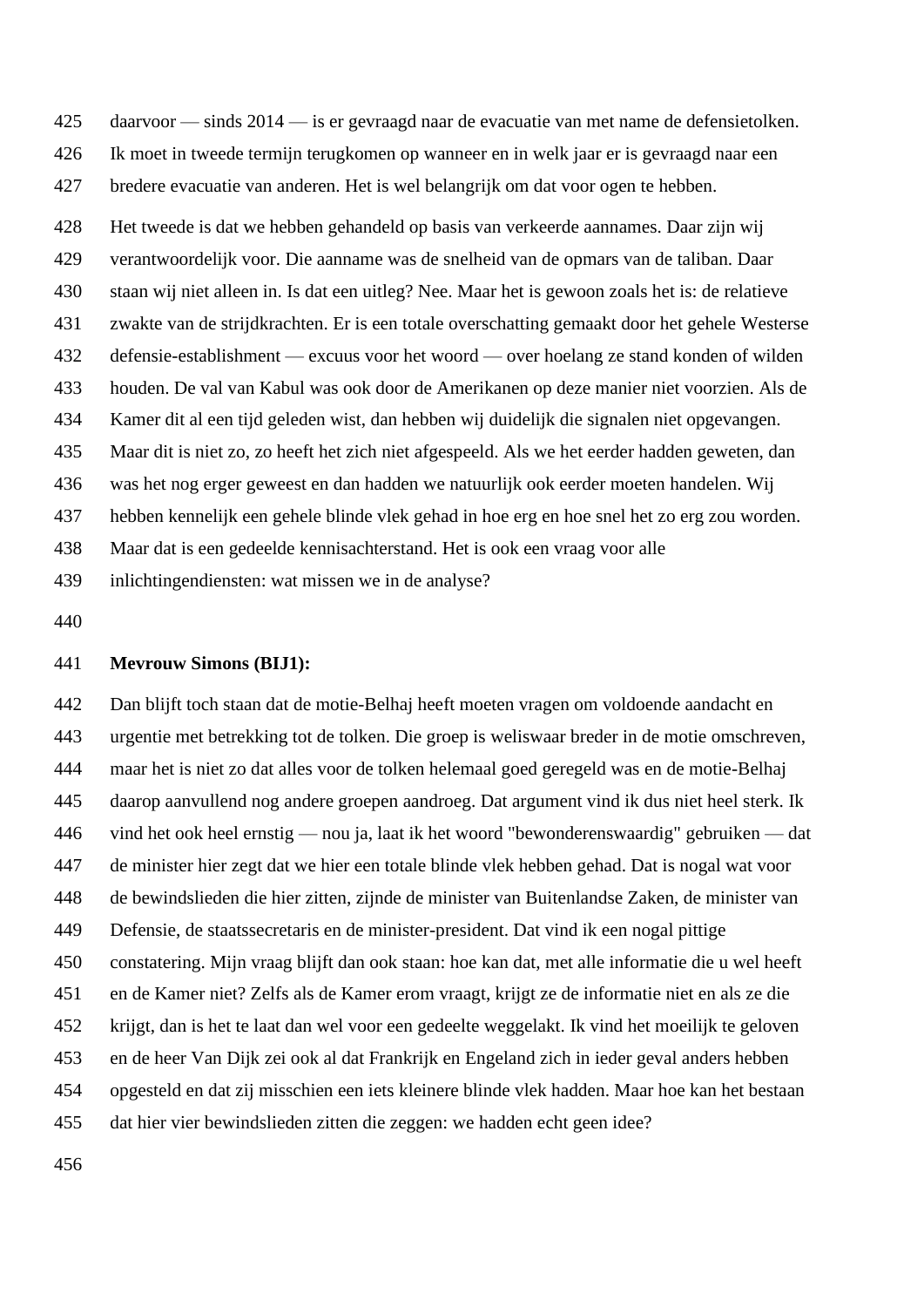## **Minister Kaag:**

 Ik verwijs toch weer door. De minister van Buitenlandse Zaken, Antony Blinken, is door het Amerikaanse Congres al twee dagen ondervraagd over dezelfde materie. Hoe heeft het zo slecht kunnen verlopen? Waarom heeft het zo slecht uitgepakt? Waarom zijn er nog steeds mensen die ook de Amerikanen in Afghanistan hebben moeten achterlaten? Hoe stond het met de strijdkrachten? Wij zijn onderdeel van een internationale gemeenschap. Wij handelen niet alleen en wij zijn afhankelijk van de informatiepositie van anderen. Samen trekken wij die conclusies. In tweede termijn kom ik graag terug met de vergelijkingen met andere landen die wij summier hebben verzameld. Ik vrees dat de Fransen het relatief niet echt veel beter hebben gedaan dan Nederland, en ook de Britten niet. Proportioneel hebben wij net zoveel mensen kunnen evacueren in een korte crisistijd. De Fransen zijn eerder begonnen met een groep van 600, omdat er veel meer Fransen in Afghanistan waren via de Alliance Française en allerlei onderwijsinstituten. Het gaat om mensen die volgens de Franse wetgeving, die wij niet hebben, recht hebben op evacuatie naar Frankrijk. Wij hebben dat niet eens in Nederland. Er zijn allerlei parallellen die niet altijd opgaan als je sec naar Frankrijk en Nederland kijkt. Maar als je kijkt naar Noorwegen, België, Zwitserland en Duitsland, dan hebben we het eigenlijk over dezelfde confronterende situaties, dezelfde onmacht en dezelfde oplossingen die onder stoom en kokend water gezocht worden. De onafhankelijke evaluatie zal dat ook keihard kunnen aantonen. Daarvan ben ik echt overtuigd.

## **Mevrouw Simons (BIJ1):**

 Met alle respect, maar ik ben niet bij machte om het Noorse kabinet te bevragen, of het Amerikaanse, Franse of Engelse kabinet. Dat kan ik niet doen. Ik kan wel aan de Nederlandse minister van Buitenlandse Zaken vragen welke conclusies zij hier zelf aan zou verbinden, want "wij zijn afhankelijk" kan ook "wij stellen ons afhankelijk op" betekenen. Dat kan een conclusie zijn. Dan is het weer actief en dan gaat het weer over de eigen

verantwoordelijkheid.

# **Minister Kaag:**

 Ik denk dat ik, en ook de kabinetsleden, verantwoordelijkheid nemen, maar ik denk ook dat het realistisch is om te stellen dat wij een bescheiden militaire capaciteit hebben. Wij hebben een hele goede inlichtingenpositie, maar we zijn de zeventiende economie in Europa. Wij zijn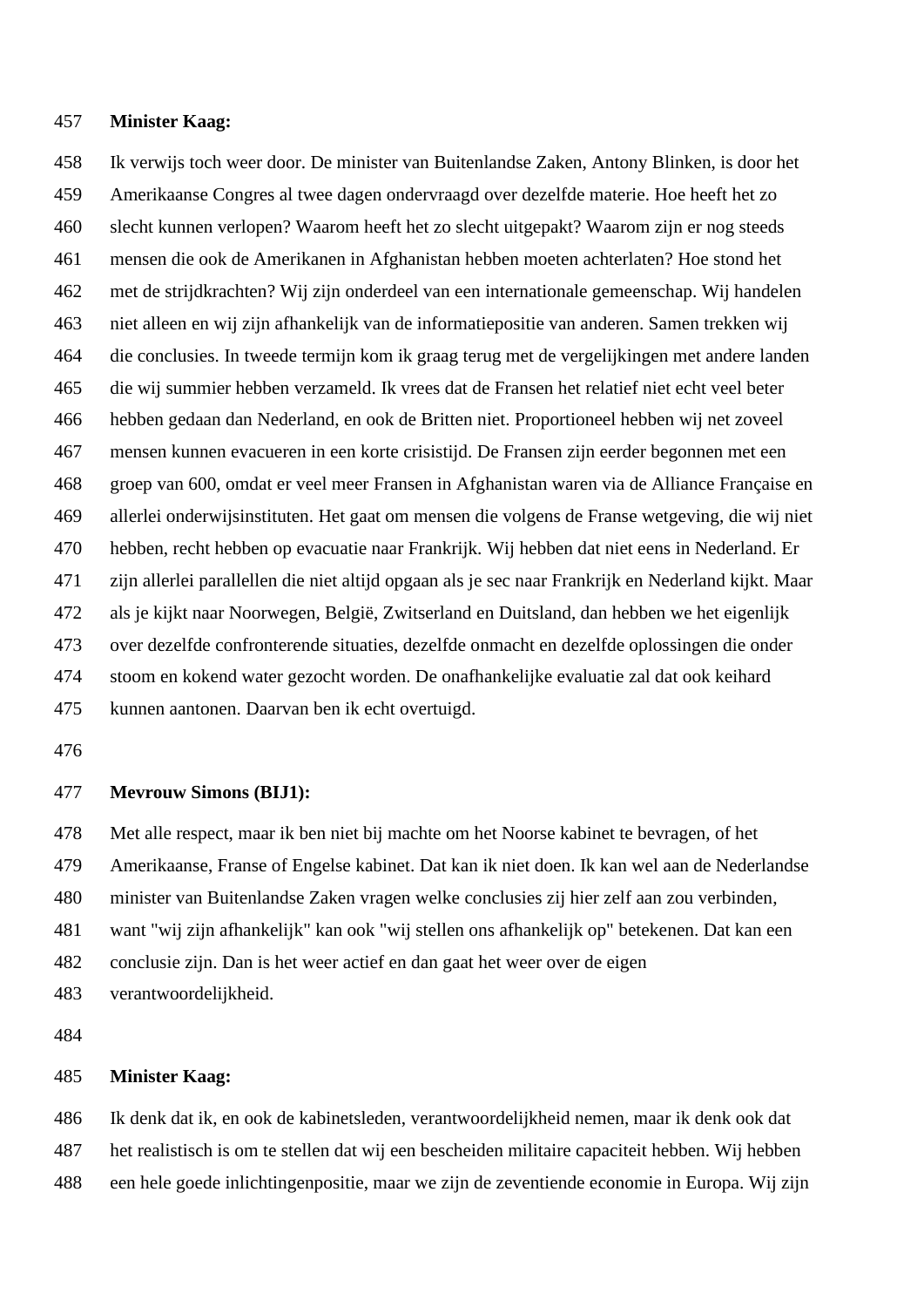geen superpower. Sorry, wij hebben een afhankelijkheid van anderen. Wij werken samen in

NAVO-verband en met EU-landen. Natuurlijk is er een uitwisseling van kennis en kunde,

maar om te doen alsof wij nóg meer hadden moeten weten dan VN-Veiligheidsraadleden, met

een enorme voorsprong aan contacten en inlichtingendiensten, is eigenlijk een niet helemaal

terechte vergelijking.

# **De heer Van Wijngaarden (VVD):**

 Misschien eerst even een punt van orde. Ik wil niemand de mogelijkheid benemen om z'n punt te maken, maar ik kijk ook gewoon naar de klok. Wat dat betreft hebben we ook altijd ambities. Mijn voorstel zou zijn om te proberen om bij de interrupties niet hele lange inleidingen te houden.

# **De heer Van Wijngaarden (VVD):**

 Ik ga mijn best doen. Want, dat gezegd hebbende, overigens ... Nee, het is goed hoor, al die context, rationele benaderingen, cijfers en vergelijkingen met andere landen. Top. Maar de kanarie in de kolenmijn was qua inlichtingenpositie toch een beetje Frankrijk. Is de minister nou geïnformeerd over de positie van Frankrijk? We hebben daarover een stuk gekregen. Heeft zij daarover contact gezocht met bijvoorbeeld de Franse ambassadeur? Dat hoor ik graag even.

### **Minister Kaag:**

 Nee. Zoals ik eerder publiekelijk heb gezegd: ik was niet op de hoogte. Ik was er ook niet over geïnformeerd, maar staatsrechtelijk ben ik verantwoordelijk voor het ministerie. Ik ben dus geïnformeerd, maar niet persoonlijk. Mijn ambtenaren hebben dit afgehandeld en de ambassadeur had ook gemeld, in gesprekken die ik in voorbereiding hierop voerde, dat zij en andere EU-lidstaten allemaal verrast waren door het Franse besluit. Volgens mij weet u, uit het feitenrelaas of uit correspondentie, dat andere landen, ook Nederland, toen hebben gekeken of er indicatoren waren die anders waren en verschilden van die van de Fransen. Daarna was mijn indruk dat dat niet zo bleek te zijn. Alle landen hebben toen besloten om nog steeds niet over te gaan tot evacuatie op dat moment. Er is ook geen gebruikgemaakt van het Franse aanbod. Ik geloof dat het in het geval van Nederland ging om twintig zitplekken in een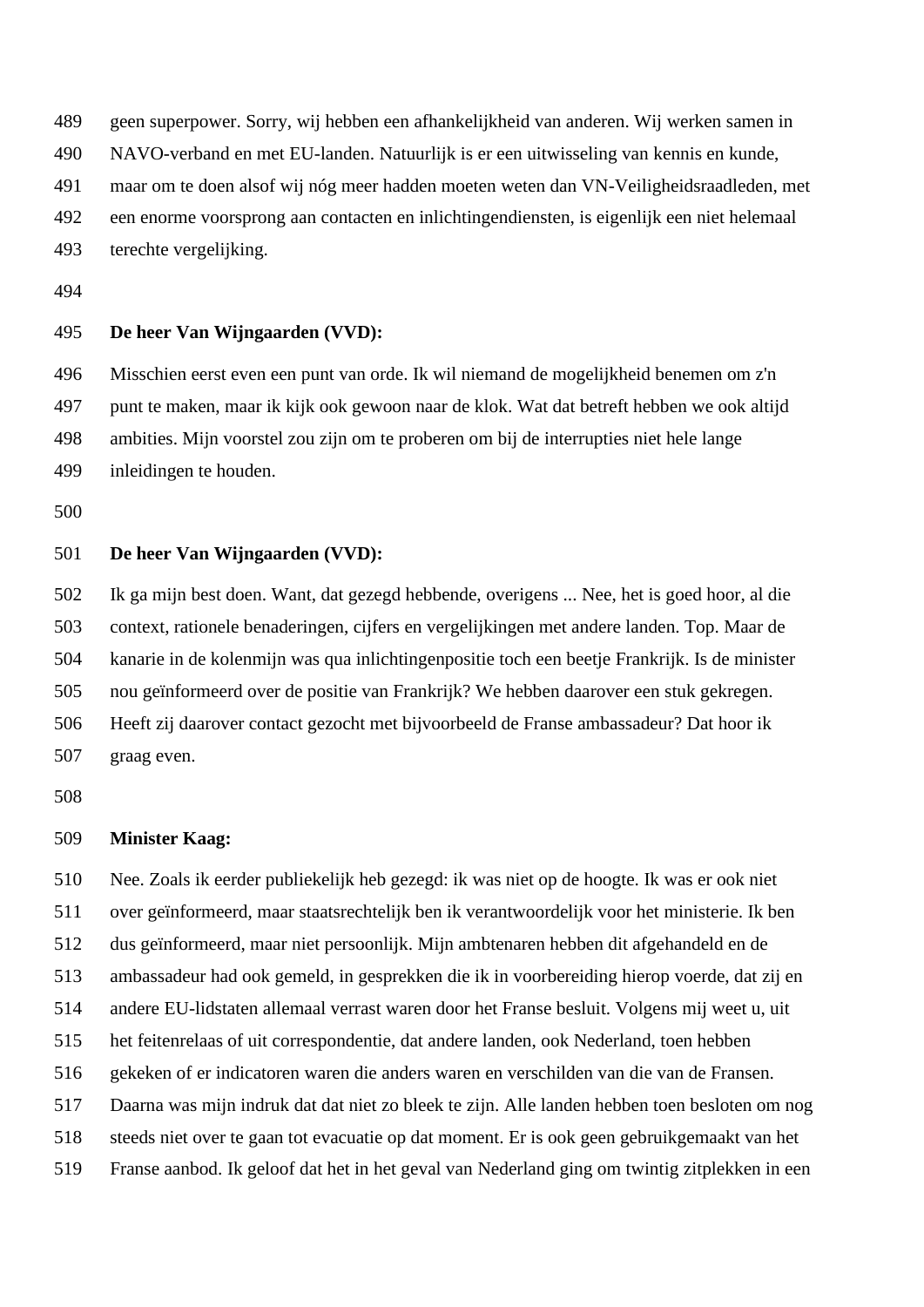vliegtuig. De landen besloten om verder samen op te trekken, omdat iedereen collectief — u

heeft het over de kanarie in de kolenmijn — elkaar misschien te veel versterkte in die

aanname.

 Nadat het bericht uitkwam, ik meen twee weken geleden, toen ik erover hoorde, heb ik wel navraag laten doen op de Quai d'Orsay. De Fransen zelf meldden dat ze eigenlijk ook geen andere inlichtingen hadden, maar het was voor hen zo'n grootschalige operatie, zoals ik eerder meldde, waren er zo veel mensen die het land nog uit moesten, dat zij hadden besloten: laten we maar vast beginnen. Nou, achteraf hadden wij dat ook gewoon moeten doen. Maar in de periode waarin Frankrijk 600 mensen uit het land evacueerde, heeft Nederland er 129 of 139 geëvacueerd: proportie grootte land, aantal inwoners; hetzelfde.

# **De heer Boswijk (CDA):**

 Ik haak even aan op een aantal opmerkingen die ongeveer een halfuur geleden al gemaakt zijn. Het kan nu dus een beetje over een andere boeg gaan. Allereerst maak ik een opmerking over het Afghaanse leger. Het is een aantal keer gezegd, onder anderen door collega De Roon, dat dat niets gedaan heeft; ik hoorde de minister ook zoiets laten vallen. Ik wil toch even rechtzetten dat het Afghaanse leger, zeker op een aantal plekken, vrij pittig heeft gevochten. En tja, je kunt niet vechten als je geen inlichtingen krijgt of geen munitie meer hebt. Toch zijn er de afgelopen jaren wel zo'n 60.000 Afghanen gesneuveld.

 Dan mijn andere punt. In het feitenrelaas staat op 21 augustus genoemd dat het begeleiden via WhatsApp een succesfactor is geweest. De minister zei dit ook al. Kan de minister zeggen op welk moment er is besloten om ook WhatsApp te gaan gebruiken? Want het is toch wel heel duidelijk geweest dat het eenzijdig communiceren via de mail niet echt werkte.

## **Minister Kaag:**

 Ik kom hier nog op in een aantal blokjes. Ik ga over de evacuatie praten en daarna nog over de lokale staf en de uitvoering van de motie-Belhaj. In een van die blokjes zit een uitleg over de momenten van het gebruik van WhatsApp.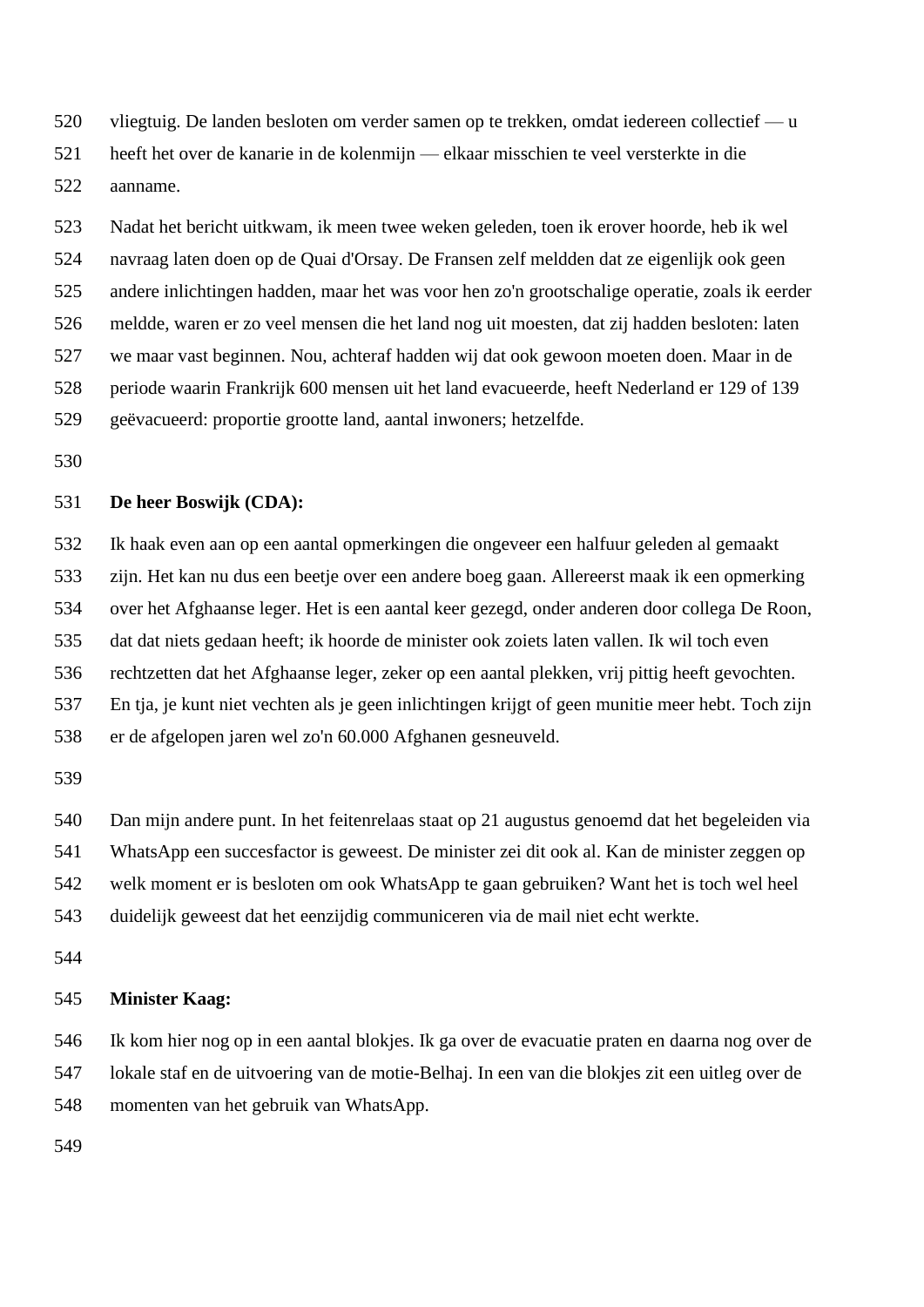| 550                                    | De heer Boswijk (CDA):                                                                                                                                                                                                                                                                                                                                                                                                                   |
|----------------------------------------|------------------------------------------------------------------------------------------------------------------------------------------------------------------------------------------------------------------------------------------------------------------------------------------------------------------------------------------------------------------------------------------------------------------------------------------|
| 551                                    | Dan wachten we dat even af, dank u wel.                                                                                                                                                                                                                                                                                                                                                                                                  |
| 552                                    |                                                                                                                                                                                                                                                                                                                                                                                                                                          |
| 553<br>554<br>555<br>556<br>557<br>558 | Dan heb ik nog een vraag. U noemde zojuist dat er contact is met alle mensen, ook degenen<br>die daar nog zitten. Maar ik krijg door van contacten dat mensen bijvoorbeeld zijn gestrand op<br>Ramstein in Duitsland en elk moment op een vliegtuig kunnen worden gezet naar de<br>Verenigde Staten, terwijl zij op een Nederlandse lijst staan. Hoe komt het dat deze mensen<br>nog steeds geen contact krijgen met Buitenlandse Zaken? |
| 559                                    | <b>Minister Kaag:</b>                                                                                                                                                                                                                                                                                                                                                                                                                    |
| 560<br>561<br>562                      | Dat moet ik navragen. Dat kan ik niet zo een-twee-drie beantwoorden. Ik ben niet bekend met<br>informatie over mensen die op Ramstein vastzitten.                                                                                                                                                                                                                                                                                        |
| 563                                    | <b>Mevrouw Teunissen (PvdD):</b>                                                                                                                                                                                                                                                                                                                                                                                                         |
| 564<br>565                             | Ik ben zeer benieuwd naar die evacuatie                                                                                                                                                                                                                                                                                                                                                                                                  |
| 566                                    | <b>Mevrouw Teunissen (PvdD):</b>                                                                                                                                                                                                                                                                                                                                                                                                         |
| 567<br>568<br>569<br>570               | Ja. Het pedaal was naar achter geschoven, voorzitter. Ik ben ook erg benieuwd naar die<br>evacuatie. Het is namelijk heel opmerkelijk dat slechts een handjevol mensen is geregistreerd<br>en daarnaast                                                                                                                                                                                                                                  |
| 571                                    | <b>Mevrouw Teunissen (PvdD):</b>                                                                                                                                                                                                                                                                                                                                                                                                         |
| 572<br>573<br>574                      | Ja, oké. Ik heb een andere vraag, maar dit is wel de vraag die de hele tijd boven de markt<br>hangt. Vandaar dat ik die wel even benoem.                                                                                                                                                                                                                                                                                                 |
| 575<br>576<br>577<br>578               | Daarnaast hebben we dus al die waarschuwingen — collega's noemden het net al — van de<br>MIVD, ambassademedewerkers, de Kamer, Frankrijk, Engeland. De minister zegt: ons<br>handelen was gebaseerd op verkeerde aannames. Dan is mijn vraag: wat gaat er mis dat wij<br>ons baseren op verkeerde aannames in plaats van op al die waarschuwingen?                                                                                       |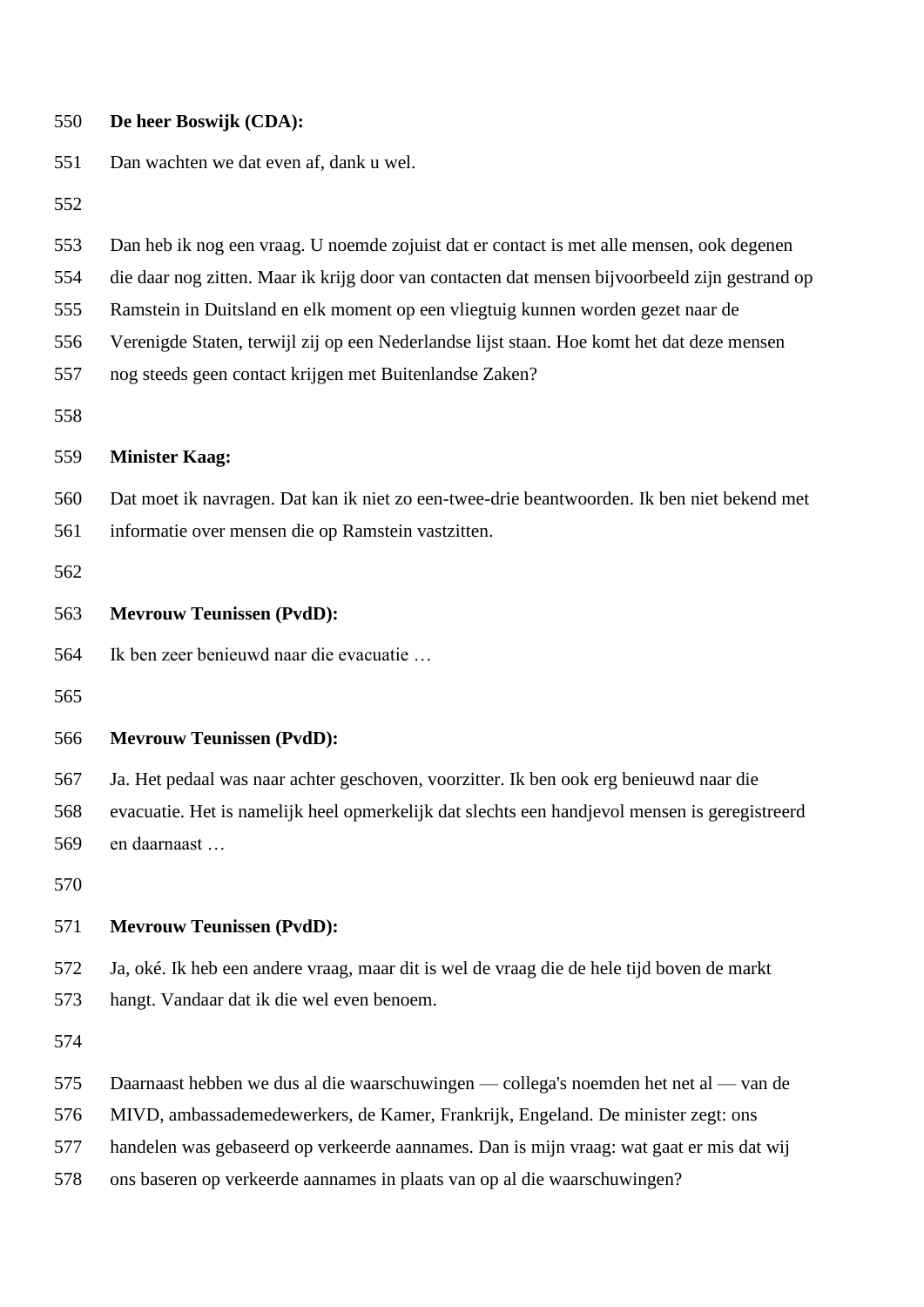# **Minister Kaag:**

 Ik denk dat heel terecht wordt verwezen naar waarschuwingen van lokale staf. Maar die waren van dusdanige aard dat ze zeiden: het gaat slecht in dat land; de taliban rukken op. De MIVD is onze inlichtingendienst. Die moet daarover adviseren. Die heeft gezegd: ja, de taliban rukken op, maar het tijdspad waarop dat gebeurt, is veel langzamer, ook op basis van informatie van andere inlichtingendiensten, dan voorspeld. Dat is voor ons het belangrijkste kader.

 Er wordt veelvuldig verwezen naar Frankrijk. Ik zal vragen of ik in de tweede termijn kan voorlezen uit de tekst van een gesprek met de Quai d'Orsay. De Fransen bevestigden dat zij geen enkele andere inlichtingenpositie hadden dan wij en ze werkten hetzelfde. Ze maakten een keuze om eerder met één groep van 600 te evacueren omdat ze gewoon zó veel meer mensen te evacueren hadden. Verder zijn ook zij gebleven en zijn zij net zo overvallen als Nederland en elk ander land. Het is niet zo dat al die andere landen allang het land uit waren en wij als enige daar nog op de luchthaven zaten, verre van. De hele internationale westerse gemeenschap was overvallen.

### **Mevrouw Teunissen (PvdD):**

 Maar dan blijft toch nog staan dat de Kamer meermalen heeft gewaarschuwd met betrekking tot de tolken, maar dat het kabinet dat gewoonweg naast zich neer heeft gelegd. Neem ook de noodkreten van de ambassademedewerkers; we hebben er vanochtend over kunnen lezen in de Volkskrant. Die smeekbeden — het waren niet zomaar verzoekjes — zijn meerdere malen geuit. Dan is er toch iets fundamenteel mis met hoe wij kijken naar een samenleving waarin we te maken hebben met een oprukkende macht, waarvan we weten dat die zich niet zomaar houdt aan een tijdpad, en dat we ons baseren op aannames en niet op die smeekbeden van ambassademedewerkers. Die hebben we kennelijk niet serieus genoeg genomen.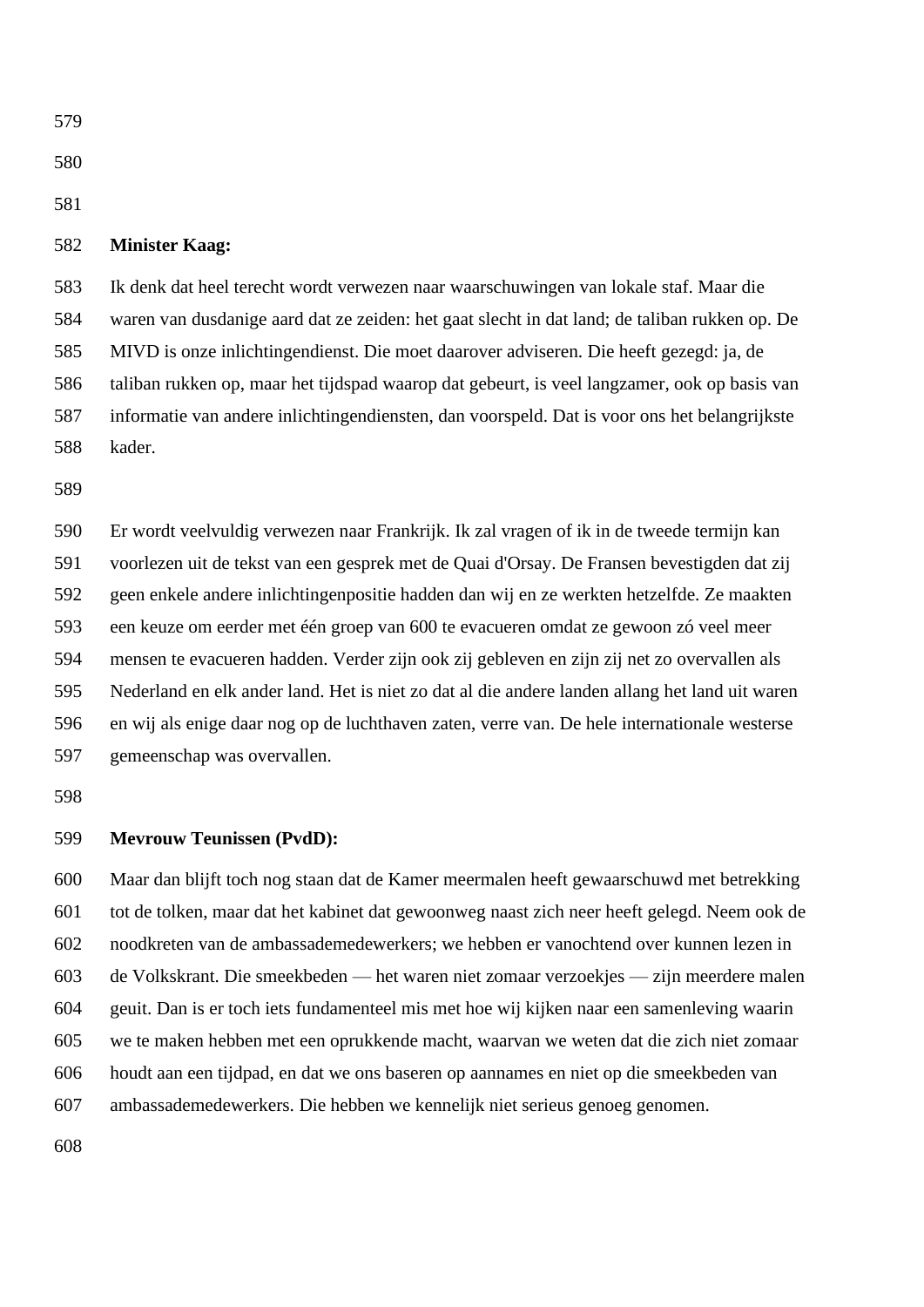#### **Minister Kaag:**

- Ik kom zo op het hele relaas over de lokale staf. Ik zeg wel dat het in de geschiedenis van
- Nederland voor het eerst is dat lokale medewerkers uit het land waar ze voor de ambassade
- gewerkt hebben naar Nederland worden gebracht, een erkenning van de uitzonderlijke aard en
- nood en de trouwe diensten die zij hebben verleend. Maar medewerkers uit Jemen worden
- niet naar Nederland gebracht. Medewerkers uit Syrië zijn ook niet naar Nederland
- geëvacueerd. Dit is een uitzonderlijke situatie. Het kabinet heeft terecht besloten alle mensen
- naar Nederland te halen. Er was lang overleg met de medewerkers. Het plan was altijd dat zij
- in fases zouden kunnen vertrekken met commerciële vluchten die daarvoor geboekt zijn,
- conform dezelfde planning die veel andere ambassades hebben gebruikt.
- 

# **De heer Dassen (Volt):**

Over verkeerde aannames hebben we het nu gehad. Ik heb wel de vraag die mevrouw

- Teunissen ook aanhaalt: wat doe je met de signalen die je krijgt? Er wordt veel gerefereerd
- aan andere landen die dezelfde aannames en dezelfde inlichtingen hadden. Op 1 juni is er ook
- een noodoproep geweest aan verschillende landen van de NAVO, inclusief de secretaris-
- generaal, van achttien militaire vakbonden uit acht verschillende landen. Die geven duidelijk
- aan: het is nog 100 dagen totdat de Amerikanen weggaan, maar er zijn nog maar 30 dagen om echt te evacueren. Ik vraag me dan af: wat is er met zo'n signaal gedaan?
- 

## **Minister Kaag:**

Ik moet hierop terugkomen in tweede termijn of mevrouw Bijleveld. Ik ben niet bekend met

- dit signaal en die datum. Ik moet dat even uitzoeken.
- 

#### **De heer Dassen (Volt):**

- Als ik heel kort even mag.
- 

## **De heer Dassen (Volt):**

De brief is gestuurd op de dag dat ook de NAVO-ministers van Buitenlandse Zaken en van

Defensie bij elkaar kwamen. Ik vraag me dan toch af of dat niet besproken is.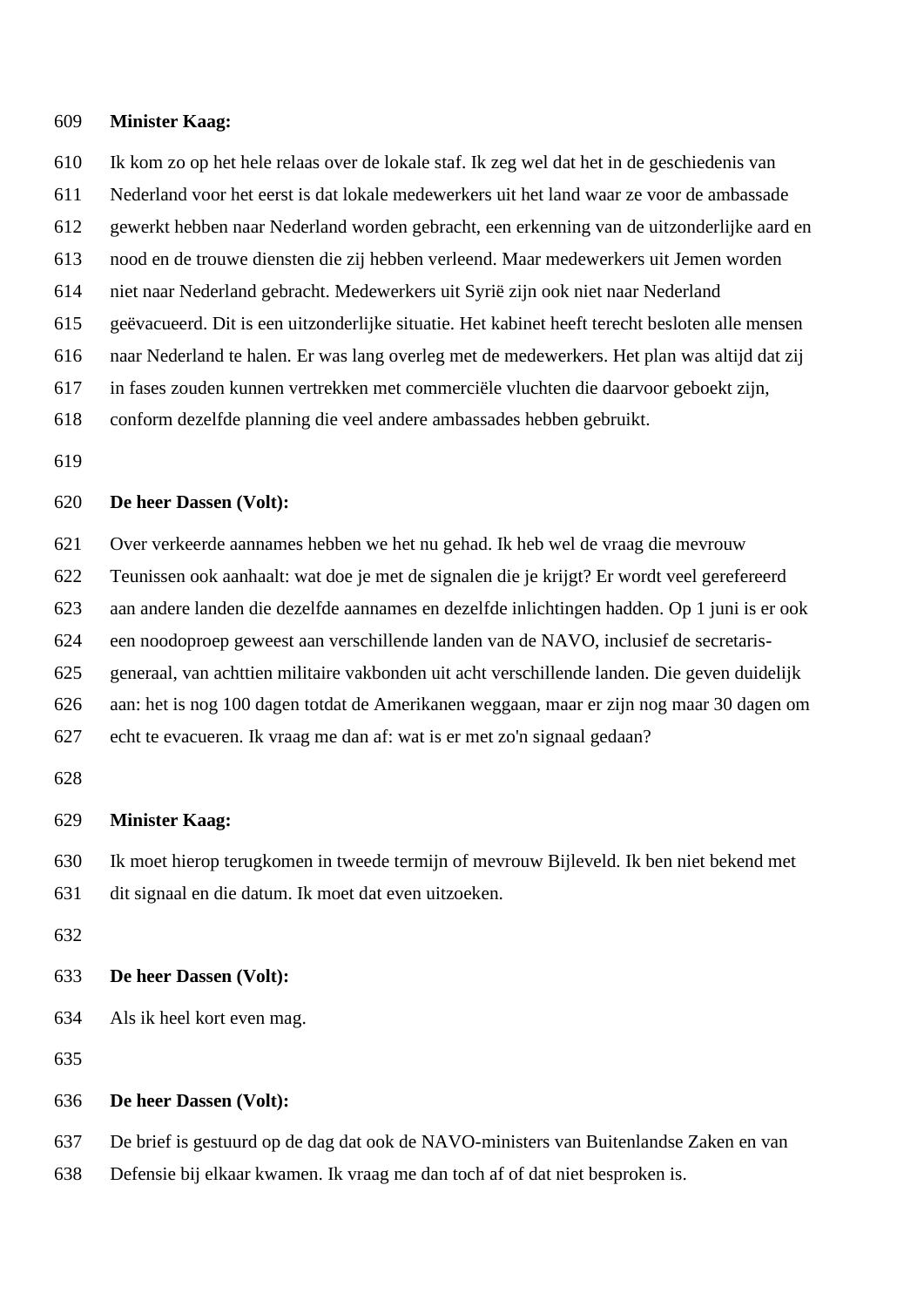| 639 |                                                                                         |
|-----|-----------------------------------------------------------------------------------------|
| 640 |                                                                                         |
| 641 |                                                                                         |
| 642 | <b>Minister Kaag:</b>                                                                   |
| 643 | We hebben besproken  Ik weet wat u zegt. Er is gesproken. Nederland heeft toen ook      |
| 644 | bevestigd dat we aan burdensharing doen, het delen van een aantal medewerkers die we op |
| 645 | zullen nemen, die voor een NAVO-missie hebben gewerkt, ongeacht of er een dienstverband |

met Nederland was, dit uit gedeelde verantwoordelijkheid. Maar ik wil even de specifieke

tekst van de oproep weer zien en even checken met de ambtenaren waar dit is verwerkt. Maar

zoals duidelijk is, heeft geen van de landen, ook Nederland niet — het is natuurlijk waar: we

hebben gefaald — sneller geacteerd. Want de planning voor de evacuatie van tolken en lokaal

ambassadepersoneel ging door conform de mogelijkheid van commerciële vluchten. Dus het

signaal, zal wel blijken, heeft niet geleid tot een versnelling. Helaas.

# **De heer Dassen (Volt):**

 Maar dat zijn wel de keuzes waar ik benieuwd naar ben: waarom is er dus niks met dat signaal gedaan?

# **De heer Kuzu (DENK):**

Voorzitter, een punt van orde.

# **De heer Kuzu (DENK):**

Dank u wel, voorzitter. We zijn nu ongeveer een uur en vijf minuten met elkaar aan het

debatteren. Ik hoorde de minister van Buitenlandse Zaken in dit ene uurtje vijf keer verwijzen

naar de tweede termijn, acht keer verwijzen naar mevrouw Bijleveld en een keer de schuld

neerleggen bij de voorganger. Ik vind dit geen gang van zaken; dat wil ik gezegd hebben.

# **Mevrouw Piri (PvdA):**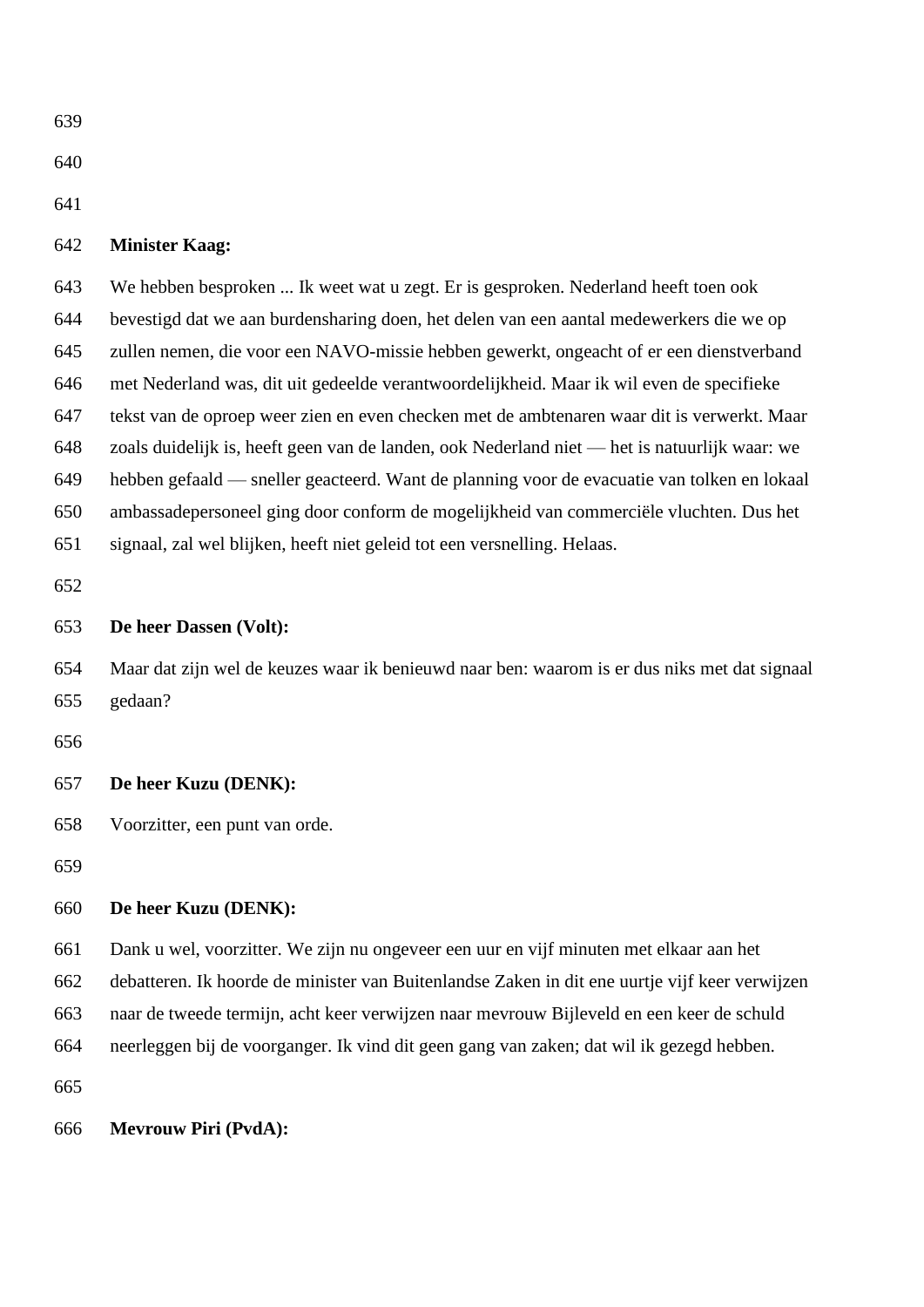Ja, ook een punt van orde. We voeren hier een debat over de evaluatie en ook over hoe het

kabinet geacteerd heeft. We voeren het debat aan de hand van blokjes. Ik denk dat mensen

thuis niet zo goed meer weten bij welk blokje we nu zijn. Het gevaar is dat alles naar de

tweede termijn gaat en we straks niet meer terug kunnen komen op dingen die nu gezegd zijn.

Dus alstublieft, doe uw best om in eerste termijn vragen te beantwoorden.

## **Minister Kaag:**

 Ja. Nou, twee dingen. Alle vragen over de MIVD zoals aangegeven bij de blokjes, vallen onder het blokje van mevrouw Bijleveld. Daarom verwijs ik naar mevrouw Bijleveld, want zij spreekt ook over de tolken, zeg ik richting de heer Kuzu. Mocht dat tot acht keer optellen, dan is dat zo, maar dit was van tevoren aangegeven.

 Dan de vraag van de heer Dassen. Ik wil graag even die specifieke oproep weer lezen en checken met de ambtenaren waar in het systeem dit wel of niet is verwerkt. Want ik herinner me de burdensharing, maar ik weet niet of er verder nog aanleiding was voor die informatie. Ik kan hier namelijk wel van alles lopen zeggen. Ik denk dat we verder tamelijk duidelijk zijn in waar het kabinet niet goed heeft gehandeld, waar dat is gebeurd en hoe dat gaat, maar ook — daar sta ik wel voor — dat Nederland niet het enige land was dat in Kabul zat en dat opeens verrast werd. Dat is niet zo. Het is een vreselijke constatering, maar we zijn echt niet de enige. Ik denk dat ik daar wel een beetje afstand creëer. Maar wat het betekent voor mensen voor wie wij een verantwoordelijkheid hebben, is natuurlijk iets wat wij met zijn allen heel diep voelen en ervaren. Daar hoop ik ook over te kunnen praten, als ik kom bij het blokje evaluatie, het blokje lokale staf, de motie-Belhaj, en nog het blokje overigen.

## **De heer Omtzigt (het lid Omtzigt):**

 Voorzitter. Ik zit met verbazing te kijken, want als ik het goed heb, is het ministerie van Buitenlandse Zaken eindverantwoordelijk voor de hele evacuatieoperatie. Ja? Als dat verantwoordelijk is voor de hele evacuatieoperatie, kunnen die tolken niet weggeschoven worden. Want zonder ambassade kun je met niemand contact opnemen. Als je het ambassadepersoneel evacueert, als je alle stafleden evacueert en de beveiligers van de ambassade, is het weghalen van tolken kansloos. Het is dus toch een totaal relevante vraag? Spreken we hier met één regering of spreken we met drie verschillende departementen die alle drie verantwoordelijk waren voor een plukje mensen? Volgens mij is de minister van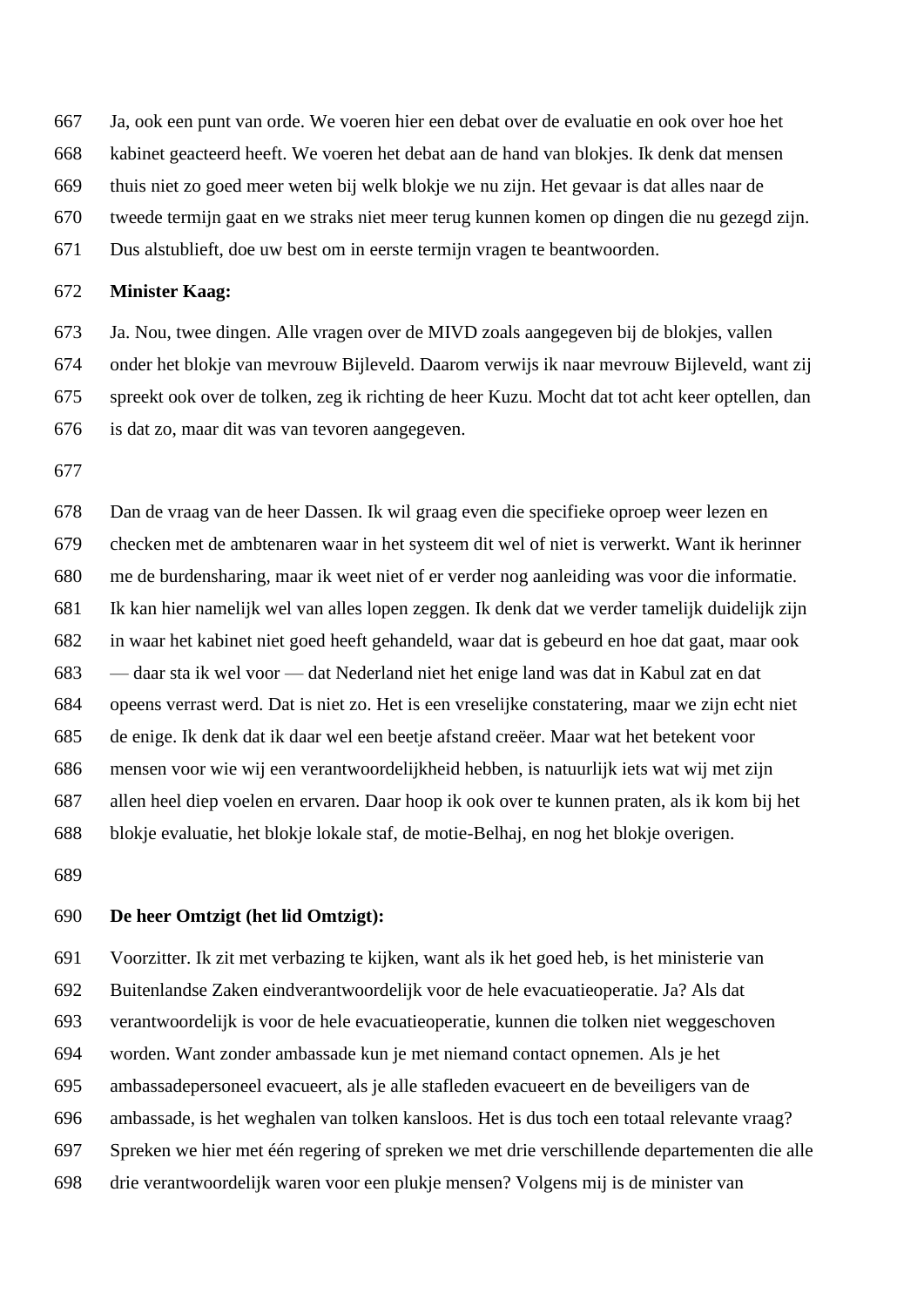Buitenlandse Zaken verantwoordelijk. Dus kan zij ons twee dingen vertellen? Wat is er in het jaar ervoor gedaan? Want dat er in die ene week keihard gewerkt is, is me wel duidelijk. Maar

er is keihard gewerkt omdat er in het jaar ervoor niet gepland is, lijkt het. Ik hoop van het

tegendeel overtuigd te worden. Twee. Was het ministerie van Buitenlandse Zaken nou ook

verantwoordelijk voor het geven van het go/no go voor die evacuatie? Betekent dat dus ook

dat de tolken en zo daarbij moesten en ergens in dat hele schema moesten zitten, net als de

Nederlanders die daar zaten van wie we niet wisten dat ze er zaten?

# **Minister Kaag:**

 Er lopen verschillende paden door elkaar. Het ministerie van Buitenlandse Zaken is het coördinerend ministerie. Zodra er een militaire component bij betrokken is, doen we dat, zoals de heer Omtzigt weet, altijd samen met het ministerie van Defensie. De militaire besluitvorming valt volledig onder verantwoordelijkheid van het ministerie van Defensie. Wij zijn daar volgend in. Er zijn ook crisisoverleggen. In het geval van Afghanistan was het een regulier overleg dat is opgeschaald met de betrokkenheid van de premier daarbij en de staatssecretaris van Justitie en Veiligheid, omdat er verschillende takken waren. Het ministerie van Buitenlandse Zaken is coördinerend, maar er is niet, zoals in andere landen, één doorzettingskracht, zodat bijvoorbeeld ik als minister van Buitenlandse Zaken kan zeggen: en nu gaan de troepen daarnaartoe. U weet dat ook. Dat is een samenwerkingsbundeling.

 De vraag is of er vorig jaar al gepland is op evacuatie van tolken. Nee. Dat was naar mijn begrip een lopend proces. De tolken werden via de ambassade benaderd voor hun documenten. Die werden dan gestuurd naar Defensie en dat bevestigde of ze voor hen gewerkt hadden ja of nee. JenV gaf de goedkeuring en dan werd een ticket gekocht. Alles ging via de commerciële vluchten. Het ministerie van Buitenlandse Zaken heeft actief gepland voor de evacuatie van het lokale personeel en het uitgezonden personeel en natuurlijk ook in het verloop van de crisis, toen duidelijk werd dat er niets anders meer kon, van iedereen die onder onze verantwoordelijkheid viel, onze morele plicht. Dat zijn de tolken en natuurlijk ook de Nederlanders en de Nederlandse ingezetenen die in Afghanistan waren, om die nog te helpen weer terug te keren naar Nederland.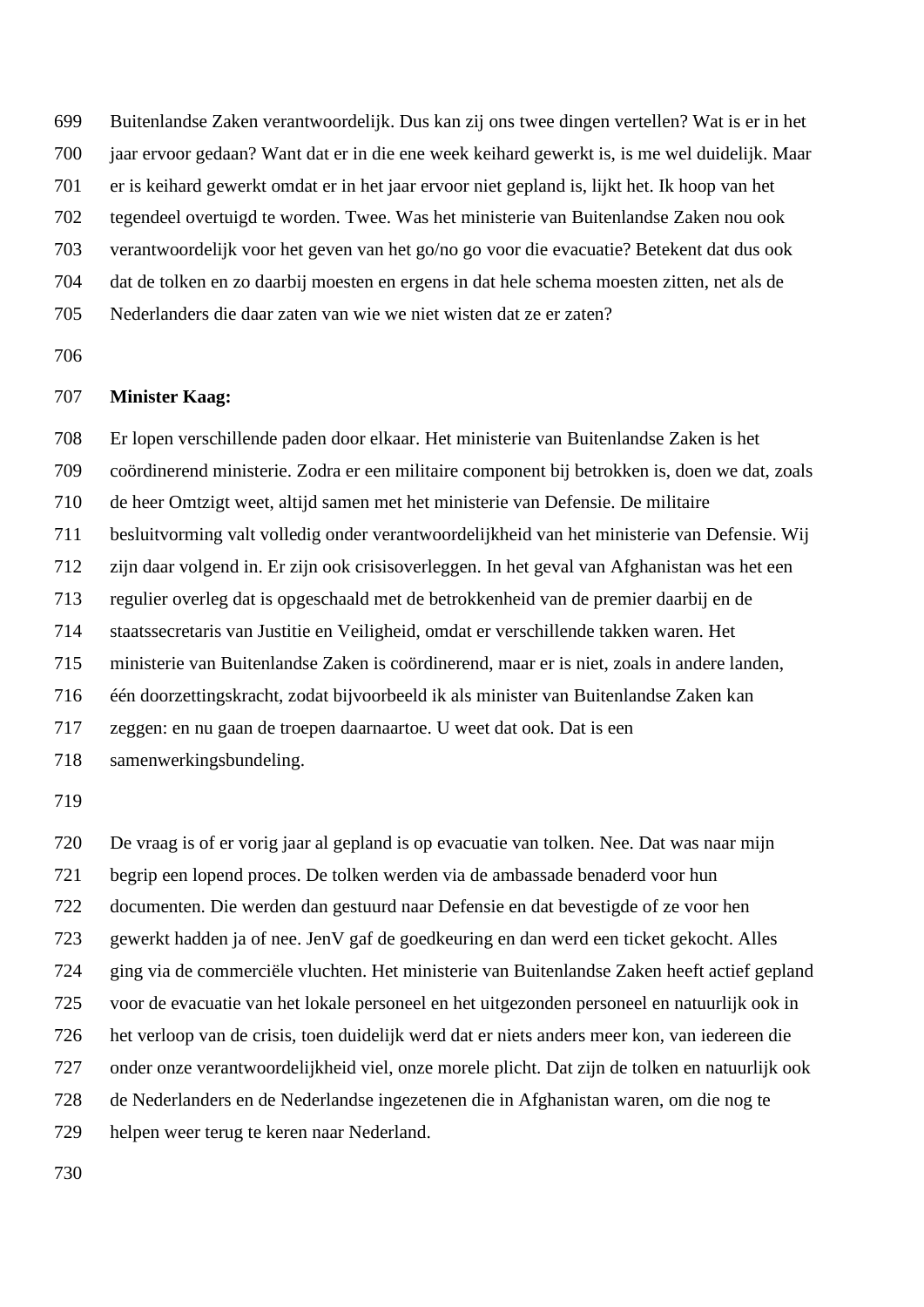# **De heer Omtzigt (het lid Omtzigt):**

 Nu word ik echt benieuwd naar die draaiboeken. Het is een crisissituatie en het ene ministerie gaat over de paspoorten, het andere over de visa en de laissez-passers en het derde over de militaire inzet. En dan is er ook nog ergens een premier, van wie we straks ook horen waar die over gaat. Daar verlies je elke oorlog mee, daar gaat elke evacuatie en elke rampcoördinatie mee mis. Les één: er is iemand eindverantwoordelijk. We gaan hier toch niet meemaken dat ik straks hoor dat we kunnen opknippen wie precies verantwoordelijk was voor welke evacuatie? Dan klopte het plan toch niet? Ik wil het plan zien. Want dán begrijp ik de chaos.

## **Minister Kaag:**

 Nee. Ik beschrijf dat Buitenlandse Zaken coördinerend is. Dat is ook zo. In zijn traditionele rol doet Buitenlandse Zaken niet aan rampenbestrijding. Wij doen consulair. Maar in deze casus, net als bij missies, zijn wij coördinerend. Wij brengen de andere bewindspersonen bij elkaar in het kader van de besluitvorming. Als het bijvoorbeeld gaat om goedkeuring en toestemming te krijgen voor de evacuatie van lokaal personeel, wat nooit is gebeurd in de geschiedenis van Nederland, is dat een besluit van de ministerraad. Maar Buitenlandse Zaken blijft coördinerend. De ambassade stelt de evacuatieplanning op, per standaard, zoals de heer Omtzigt weet, maar er is een wijziging in gekomen natuurlijk, omdat we in andere landen niet evacuaties van tolken bevorderen, de tolken die voor Defensie hebben gewerkt. Dus je hebt nauwe samenwerking. Ik zie dat niet als iets raars. Ik zie dat als nauwe samenwerking, met afspraken en ook taken die vervuld moeten worden. Defensie was werkgever van de tolken, wij zijn de werkgever van het lokaal ambassadepersoneel, maar we werken samen. En wij zijn coördinerend als Buitenlandse Zaken. Maar er zijn wel specifieke taken die alleen maar één ministerie kan vervullen, net zoals ik niet ga over de asielprocedure. Maar ik reik de namen aan via mijn staf. We geven de documentatie aan JenV om een eindoordeel te vellen en goedkeuring te geven. Zo moeilijk is dat ook niet.

#### **De heer Omtzigt (het lid Omtzigt):**

 In een crisissituatie afhankelijk zijn van overlegstructuren, heeft uren, dagen vertraging opgeleverd. Dat kunnen we zien. Duitsland had daar helikopters, Noorwegen reed er met busjes rond door de stad, en Nederland liep te vergaderen over wie er gehaald moest worden en hoe de tolken uitgevoerd moesten worden. Dat is wat we hier zien. Hoe kan het zijn? Ik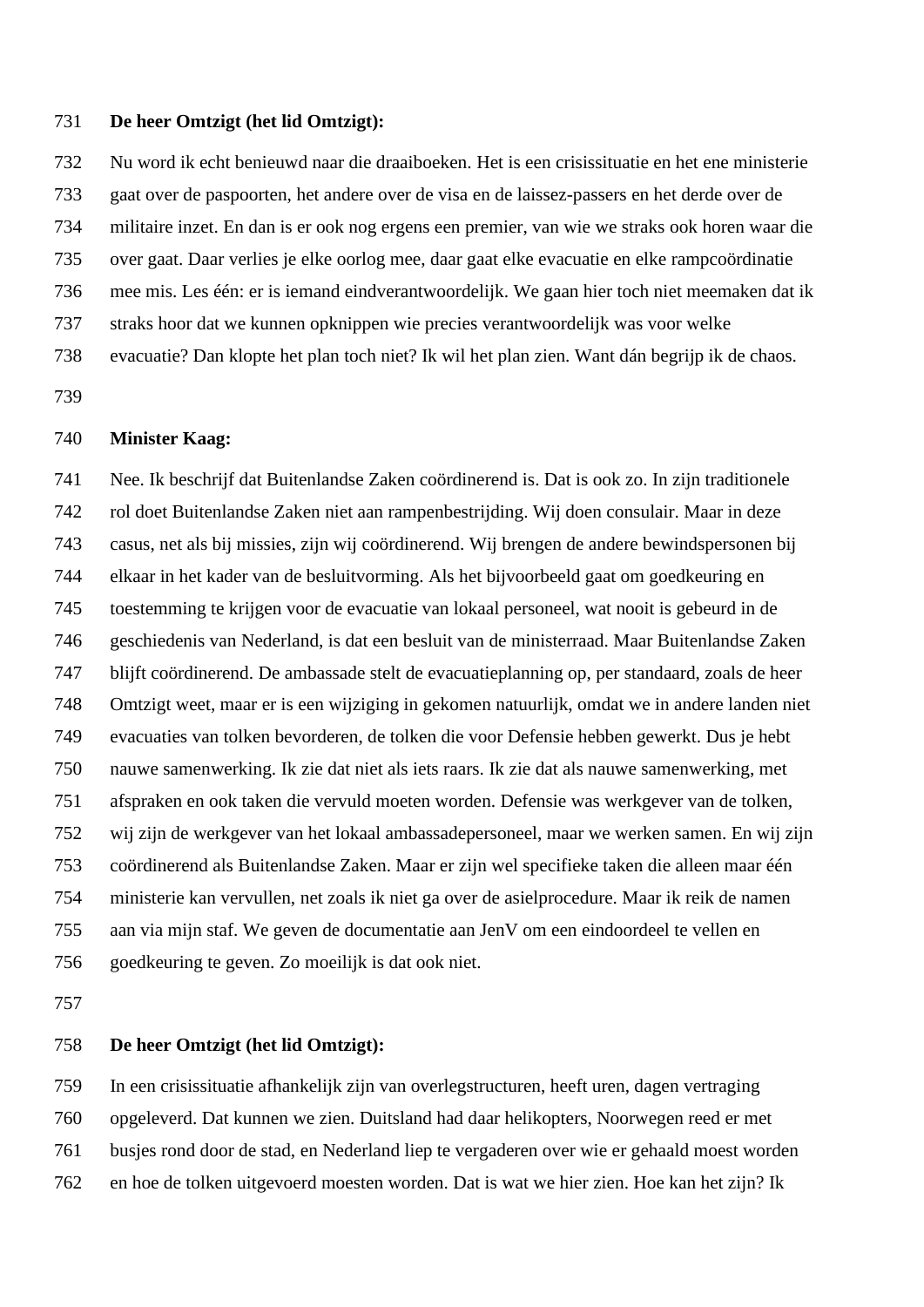vroeg wie er eindverantwoordelijk was voor de hele operatie. Ik heb nog geen antwoord

gehoord, behalve "de ministerraad". Moet ik concluderen dat er eigenlijk niemand was bij wie

de eindverantwoordelijk rustte en die tegen een ministerie kon zeggen: "Het kan allemaal zo

- zijn, maar ik wil nu dit hebben en we gaan nu die kant op"? Of was er alleen de ambassadeur
- die op een gegeven moment het lef had om te zeggen: "Ik ga die laissez-passers maar afgeven,
- 
- 

# **Minister Kaag:**

want anders komen die mensen niet weg"?

 Ik vind het een heel onfortuinlijk beeld dat de heer Omtzigt schetst. Ik denk dat het afbreuk doet aan de inzet. We zaten hier echt niet te polderen. Op belangrijke momenten toen er een kort overleg moest plaatsvinden, zijn de ministers bij elkaar gekomen. Verder wordt er op hoog ambtelijk niveau en tussen de ministers en mijzelf continu overlegd, in direct contact met Afghanistan, met Kabul. Aan alle lijntjes waaraan getrokken moest worden, werd getrokken. Ik vind het een heel onfortuinlijk beeld. Het is niet zoals het in werkelijkheid heeft plaatsgevonden. In elke crisissituatie, tenzij je een militaire operatie leidt, is er overleg nodig. U kent dat ook vanuit de Verenigde Naties. OCHA is coördinerend voor humanitaire hulporganisaties, maar alle andere VN-organisaties hebben hun rol: coördinatie van de vele takken die bij elkaar moeten komen. Als u dat "eindverantwoordelijk" wilt noemen, dan ben ik als coördinator eindverantwoordelijk. Maar ik ben wel afhankelijk van de geweldige inzet van Defensie voor de militaire component. Die militairen worden aangestuurd door de militairen.

# **Mevrouw Bromet (GroenLinks):**

 Het ministerie van Buitenlandse Zaken is het coördinerende ministerie, ook voor de evacuaties. We hebben in augustus van de minister gehoord dat zij niet ervan op de hoogte was dat Frankrijk al in juli was begonnen met de evacuaties. Zij was kennelijk ook niet op de hoogte van het … Nou, laat ik het als vraag stellen. Was zij wel op de hoogte van het aanbod van Frankrijk om evacués mee te nemen op Franse vluchten? Heeft zij dat aanbod ook doorgegeven, als coördinerend minister, aan haar collega van Defensie?

# **Minister Kaag:**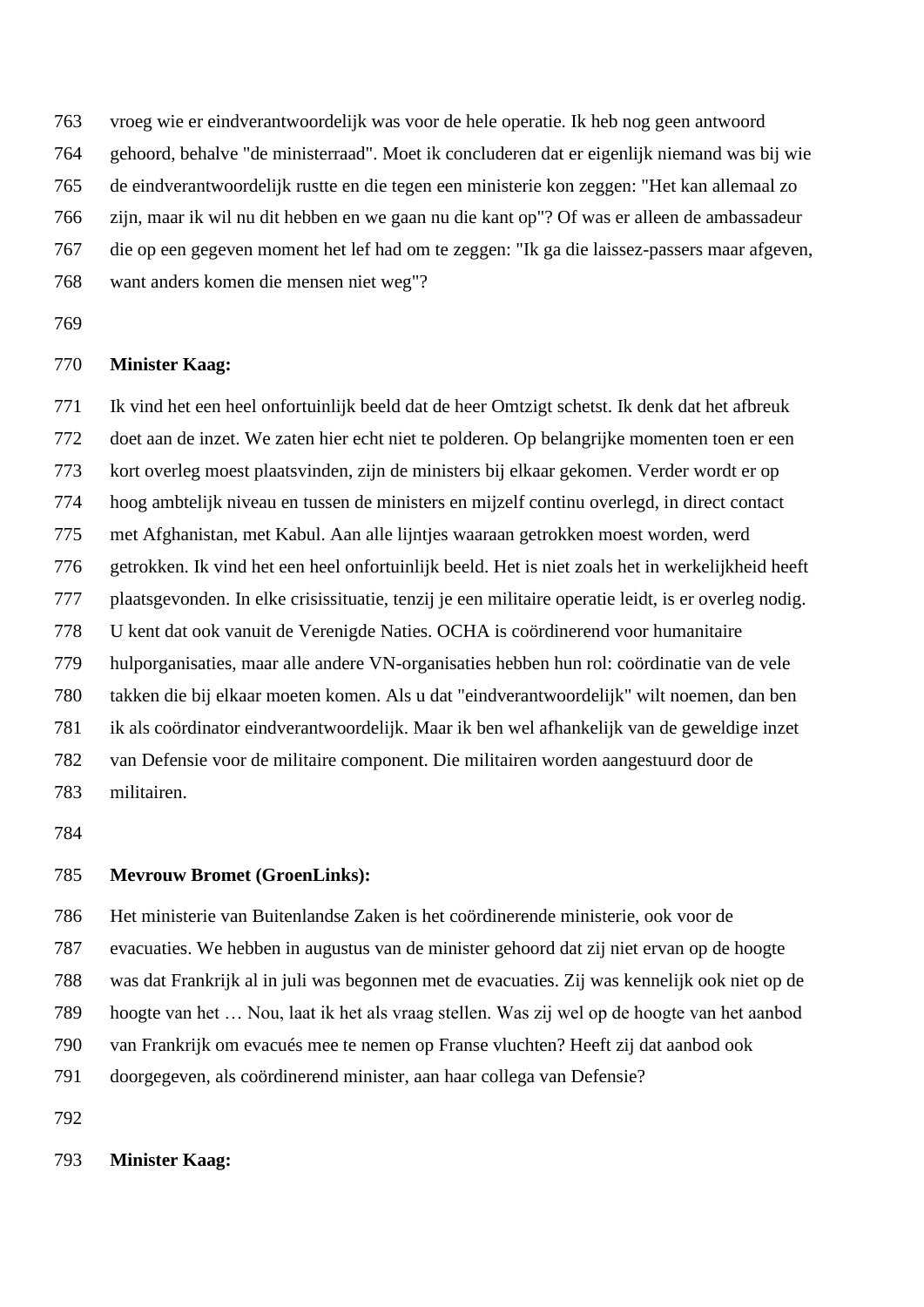Nee, ik was daar niet van op de hoogte.

### **Mevrouw Bromet (GroenLinks):**

 Maar als op het ministerie informatie binnenkomt over dat een buurland begint met evacuatie, dat buurland zegt dat zij plaatsen over hebben op hun evacuatievlucht en zij ons aanbieden om mensen mee te nemen, dan is het toch heel raar dat dat niet de minister bereikt?

# **Minister Kaag:**

 Ja, achteraf zou je kunnen zeggen ... Ik zou stoer kunnen doen en kunnen zeggen "als ik dat had geweten, dan had ik meteen gezegd dat wij dat ook gingen doen", maar dat weet ik niet, want ik wist het niet. Ik ga niet retroactief een scenario schetsen. De afweging die terug te lezen is, is belangrijker, namelijk dat alle andere landen, behalve Frankrijk, zich net als Nederland vasthielden aan de bestaande planning. Vanwege de hoeveelheid mensen die nog geëvacueerd moesten worden, begon Frankrijk eerder. Ik heb al eerder benoemd dat we navraag hebben gedaan bij de Fransen nadat ik hoorde dat een dergelijke operatie had plaatsgevonden. Ik heb gevraagd hoe dat kon. De Fransen hebben zelf gezegd: we hadden geen andere of betere inlichtingen; we vonden het gewoon praktisch om sneller te beginnen. Geen enkel ander land, behalve Australië, heeft hun voorbeeld gevolgd. Geen enkel ander land. Tijdens het EU-overleg is er door alle landen, ook door Nederland, gekeken naar de indicatoren. Ik geloof dat ik dat een uur geleden ook vermeld heb. Verandert er iets? Doen de Fransen iets wat wij ook zouden moeten doen? De conclusie daar, ook van de ambassadeur — misschien was het toen de tijdelijk zaakgelastigde in verband met rotatie — was toen om geen verandering aan te brengen. Dat is wat ik nu zelf heb gelezen in de stukken, of wat ik eerder heb gelezen.

#### **Mevrouw Van der Plas (BBB):**

 Ik zou graag willen voorstellen dat we afstappen van de blokjes, want die blokjes slaan het debat wat mij betreft helemaal dood. Kamerleden worden steeds terug naar hun stoel gestuurd omdat het in een ander blokje zit. Ik stel voor om het debat te voeren zonder blokjes en om de

Kamerleden vragen te laten stellen wanneer zij dat willen.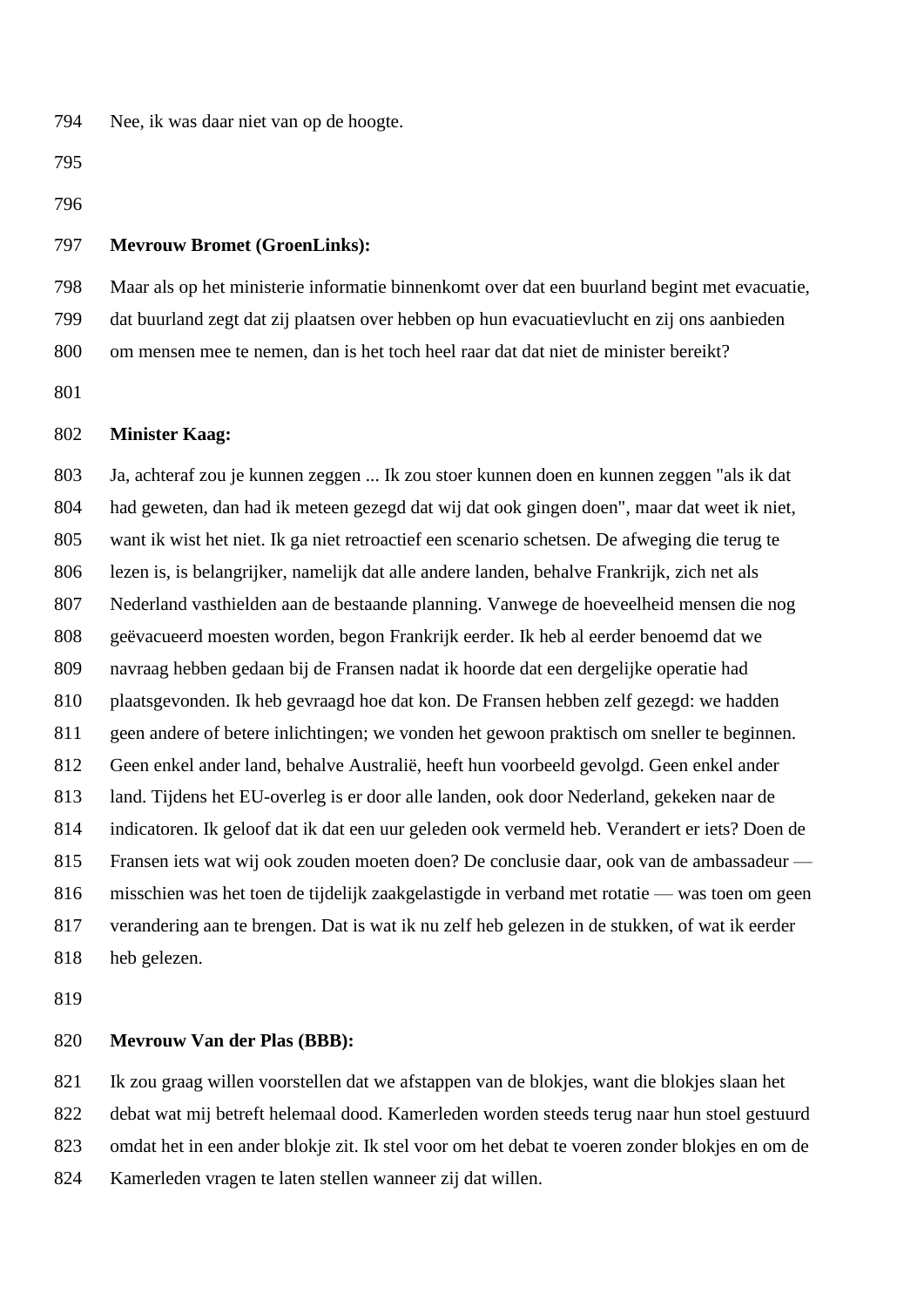| 825                             |                                                                                                                                                                                                                                                                                                                          |
|---------------------------------|--------------------------------------------------------------------------------------------------------------------------------------------------------------------------------------------------------------------------------------------------------------------------------------------------------------------------|
| 826                             |                                                                                                                                                                                                                                                                                                                          |
| 827                             |                                                                                                                                                                                                                                                                                                                          |
| 828                             | <b>Mevrouw Van der Plas (BBB):</b>                                                                                                                                                                                                                                                                                       |
| 829<br>830<br>831<br>832        | We hebben dat inderdaad afgesproken, maar je kunt altijd op afspraken terugkomen. Vandaar<br>mijn vraag of we daar nu van kunnen afstappen. Ik vraag de Kamer of zij dat ook wil. Als de<br>meerderheid dat niet wil, dan weten we dat. Mijn vraag blijft staan.                                                         |
| 833                             | De heer Ceder (ChristenUnie):                                                                                                                                                                                                                                                                                            |
| 834                             | Dat ging over wat anders.                                                                                                                                                                                                                                                                                                |
| 835                             |                                                                                                                                                                                                                                                                                                                          |
| 836                             | De heer Ceder (ChristenUnie):                                                                                                                                                                                                                                                                                            |
| 837<br>838<br>839<br>840<br>841 | Dank u wel, voorzitter. Dit is belangrijk, want het gaat over de Franse vlucht. De<br>coördinerende minister geeft aan dat ze daar niets van afwist. Op een gegeven moment werd<br>dat u wel bekend. Wanneer werd dit u bekend en waarom heeft u dat niet met de Kamer<br>gedeeld? Kunt u specifiek zijn over een datum? |
| 842                             | <b>Minister Kaag:</b>                                                                                                                                                                                                                                                                                                    |
| 843<br>844<br>845<br>846        | Nou, dat weet ik zo even niet. Ik moet even vragen wanneer ik  Ik moet dat even checken.<br>Ik wacht even op een schriftelijke aantekening en die zal mij zeggen welke datum dat was,<br>maar het was zeker in augustus.                                                                                                 |
| 847                             | <b>Minister Kaag:</b>                                                                                                                                                                                                                                                                                                    |
| 848                             | Nee, dat zeg ik niet.                                                                                                                                                                                                                                                                                                    |
| 849                             |                                                                                                                                                                                                                                                                                                                          |
| 850                             | <b>Minister Kaag:</b>                                                                                                                                                                                                                                                                                                    |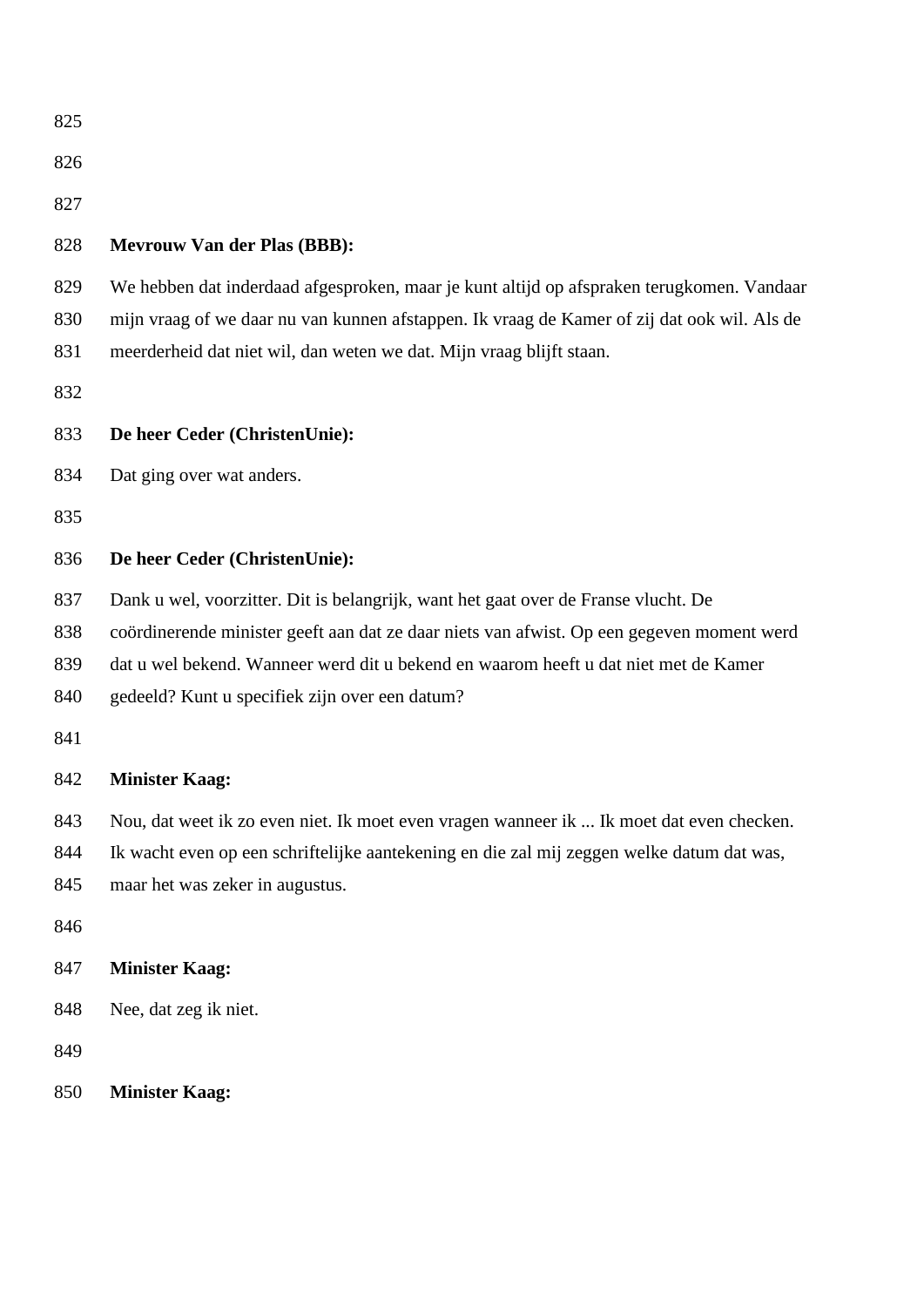Ik zei: er komt vast nu een briefje waarin staat wanneer ik erover ben geïnformeerd dat dit

plaatsvond. Ik heb een vervolgvraag uit laten zetten bij de Fransen over hoe dit kon, wat zij

wisten et cetera. Ik weet de datum gewoon niet, maar ik denk dat het in augustus was.

# **De heer Ceder (ChristenUnie):**

 Ik hoor dat graag nog in de eerste termijn. Ik had een vraag die vooruitgeschoven werd. Ik hoor de minister aangeven: wij waren het coördinerende ministerie. Dat vind ik toch wel relevant. In het evacuatieplan dat op verzoek van de heer Omtzigt is gedeeld, stonden de tolken er niet bij. Was er wel een ander evacuatieplan voor de tolken, overeenkomstig de aangenomen motie van Piri? Daarin werd gevraagd om een evacuatieplan uit te werken op basis van het principe no man left behind. Ik weet dat mevrouw Bijleveld over de tolken gaat, maar ik stel mijn vraag over het bestaan daarvan aan u als coördinerende minister. Was dat er wel of niet?

# **Minister Kaag:**

 De tolken werden, zoals ik al vaker heb gesteld, al jarenlang geëvacueerd via een zogenaamde consulaire evacuatie. Zij werden met lijnvluchten overgebracht naar Nederland. De tolkenregeling was tot 15 augustus van kracht. De planning was dat ze voor 15 augustus allemaal het land konden verlaten. U weet dat 15 augustus ook de datum is waarop Kabul is gevallen, dus hier was weer sprake van een verkeerde aanname. Er werd uitgegaan van een verkeerd tijdspad. Vanaf 15 augustus zijn de tolken meegenomen in de planning voor een evacuatie. U vraagt of er een apart evacuatieplan is. Dat zal ik zo bevestigen, maar er werd alleen maar gepland voor lijnvluchten. Het was niet in de vorm van een apart document, omdat de tolken al sinds 2014 werden geëvacueerd. Ze zijn niet als zodanig meegenomen. 

# **De heer Van Haga (Groep Van Haga):**

Ik heb nog één interruptie in dit blokje over, begrijp ik?

**De heer Van Haga (Groep Van Haga):**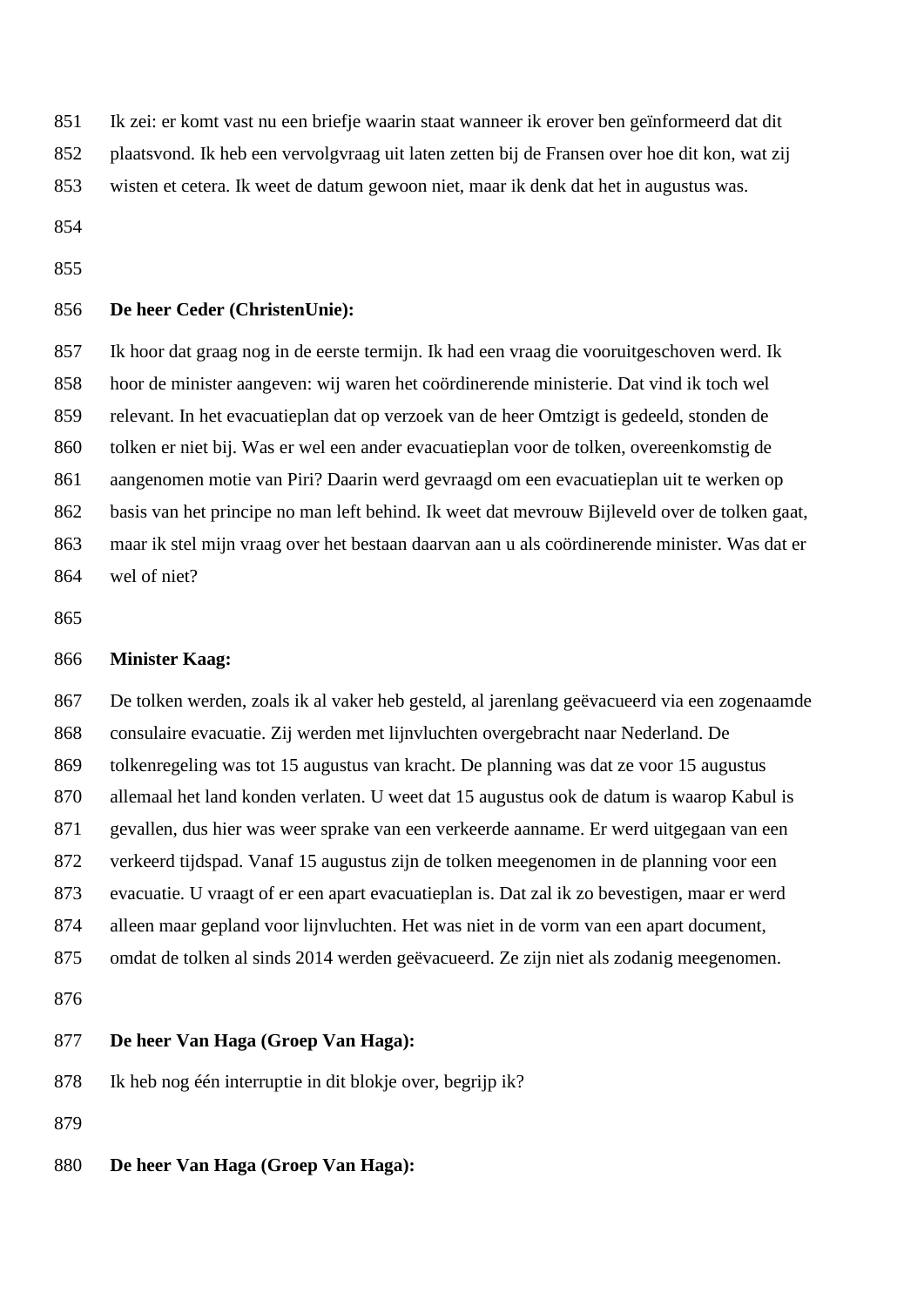Dank u wel. Ik heb toch nog even een vervolg op de vraag van de heer Omtzigt om toch klip-

- en-klaar te krijgen wie er nu verantwoordelijk was. Want de minister gaf daarnet een beetje
- omfloerst aan "dan ben ik waarschijnlijk wel eindverantwoordelijk", maar dat moet toch
- volledig helder zijn? Het kwam er wat moeilijk uit, maar het kan toch niet anders dan dat de
- verantwoordelijkheid onomstotelijk bij BZ ligt als er, behalve een militair attaché, geen
- militaire lijn in Afghanistan meer is?

### **Minister Kaag:**

 Ja. Alleen is het wel zo dat Buitenlandse Zaken in Afghanistan nooit zonder een militaire presentie zal zijn, gelet op de omstandigheden. Maar ik begrijp de vraag. De coördinerende minister is de verantwoordelijke minister, maar ik geef ook aan dat we dit in samenspraak met anderen doen. Maar als u een eindverantwoordelijke zoekt, dan kijkt u daarnaar, als u dat wilt.

Blokje 2

# **De heer Boswijk (CDA):**

 Ik heb inderdaad een vraag. Er staan best wel wat mensen op de Nederlandse lijst die zich bij de grens met onder andere Pakistan bevinden, maar die Pakistan nu niet in komen. Hoe zijn de contacten met Pakistan daarover?

# **Minister Kaag:**

 Ik ben blij dat u dat vraagt. Het doel van mijn reis naar Pakistan was natuurlijk ook om ervoor te zorgen dat de Pakistaanse autoriteiten mee kunnen werken als er mensen in Pakistan zijn die in aanmerking komen voor vertrek naar Nederland. Onze ambassadeur probeert, geholpen door Defensie, lokaal zo discreet mogelijk en op allerlei manieren om mensen wel de grens over te krijgen. Maar ik wil daar verder niet te veel uitspraken over doen.

# **Mevrouw Piri (PvdA):**

 Een korte, feitelijke vraag. In het feitenrelaas staat: op 15 augustus om 1.00 uur 's nachts wordt de ambassade verplaatst naar de luchthaven, waarbij de geldende protocollen zijn gevolgd. Ik heb een simpele vraag: was het achterlaten van lokale staf volgens het protocol?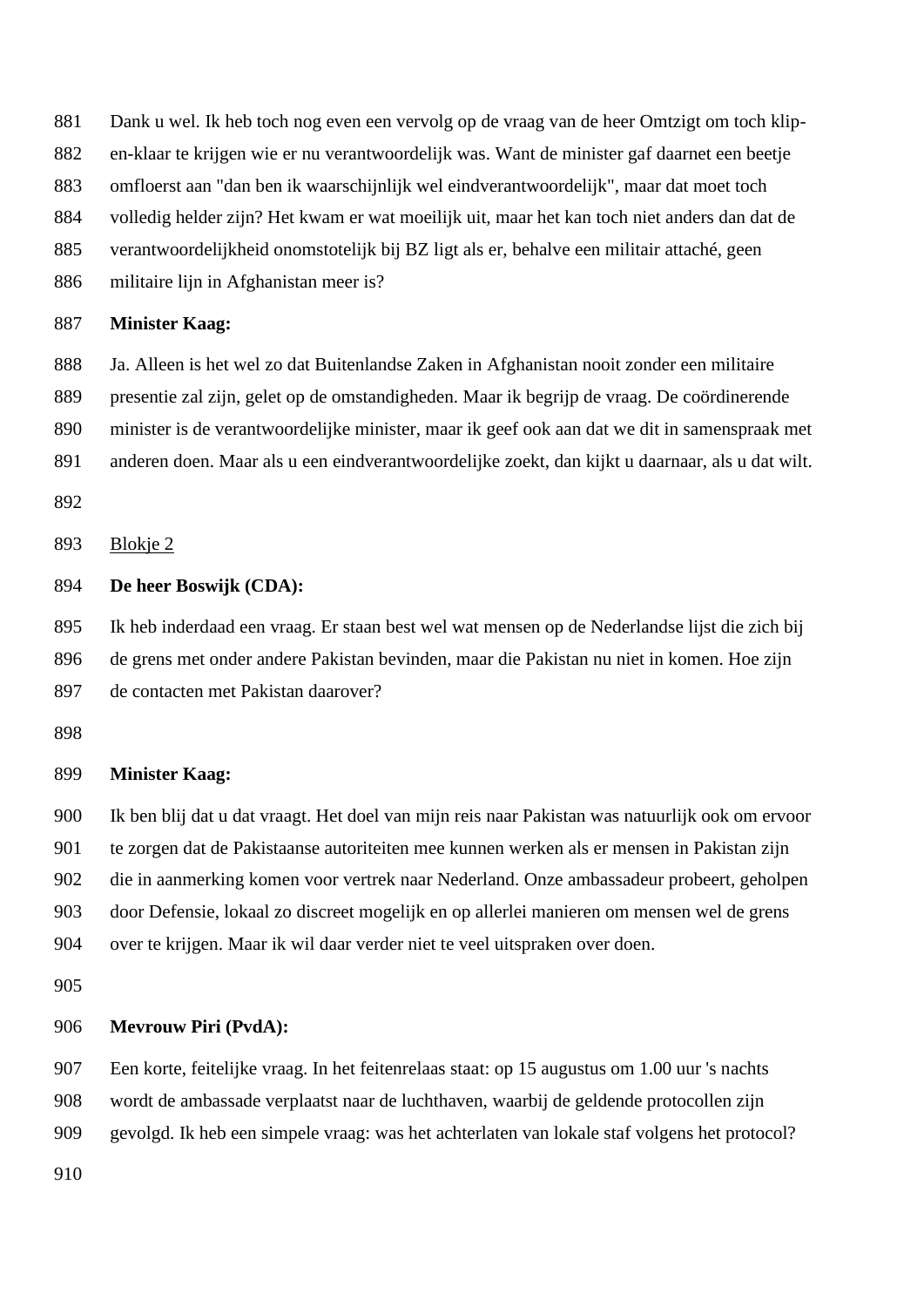Het is als volgt. Er was geen relocatie van lokale staf naar de luchthaven. Dat is dus een de facto protocol. Niemand verwachtte naar de luchthaven gereloceerd te worden. De ambassade had andere locaties voor ogen, maar die waren niet meer veilig. Het volgende is gebeurd. Het ambassadepersoneel werd, zoals u weet, uit bed gebeld. Ze hadden een paar uur lang geen contact. Om 6.30 uur 's ochtends hebben ze vertegenwoordigers van de lokale medewerkers ingelicht. Die waren op de hoogte van mogelijke risico's en van de mogelijkheid dat de ambassade zou moeten sluiten, en dat de tijdelijk zaakgelastigde, en wie van ons uitgezonden personeel er nog meer was, naar de luchthaven mocht gaan. De Amerikanen hebben verder geen lokaal personeel toegelaten tot de luchthaven, los van het feit dat er ook helemaal geen plek was. Ik denk dus niet dat dit totaal volgens het protocol was. Maar ik denk ook dat het wel de enige manier van handelen was.

## **Mevrouw Piri (PvdA):**

 Ik begrijp dus dat het eigenlijke protocol was om eerst lokaal personeel weg te halen, maar dat er kennelijk dus toch niet volgens het protocol gehandeld is. We weten namelijk allemaal dat er uiteindelijk lokaal personeel is achtergelaten.

# **Minister Kaag:**

 Ik vind dit wel een sterke stelling, want lokaal personeel is lokaal personeel. Dat is ook zo voor de Verenigde Naties en voor alle andere landen. Ze wonen daar, ze nemen risico's voor ons en ze hebben hun gezinnen. Het was volkomen onmogelijk, al had de ambassade dat gewild, om te zeggen: we nemen 220 mensen van het lokaal personeel en hun kerngezin nu, midden in de nacht, mee naar de luchthaven. Zo was de situatie daar ter plekke gewoon niet. Het besluit was dat de Nederlanders alleen naar de ambassade mochten. In goede voorbereiding met het lokaal personeel wisten ze dat er plannen waren. Ze wisten dat ze zelf geëvacueerd zouden worden. Maar ze wisten ook — dat is meestal geldend in alle andere landen — het volgende. Als er een gevaar is, dan worden de uitgezonden diplomaten in veiligheid gebracht. Er worden ook veilige plekken gezocht voor de lokale mensen, voor welke organisatie ze ook werken, maar niet iedereen kan altijd tegelijkertijd naar dezelfde plek. In dit geval waren de plekken die de ambassade had uitgekozen niet meer bereikbaar, want ze waren te onveilig. Het plan kon dus niet worden toegepast.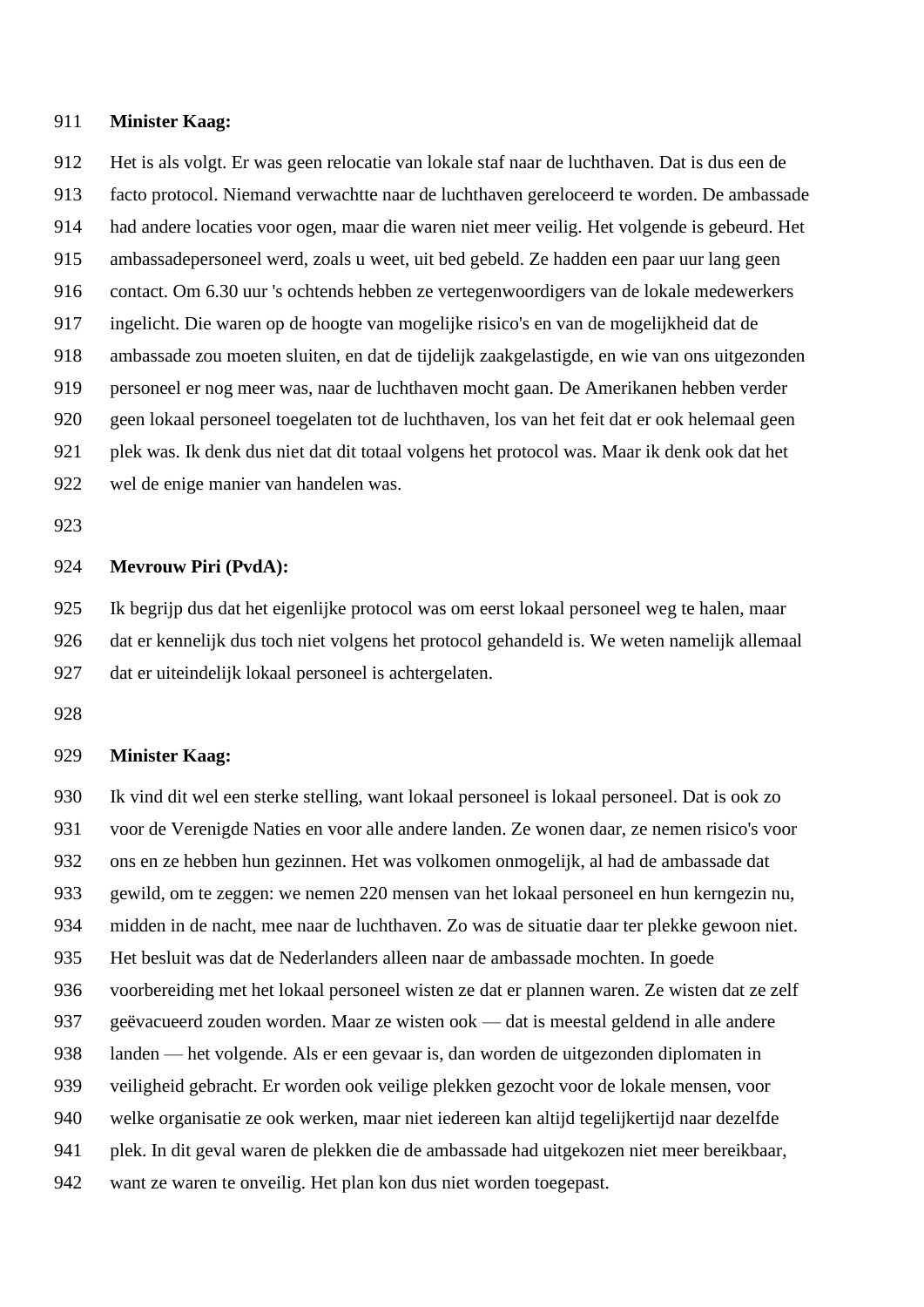### **Mevrouw Piri (PvdA):**

 Misschien was wat de minister nu uitlegt, precies een van de redenen waarom het lokale personeel zo bezorgd was. Het gaat precies om wat u nu zegt. Dat 230 mensen en hun familieleden niet eerder geëvacueerd konden worden, maakt het zo pijnlijk, vanaf maart 2020. We hebben de brandbrieven gezien van personeel dat 18 jaar Nederland diende, in een zichtbare positie, in levensgevaar. Óf de protocollen klopten niet, óf er is gewoon op een verkeerde manier mee omgegaan. Mijn conclusie is dat we door die protocollen te volgen mensen in levensgevaar hebben achtergelaten.

#### **Minister Kaag:**

 Nee, want ik geloof dat ik nu wel heb gesteld dat het protocol niet eens zou kunnen worden toegepast, omdat de Amerikanen het niet toestonden om lokale staf, van welk land dan ook, naar de luchthaven te laten gaan. Het ergste is: in oorlogs- en crisisgebieden vallen de beste plannen vaak in duigen. Je kunt plannen, maar we hebben niet gepland op deze crisis. De beste contingency plans werden in dit geval verbroken omdat we totaal afhankelijk waren van een luchthaven — we werden verdreven door de chaos rondom de luchthaven — en van Amerikaanse besluitvorming, die zei: alleen de diplomaten en verder niemand. Er is contact geweest met ons lokale personeel. Ze weten als geen ander dat Nederland hen naar Nederland wilde halen. Daarop is gepland. De angst die ze hebben ervaren, begrijp ik als geen ander. Tegelijkertijd hebben zij wonderen verricht, want hetzelfde lokale personeel heeft heel veel Nederlanders nog naar de luchthaven weten te krijgen de dagen daaropvolgend.

## **De heer Van Haga (Groep Van Haga):**

 Nog even reflecterend op het antwoord over de ambassadeur die vertrok en geen warme overdracht kon doen. Ik blijf het raar vinden. De ambassadeur vertrekt. Er is blijkbaar een moment waarop dit besluit wordt genomen. 24 uur later is er alweer een andere situatie en is er geen warme overdracht, waardoor er gewoon 24 uur verloren wordt. Ik vind dat raar. Ik vind dat ook niet in lijn met het principe dat de ambassadeur als laatste vertrekt. Maar ik heb maar twee interrupties, dus ik moet door met mijn vraag. Ik heb informatie dat het zwakste punt van de evacuatie, namelijk het vliegveld, helemaal niet in het draaiboek of het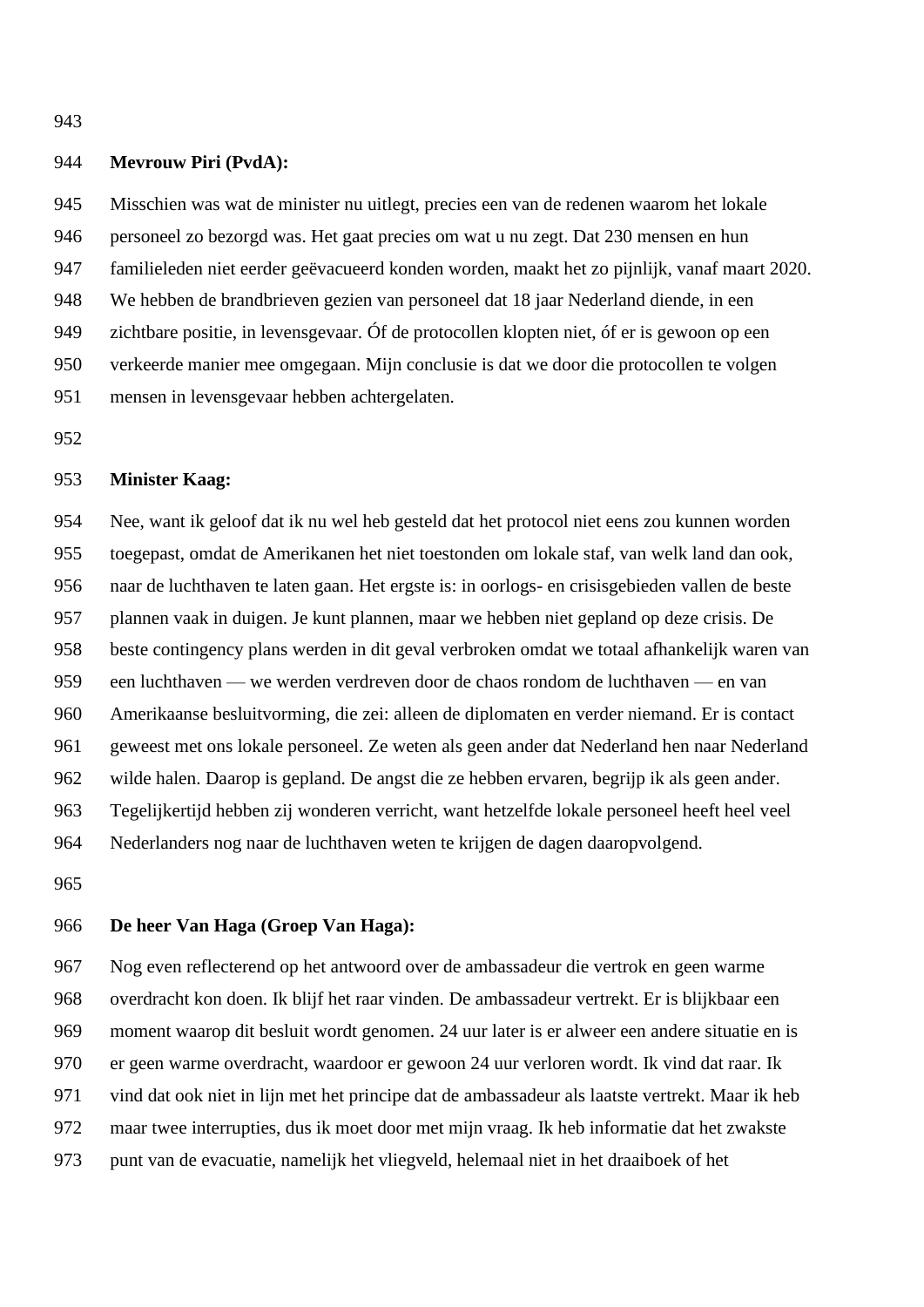- evacuatieplan is meegenomen. Dan vraag ik me toch echt af: was er wel een evacuatieplan
- specifiek van BZ? Of was er alleen een evacuatieplan van de BSB?
- 
- 
- 

- De BSB werkt voor de ambassadeur, voor de ambassade, dus het is uiteindelijk van
- Buitenlandse Zaken. De militaire inschatting en de beveiliging gebeurt door de BSB, maar het
- is altijd onder de verantwoordelijkheid van Buitenlandse Zaken, in dit geval de tijdelijk
- zaakgelastigde.
- 

# **De heer Van Haga (Groep Van Haga):**

- De BSB heeft wel een evacuatieplan, maar die evacueert standaard alleen maar diplomaten.
- Al die andere mensen zitten niet in dat plan. Ik vraag dus nogmaals: was er een specifiek
- evacuatieplan van BZ waarin al die andere mensen zijn meegenomen en was daar ook het
- vliegveld in meegenomen?
- 

# **Minister Kaag:**

- Nee. De situatie rond het vliegveld en de chaos en onveiligheid heb ik genoemd als een van
- de verkeerde aannames. Er is niet gepland op een vliegveld dat dusdanig onbereikbaar,
- onveilig en beperkt in toegang was, laat staan voor grote aantallen evacuaties. Dus nee, het is
- niet op die manier opgenomen in het evacuatieplan. Er is gepland op een ordentelijk vertrek.
- 

# **De heer Van Haga (Groep Van Haga):**

- Een opmerking nog.
- 

# **De heer Van Haga (Groep Van Haga):**

 Dit is heel belangrijk. De eindverantwoordelijke was BZ en er was geen evacuatieplan. Dat is ontzettend belangrijk.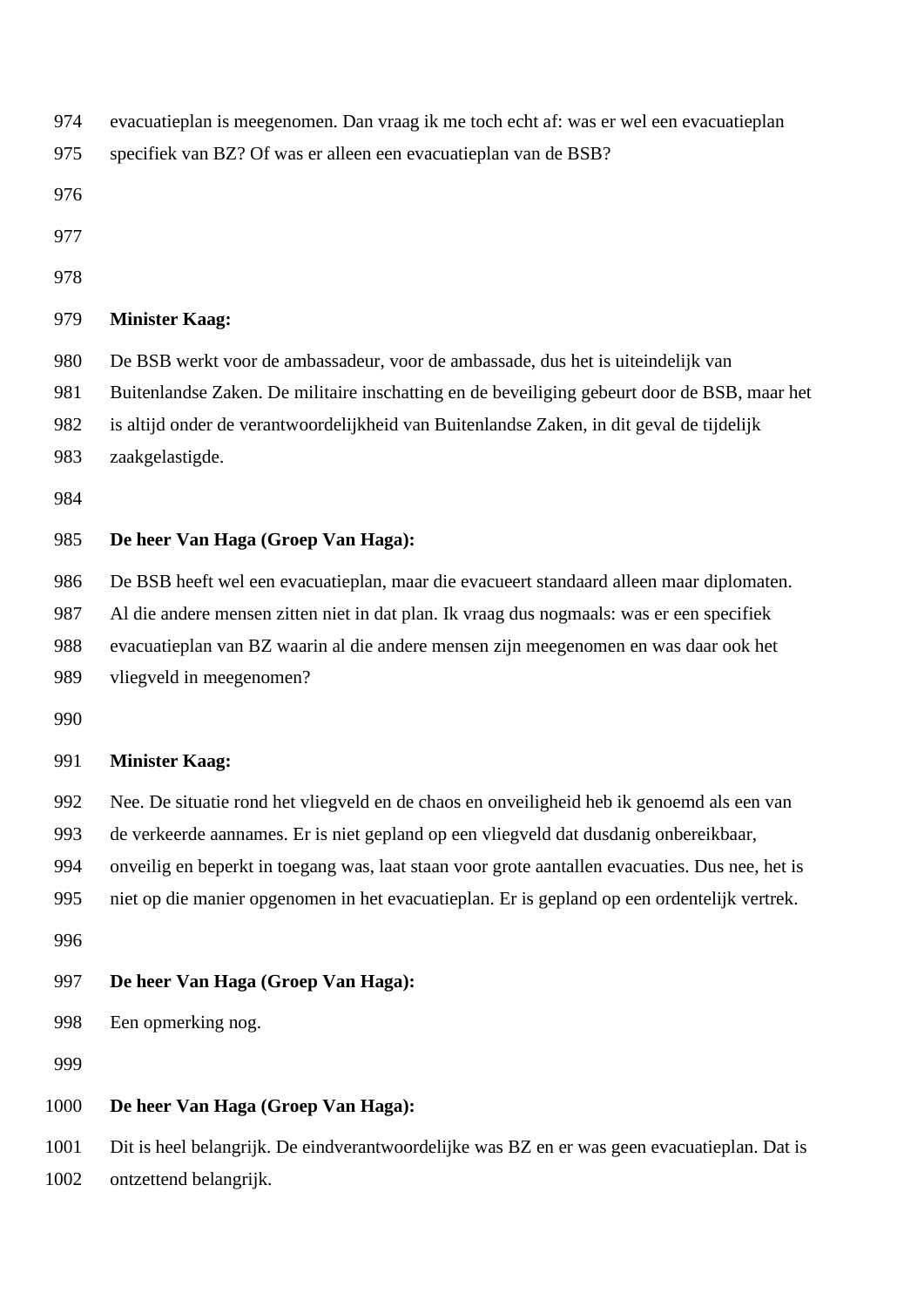# **Mevrouw Bromet (GroenLinks):**

 Lokaal ambassadepersoneel is ook personeel. Nederlanders hebben de instructie gekregen van de Amerikanen om de ambassade te verlaten. Dat hebben ze gedaan met achterlating van een deel van het personeel, namelijk het lokale personeel. Was het nou ook een optie geweest om niet naar de Amerikanen te luisteren en gewoon bij het personeel te blijven?

#### **Minister Kaag:**

Het gebeurde om half een 's nachts. Het merendeel van het personeel was op eigen locatie

veilig bij het eigen gezin, of in relatieve onveiligheid of veiligheid. Het is dus niet een

colocatie. En nee, op dat moment moeten wij vertrouwen op het besluit van de kapitein van

dat schip die volgens instructie handelt. Hij heeft op dat moment echt niet alle 220

Nederlandse lokale medewerkers en hun gezinnen, en daarnaast op basis van het

kabinetsbesluit de 60 inwonend afhankelijken die er ook zijn meegenomen. Dat kon toen echt

niet. Het was een totale onduidelijkheid, een totale chaos en een totale onzekerheid.

### **Mevrouw Bromet (GroenLinks):**

Ik vraag niet of het lokale personeel meegenomen zou zijn, maar of het ook een optie was

geweest dat het Nederlandse ambassadepersoneel bij de rest van hun collega's was gebleven.

Ik heb de minister vandaag namelijk eerder horen zeggen dat een kapitein als laatste het schip

verlaat. Dat is in dit geval niet gebeurd.

## **Minister Kaag:**

 Het is altijd makkelijk om met de wijsheid achteraf en vanuit het veilige Nederland te bedenken wat het beste is. Er komt een instructie, er is geweld, de Amerikanen zeggen: het is nu of nooit; je moet naar de luchthaven gaan. Dan hebben onze tijdelijk zaakgelastigde en de BSB'ers het in mijn ogen juiste besluit genomen, omdat er zoveel onduidelijk was en omdat ze dachten dat de luchthaven voor altijd dicht zou gaan. Heel veel ambassades hebben datzelfde advies gevolgd, en daarom hebben ze zich kunnen installeren op de luchthaven en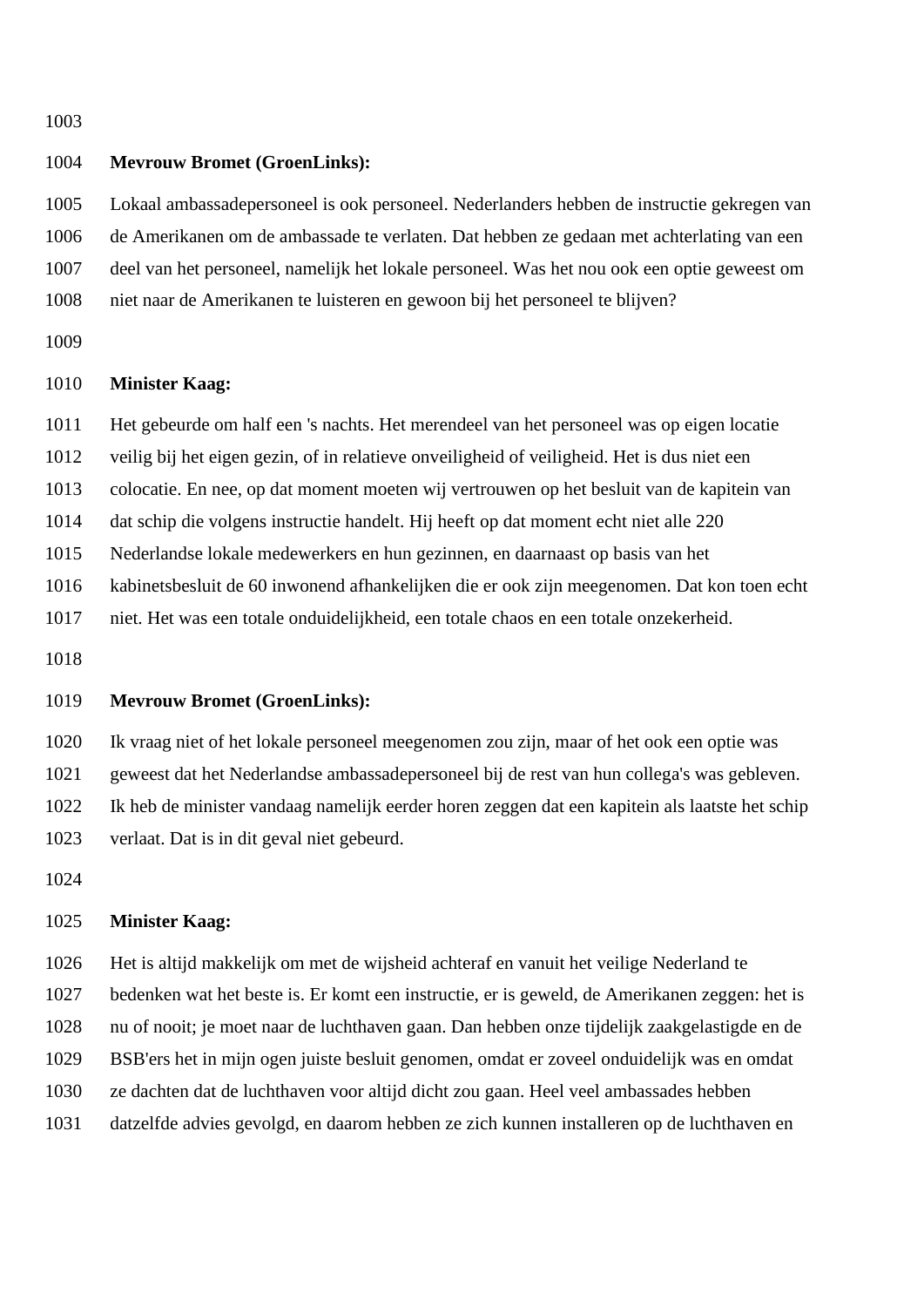voorbereidingen getroffen om mensen te helpen evacueren. Dat kon niet als je niet op de luchthaven was en daar bleef.

# **De heer Van Wijngaarden (VVD):**

 Ik kom nog graag even terug op dat ambtsbericht vanuit het head of mission in Kabul, waarin stond dat het besluit om de Franse positie van vroegtijdig starten met evacueren natuurlijk ook politieke elementen in zich droeg. Dat staat erin met het woord "natuurlijk" erbij. Nu is mijn vraag aan de minister de volgende. U heeft aangegeven dat er geen andere inlichtingenpositie was bij de Fransen. Ik heb het net even nagekeken, maar eind augustus stond er een artikel in Le Monde en de Financial Times waarin staat dat de inlichtingen weliswaar vergelijkbaar waren, maar de taxatie en de analyse daarvan was veel pessimistischer dan van de andere landen. Is er terugkijkend bij de, naar ik meen, negen andere landen niet sprake geweest van wensdenken?

## **Minister Kaag:**

 Dat zou heel goed kunnen, maar ik denk eerlijk gezegd dat de evaluatie ook naar dit soort elementen zou moeten kijken. Ik heb aan het begin al gesproken over de inlichtingenpositie die we hebben, maar ook over hoe we met inlichtingen en data omgaan. Ik heb ook het probleem van de blinde vlek genoemd, of misschien in dit geval tunnelvisie, als het niet wensdenken is.

# **De heer Van Wijngaarden (VVD):**

Nee, dan staat hij genoteerd. Dank u wel.

# **De heer Kuzu (DENK):**

Ik wil even terugkomen op een interruptie van mevrouw Bromet over de kennis die de

minister van Buitenlandse Zaken niet had over een Frans evacuatievliegtuig in juli, terwijl dat

in april was aangegeven. De Fransen hebben dat in april al aangekondigd. Dat staat in Le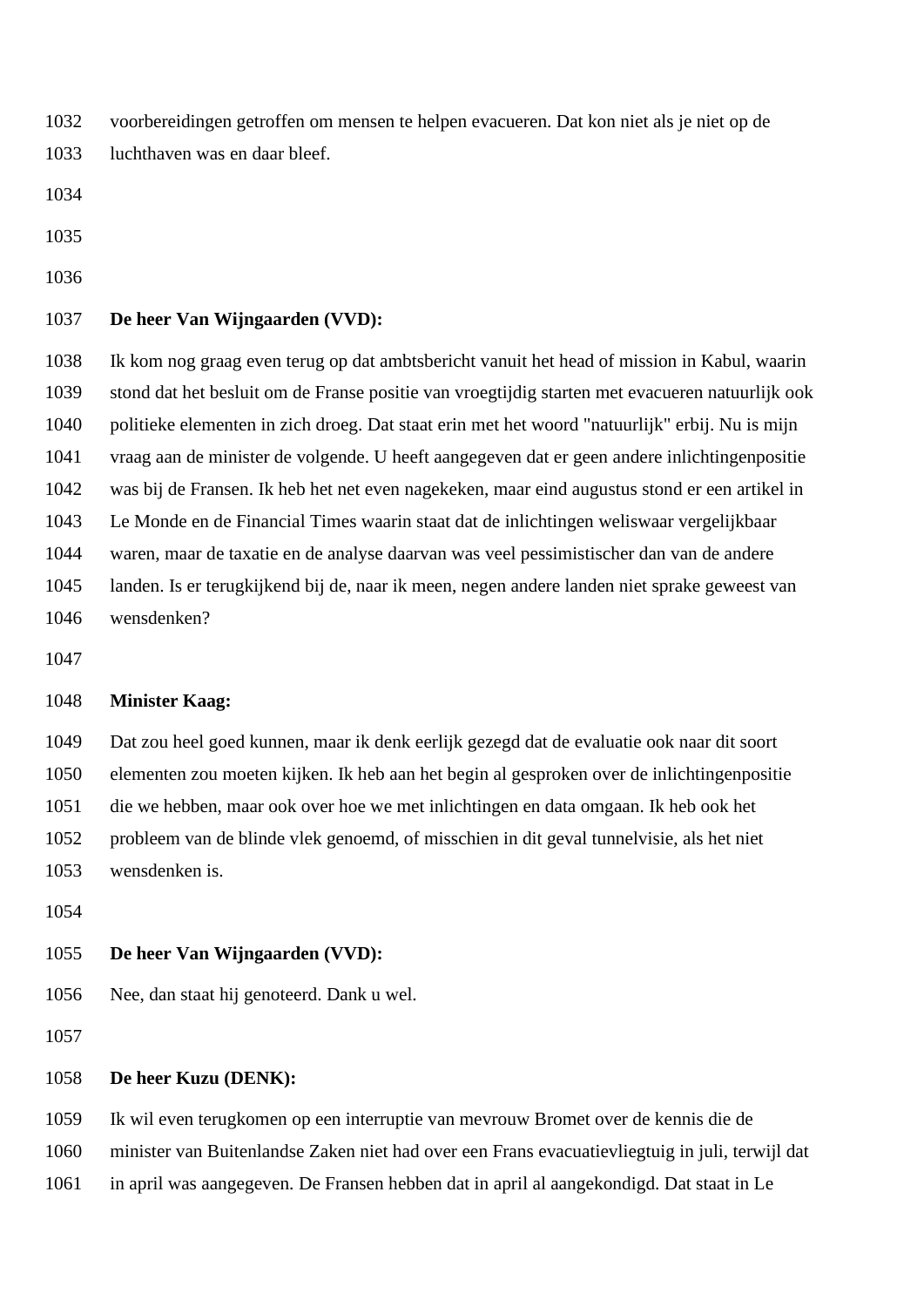Monde, een kwaliteitskrant in Frankrijk. De vraag is: wat gaat de minister van Buitenlandse

Zaken in de toekomst doen om, waar het gaat om situaties van leven en dood, van enorme

onzekerheid, ervoor te zorgen dat dit nooit meer gaat gebeuren?

- 
- 

## **Minister Kaag:**

 Ik denk dat de informatievoorziening aan de minister een hele belangrijke is. Je hebt natuurlijk besluitvormingsmomenten, maar daar moeten we ook intern bij Buitenlandse Zaken naar kijk en. Hoe kan het dat het handelingsperspectief en de inschatting hoe belangrijk informatie op dat moment kan zijn … De informatie dateert van … Ik weet niet welke datum de heer Kuzu noemde?

# **De heer Kuzu (DENK):**

April.

# **Minister Kaag:**

 Ik moet in ieder geval in de keten nagaan op welke momenten waar geïnformeerd is, maar ik ben zelf niet geïnformeerd. Dat is natuurlijk een enorme les. Dat gaan we ook bespreken. We gaan kijken hoe je met de informatie omgaat: wat betekent dat, waar zijn de checks and balances, als het verschil had gemaakt? Maar ik zei ook, zo zeg ik richting de heer Kuzu: afgaand op zowel de taxatie van de ambassade in Kabul en de taxatie van alle andere partners, kan ik niet zeggen dat ik op dat moment, als ik het wel had geweten, anders had gehandeld. Dat klinkt stoer. Het is leuker om dat te suggereren, maar ik kan naar eer en geweten niet zeggen dat ik dat wel had gedaan. Dat weet ik niet.

# **De heer Kuzu (DENK):**

 Dat is dan ook wel iets waar de minister wat mij betreft op moet terugkomen. We lezen in de berichten die via de Volkskrant naar buiten zijn gekomen dat het ambassadepersoneel heel duidelijk maakte dat er sprake was van een dreiging. De minister zegt daarvan: dat is dan

meegenomen in het veiligheidsbeeld. Hoe kan het dan zo zijn dat daar vervolgens niks mee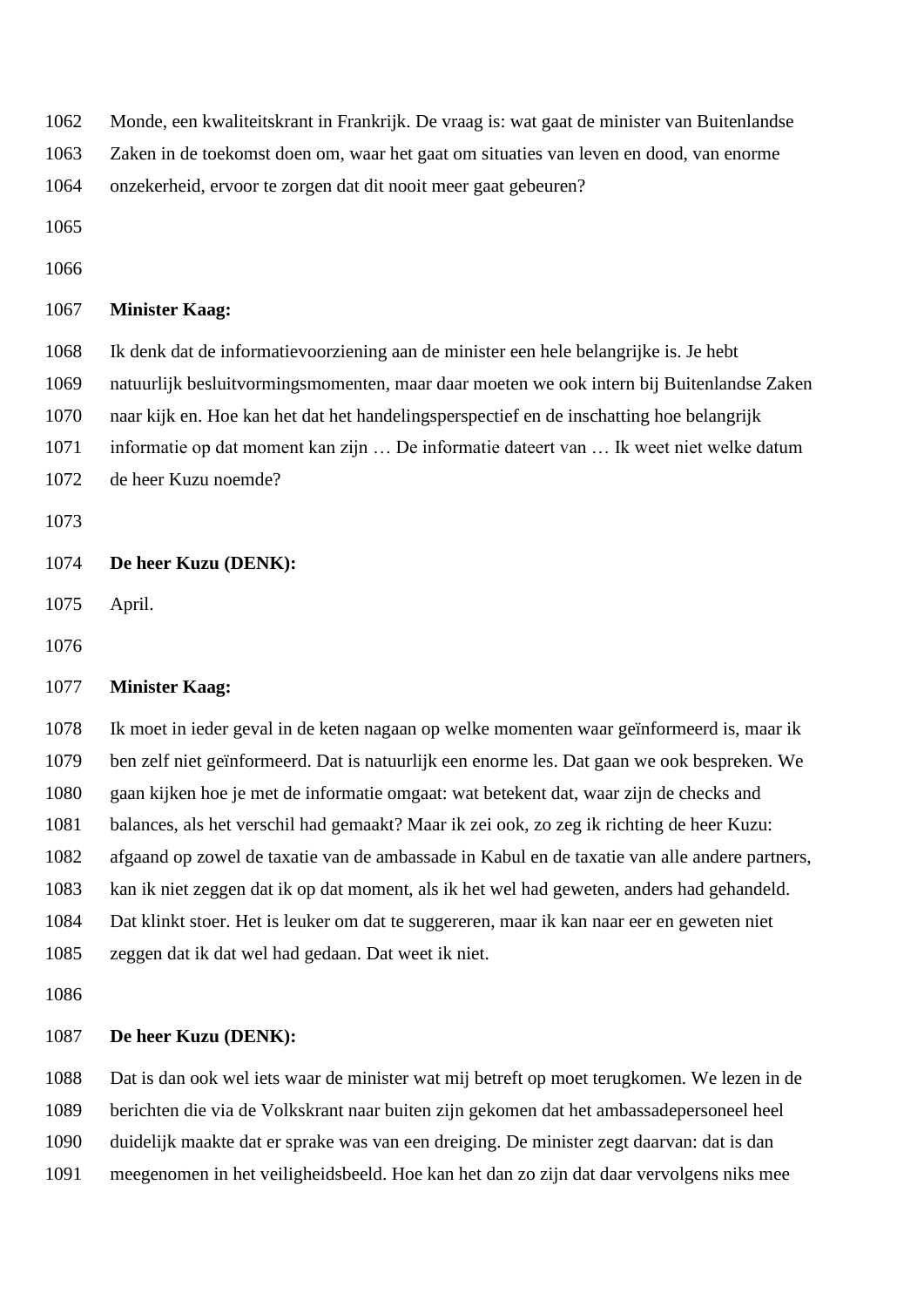- wordt gedaan? Dat probeer ik oprecht te begrijpen. Het wordt opgenomen in het
- veiligheidsbeeld over de situatie in Afghanistan en Kabul in het bijzonder. Maar hoe kan het
- nou zo zijn dat, wanneer het is opgenomen in het veiligheidsbeeld, er niet naar is gehandeld?
- 
- 

 Sorry, ik zocht nog even naar het antwoord op de vraag wanneer ik was geïnformeerd over de Franse informatie, maar die kan ik even niet vinden in al die papieren. Vroeg de heer Kuzu nu naar de Franse taxatie, hoe die niet is meegenomen in het veiligheidsbeeld?

### **De heer Kuzu (DENK):**

 Nee, het gaat om de signalen vanuit het eigen ambassadepersoneel, lokale Afghanen. De minister heeft in de beantwoording van de vragen aangegeven dat die werden meegenomen in het veiligheidsbeeld. Dat komt keer op keer terug in de beantwoording. Het wordt opgenomen in het veiligheidsbeeld, er worden scenario-analyses gemaakt, er worden impactanalyses gemaakt, maar er wordt niet naar gehandeld. We hebben het over de cultuur binnen het departement van Buitenlandse Zaken, maar ik kan me niet aan de indruk onttrekken dat dat ook voor Defensie geldt. Ik zou de minister graag willen vragen om er op korte termijn een keer op terug te komen, want dit is gewoon niet goed.

## **Minister Kaag:**

 Ik denk dat de heer Kuzu nu een gemakkelijke conclusie trekt. Ik begrijp die wel, want ik weet als geen ander dat lokaal personeel, waar dan ook ter wereld, de beste bron van informatie en contacten is en ook vaak een sociale, culturele en politieke taxatie maakt die veel beter is dan al het uitgezonden personeel. Dat is één. Tegelijkertijd blijkt uit de vele berichten die zijn gedeeld dat uiteindelijk de ambassade dit meeneemt. De ambassadeur maakt de weging. Die doet de politieke rapportage in overleg met het departement. Het wordt dus gewogen. Het is ook zo dat, in contrast daarmee, bijvoorbeeld bij veel Nederlanders met een Afghaanse achtergrond kennelijk door hun familie werd gesuggereerd: je kunt komen, want het is wel oké. Er zijn dus heel veel bronnen van informatie en die nemen we altijd mee. Maar ik ben het ermee eens dat wij ook bij het departement moeten kijken of we de informatie die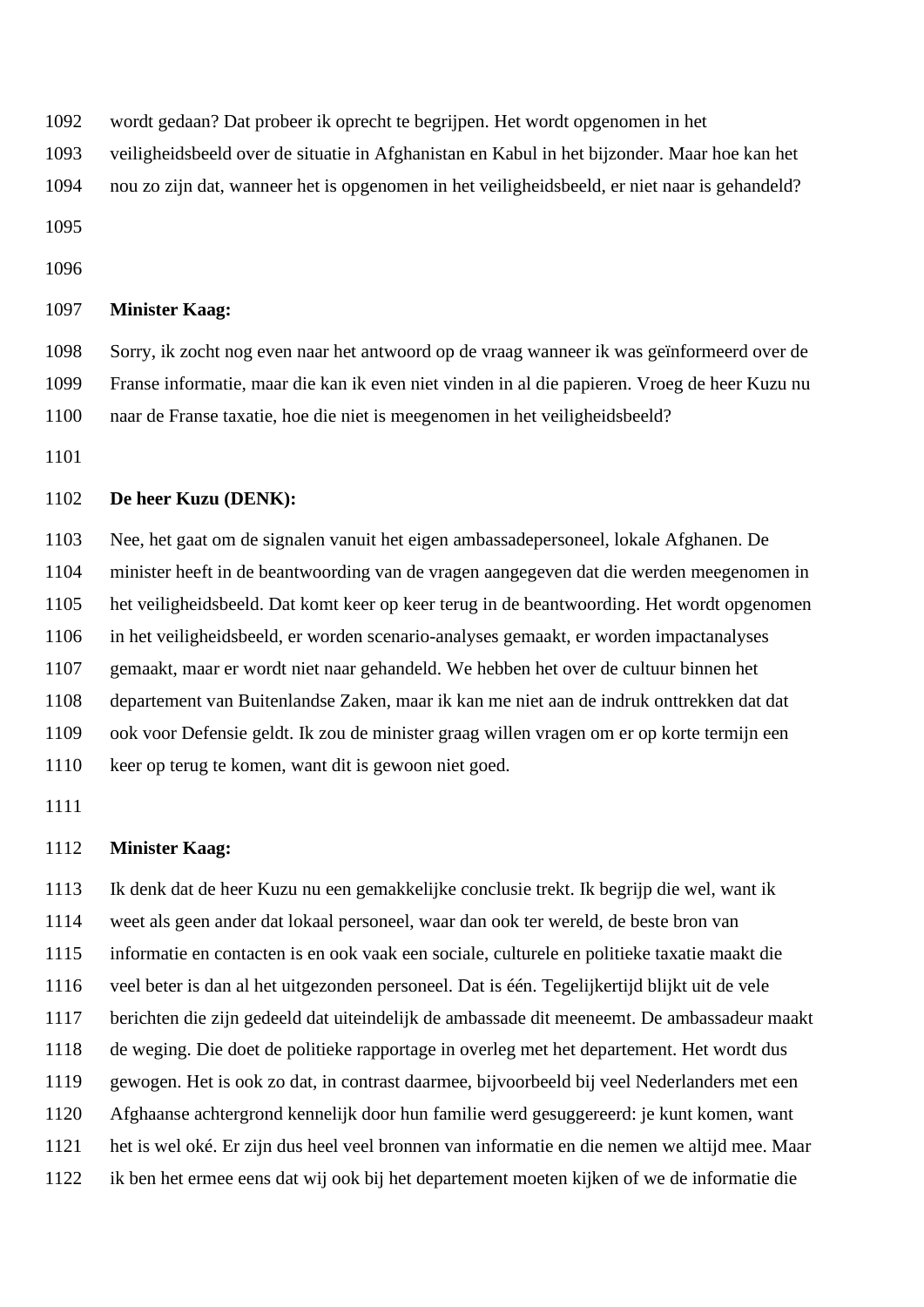| 1123 | we krijgen van onze eigen mensen wel voldoende gebruiken of dat die eigenlijk niet genoeg       |
|------|-------------------------------------------------------------------------------------------------|
| 1124 | gehoord wordt. Dat moet ook, los van alle onafhankelijke evaluaties, in onze eigen interne      |
| 1125 | exercitie worden meegenomen. Doen we er genoeg mee of hebben we eigenlijk een beetje            |
| 1126 | oogkleppen op?                                                                                  |
| 1127 |                                                                                                 |
| 1128 | De heer Jasper van Dijk (SP):                                                                   |
| 1129 | Ik heb een vraag over dat rare, bizarre verhaal over die 3 van 60 mensen die mee mochten.       |
| 1130 | Voordat ik hem stel, wil ik eerst weten of de minister hem gaat doorverwijzen naar een ander    |
| 1131 | blokje, of dat ze er nog over begint.                                                           |
| 1132 |                                                                                                 |
| 1133 | <b>Minister Kaag:</b>                                                                           |
| 1134 | Ik denk dat de blokjes zo langzamerhand zijn geëvaporeerd. Ik kom zo op de 60 en de 3.          |
| 1135 |                                                                                                 |
| 1136 | De heer Jasper van Dijk (SP):                                                                   |
| 1137 | Gaat uw gang.                                                                                   |
| 1138 |                                                                                                 |
| 1139 | <b>Minister Kaag:</b>                                                                           |
| 1140 | Ik probeer ook even mijn papieren uit te zoeken. Dat doe ik wel aan het eind. Ik zit nog steeds |
| 1141 | in het blokje "uitvoering Belhaj", maar dat doet er niet toe.                                   |
| 1142 |                                                                                                 |
| 1143 | Het is belangrijk om ermee te beginnen dat het resultaat is dat alle lokale staf — minus twee   |
| 1144 | mensen die eigenstandig in Afghanistan wilden blijven; hun is vaak verzocht om mee te           |
| 1145 | komen, maar zij wilden om hun eigen redenen niet vertrekken — hun kerngezin en                  |
| 1146 | uiteindelijk 60 inwonenden die een afhankelijkheid hadden van de mensen die gingen              |
| 1147 | vertrekken allemaal in Nederland in veiligheid zijn. Ze zijn iedereen hier enorm dankbaar.      |
| 1148 |                                                                                                 |
| 1149 | Ja, er heeft een discussie plaatsgevonden. In eerste instantie was dat om te kijken wat een     |
| 1150 | kerngezin is. Het verzoek vanuit de lokale staf was om veel meer gezinsleden mee te nemen.      |
| 1151 | Dat is heel begrijpelijk, omdat mensen vaak bij elkaar wonen. Het Nederlandse concept van       |
|      |                                                                                                 |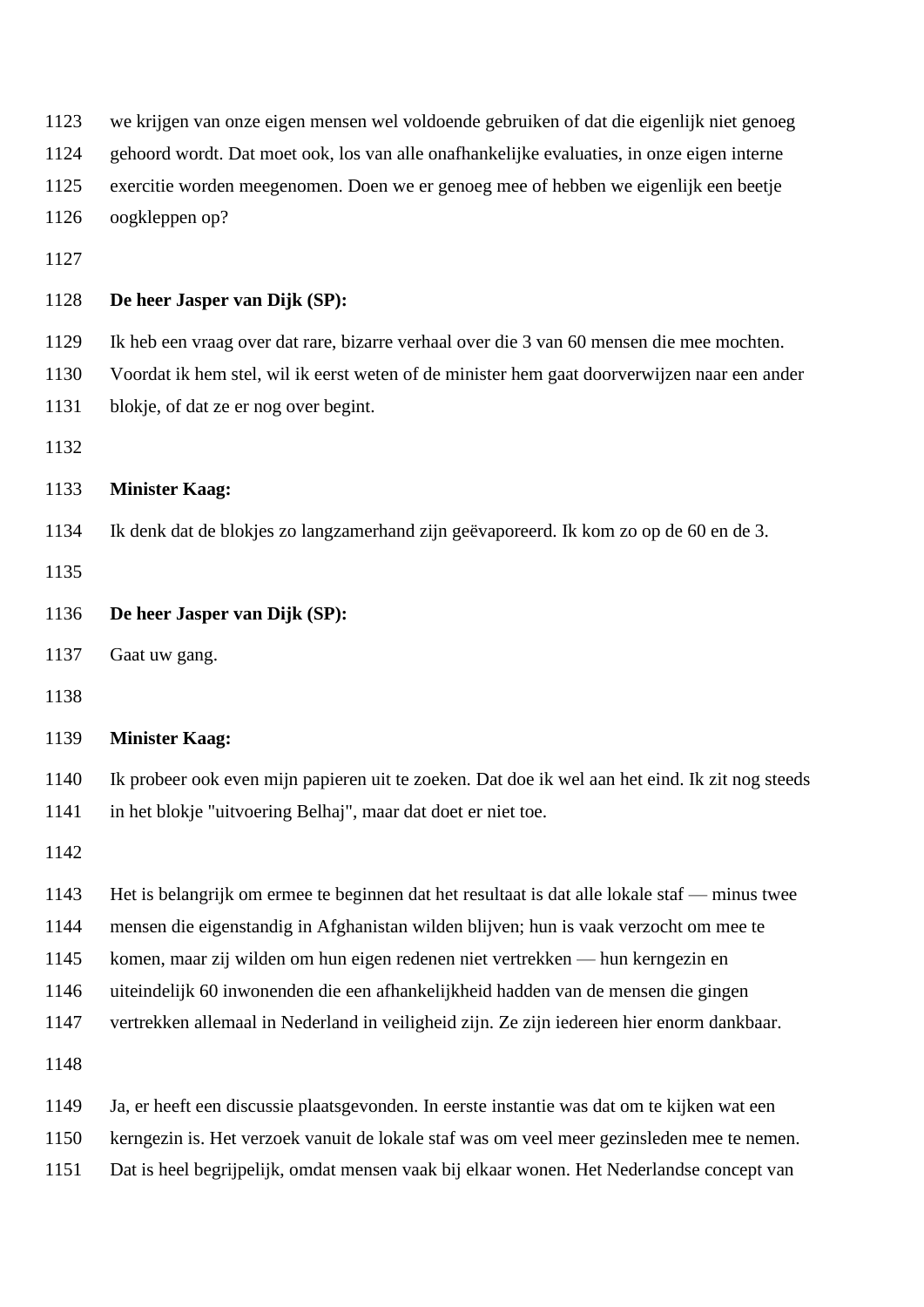het kerngezin is totaal niet van toepassing in veel samenlevingen buiten Europa. Er was wel een precedent door de tolkenregeling. Voor de tolkenregeling gold: tolken, kerngezinnen en met hoge uitzondering een aantal afhankelijk inwonenden. Door die lens is gekeken naar het verzoek van het lokale ambassadepersoneel. Dat is in fasen gegaan.

 De suggestie om er drie van te maken, is denk ik een foute. Er is in de ministerraad gekeken en er is overleg geweest, om af te ronden dat het lokale personeel met een kerngezin kon komen. Er is een discussie geweest over de vraag hoeveel anderen konden meekomen. Er zijn op ambtelijk niveau gesprekken geweest met de IND over de vraag of de IND kon kijken wie vanuit de 60 personen ook afhankelijk inwonend waren. Gelijke monniken, gelijke kappen: kan het precies hetzelfde zijn als bij de tolkenregeling?

 Het bleek juist onder die moeilijke omstandigheden best moeilijk om mensen te spreken en informatie te krijgen op basis waarvan de IND een afweging moest maken. Toen is door Buitenlandse Zaken met de ambassadeur gesproken en is gezegd: er is nog geen akkoord. Dan zou het namelijk net lijken of de tolken, die eerder zijn gekomen en die er al waren, daar minder rechten aan hebben kunnen ontlenen. We moeten een consistent beleid uitvoeren. Het beleid dat daarbij plaatsvond, is daarop getoetst.

Toen is gekeken wie de meest kwetsbaren van de inwonenden waren. Het is niet: maak er drie

van. Dat staat er inderdaad ongelukkig. Uiteindelijk heeft het kabinet gelukkig en met

voortschrijdend inzicht besloten dat alle 60 personen voor wie het verzoek was ingediend,

konden komen. Daar ben ik heel blij mee. Dat is het proces zoals ik dat beschrijf.

## **De heer Jasper van Dijk (SP):**

 Wat een ongelofelijk schouwspel is dit. We hebben het over het lokale ambassadepersoneel dat al vanaf april om hulp roept. Er werd geen antwoord gegeven. Uiteindelijk wordt op 11 augustus in een bewindspersonenoverleg besloten dat 3 van de 60 familieleden mee mogen, naast het kerngezin. 3 van de 60 mensen mogen mee! Er is dus een soort macaber kwartetspel gespeeld binnen uw kabinet. Ik hoor het graag als dat anders is gegaan. Hoe bent u in vredesnaam op het getal 3 gekomen? U weet ook dat de ambassadeur heeft gezegd: dat gaan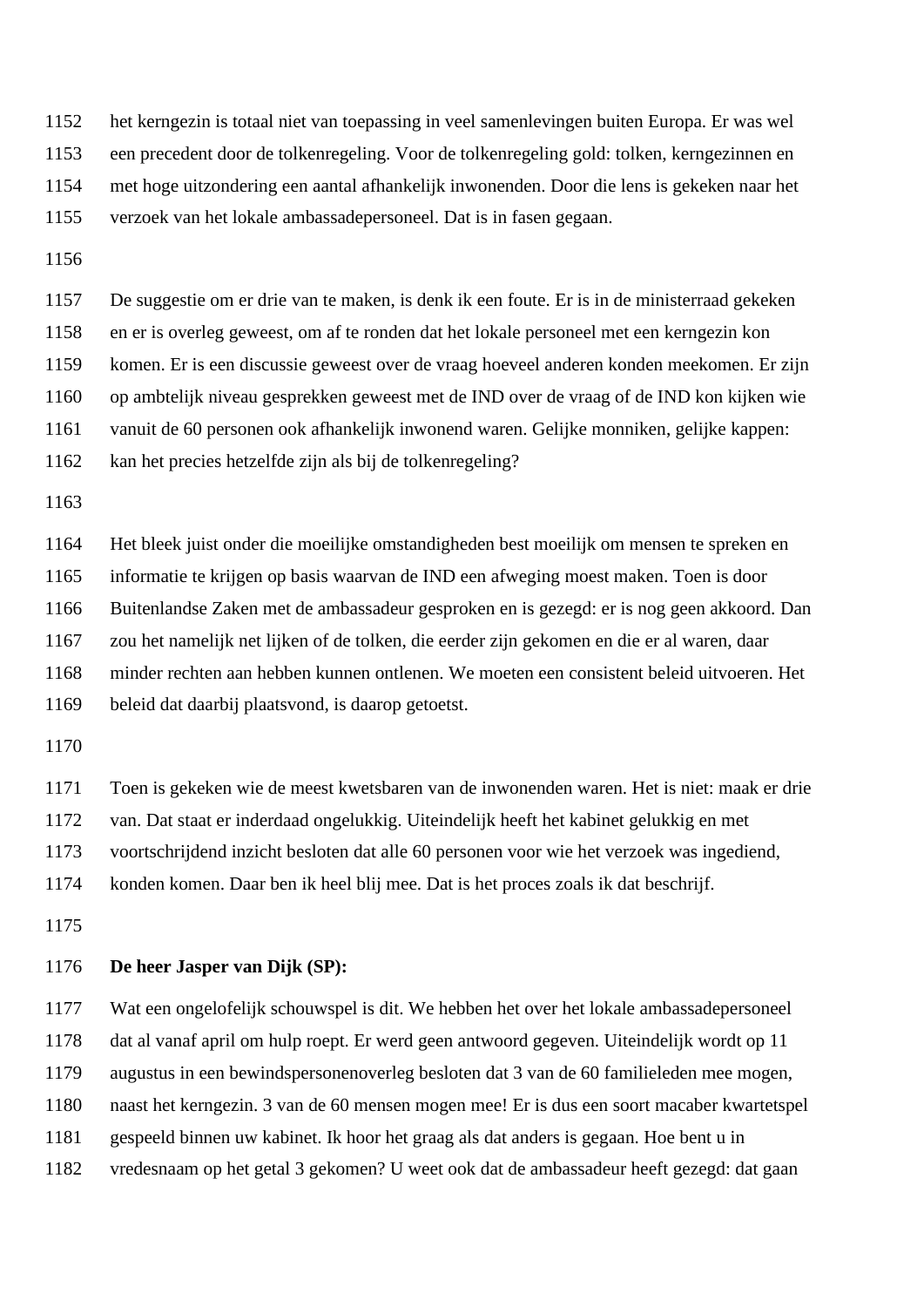- we niet doen. Zij wilde niet zeggen: die 3 wel en die 57 niet. Dat is luguber en dat is
- onacceptabel. De ambassadeur verdient een heel dik compliment voor haar houding in dezen.
- Maar hoe bent u in vredesnaam op dat getal 3 gekomen? Wat is daar gebeurd?
- 
- 

 Ik zei net dat ik ... Ik kan niet citeren uit bijvoorbeeld telefoongesprekken. Na mijn aantreden, eind mei, werd ik door Buitenlandse Zaken heel snel bijgepraat over het belang en de noodzaak van de evacuatie van lokaal ambassadepersoneel. Daarna hebben we gezegd: werk het uit en praat ook met de andere ministeries, met het oog op vergelijkbaarheid en dezelfde toepassing van de regeling die getroffen is voor de tolken.

 Voor de tolken gold dat er een aantal kwetsbare inwonenden waren, zoals dat heet, die voldeden aan het geldend asiel- of migratiebeleid — ik hoop dat ik me niet te onzorgvuldig uitdruk. Toen zijn er een aantal gesprekken geweest. Zoals ik net beschreef, is toen gezegd: wie is nu echt kwetsbaar? Een kerngezin bestaat uit man, vrouw — meestal man en vrouw in Afghanistan — en kinderen en jongvolwassenen tot 25 jaar. Die mochten komen. Daarnaast was er bijvoorbeeld de situatie dat een alleenstaande vrouw, die bij haar broer en diens vrouw woonde, zei: ik wil niet naar Nederland zonder mijn broer en zijn vrouw. Dat soort situaties. Wij hebben het daar een aantal malen over gehad. Het eerste verzoek aan de ambassadeur was: ga overleggen met de IND — dat kunt u lezen — om te kijken waar de ruimte is, maar er is een geldend asiel- en migratiebeleid. In de gesprekken, en uiteindelijk in augustus, is het juiste besluit gevallen dat alle 60 mee konden komen.

## **De heer Jasper van Dijk (SP):**

Uiteindelijk is besloten dat iedereen mee kon. Gelukkig. Maar dat maakt het nog

- onbegrijpelijker en nog duisterder dat aanvankelijk vanuit het kabinet tegen de ambassadeur is
- gezegd: beste ambassadeur, 3 van de 60 mogen er mee, u moet er 57 achterlaten. Dat is tot
- stand gekomen in een onderhandeling door de vier bewindslieden die hier zitten. Die hebben
- dus allemaal getallen genoemd. Ik hoor graag van u allemaal welk getal u heeft genoemd.
- Mevrouw Kaag, heeft u op 10 ingezet, op 2, op 7, of op 100? Laat het ons weten. Maar bent u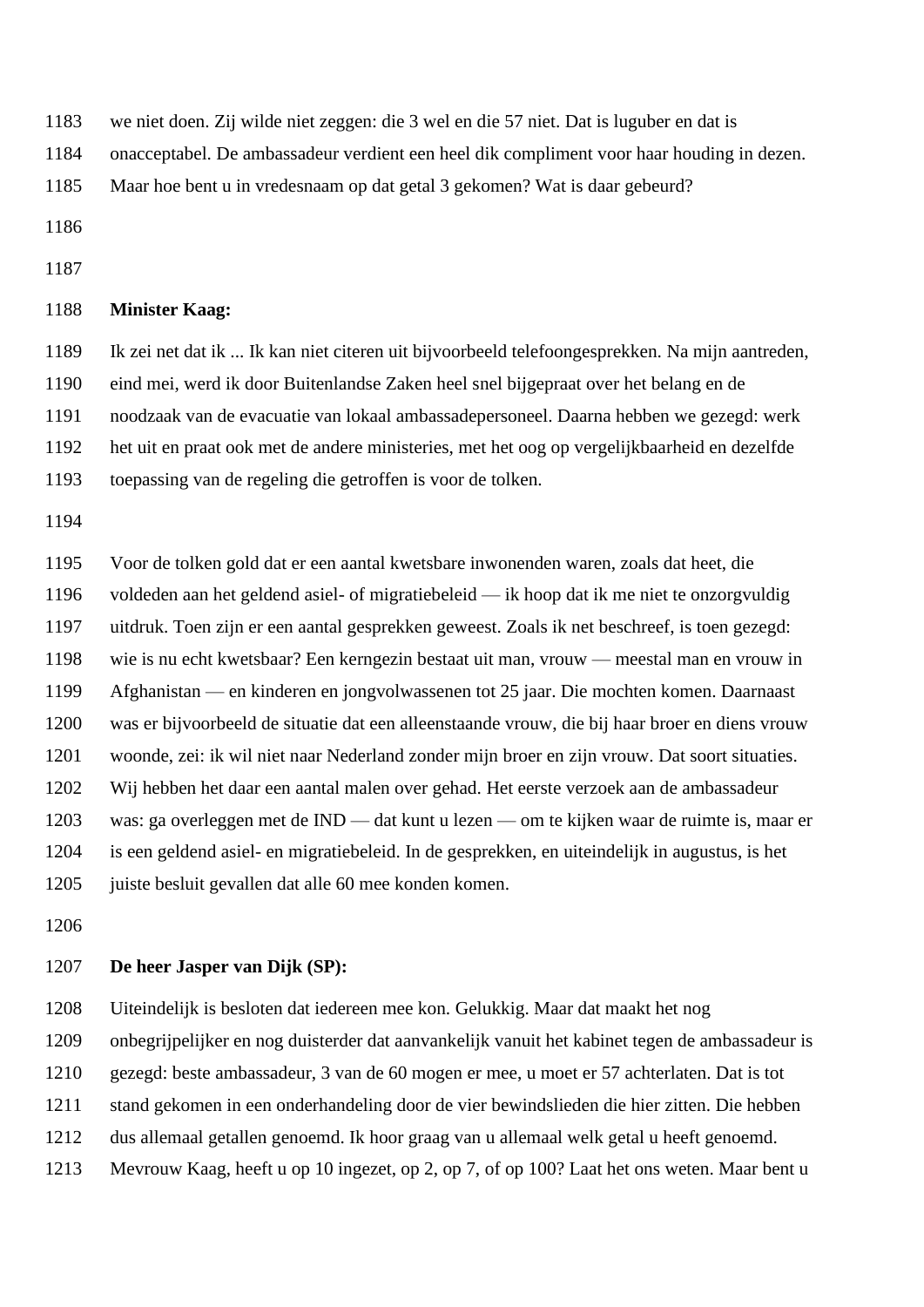- het ermee eens dat het echt bizar en echt onacceptabel is dat u het idiote voorstel aan de
- ambassadeur hebt voorgelegd dat zij slechts 3 mensen naar Nederland mocht laten halen, in
- plaats van het volledige aantal van 60?
- 
- 

 Zoals ik al eerder zei: op basis van advies, en ook op basis van de geldende asiel- en migratietoets, is aan de ambassadeur gevraagd, op ambtelijk niveau: kijk wie daadwerkelijk in aanmerking komt volgens de geldende wet- en regelgeving, ook gelet op het contrast met de tolken, die zich niet achtergesteld mogen voelen. Dat leefde ook. Uiteindelijk was het resultaat, waarvan ik al zei dat ik daar heel blij mee ben, dat die 60 wel konden komen.

### **De heer Kuzu (DENK):**

 Dat was niet helemaal een antwoord op de vraag. Uit die analyse bleek dus dat de minister van Buitenlandse Zaken, mevrouw Kaag, toestemming kon geven om 3 van de 60 personen hier naartoe te halen. Of was dat niet mevrouw Kaag, maar meneer Rutte? Wie van de twee was het eigenlijk?

## **Minister Kaag:**

Nee, ik heb net een aantal malen beschreven dat op basis van de tolkenregeling tolken,

kerngezinnen en een aantal afhankelijke inwonenden mochten komen, op basis van de

geldende wet- en regelgeving op het vlak van asiel en migratie. Het verzoek aan de

ambassade is gedaan: gelijke monniken, gelijke kappen, kijk daar nogmaals naar, anders is er

- een heel grote lacune tussen wat we voor de tolken wel hebben gedaan, die evenzeer
- Nederland hebben gediend, en het heel belangrijke lokale ambassadepersoneel en hun
- families. Dus het verzoek was: kijk er nog een keer naar. Ik denk niet dat serieus is bedoeld
- dat het alleen maar drie mensen mocht betreffen.

## **De heer Kuzu (DENK):**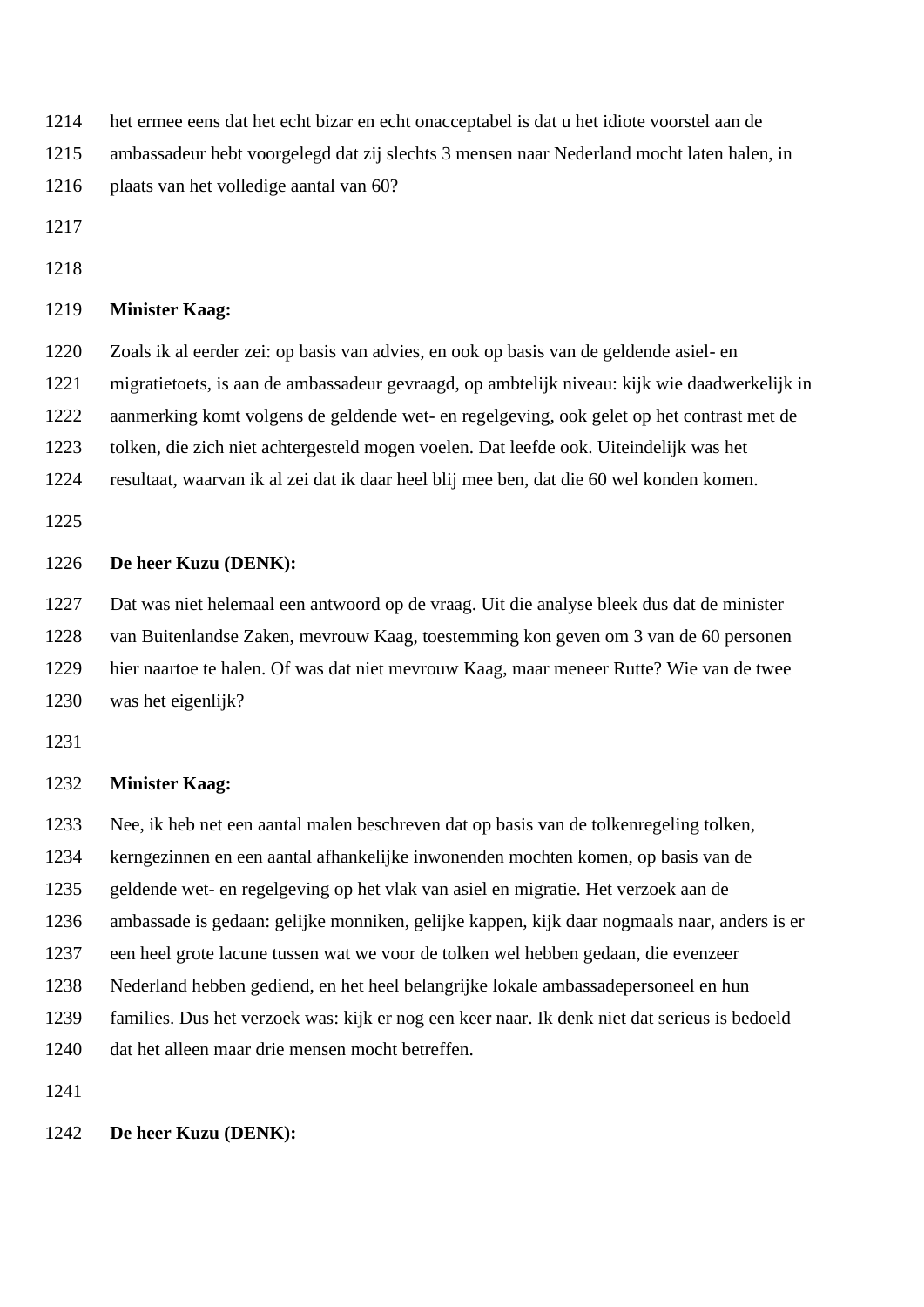- Maar volgens de wet- en regelgeving waren dat slechts 3 personen van de 60. De minister
- geeft immers aan dat op basis van de huidige wet- en regelgeving moest worden bekeken
- hoeveel personen daarvoor in aanmerking kwamen. We lezen vervolgens uit de cijfers terug
- dat het er drie waren en dat de ambassadeur in Kabul echt een heldin wat mij betreft —
- aangeeft: dat gaan we gewoon niet doen, we gaan niet 57 mensen in de steek laten. Mijn
- vraag is: was dat nou het voorstel van mevrouw Kaag of het voorstel van meneer Rutte?

- Ik heb nu al een paar keer benoemd dat het verzoek is gedaan om op basis van consultatie
- nogmaals te kijken naar de groep die er is. Wie daarvan behoort tot de afhankelijk
- inwonenden? Dat zijn wellicht niet alle 60. Dat is een heel legitiem verzoek. Ik geloof niet dat
- het de bedoeling is geweest om te zeggen: het mogen er maar drie zijn.
- 

## **Mevrouw Piri (PvdA):**

 Maar het was wel de uitkomst! Ik hoor de minister zeggen dat zij blij is dat uiteindelijk het juiste besluit is genomen: alle 60 mensen naar Nederland. Daaruit begrijp ik dat zij eigenlijk

- 
- heel veel begrip had voor het verzoek vanuit de ambassade. Dan is mijn vraag de volgende:
- heeft de minister op 13 augustus in de ministerraad geprobeerd haar collega's daarvan te
- overtuigen? Waarom is het op dat moment niet gelukt om een akkoord te krijgen om alle 60
- mee te nemen?

#### **Minister Kaag:**

 Ik geloof dat we niet spreken vanuit de ministerraad. We hebben er een aantal malen over gesproken. Zoals ik zei, ben ik blij met het eindbesluit en eenieder die hier zit.

# **Mevrouw Piri (PvdA):**

- Mijn conclusie is dan dat u toen een pleidooi heeft gehouden om 60 mensen toe te staan
- hierheen te komen en dat er geen akkoord was in de ministerraad.

**Minister Kaag:**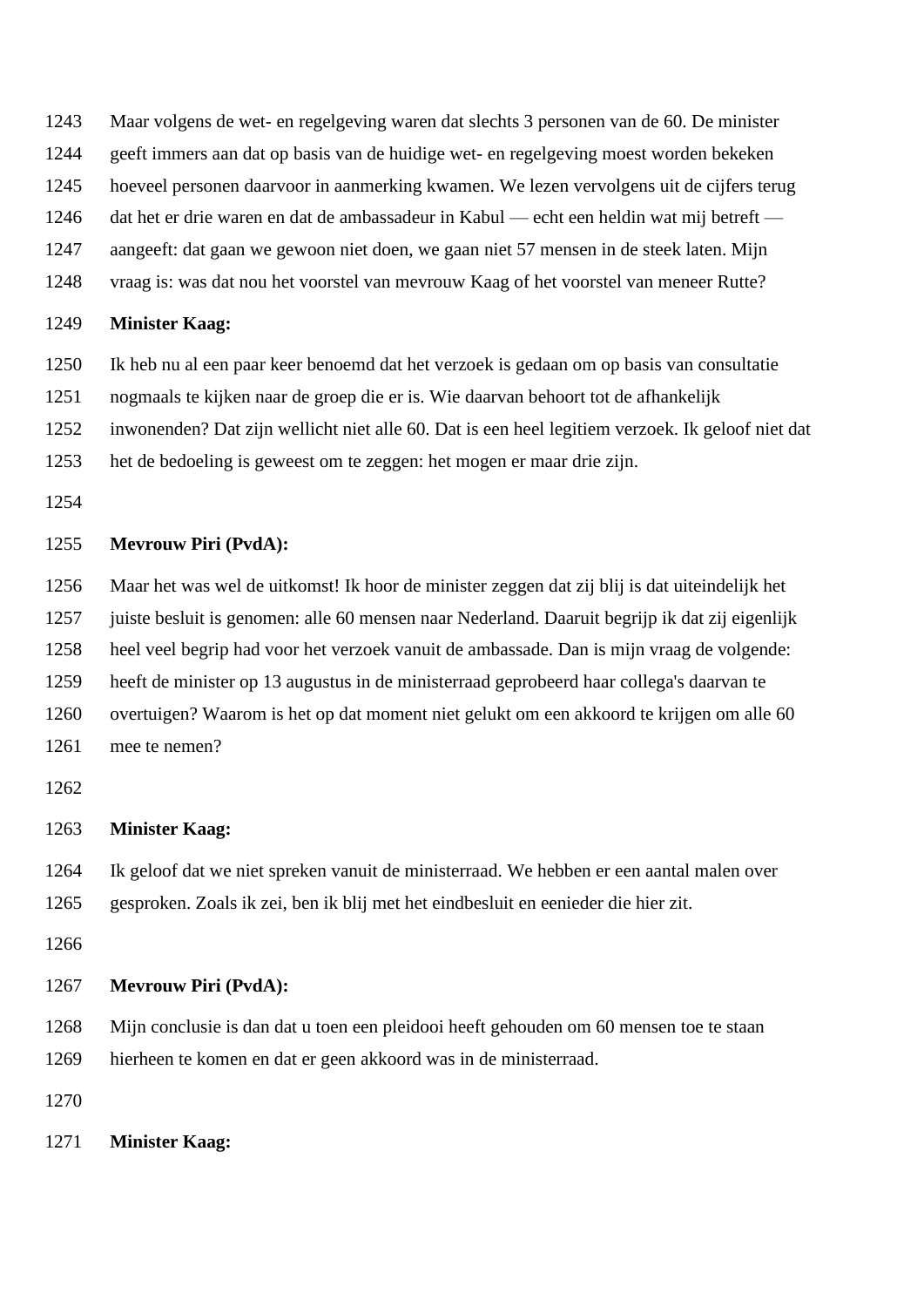| 1272 | Die conclusie komt totaal voor rekening van mevrouw Piri. Ik denk dat ik genoeg heb            |
|------|------------------------------------------------------------------------------------------------|
| 1273 | beschreven dat het kabinet ook voortschrijdend inzicht heeft. Wij staan allen achter dit       |
| 1274 | besluit.                                                                                       |
| 1275 |                                                                                                |
| 1276 |                                                                                                |
| 1277 |                                                                                                |
| 1278 | De heer Ceder (ChristenUnie):                                                                  |
| 1279 | De minister was er zelf bij toen het besluit werd vastgesteld. Dat besluit is vervolgens       |
| 1280 | doorgeleid naar de ambassadeur. Wat was dat besluit dat genomen werd?                          |
| 1281 |                                                                                                |
| 1282 | <b>Minister Kaag:</b>                                                                          |
| 1283 | Dat was het uitzonderlijke en terechte besluit — ik moet het nogmaals zeggen — dat             |
| 1284 | Nederland voor het eerst lokaal ambassadepersoneel en hun kerngezinnen naar Nederland          |
| 1285 | gaat halen. Er werd nog gekeken naar het verzoek dat werd gedaan, namelijk wie van de          |
| 1286 | afhankelijke inwonenden eventueel ook zouden kunnen komen. Daar zijn al die wisselingen        |
| 1287 | uit voortgekomen.                                                                              |
| 1288 |                                                                                                |
| 1289 | De heer Ceder (ChristenUnie):                                                                  |
| 1290 | Dat kan ik volgen, maar dan snap ik de ratio niet waarom het er van de 60 maar 3 zouden        |
| 1291 | moeten zijn. Was het dan een afhankelijke ratio ten opzichte van de tolken? Ik hoor graag van  |
| 1292 | de minister waarom het er drie zouden moeten zijn. U heeft het besluit genomen dat een         |
| 1293 | aantal mensen mee mogen. Dat kan ik volgen. Maar wat ik niet kan volgen, is dat de             |
| 1294 | ambassadeur vervolgens letterlijk zegt: ik heb goed nagedacht over uw verzoek om uitvoering    |
| 1295 | te geven aan een besluit van het BIWO om de lijst van hardheidsclausulegevallen terug te       |
| 1296 | brengen van 60 naar 3. Dit lijkt mij het heldere besluit. U zegt dat het besluit genuanceerder |
| 1297 | ligt, maar kunt u mij dan uitleggen hoe de ambassadeur zich genoodzaakt voelde om drie         |
| 1298 | personen te kiezen?                                                                            |
| 1299 |                                                                                                |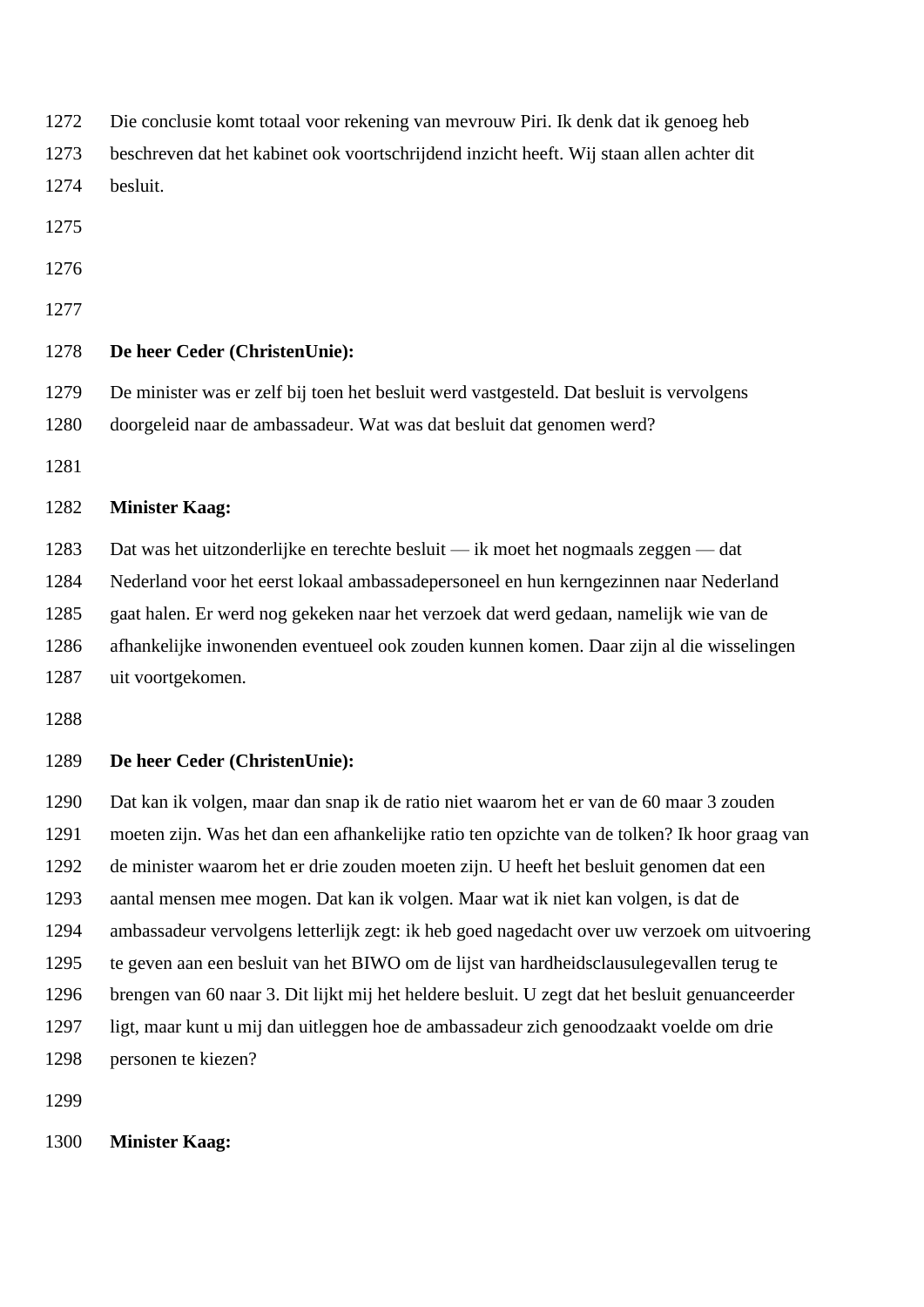Ik heb het al een aantal malen gezegd. Ik denk dat dat begrepen is als: als het niet de 60 kunnen worden omdat ze niet voldoen aan de criteria zoals die al sinds jaar en dag gesteld zijn in overeenstemming met de commissie voor asiel en migratie van deze Kamer ... Daar is een telefoongesprek aan voorafgegaan. Ik denk dat deze e-mail een reactie daarbovenop is. Die heeft u volgens mij ook ontvangen. Er is een reactie gekomen van de plaatsvervangend secretaris-generaal die zegt: ga nogmaals in overleg met de IND. Niemand heeft dus ooit gezegd dat het er drie moeten zijn. Het was een richting om te zeggen: kijk wie er daadwerkelijk onder kan vallen. Misschien zijn het er niet zo veel. Het was een verzoek aan de ambassadeur.

# **Minister Kaag:**

Dan ga ik …

# **De heer Dassen (Volt):**

 Mijn vraag gaat eigenlijk iets breder. Ik hoor over protocollen, over bestaande wetgeving en over wat er wel past en wat er niet past. Tegelijkertijd hoor ik de minister ook zeggen: we zaten in een niet eerder vertoonde situatie, een crisissituatie. Waar andere landen laten zien dat mensen verwelkomd werden en dat mensen opgenomen werden, heb ik het gevoel dat we hier in Nederland alleen maar hebben vastgehouden aan die protocollen en aan die bestaande wetgeving. Waar was het leiderschap vanuit het kabinet om te zeggen: oké, we zitten in een crisissituatie, er zitten daar mensen in nood en we gaan ervoor zorgen dat die mensen naar Nederland worden gehaald, ongeacht de protocollen die er zijn?

#### **Minister Kaag:**

 Ik denk dat de tolkenregeling er natuurlijk een van is. Het tweede is het besluit om een aantal mensen die voor de Nederlandse ambassade hebben gewerkt naar Nederland te halen, in zijn totaliteit, de hele groep. Nederland heeft een ander migratiebeleid dan een Engeland of een Canada, zo zeg ik richting de heer Dassen. Dat weet hij ook. Maar veel landen kampen nu met dezelfde dilemma's en willen nog steeds veel meer mensen helpen, evacueren en hiernaartoe halen, op basis van een humane opstelling en de noodzaak om te beschermen. Maar daarop

komen we zo terug, bij de uitvoering van de motie-Belhaj.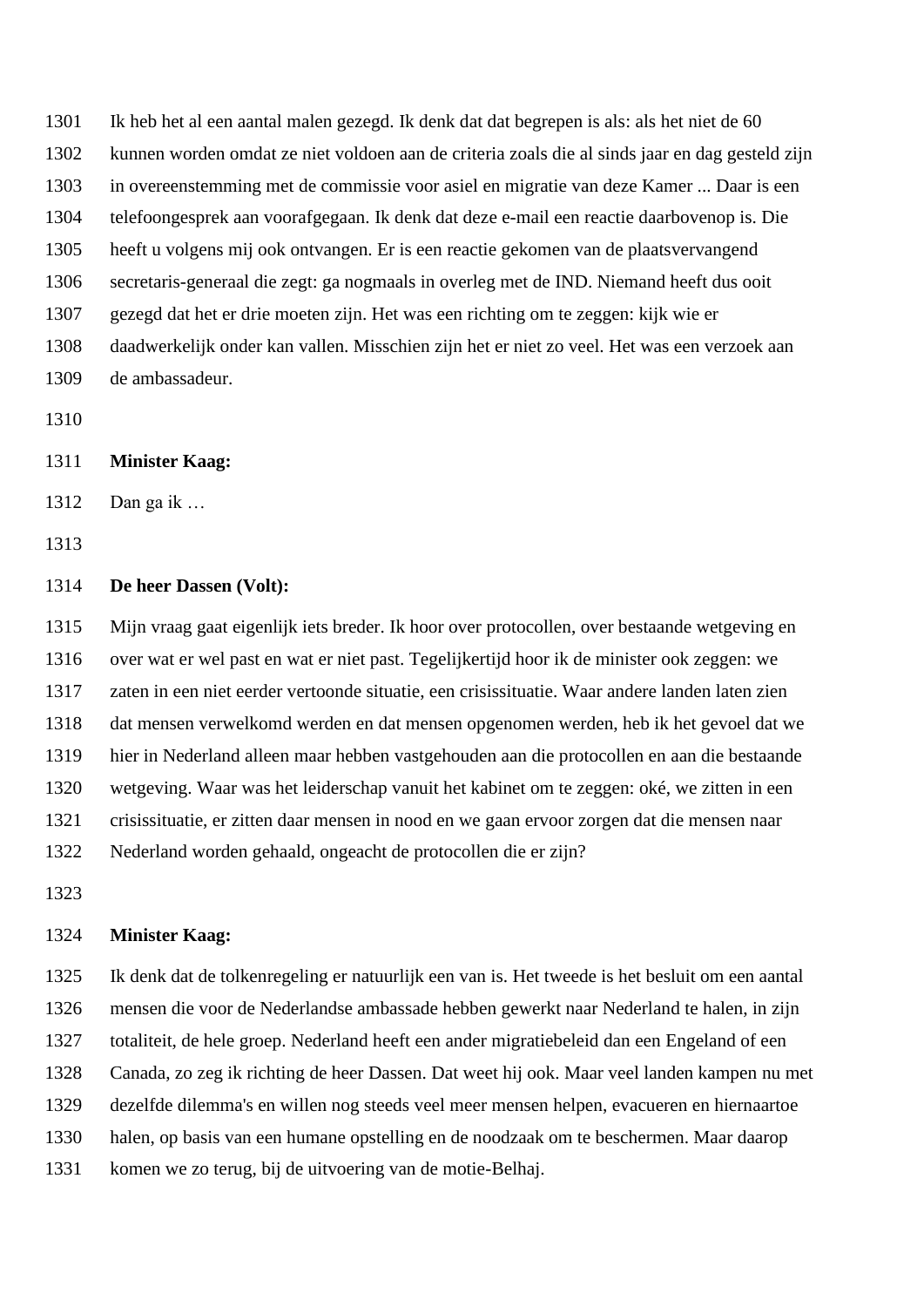## **De heer Dassen (Volt):**

 De tolkenregeling is natuurlijk deels aangejaagd door de Kamer, maar ik snap de worsteling van de minister van Buitenlandse Zaken in dezen, omdat we inderdaad een regering hebben die zich schandalig opstelt op dit gebied.

# **Minister Kaag:**

 Ik ga nu door naar de motie-Belhaj, mevrouw de voorzitter. Daarover zijn een aantal vragen gesteld. De heer Van Dijk ...

# **De heer Omtzigt (het lid Omtzigt):**

 In dit blokje had ik nog een vraag gesteld over het feit dat er intensief contact lijkt te zijn, als ik naar de minister luister, met de tolken die daar nog achtergebleven zijn en met de mensen met een Nederlands paspoort. Ik hoor van die mensen echter dat zij maximaal één e-mailtje gehad hebben in de afgelopen twee weken. Is er nou intensief contact? Kunnen die mensen iemand bellen? Hebben ze een vast contactpersoon bij het ministerie van Buitenlandse Zaken die ze kunnen bellen, of niet?

## **Minister Kaag:**

 Er wordt minimaal wekelijks contact gezocht met degenen die nog op de lijst stonden, dus met de 70, met de Nederlanders en met een aantal andere mensen. In principe moet iedereen gecontacteerd zijn. De laatste twee weken heeft dat al plaatsgevonden. Misschien kent de heer Omtzigt een aantal gevallen van mensen die niet bereikt zijn. Dat durf ik echt niet uit te sluiten. Ik weet ook dat het consulaire team van Buitenlandse Zaken juist blijft doorwerken om contact te houden. Ze kunnen niet altijd iedereen bereiken, maar er wordt speciale

 aandacht aan gegeven. Ik heb dat ook expliciet verzocht en we blijven extra mensen in dienst houden, alleen maar om de mensen in Afghanistan te kunnen ondersteunen.

# **De heer Omtzigt (het lid Omtzigt):**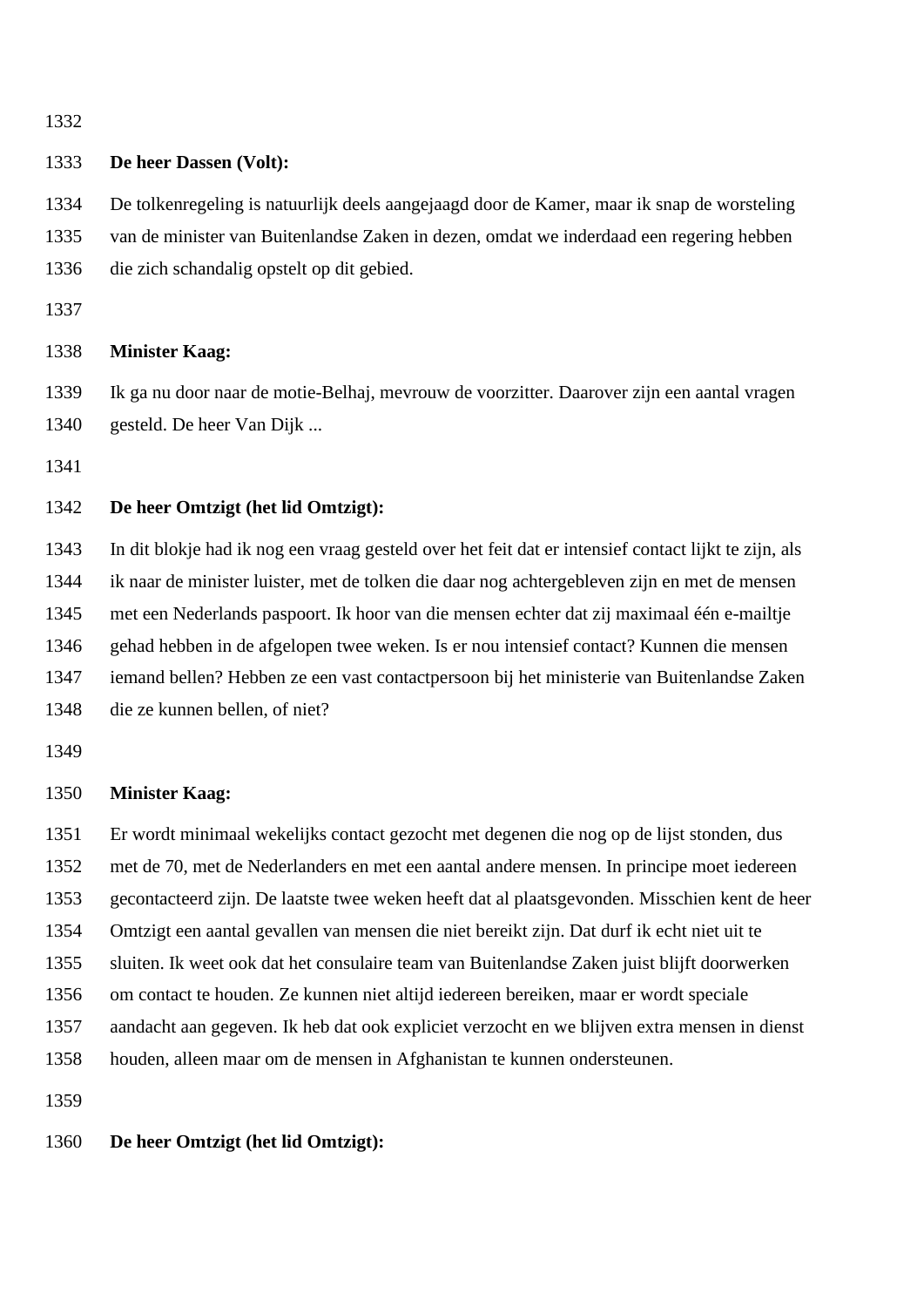Maar een keer per week een mail is dus ook contact, waarmee je niet zo veel kunt. Dat

betekent echt: op andere manieren.

**Minister Kaag:**

Bellen is dit, telefoongesprekken.

Blokje 3

# **Mevrouw Belhaj (D66):**

 De minister gaf aan dat 23.000 mensen eigenlijk nader uitgezocht zouden moeten worden. Ik vraag me het volgende af. We horen natuurlijk heel veel geluiden. Mensen zijn heel erg in paniek. Ook vanochtend zeiden mensen: help ons, alsjeblieft. Er hebben mensen huilend tegenover ons gestaan om te vertellen: ik wil gewoon duidelijk maken waar ik zit en wil goed contact hebben. Ik vraag me af of er iets is wat het ministerie nog meer zou kunnen doen om voor die mensen in de complexe situatie waarin ze zitten zo veel mogelijk het signaal af te geven: we blijven dag in, dag uit ons best doen om ervoor te zorgen dat u, als u recht heeft op asiel in Nederland, uiteindelijk naar Nederland kunt komen, zodat u veilig bent.

# **Minister Kaag:**

 Ja. Ik hoor zeer zeker de vraag en ik herken natuurlijk ook de enorme zorgen van familieleden en van de mensen die zelf nog steeds vastzitten in Afghanistan. Wij zijn nu echt heel actief in gesprek met de UNHCR en de IOM. Ik hoop eigenlijk dat we snel tot een akkoord kunnen komen en dat we dan ook aan alle mensen die het betreft mee kunnen geven dat daar de informatie is, dat ze zich daar moeten melden, als ze dat nog niet gedaan hebben, en dat daar het vervolgcontact moet lopen. Intussen wordt in de opschoning van de database ook gekeken welke informatie en berichtgeving wij kunnen sturen naar iedereen die daarin staat, zodat zij weten waar ze aan toe zijn op dit moment. Maar op dit moment kunnen we nog weinig zeggen, want we weten nog niet hoe het vervolgtraject kan gaan lopen.

# **Mevrouw Belhaj (D66):**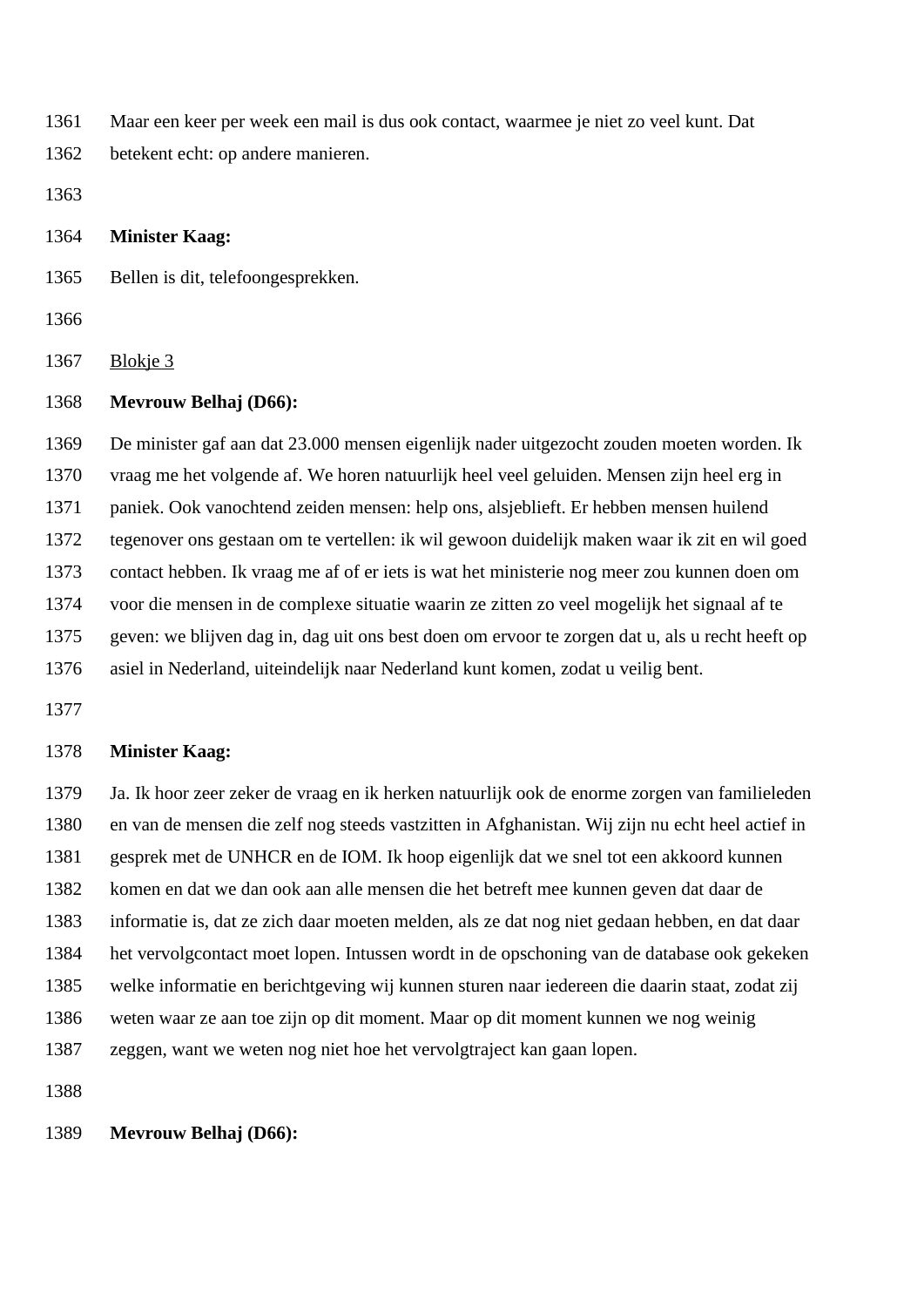Dan heb ik nog een vervolgvraag. Er zijn natuurlijk gradaties in de mensen die risico lopen. Een aantal van die mensen heeft echt een hooghoogrisicoprofiel. Sterker nog, iemand legde mij uit: het is de hoofdprijs als ik vermoord word, want dan geef je meteen een heel duidelijk signaal af aan de rest van de samenleving over wat wel of niet geaccepteerd is. Dat is natuurlijk afschuwelijk. Maar is er binnen die complexiteit van het uitzoeken van de lijst nog ergens een mogelijkheid om ook goed te blijven kijken naar mensen die echt het hoogste risico lopen? Ik bedoel dat we die dan ook zo veel mogelijk, wanneer dat weer kan, bijvoorbeeld door safehouses of wat dan ook, een veilige plek geven als ze niet veilig zijn op de plek waar ze zich nu begeven.

## **Minister Kaag:**

 Ja. Dat is natuurlijk heel belangrijk, maar ik moet er wel bij zeggen dat op dit moment niemand van ons en onze bevriende landen in Kabul is. Dit is dus gewoon heel lastig om als toezegging te doen. Wij bespreken dit met een aantal gelijkgezinde landen. Ik heb de EU gevraagd om zo snel mogelijk, wanneer dat veilig kan, naar Kabul terug te gaan. Wij onderzoeken dit zelf ook, samen met Frankrijk, Italië, Duitsland en het Verenigd Koninkrijk. Het is ook iets wat de premier en ik zullen bespreken met premier Johnson en mijn counterpart. Wij zetten dus echt alles op alles om zo snel mogelijk terug te kunnen gaan. Daarbij blijft dat we geen enkele garantie kunnen geven voor de veiligheidssituatie daar. De berichtgeving over de taliban is natuurlijk schrikwekkend. We zitten dus in een hele donkere zone, maar wij willen terug en willen helpen. Wij zijn ook in gesprek met de UNHCR en andere organisaties om te kijken wat zij eventueel kunnen doen. Dat is misschien geen traditioneel mandaat, maar hoort wel in de categorie "bescherming bieden".

#### **De heer Boswijk (CDA):**

 Ik las in een persbericht van gisteravond laat dat de UNHCR heeft gezegd dat ze op dit moment helemaal geen activiteiten in Afghanistan hebben en dat het ze ook min of meer

verboden is om Afghanen op te vangen in de landen eromheen. Herkent u dat signaal?

### **Minister Kaag:**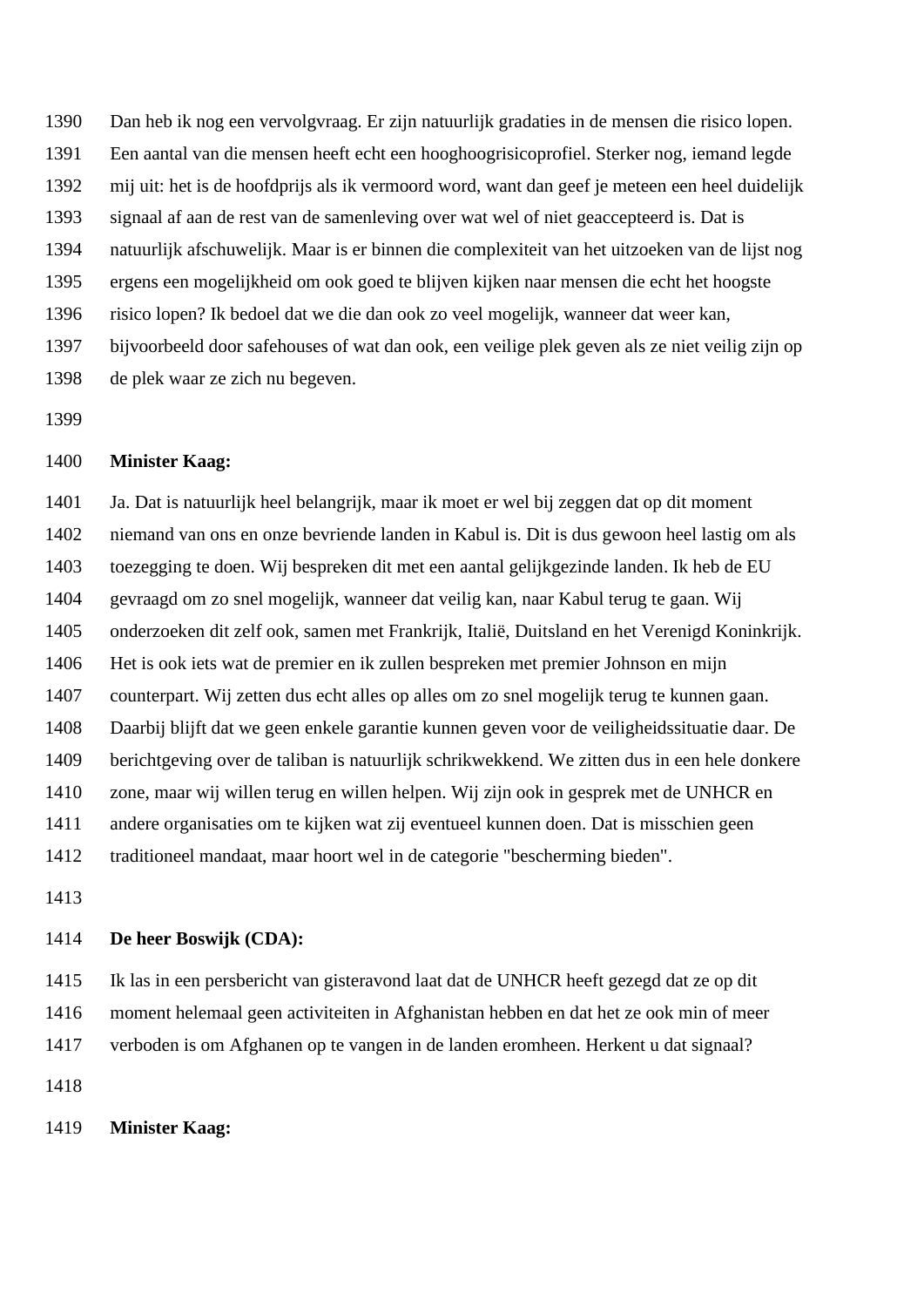Nee, want de UNHCR doet al sinds jaar en dag aan opvang in landen in de regio. Ze zijn

misschien op dit moment niet met een internationale staf in Kabul, maar ik meen dat de Hoge

Commissaris voor de Vluchtelingen zelf gaat afreizen naar Afghanistan voor een eerste

gesprek met de taliban. Het is heel ongebruikelijk dat de UNHCR niet in een land is, ook een

land als Afghanistan. Ik ga er dus van uit dat dit echt heel tijdelijk is.

# **De heer Boswijk (CDA):**

 Een totaal andere vraag. U had het zojuist over 70 Belhajtjes, of zo; ik weet niet meer precies hoe u het zei.

# **De heer Boswijk (CDA):**

 De belhajers, excuus. Waar is dat aantal op gebaseerd? Is er nog een kans dat dat aantal groter wordt? Want er zit natuurlijk wel een groot verschil tussen 70 en 20.000. Het zal ongetwijfeld ergens tussenin zitten, maar waar is het op gebaseerd? En schat u in dat dat aantal nog gaat groeien?

### **Minister Kaag:**

 Er zijn 70 mensen die waren gebeld. Die hadden een oproep gehad. Ik heb dit eerder deze avond gemeld. Zij hadden op de laatste vlucht moeten zitten, maar hebben dat niet gered door chaos, door de onveiligheid, door de checkpoints. Er is ook één persoon gearresteerd maar

inmiddels weer vrijgelaten. Het is dus een groep van 70 mensen. Onze ultieme eerste

verplichting hebben we aan hen. Zij hadden al geëvacueerd moeten zijn.

# **De heer Eppink (JA21):**

Ik wil u wat vragen over de reikwijdte van de Belhaj-motie. Volgens NRC Handelsblad van

13 september zou u hebben gezegd dat deze groep veel te groot wordt. Te veel belhajers.

Klopt dat? Kunt u dat nader uitwerken?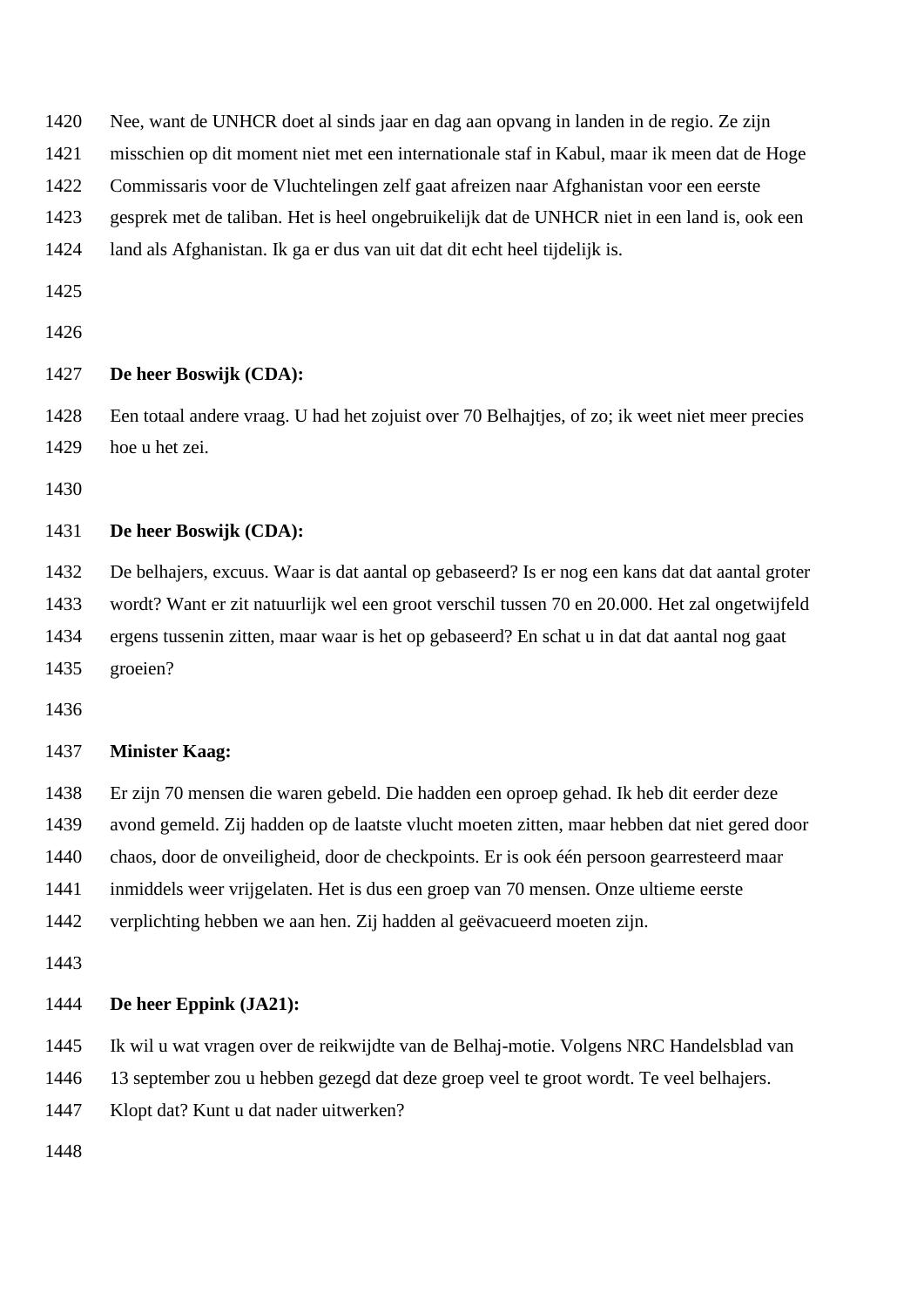Ik ga niet de NRC recenseren. Maar het is natuurlijk wel zo dat als je kijkt naar de meldingen,

de e-mails, 40.000, en de reikwijdte van het aantal personen … Dat heb ik daar destijds mee

bedoeld: dat het een heel grote groep is. Als je kijkt naar onze opvangmogelijkheden, de

belasting en ook het draagvlak, is er bij de opstelling van de motie misschien niet helemaal

gedacht aan deze enorme reikwijdte. Dat was mijn inschatting.

### **Mevrouw Teunissen (PvdD):**

 Ik heb een vraag over de afstemming met andere landen van de behandeling van de mails die binnenkomen. We zien dat het Verenigd Koninkrijk een echt heel andere manier van het behandelen van aanvragen hanteert dan het sluiten van de mailbox, de manier die de minister hier voorstelt. Het Verenigd Koninkrijk zet namelijk gewoon de huidige werkwijze door. Daarmee laten ze zien dat zodra er kansen zijn, zodra zij mogelijkheden zien om mensen te evacueren, de inzet zal zijn dat zij dat zullen doen. Dat is iets wat ze uitdragen door door te gaan met de huidige methode. De minister kiest hier echt voor een andere methode. Zij zegt namelijk: nee, wij sluiten de mailbox en we verwijzen mensen door naar de UNHCR. Dat is echt een heel andere stap dan het afhandelen in Nederland.

# **Minister Kaag:**

 Even voor de goede orde: als consulaire dienstverlener van het eerste uur heeft Buitenlandse Zaken de mailbox gehanteerd. Wij hebben niet de kennis of het mandaat om over asielaanvragen te oordelen. Maar belangrijker is dat het Verenigd Koninkrijk gezegd heeft bereid te zijn om 5.000 Afghanen in één jaar op te nemen. Ze zetten daarvoor een speciaal programma op. Wij hebben in deze brief als kabinet gezegd dat wij willen kijken, in samenwerking met en uitvoering door UNHCR en IOM — een van de twee of beide, idealiter beide — wie van alle aanmeldingen in aanmerking komt onder de motie-Belhaj. Dan zullen we met de Kamer nader in overleg gaan over de criteria die toegepast zouden moeten worden, over een quotum — het Verenigd Koninkrijk heeft in feite een jaarlijks quotum van 5.000 mensen — en over het tijdspad. Hoelang moet het bijvoorbeeld doorlopen en wil je dit vele jaren doen? Dat zijn allemaal nog vragen; wij hebben er nog geen besluit over genomen als kabinet. Wij komen er later op terug, hopelijk als we een aantal principeafspraken hebben kunnen maken met UNHCR en IOM. Duitsland heeft bijvoorbeeld te kampen met 300.000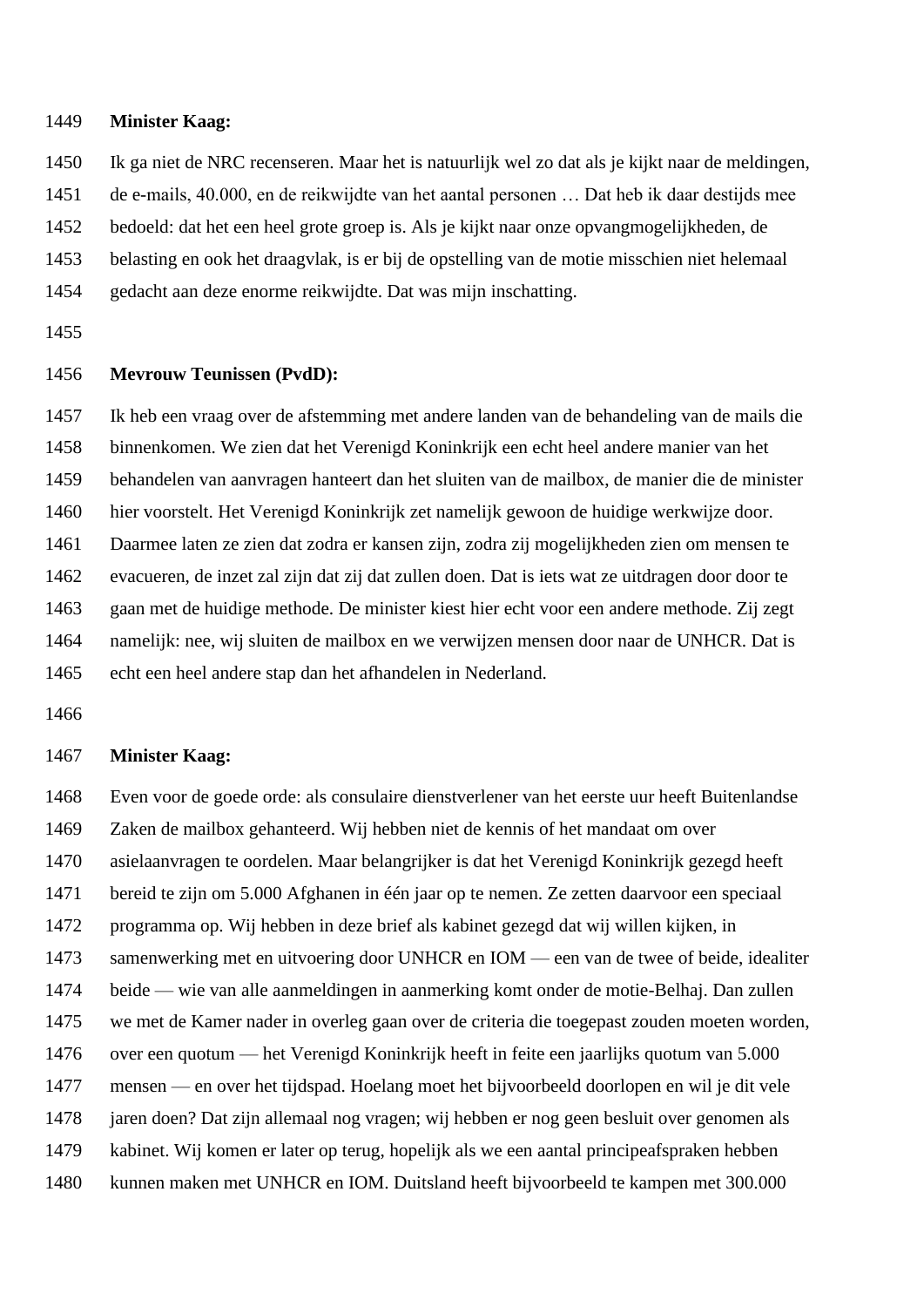- mails en het hanteert, meen ik, dezelfde methode. Het is ook in overleg met UNHCR en IOM.
- Het Verenigd Koninkrijk ook, een aantal landen. Zelfs de Amerikanen, die een heel genereus
- vluchtelingenprogramma hebben herstart onder president Biden president Trump had het
- gestopt hebben dezelfde dilemma's als wij. Wij willen ook samen met hen optrekken om
- bijvoorbeeld een special admissions programme op te zetten, waaronder dan de groep-Belhaj
- zou kunnen vallen. Dat is de inzet, maar we hebben nog geen aantallen genoemd.
- 

## **De heer Van Wijngaarden (VVD):**

Ik hoorde de minister even zeggen: dan hopen we een akkoord te sluiten. Maar de minister

gaf ook al even aan dat het gaat om hele grote groepen: nu 23.000 en er komen er 100 bij. We

moeten kijken hoeveel precies daar dan echt onder vallen.

# **De heer Van Wijngaarden (VVD):**

Nou, dat ik wel mag hopen dat het inderdaad ... Kijken is prima, maar akkoorden sluiten is

wat mij betreft niet prima. Betrek eerst de Kamer daarbij voordat zoiets überhaupt aan de orde

is. Heb ik dat goed begrepen?

# **Minister Kaag:**

- Ja, ik wil dat graag bevestigen namens het kabinet. Er worden verkennende gesprekken
- gevoerd en wij zullen weer in contact treden met de Kamer om te spreken over de mogelijke

uitvoering, criteria, tijdpad en een quotum.

# **Mevrouw Piri (PvdA):**

Ik hoor de minister zeggen: wij voeren de motie-Belhaj uit. Tegelijk hoor ik haar zeggen:

maar we gaan nog wel criteria bepalen, we gaan nog wel een mogelijk maximumaantal

bepalen en ook nog kijken naar een tijdspad. Ik snap het niet.

**Minister Kaag:**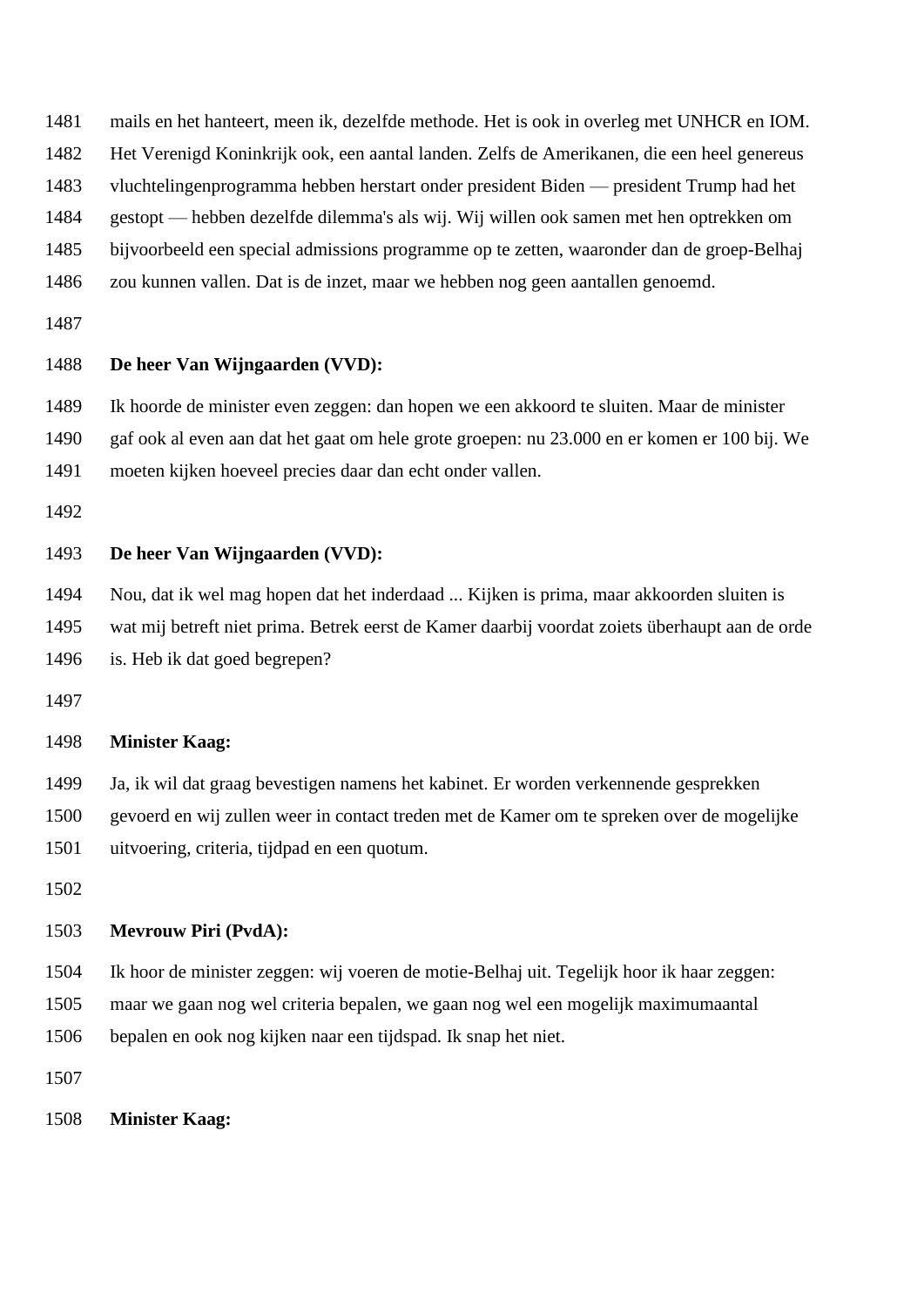De motie-Belhaj had natuurlijk twee delen. Er wordt ook gesproken over de bescherming van mensen als evacuatie niet meer mogelijk is. Het is natuurlijk van belang dat we kijken wie de mensen zijn, wat de mate van acuutheid en schrijnendheid is, wat de kwetsbaarheid is ten gevolge van activiteiten en welke risico's ze lopen. Daarin zullen, vrees ik, keuzes gemaakt moeten worden. Daar heb je criteria voor nodig, een quotum en wellicht ook een tijdpad. De tolken hebben het recht om naar Nederland te komen op basis van de werkzaamheden die ze hebben uitgevoerd. Er is brede steun en natuurlijk committering om de motie uit te voeren, maar dat vergt meer werk.

### **Mevrouw Piri (PvdA):**

 Ik moet dit even verwerken. Volgens mij hebben we als Kamer drie moties aangenomen die gaan over ons lokale personeel: een motie van 3 juni waarvan we al concludeerden dat die niet was uitgevoerd, een motie van 7 juli en een motie van 17 augustus van collega Belhaj. Ik hoor nu dat er nog wordt gekeken naar criteria, maximumaantallen en kwetsbaarheden, allemaal zaken die niet in de Kamermoties stonden. Er stond niet: alle mensen met een link naar Nederland mits kwetsbaar, zichtbaar. Nee, dat stond er niet. Volgens mij is het de bedoeling om de motie-Belhaj niet meer uit te voeren. Waar ik me eigenlijk ontzettend boos over maak, is dat in de brief van het kabinet staat: we maken een uitzondering, we gooien niet iedereen over de schutting, maar de tolken, de Nederlanders en die 70 mensen die kennelijk niet meekonden met de laatste vlucht, die zullen we zelf nog wel evacueren. Hoe zit het dan met al die andere oud-medewerkers van Defensie, waarvan onze krijgsmacht de werkgever was? Echt serieus, gaan we die mensen nu overdragen aan UNHCR en IOM? Gaan we er nu voor zorgen dat wij die verantwoordelijkheid weer niet nemen? En hoelang gaat dat duren?

#### **Minister Kaag:**

 Aan de mensen die al vielen onder de tolkenregeling en de andere medewerkers blijft de steun gewoon verleend worden als dat kan, als er weer mogelijkheden zijn. Maar de motie-Belhaj leest ook breder. Die is uitgebreid, en terecht, met andere categorieën om het zo maar te noemen: mensen die ook kwetsbaar zijn omdat ze mensenrechtenverdedigers waren, omdat ze voor ontwikkelingssamenwerkingsorganisaties hebben gewerkt. Maar ik denk ook dat mevrouw Piri het met mij eens is dat een humaan asielbeleid niet opeens nu 20.000 mensen, mochten ze allemaal in de ruimte en de breedte onder de motie-Belhaj vallen ... Dat daar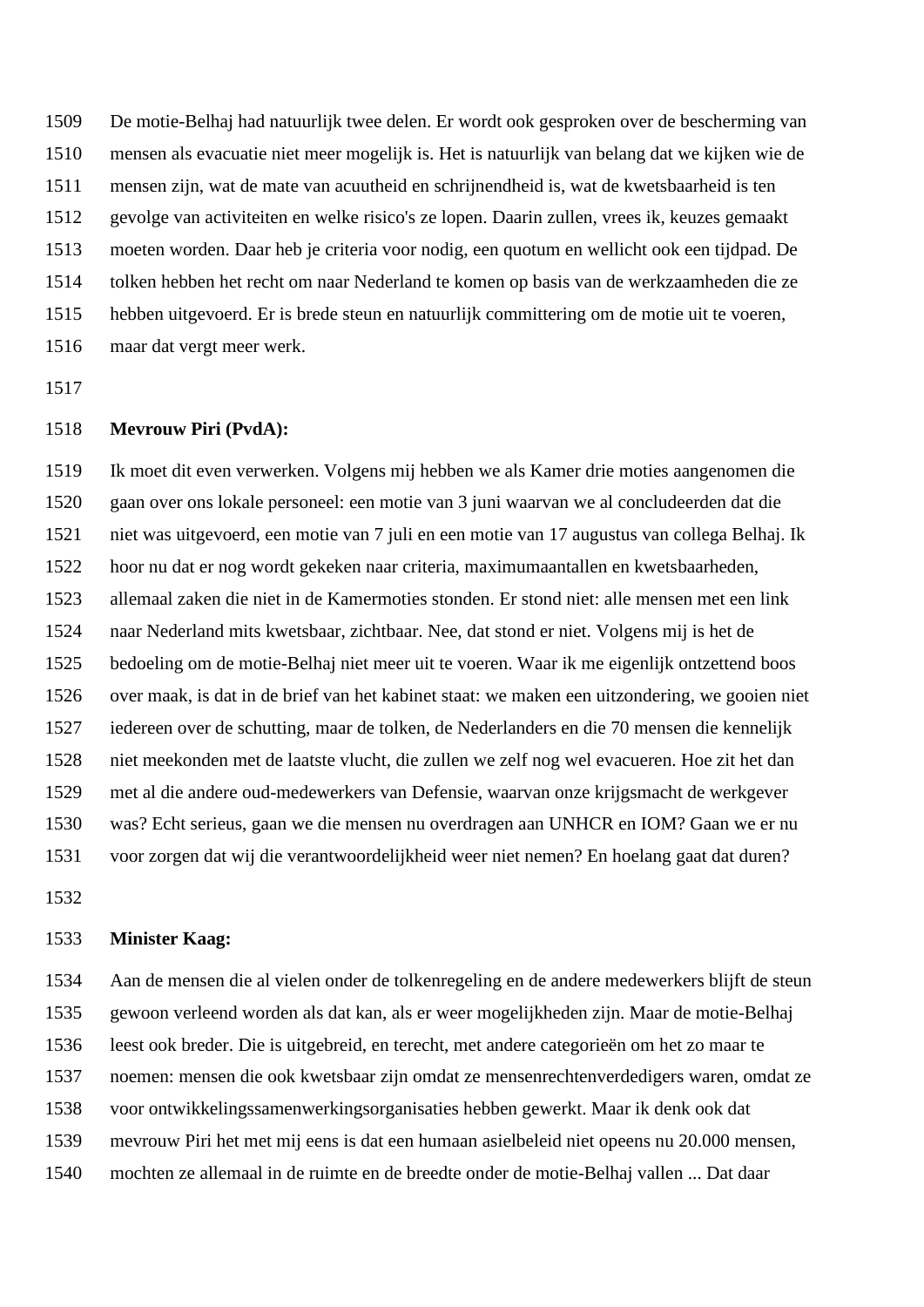minder mogelijkheid toe is. Het is dus zaak om, net zoals de Britten en de Duitsers doen, te kijken of er zorgvuldigheid kan worden toegepast en of er criteria zijn die gepast zijn en die recht doen aan de geest en de letter van de motie, maar die ook uitvoerbaar blijken te zijn in de bredere zin van het woord. Ik denk dus niet dat het kabinet hier poogt om de motie niet uit te voeren. Verre van. We zoeken naar manieren om het te doen waarop het verantwoord is en uitvoerbaar blijkt te zijn. Op dit moment zijn we dat nog helemaal aan het uitzoeken, ook met gelijkgezinde landen die kampen met hetzelfde volume en die dezelfde inzet en dezelfde committering hebben, maar ook een weg zoeken om het degelijk en zorgvuldig te kunnen doen.

# **Mevrouw Bromet (GroenLinks):**

 Even iets in aansluiting op mevrouw Piri. Ik heb de motie hier liggen. Daarin wordt rekening gehouden met een scenario waarin de mensen, over wie we hier eindeloos hebben gebakkeleid in het vorige debat … Het was niet makkelijk om het kabinet zover te krijgen dat het uitsprak wat wij in meerderheid hier bedoelden. Er is later ook nog een brief gekomen. Er staat heel duidelijk: "indien evacuatie niet mogelijk blijkt, deze groep aan te merken als risicogroep bij de aanvraag van asiel in Nederland". Daar staat niet: we gaan die groep nog eens eventjes goed bekijken, wie daar wel bij horen en wie daar niet bij horen. Dus het is het een of het ander. Of de motie wordt uitgevoerd en dan gaat het om de groep, of de motie wordt niet uitgevoerd, maar dan vind ik het wel fair als het kabinet zegt: we gaan die motie niet uitvoeren.

#### **Minister Kaag:**

 Ik vind het heel jammer dat de aanname wordt gedaan alsof we de motie niet willen uitvoeren. We doen juist heel veel pogingen om te kijken hoe die wel uitgevoerd kan worden, maar het is gewoon niet zo makkelijk. We hebben nu een database, een inbox met 22.000 personen en in elke mail kunnen meer mensen zitten. We weten op dit moment niet of die mensen daadwerkelijk onder de motie-Belhaj vallen, dus dat moeten we laten uitzoeken. Er staat ook in de kabinetsbrief dat ze als is vastgesteld dat ze onder de motie-Belhaj vallen, aangemerkt worden als risicogroep. Op basis daarvan kunnen ze zich, mochten ze in de regio zijn, melden bij IOM of UNHCR. In Kabul is het hetzelfde. Dan kan er een ordentelijk proces plaatsvinden. Als ze in Nederland zijn, komen ze op basis van de aanmerking als risicogroep in een versnelde asielprocedure. Als u nog specifieke vragen heeft, zullen we dat nog verder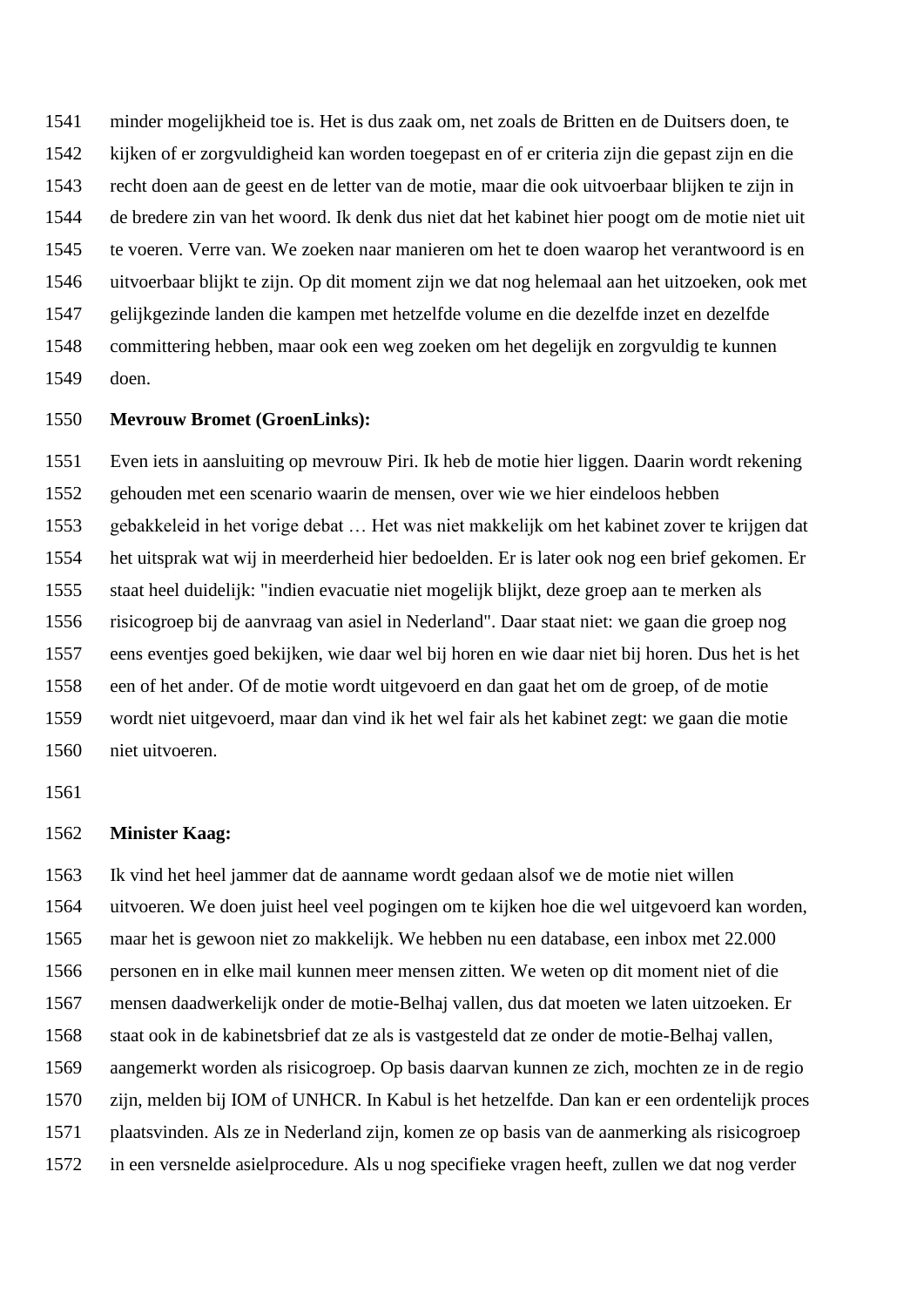- toelichten, maar dit is echt de intentie. Ik vind het heel jammer dat er een misverstand zou
- bestaan alsof het kabinet zich niet ten volle inzet. Het is ontzettend moeilijk. Het gaat niet om
- 50 mensen. Het gaat om heel veel mensen en we moeten dat gewoon goed doen.
- 

# **Mevrouw Bromet (GroenLinks):**

Maar we hebben eerder in het debat ook gehoord hoe de VVD erover denkt, namelijk dat niet

iedereen die twee stenen opgestapeld heeft voor de Nederlanders geholpen moet worden. Mijn

- vraag aan het kabinet is eigenlijk of het kabinet het eens is met de invulling van de motie
- zoals de VVD die eigenlijk uitlegt. Of zegt het kabinet: nee, er staat echt dat er een groep is,
- die is duidelijk omschreven in de motie en die gaan we gewoon allemaal helpen?
- 

# **Minister Kaag:**

 Ik heb denk ik een paar maal de uitleg gegeven zoals die ook in de brief staat. Het is ook gepast dat het kabinet kijkt met andere landen welke criteria van toepassing zouden zijn, wat daarbij hoort, of er een quotum nodig is en of er een tijdpad nodig is. Gaan we tien jaar terug in de tijd op basis van deze motie of is het aantal jaren? Ik wil niet speculeren over de typen criteria. We komen hier nog zorgvuldig over te debatteren met deze Kamer in een vervolgfase.

## **De heer Stoffer (SGP):**

 Voorzitter. Ik heb de indruk dat we naar het einde gaan van het deel dat de minister van Buitenlandse Zaken ons meegeeft in eerste termijn. Ik heb een heleboel dingen gehoord. Het is mij in ieder geval helder geworden dat de coördinatie van het geheel ligt bij Buitenlandse Zaken. Ik heb in mijn eerste termijn aangegeven dat ik als ik alles in de tijdlijn zie, goede intenties zie, maar dat ik coördinatie mis en dat ik leiderschap mis. Ik heb gevraagd om een stevige zelfreflectie. Ik hoor hier heel veel dingen: omstandigheden waar het aan ligt, aannames die niet kloppen en mensen die op een bepaalde manier gehandeld hebben, de een goed en de ander wat minder. Maar ik zou graag zien dat de minister van Buitenlandse Zaken ook een blik naar binnen werpt en aangeeft: ik heb hier een aantal dingen gedaan als minister van Buitenlandse Zaken — ik weet dat er twee mensen op die positie hebben gezeten, als je die hele tijdlijn bekijkt — en dit is niet goed gegaan, maar als ik in een nieuwe situatie zou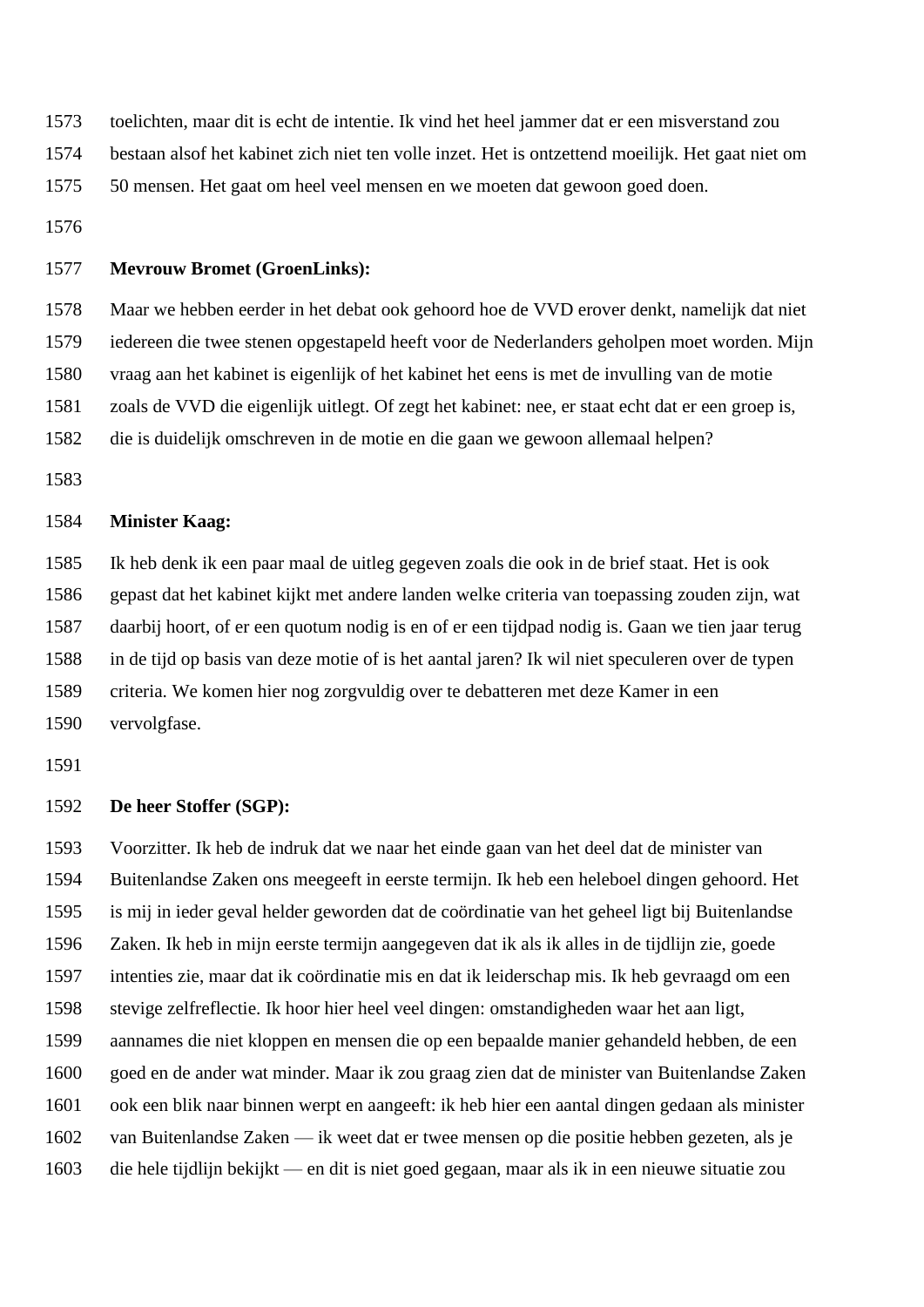komen, zou ik dat en dat en dat anders doen. Ik mis echt dat stukje zelfreflectie, dat stukje in de spiegel kijken waar de heer Boswijk volgens mij ook aan refereerde. Daar zou ik heel

graag echt nog wat over horen.

## **Minister Kaag:**

Ik denk dat we al een aantal zaken hebben benoemd, maar zelfreflectie en reflectie op waar

het fout is gegaan en wat we als Buitenlandse Zaken, en ikzelf als hoofdverantwoordelijke,

anders moeten doen, vergt eerlijk gezegd nog meer gesprekken en kennis. Maar ik heb een

mooi citaat van Abraham Kuyper: het boetekleed ontsiert de vrouw niet.

# **Minister Rutte:**

- "De man".
- 

## **Minister Kaag:**

Ik heb hier staan "ontsiert de vrouw niet".

## **Minister Kaag:**

Het staat iedereen vrij om hierover te debatteren, maar volgens mij heb ik nu de microfoon.

Maar voor de SGP wil ik het vast tot een genderneutrale entiteit maken. "Het boetekleed

ontsiert de vrouw niet." Het hoort wat mij betreft, en zo herken ik ook de oproep van de heer

Stoffer, bij deugdelijk leiderschap om niet recht te praten wat krom is. We hebben

inschattingsfouten gemaakt. We hebben de snelheid onderschat. We hebben niet alle eindjes

aan elkaar gekregen. Daar moeten we nog veel meer op reflecteren. Natuurlijk spijt mij dat. Ik

 weet dat ook anderen dit gaan zeggen. Niemand had deze situatie nu zo willen zien. Ik vraag mezelf elke dag af wat we, wat ík heb gemist.

# **De heer Stoffer (SGP):**

 Wat de uitspraak betreft, zou ik die kunnen veralgemeniseren naar "het boetekleed siert de minister van Buitenlandse Zaken ook". Dan heb je alles opgelost qua gender. Maar het laatste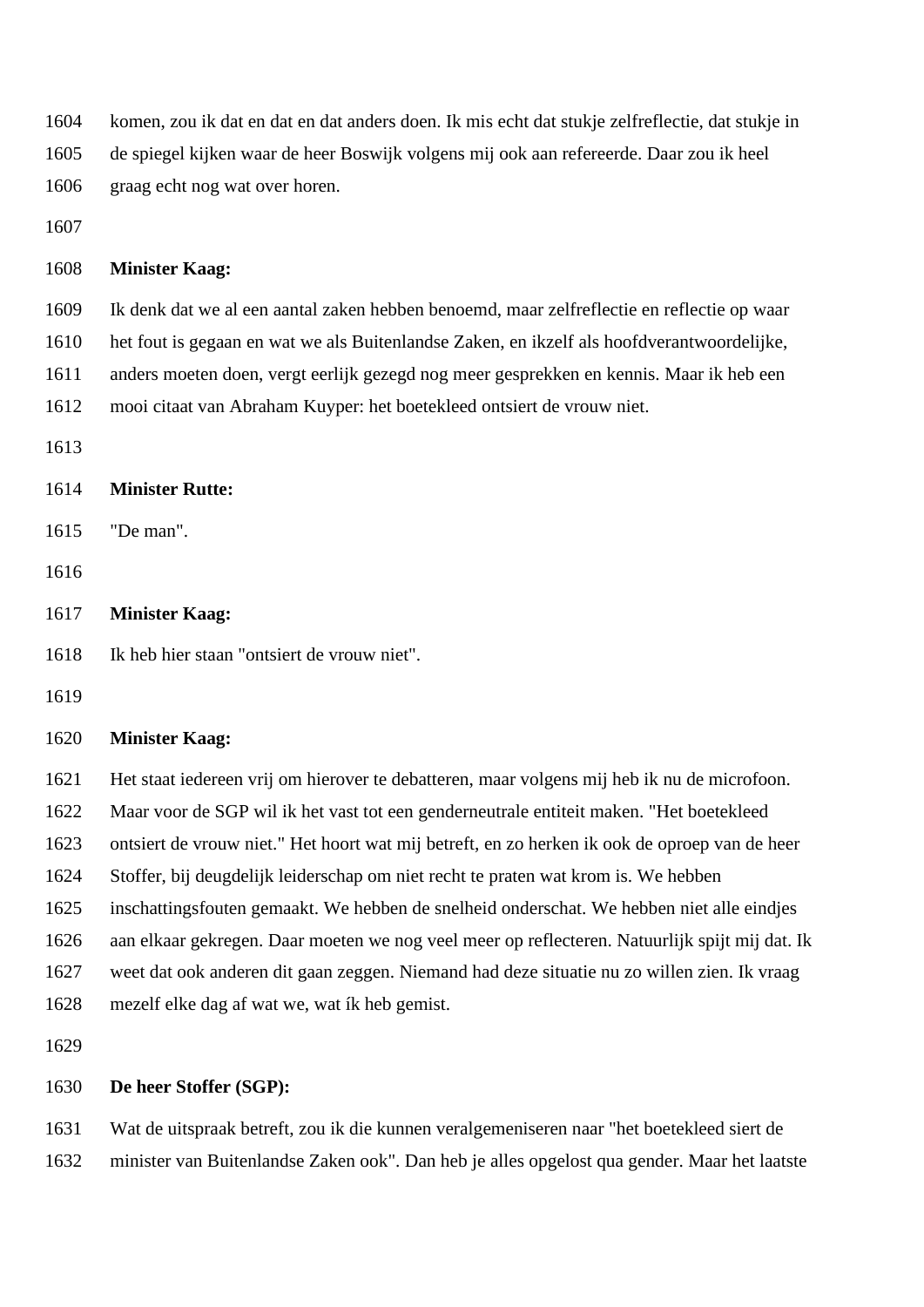wat de minister zegt is: wat heb ik gemist? Dan is mijn vraag: wat is het antwoord op de vraag die de minister van Buitenlandse Zaken hier zelf neerlegt?

## **Minister Kaag:**

 Ik vraag mij af — dat hebben we al heel vaak in het debat benoemd en ik heb daar nu niet een antwoord op — op welke cruciale informatiemomenten wij, ik dus ook, door de verkeerde lens hebben gekeken naar een situatie. Dat is een hele belangrijke vraag. Want dan handel je anders. Dat is een vraag die ik mijzelf stel.

## **De heer Dassen (Volt):**

 Ik was even aan het nadenken over wat de minister op mijn vorige vraag antwoordde. Dat was dat we een ander migratiebeleid hebben hier in Nederland. Ik was even benieuwd wat dat migratiebeleid precies voor invloed heeft gehad op de evacuatie waar we het vandaag over hebben.

## **Minister Kaag:**

 Dat kan ik niet zo een-twee-drie zeggen. Er is een geldend migratiebeleid. Er zijn afspraken over de tolken. Die gaan al vele jaren terug. Er is een grote uitzondering gemaakt, terecht, voor de evacuatie van ons lokale ambassadepersoneel. Maar het is heel makkelijk om te doen, nu hier, vanuit de Tweede Kamer, alsof alle afspraken in andere commissies niet besproken worden, herbevestigd worden, en het kabinet eigenstandig alles anders had kunnen doen. We zijn overvallen. We hebben niet alle besluiten vanuit een totaalbeeld genomen. Dat is gewoon zo. Als het gaat om de motie-Belhaj: door de enorme verslechtering in de situatie heeft het kabinet erkend dat er veel meer nog moet gebeuren om bescherming te bieden aan mensen die dat nodig hebben, wat we misschien in andere landensituaties, waar het wellicht bijna net zo schrijnend is als in Afghanistan, niet doen, en andere landen dat ook niet doen. We hebben het vanavond niet over Jemen of over Syrië. We hebben het niet over veel andere landen. Maar dan heeft ook deze Kamer wellicht niet dezelfde reflex. Ik denk dat de motie-Belhaj ons een enorme spiegel heeft voorgehouden hoe we ook bescherming kunnen bieden. De uitvoering blijkt nog ontzettend lastig, maar daar zetten we ons voor in.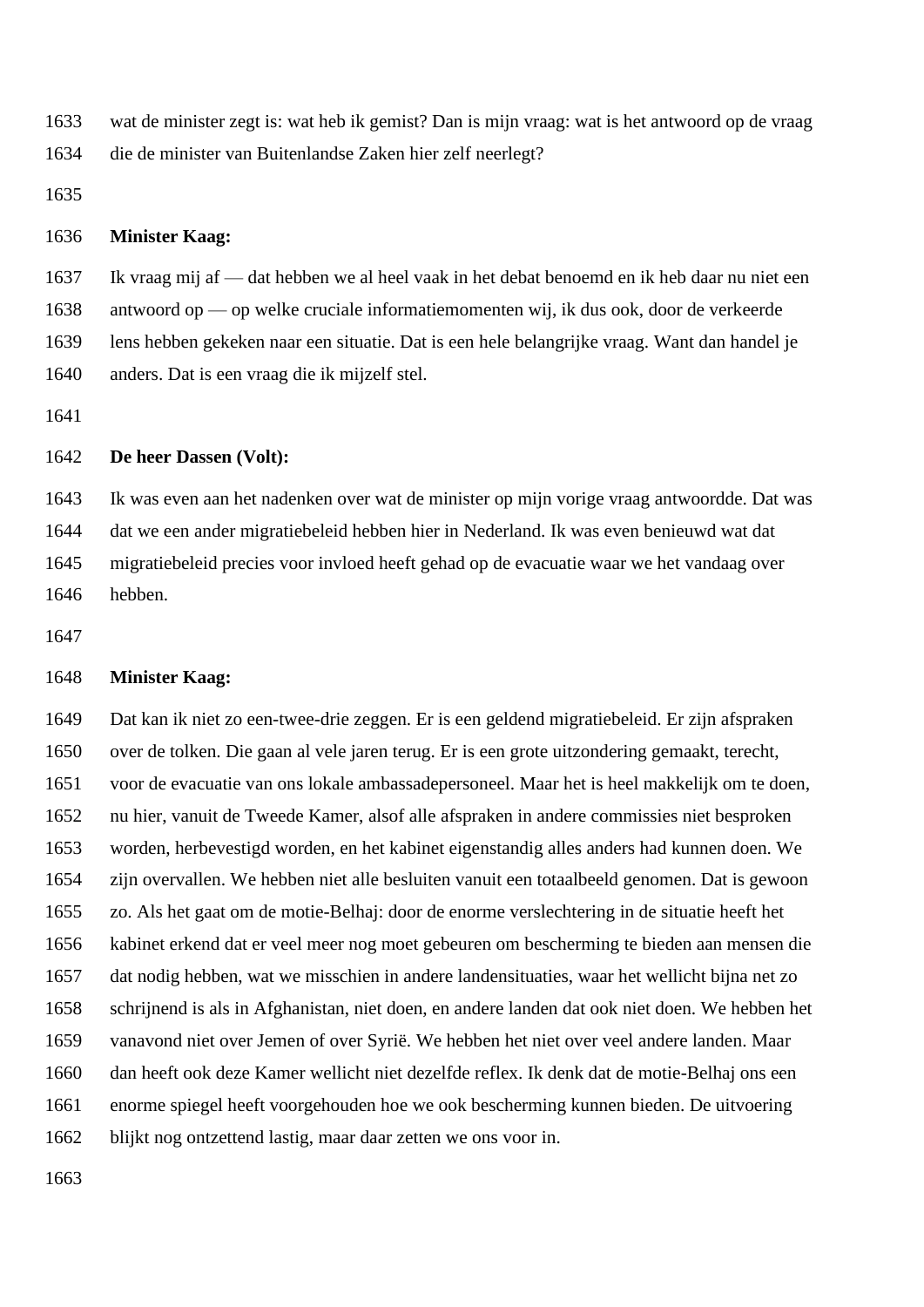| 1664 | De heer Dassen (Volt):                                                                         |
|------|------------------------------------------------------------------------------------------------|
| 1665 | Dat is niet helemaal het antwoord op mijn vraag. Mijn vraag was hoe het migratiebeleid de      |
| 1666 | besluitvorming in de afgelopen maanden heeft beïnvloed bij deze evacuatie.                     |
| 1667 |                                                                                                |
| 1668 |                                                                                                |
| 1669 | <b>Minister Kaag:</b>                                                                          |
| 1670 | Nou, niet de evacuatie op zich. Het gaat erom wie er recht op heeft om naar Nederland te       |
| 1671 | komen. Dat is gebaseerd op geldend beleid. Wij zijn geen Canada, dat opeens kan zeggen: wij    |
| 1672 | maken een quotum vrij voor 20.000 mensen. Zo heeft Nederland niet gewerkt in de laatste        |
| 1673 | jaren.                                                                                         |
| 1674 |                                                                                                |
| 1675 | De heer Jasper van Dijk (SP):                                                                  |
| 1676 | Had u overigens ook al een eindtijd in gedachten, voorzitter?                                  |
| 1677 |                                                                                                |
| 1678 | De heer Jasper van Dijk (SP):                                                                  |
| 1679 | Ik wil, met uw welnemen, nog even terugkomen op die 3 en die 60. Er is iets gezegd door de     |
| 1680 | minister en ik hoop dat ze erkent dat dat niet kan kloppen. Ze heeft gezegd: niemand heeft     |
| 1681 | ooit gezegd dat het er maar drie mogen zijn. Dat is echt pertinent onjuist. Wij hebben         |
| 1682 | informatie waaruit blijkt dat dat juist wel tegen de ambassade is gezegd. Neemt de minister    |
| 1683 | dat terug of houdt ze vol dat er nooit is gezegd dat het er maar drie mogen zijn?              |
| 1684 |                                                                                                |
| 1685 | <b>Minister Kaag:</b>                                                                          |
| 1686 | Mij is niet bekend uit het telefoongesprek dat de suggestie is gewekt dat het er niet meer dan |
| 1687 | drie mogen zijn. De insteek van de gesprekken — volgens mij is dat ook bevestigd in een        |
| 1688 | vervolge-mail op ambtelijk niveau — was om te kijken wat er mogelijk was en wie er onder       |
| 1689 | de hardheidsclausule zou kunnen vallen. Dat zijn niet per se drie mensen.                      |
| 1690 |                                                                                                |
| 1691 | De heer Jasper van Dijk (SP):                                                                  |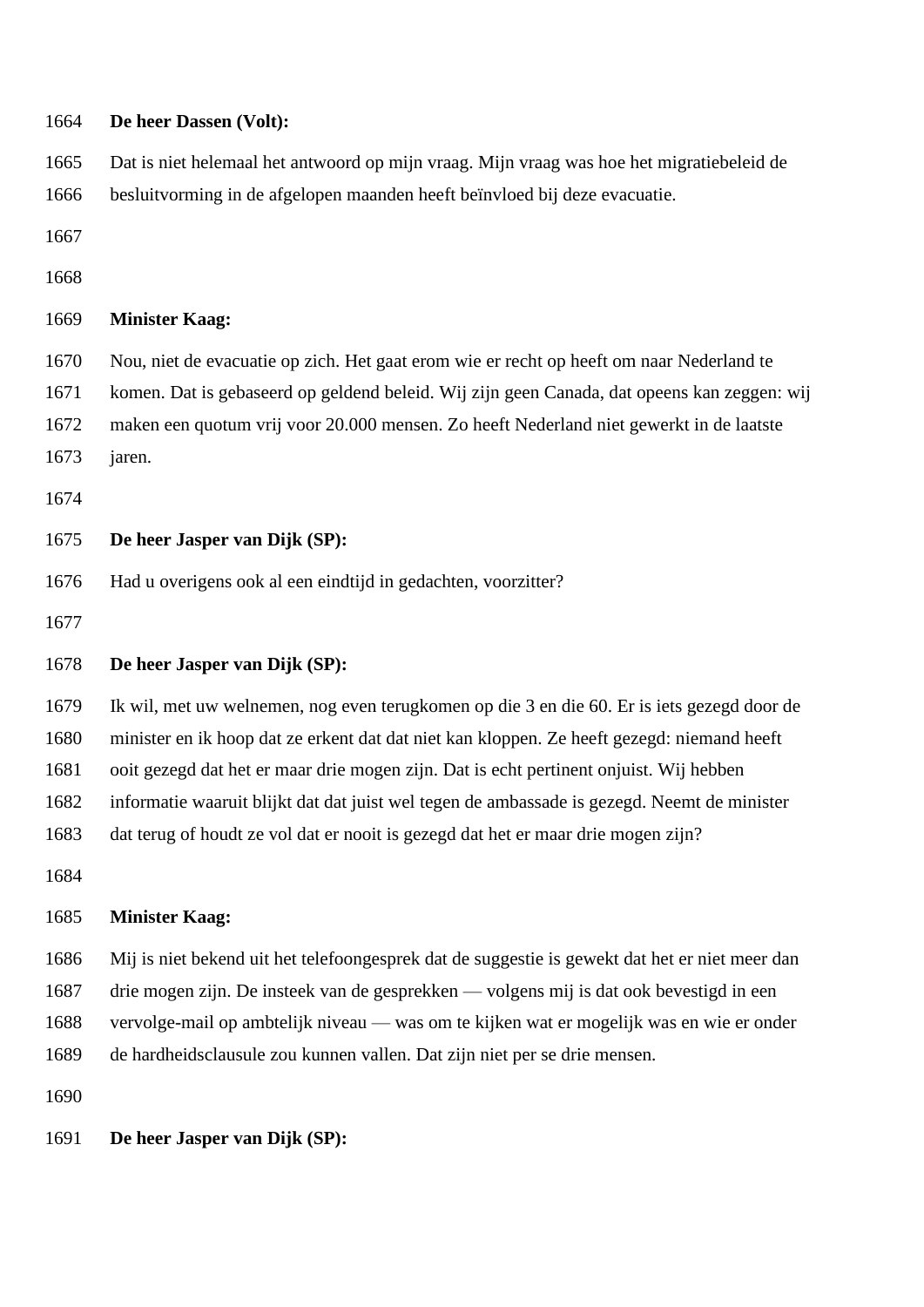- Maar dat is toch heel wonderlijk? Wij hebben vandaag juist die mail en informatie gekregen,
- ook uit de Volkskrant, waarin de ambassadeur tegen u zegt: ...

- **Minister Kaag:**
- Niet tegen mij.

### **De heer Jasper van Dijk (SP):**

 ... "Met alle respect, maar wij gaan niet voor die drie mensen. Wij gaan voor iedereen. We laten niemand achter." Het getal drie is heel duidelijk gecommuniceerd vanuit de regering richting de ambassade. Ontkent u dat of erkent u dat?

# **Minister Kaag:**

 Het is een e-mail in reactie op een telefoongesprek. Ik was niet bij het telefoongesprek. Dat is niet met mij gevoerd, maar ik weet dat de betrokken persoon, die dat telefoongesprek voerde, de richting heeft aangegeven op basis van de tolkenregeling, dus kerngezinnen en inwonende kwetsbaren die voldoen aan de toets van de IND. Er is telefonisch gesproken met de ambassadeur en die heeft dit teruggemaild. Maar ik zeg naar eer en geweten dat de betrokken

persoon, die dat gesprek heeft gevoerd, niet heeft gezegd: het moeten er slechts drie zijn.

## **De heer Van Wijngaarden (VVD):**

 In het kader van de vraag "wat heb ik gemist?", die de minister net zelf stelde, kom ik terug op de brief van de secretaris-generaal van de minister. Dat was het antwoord op de wanhopige brief van de complete lokale staf. Mijn vraag aan de minister is: heeft zij die brief van de lokale staf dan wel het antwoord op die brief gemist? Is die door u geaccordeerd of met u besproken?

## **Minister Kaag:**

 Ik was bekend met het feit dat er een brief zou worden gestuurd, maar die brief is niet geaccordeerd. Dat is ook niet gebruikelijk.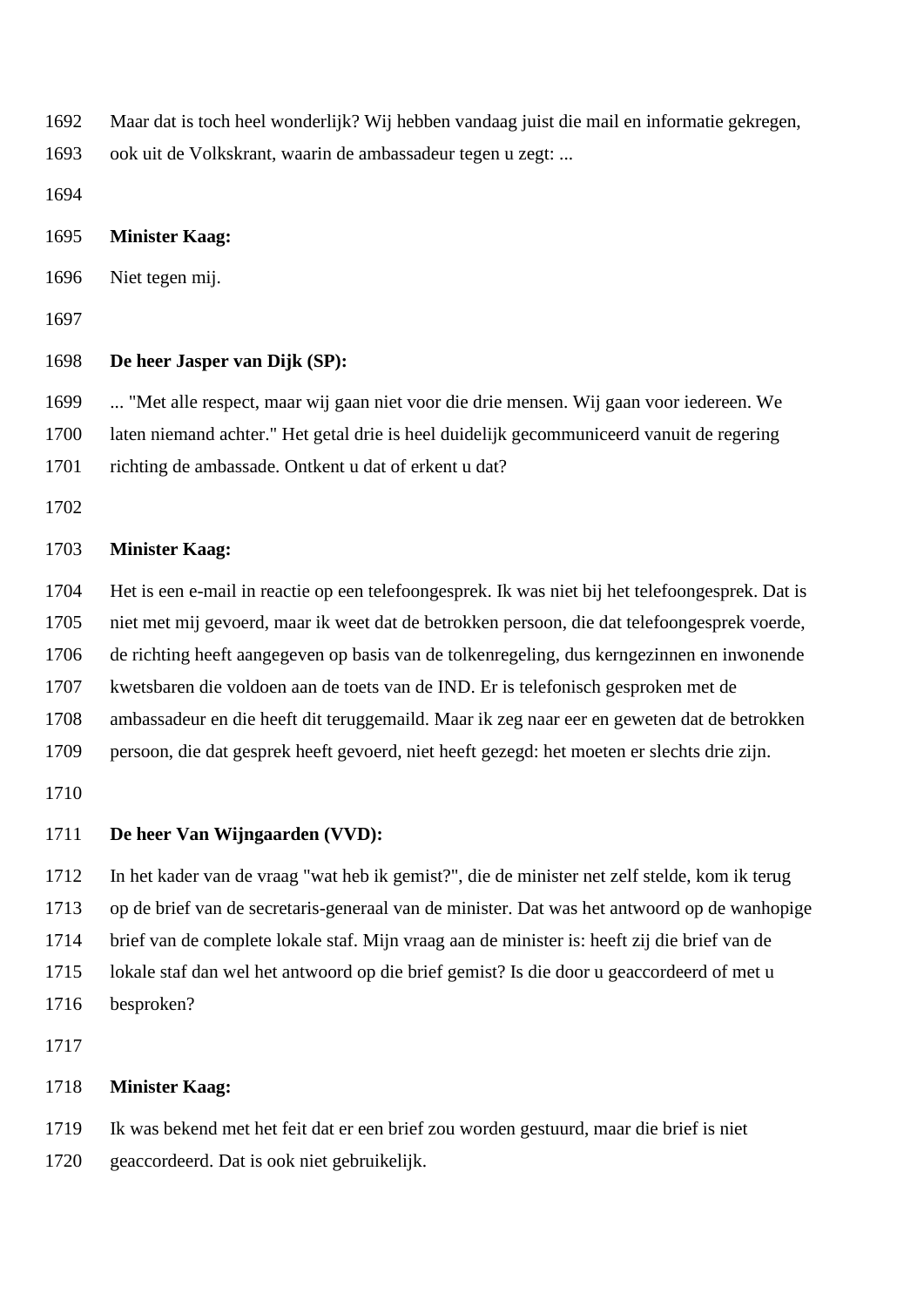## **De heer Van Wijngaarden (VVD):**

 Maar de minister was dus bekend met de inhoud van de brief die zou worden verstuurd? Ik ben erg benieuwd hoe ze nu reflecteert op het feit dat er een hulpvraag kwam en de reactie vanuit het ministerie vervolgens was: "the fact that we are on uncharted territory unfortunately also means that it takes time." Oftewel: het is allemaal ingewikkeld en het kost nog heel veel tijd. Ik ben benieuwd hoe de minister nu terugkijkt op dat antwoord, waar ze kennelijk deels van op de hoogte was.

# **Minister Kaag:**

 Ik was op de hoogte van de richting, maar er was nog overleg met de secretaris-generaal, met de ambassadeur in Kabul, met de Directie Azië en met mijzelf. Dat deden we juist om hierover te praten, in de zin van: "We willen ons lokaal ambassadepersoneel, de kerngezinnen en misschien nog meer mensen evacueren. Wat kunnen we doen en hoe gaan we dat uitzoeken?" Dat vroeg overleg op ambtelijk niveau met andere ministeries, zodat ik met een afgestemd voorstel naar de ministerraad kon gaan. Dat was de bedoeling van die brief. Als je de brief nu leest en ziet dat er tegen mensen die in wanhoop zitten, wordt gezegd dat het tijd kost, dan was het misschien beter geweest om te zeggen: we komen er zo snel mogelijk op terug en liever volgende week. Maar de ambassadeur in Kabul wist dat, want we hadden videoconferenties met haar gehad, juist om alles door te nemen. Zij was ook degene die dit verder zou bespreken met het lokale personeel. Dat is soms wel het probleem. Dat begrijp ik ook. Als je een brief leest, kan het heel confronterend zijn. Maar die staat wel in een breder kader van gesprekken, afspraken en vervolg.

### **De heer Ceder (ChristenUnie):**

 Om te voorkomen dat het in de lucht blijft hangen, zou ik toch willen vragen of de minister dat kan verifiëren, in de pauze of daarna, of daar in tweede termijn op kan terugkomen. Goed werkgeverschap is namelijk belangrijk. Kan zij even bij de ambassadeur en degene die aan de andere kant van de lijn zat verifiëren of dit inderdaad zo geïnterpreteerd is? Het zou jammer zijn als dit uitgesproken is en daar later op teruggekomen zou moeten worden. Ik hoor dus graag of u dat vandaag nog even zou kunnen terugkoppelen.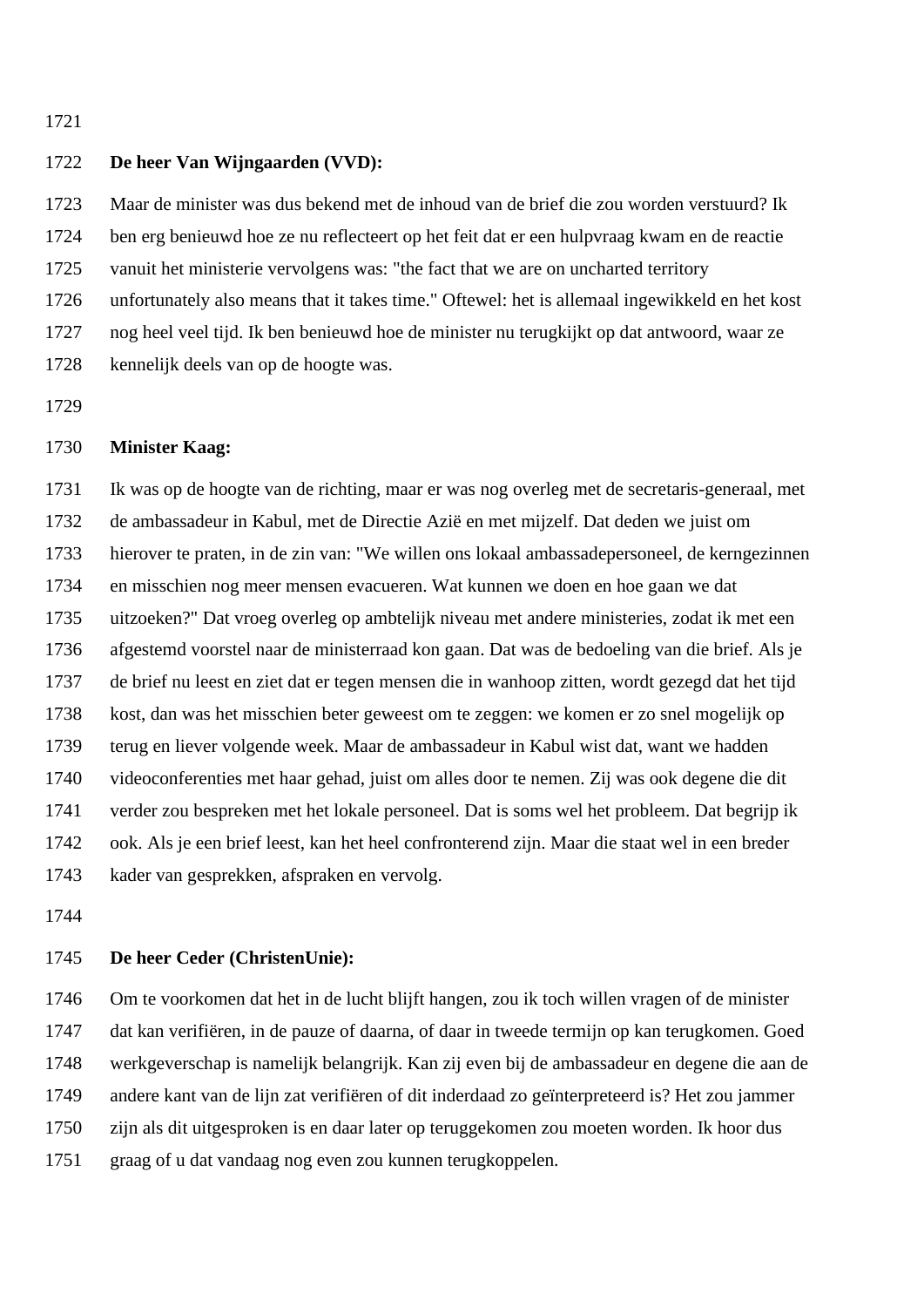| 1752 |                                                                                                  |
|------|--------------------------------------------------------------------------------------------------|
| 1753 | Ik heb ook nog geen antwoord gehad op de vraag op welke datum u wist dat de Franse               |
| 1754 | evacuatie aangeboden was.                                                                        |
| 1755 |                                                                                                  |
| 1756 |                                                                                                  |
| 1757 | <b>Minister Kaag:</b>                                                                            |
| 1758 | Dat zit ergens in deze papieren. Daar zocht ik de hele tijd naar, al luisterend. Volgens mij was |
| 1759 | dat na terugkeer  Ik kijk nog even naar de ondersteuning. Als iemand mij snel een datum          |
| 1760 | kan toefluisteren                                                                                |
| 1761 |                                                                                                  |
| 1762 | <b>Minister Kaag:</b>                                                                            |
| 1763 | Ik meen dat het Franse bericht zelf, het Franse gesprek in Kabul, op 11 juli of iets dergelijks  |
| 1764 | was. In mijn gedachtenis — maar ik kom er zo op terug, als de andere bewindspersonen             |
| 1765 | spreken — ben ik pas geïnformeerd in augustus. Maar nou zit ik een beetje te raden. Dat komt     |
| 1766 | ook vanwege anderen.                                                                             |
| 1767 |                                                                                                  |
| 1768 | <b>Minister Kaag:</b>                                                                            |
| 1769 | Ja, maar dat gaat om de ambassade zelf. Mijn gedachtenis is augustus.                            |
| 1770 |                                                                                                  |
| 1771 | <b>Minister Kaag:</b>                                                                            |
| 1772 | Nee, nee.                                                                                        |
| 1773 |                                                                                                  |
| 1774 | <b>Minister Kaag:</b>                                                                            |
| 1775 | De minister van Defensie laat mij de datum weten van de informatie van Franse zijde.             |
| 1776 |                                                                                                  |
| 1777 | De heer Ceder (ChristenUnie):                                                                    |
| 1778 | Ik heb geen antwoord op mijn vraag gehad, maar mijn interruptie is wel weg.                      |
| 1779 |                                                                                                  |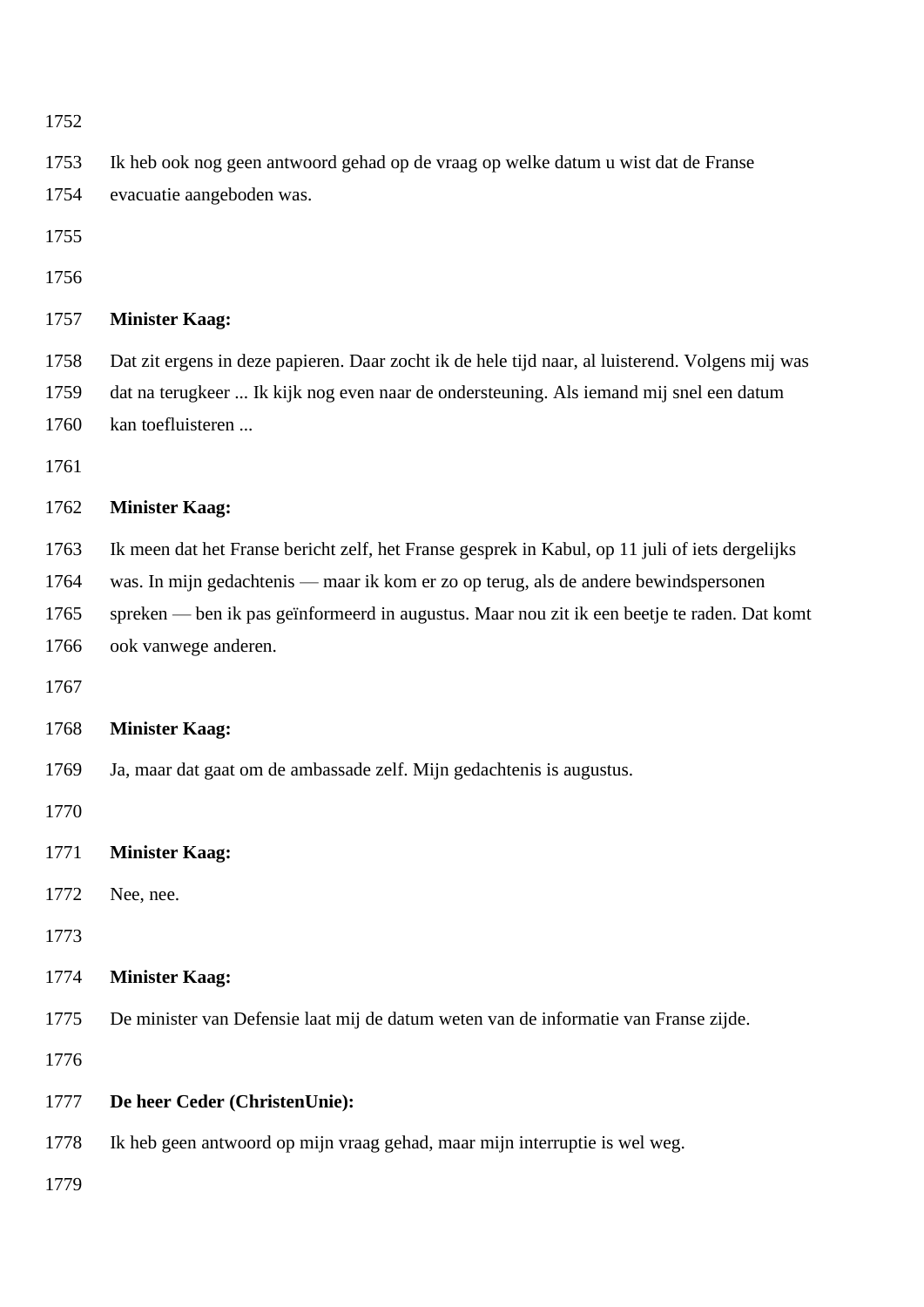| 1780 | <b>Minister Kaag:</b>                                                                            |
|------|--------------------------------------------------------------------------------------------------|
| 1781 | Ik doe mijn best, meneer                                                                         |
| 1782 |                                                                                                  |
| 1783 |                                                                                                  |
| 1784 | De heer Ceder (ChristenUnie):                                                                    |
| 1785 | Dank u. Ik hoor het graag. Dan mijn andere vraag, waarvan de minister aangaf er in tweede        |
| 1786 | termijn nog op terug te komen. Aangezien ze later aangaf dat zij de coördinerende rol had, is    |
| 1787 | dat toch wel relevant. Ik zei in mijn eerste interruptie dat de MIVD al in januari stelde dat de |
| 1788 | opmars van de taliban onvermijdelijk zou leiden tot het overnemen van het landsbestuur. We       |
| 1789 | hebben onder andere in juni een gezamenlijke brief van de Buitenlandse Zaken en Defensie         |
| 1790 | gehad, waarin aan de Kamer werd gemeld: "Het is echter nog de vraag hoe de taliban zich zal      |
| 1791 | gaan verhouden tot het nationale bestuur van Afghanistan". Dit terwijl het kabinet al wist dat   |
| 1792 | het onvermijdelijk zou zijn. Bent u, ook als medeondertekenaar van deze brief, van mening        |
| 1793 | dat u de Kamer onjuist heeft geïnformeerd?                                                       |
| 1794 |                                                                                                  |
| 1795 | <b>Minister Kaag:</b>                                                                            |
| 1796 | Ik moet even weten in hoeverre de heer Ceder denkt dit eruit af te kunnen leiden. Als wij        |
| 1797 | zeggen  Kunt u de specifieke vraag herhalen? Sorry.                                              |
| 1798 |                                                                                                  |

# **De heer Ceder (ChristenUnie):**

 In het feitenrelaas staat: "Op 14 januari meldt de MIVD dat met name door de combinatie van uitbreiding van talibaninvloed in de provinciehoofdsteden en de exponentiële afname van bestuurlijke effectiviteit van de Afghaanse republiek, het onvermijdelijk is dat de taliban overgaan tot de opmars naar het overnemen van het landsbestuur." Dat was op 14 januari. Onder andere op 18 juni 2021 schrijft u in een update: "Het is echter nog de vraag hoe de taliban zich zal gaan verhouden tot het nationale bestuur van Afghanistan en de internationale gemeenschap." U zegt ook: "De rol van de taliban in het toekomstige Afghanistan en de betrokkenheid van internationale partners zal zich moeten uitkristalliseren, naar gelang de ontwikkelingen in het land." Wij wisten niet van het MIVD-advies tot vorige week. Vond u dat de Kamer dit had moeten weten? En vindt u dat u onder andere in de brief van 18 juni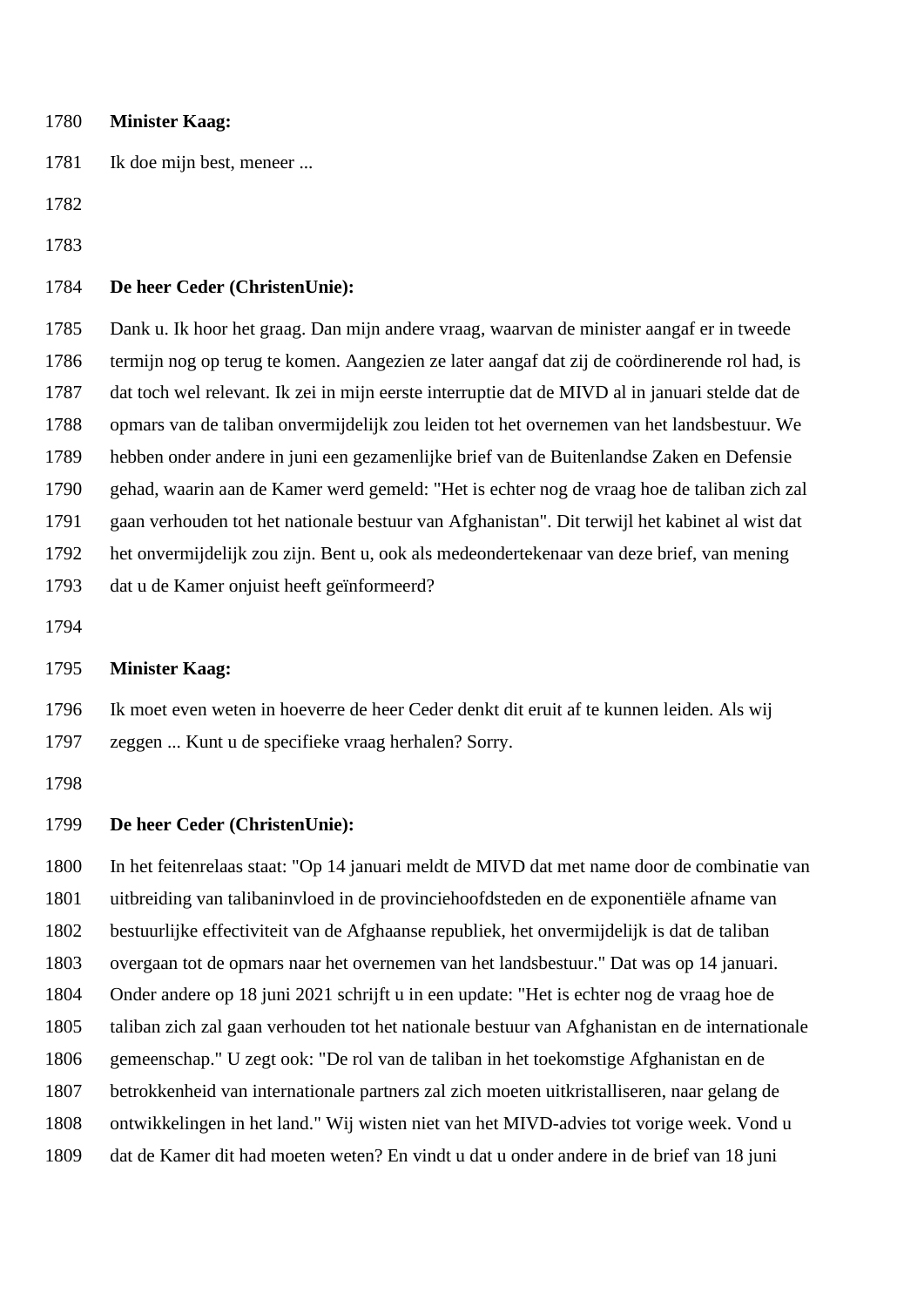2021 de Kamer verkeerd heeft geïnformeerd over de prognoses voor het landsbestuur in

- Afghanistan?
- 
- 
- 

## **Minister Kaag:**

 Nee, want er zijn verschillende lagen. U heeft natuurlijk de gecomprimeerde versie. De MIVD stelt in het rapport van januari niet dat het tijdspad duidelijk is. Dat is wel belangrijk ... Ik praat graag door.

## **Minister Kaag:**

 Tegelijkertijd hebben we nu moeten constateren dat de inschatting, de taxatie en het gebruik van de data, fout is gebleken. Maar natuurlijk informeert het kabinet naar eer en geweten op het moment van schrijven. Dat was de inschatting, dat we nog niet wisten hoe snel het zou gaan, hoe hard het zou gaan. Zoals ik al eerder zei: de taliban waren er zelf verbaasd over hoe snel het uiteindelijk ging. Als we dat allemaal hadden geweten en een betere inschatting hadden gemaakt, hadden we nu ook niet dit debat over een evacuatie hoeven te hebben. Dat is het hele treurige. Maar verkeerd informeren zou duiden op opzet, en dat is natuurlijk helemaal niet het geval.

## **Mevrouw Teunissen (PvdD):**

 Nog even over die 60 naar 3. Ik heb hier een mail van de ambassadeur van 12 augustus en daarin staat: "Ik heb goed nagedacht over je verzoek uitvoering te geven aan het besluit van een bwo om de lijst van hardheidsclausulegevallen terug te brengen van 60 naar 3. Ik heb begrepen dat de post deze keuze vandaag moet maken en aan je moet voorleggen." Erkent de minister dat dit een hele heldere instructie is om het aantal gevallen terug te brengen van 60 naar 3?

### **Minister Kaag:**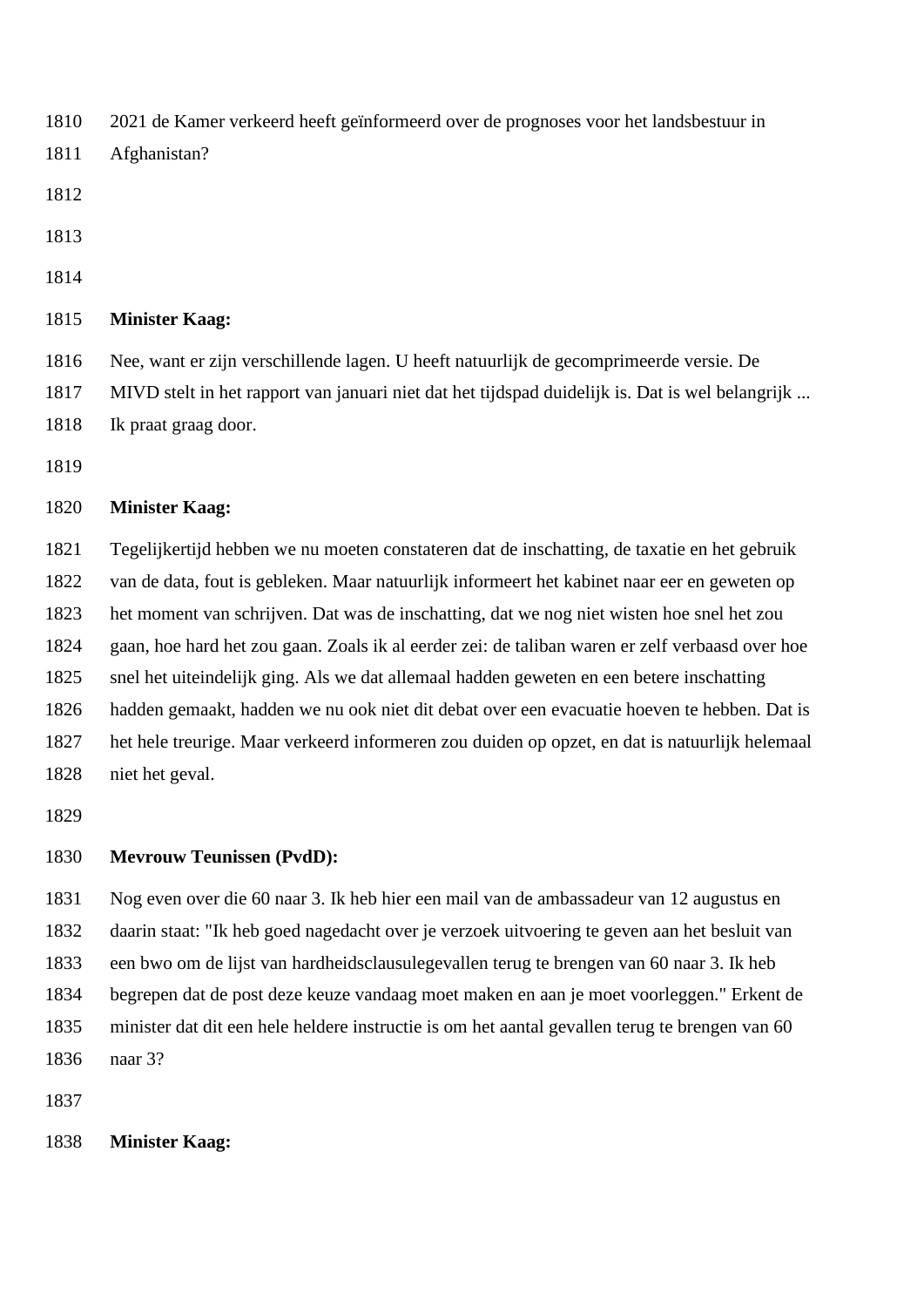Ik heb het nu vele malen gezegd: daar ging een telefoongesprek aan vooraf en daarin werd richting gegeven. En zoals mij is verzekerd en zoals ik ook weet van degene die het telefoontje aan de ambassadeur heeft gepleegd, is niet gesteld: het moeten er 3 worden. Er werd uitgelegd dat, analoog aan de tolkenregeling, waarin het maar ging om een beperkt aantal mensen die vielen onder de categorie "inwonend afhankelijk", en vanuit vergelijkbaarheid en gelijke monniken, gelijke kappen niet alle 60 in aanmerking zouden kunnen komen. Maar er is toen ook de suggestie gedaan, in datzelfde telefoontje, om weer contact op te nemen met de IND om te kijken wie er wél onder die categorie kon vallen. Dat is dus een verbreding.

#### **Mevrouw Teunissen (PvdD):**

De ambassadeur heeft ook nog eens goed nagedacht over deze instructie die ze heeft

gekregen. Het lijkt mij dus heel helder dat hier staat: van 60 naar 3 en daar kan geen discussie

over zijn. Maar ik zou de minister toch willen vragen om hier met de ambassade wat

helderheid in te verschaffen. Daarnaast zou ik willen weten: wie is hier dan verantwoordelijk

voor? Zij zegt namelijk "een telefoontje", maar iemand is hier verantwoordelijk voor. Bent u

dat? Is het ministerie van Buitenlandse Zaken dat?

#### **Minister Kaag:**

 Degene die belt, belt natuurlijk onder mijn verantwoordelijkheid. Degene die belde, gaf een besluit van een bewindspersonenoverleg door, want Buitenlandse Zaken gaat niet over het asielbeleid. Maar nogmaals, ik betwist niet wat de ambassadeur terugschrijft, maar ik weet wel van degene die het telefoontje heeft gevoerd dat niet de instructie is gegeven: het moeten slechts drie mensen zijn.

#### **De heer Omtzigt (het lid Omtzigt):**

Wat was het besluit van het bewindspersonenoverleg?

**Minister Kaag:**

Wat zegt u?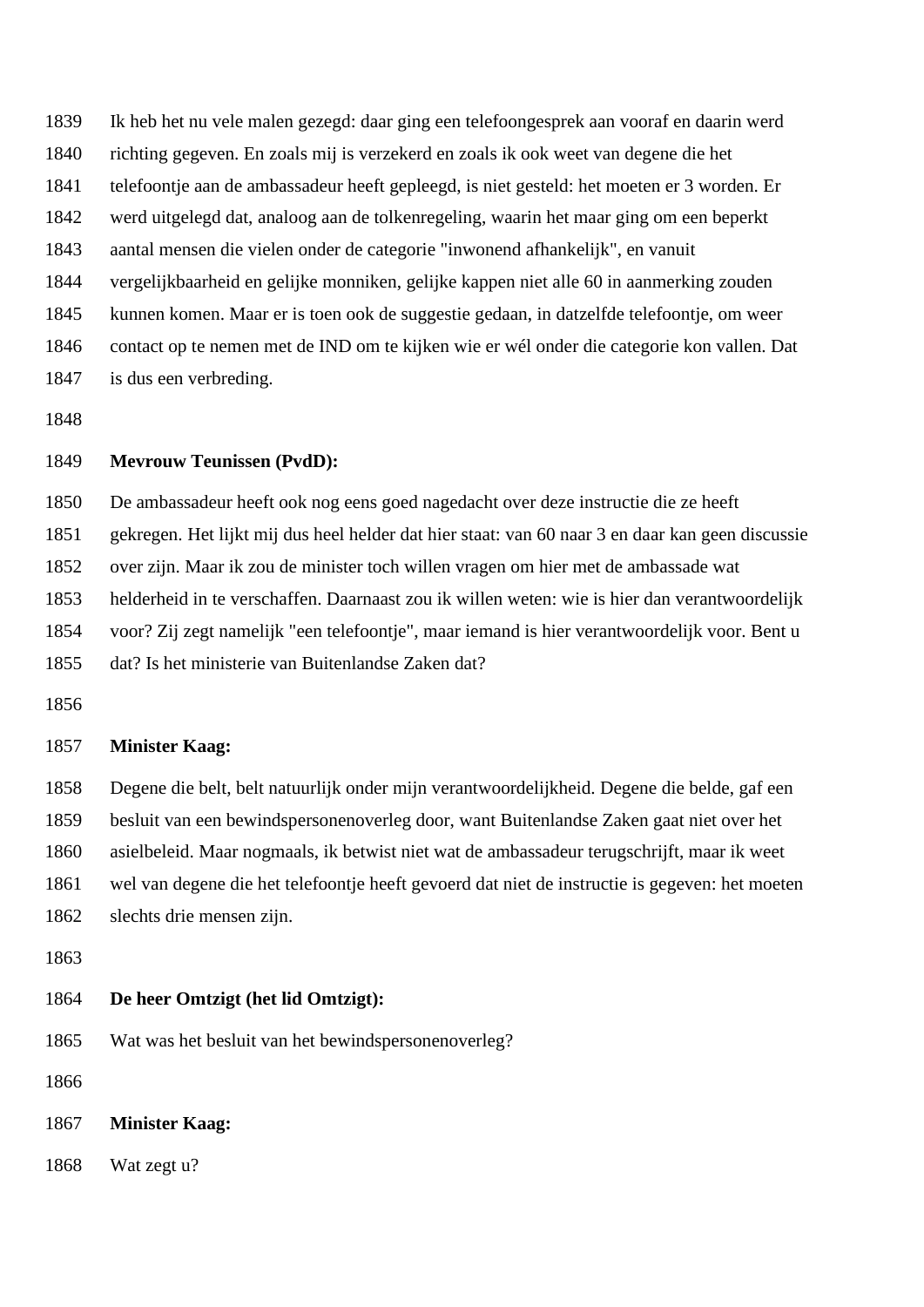## **De heer Omtzigt (het lid Omtzigt):**

Wat was het relevante besluit van het bewindspersonenoverleg? Drie? Geen drie? Want

kennelijk was er tussen deze vier bewindspersonen een helder besluit genomen. Het waren

deze vier bewindspersonen die het besluit genomen hadden.

## **Minister Kaag:**

Ik heb het volgens mij al een aantal malen beschreven, namelijk dat het analoog zou moeten

zijn aan de tolkenregeling, dat er nogmaals gekeken wordt wie er in de groep van 60

daadwerkelijk inwonend afhankelijk is en wie een echt kwetsbaar geval zou vormen, en dat

het aantal van 60 in deze fase niet getoetst is op de geldende asiel- en migratieprocedures. Dat

is besloten, maar verder denk ik ook dat … Ja, dat is toen besproken.

# **De heer Omtzigt (het lid Omtzigt):**

 Ik zou graag inzage krijgen in de besluitenlijst van dat bewindspersonenoverleg. Dat kan ook vertrouwelijk. Want hier zit echt wel een groot verschil tussen. De ambassadeur zegt "het zijn er drie", en dat zegt ze eigenlijk snoeihard. Als de ambassadeur gevoeld had dat er ruimte was, had de ambassadeur namelijk teruggeschreven: er is ruimte en ik zou het zo willen

uitleggen. Is het dus mogelijk om die besluitenlijst te krijgen?

Dan mijn tweede vraag. Ik had aan het eind gevraagd aan minister Kaag of zij minister-

president Rutte vertrouwt. Een paar dagen geleden leek dat namelijk niet zo te zijn. Ik vroeg

ook of dat in dit dossier ergens in aan in de weg gestaan heeft.

### **Minister Kaag:**

 Het antwoord is: ja, en we werken heel goed samen en hebben bijna dagelijks contact hierover gehad, of twee- of driemaal, op vele momenten. Verder wil ik wel de opmerking maken dat ik

dit soort vertrouwensvragen regelmatig krijg. Misschien kan ik dit als Kamerlid zeggen. Het

gaat mij bij iedereen om een goede verstandhouding in de samenwerking. Ik vind dat het heel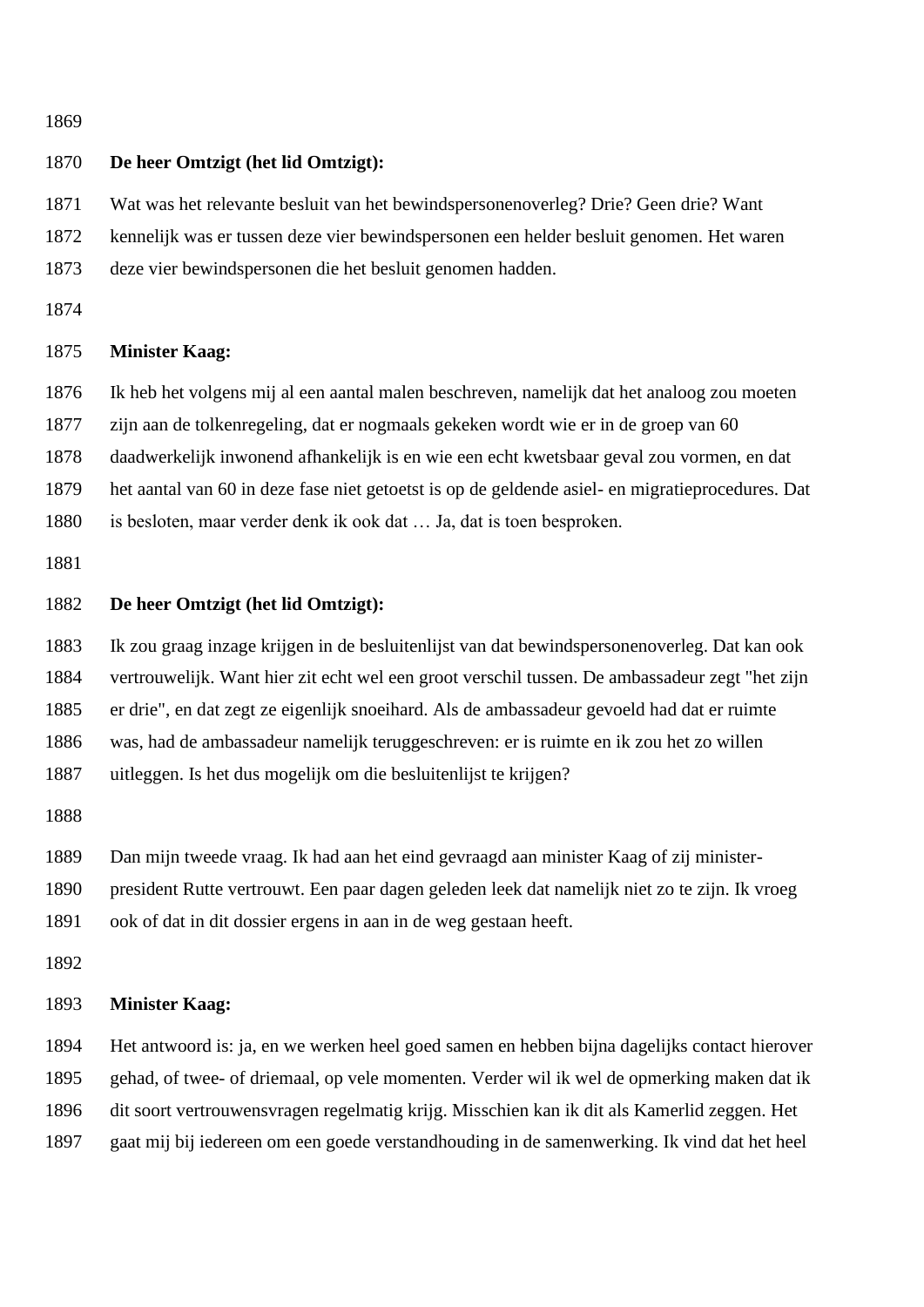| vaak in het veel te persoonlijke wordt getrokken, wat niet relevant is voor het succesvol       |
|-------------------------------------------------------------------------------------------------|
| opereren van een kabinet.                                                                       |
|                                                                                                 |
| De heer Omtzigt (het lid Omtzigt):                                                              |
| Voorzitter, dit was een feitelijke vraag.                                                       |
|                                                                                                 |
|                                                                                                 |
| <b>Minister Kaag:</b>                                                                           |
| Ik heb "ja" geantwoord en ik heb gezegd hoe goed de samenwerking is, ook op dit dossier.        |
|                                                                                                 |
| <b>Minister Kaag:</b>                                                                           |
| Over de notulen, ja. Daar kom ik nu op. De vraag was: wilt u de verslagen van                   |
| bewindsliedenoverleggen openbaar maken?                                                         |
|                                                                                                 |
| De heer Omtzigt (het lid Omtzigt):                                                              |
| De besluitenlijst.                                                                              |
|                                                                                                 |
| <b>Minister Kaag:</b>                                                                           |
| De besluitenlijst? Nee. Om dezelfde reden dat de notulen van de ministerraad niet openbaar      |
| kunnen worden, worden ook verslagen van onderraden en bwo's niet openbaar. Ik heb hier          |
| geen advies over de besluitenlijst, maar naast de schade die het zou toebrengen aan de eenheid  |
| van het kabinetsbeleid, zou openbaarmaking van deze verslagen ook andere belangen schaden       |
|                                                                                                 |
|                                                                                                 |
| <b>Minister Rutte:</b>                                                                          |
| Ik weet überhaupt niet of ze bestaan. Ik kom er even op terug in mijn termijn. Ik laat mij even |
| adviseren.                                                                                      |
|                                                                                                 |
|                                                                                                 |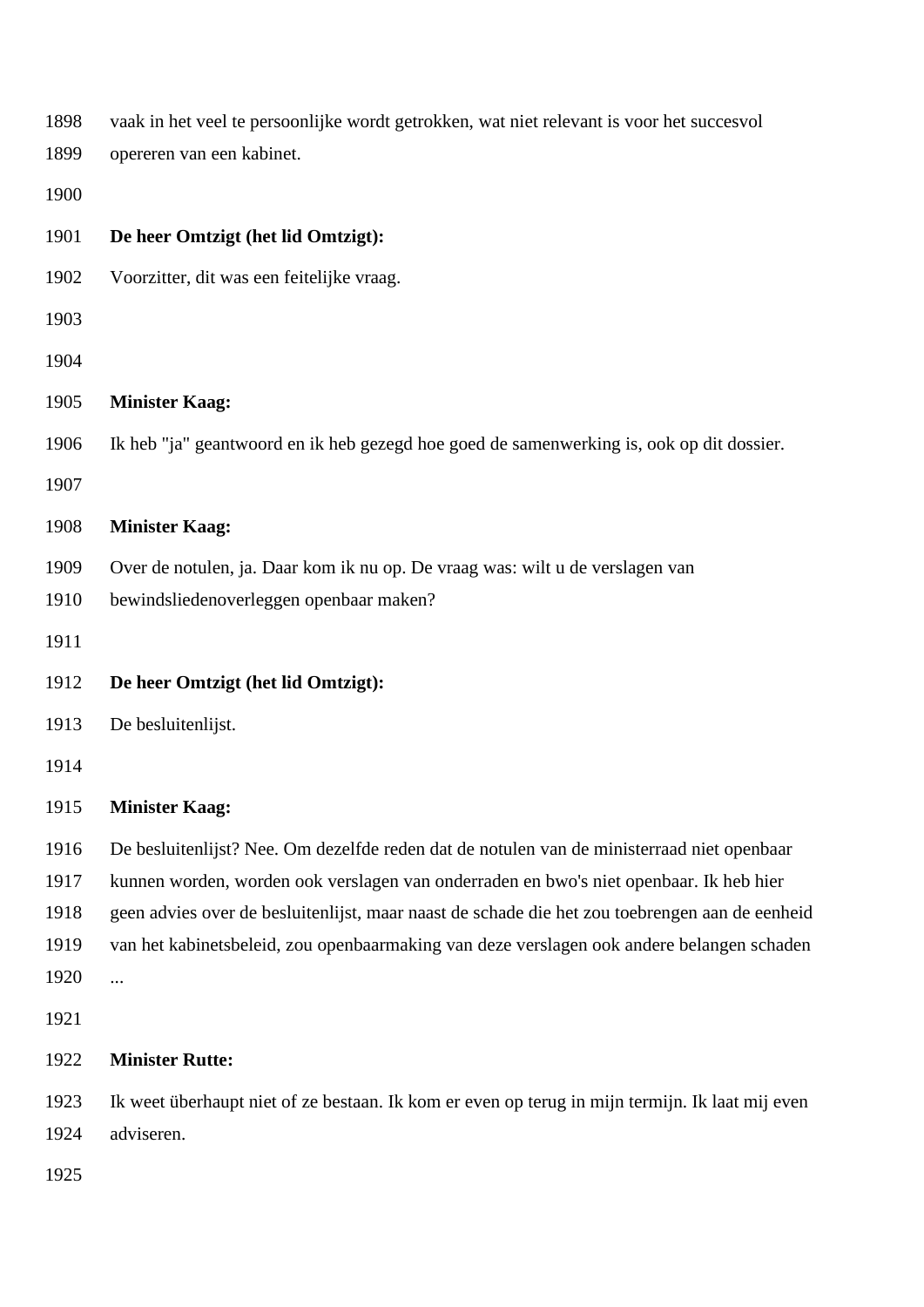#### **Minister Kaag:**

 Namelijk de veiligheid van de staat en internationale diplomatieke belangen. Dit gaat over de openbaarmaking van verslagen. Maar de heer Omtzigt vroeg naar de besluitenlijst om het getal 3 te kunnen verifiëren, denk ik.

## **De heer Omtzigt (het lid Omtzigt):**

 Voor de orde: het gaat mij bij de besluitenlijst om het besluit dat genomen is. Ik hoef niet te weten wie van de vier het ermee eens was of niet. Ik snap dat daar enig vertrouwen in zit, want anders heb je die eenheid van kabinetsbeleid niet. Maar een besluit is gewoon een helder besluit, dat daarna ook uitgevoerd wordt. Een besluit kun je meedelen. De discussies daaronder niet. Op dat eerdere punt: het was toch echt de regering zelf die spreekt over vertrouwen in elkaar of niet. Ik vond dat dus een relevante vraag, omdat dit zelf te berde gebracht werd. Het antwoord is interessant, want een week geleden was het er nog niet.

# **De heer De Roon (PVV):**

 Ik had de minister voorgehouden dat ze had gezegd dat het vormen van een inclusieve regering door de taliban essentieel was om voor de hervatting van humanitaire hulp in aanmerking te komen. Ik neem aan dat het klopt dat de minister dit gezegd heeft. Als dat niet zo is, horen we dat dadelijk wel, maar dan is het nepnieuws van het ANP. We constateren nu dat er geen inclusieve regering is. Mag ik dan aannemen dat het overmaken van hulpgelden is gestopt?

## **Minister Kaag:**

 Er zijn twee dingen. Dank overigens dat u terug bent gekomen op uw feitelijke vraag. U verwees naar een uitspraak van mij over een inclusieve regering en de taliban alsof ik dat zelf had verzonnen. Maar ik citeerde gewoon een eisenlijstje van de VN-Veiligheidsraad, van de Amerikanen. Wij hebben ons als EU-lidstaten daarbij aangesloten. Er is dus weinig naïefs aan. Het gaat erom dat Afghanistan geen basis meer wordt voor terreur. Ten tweede zijn er